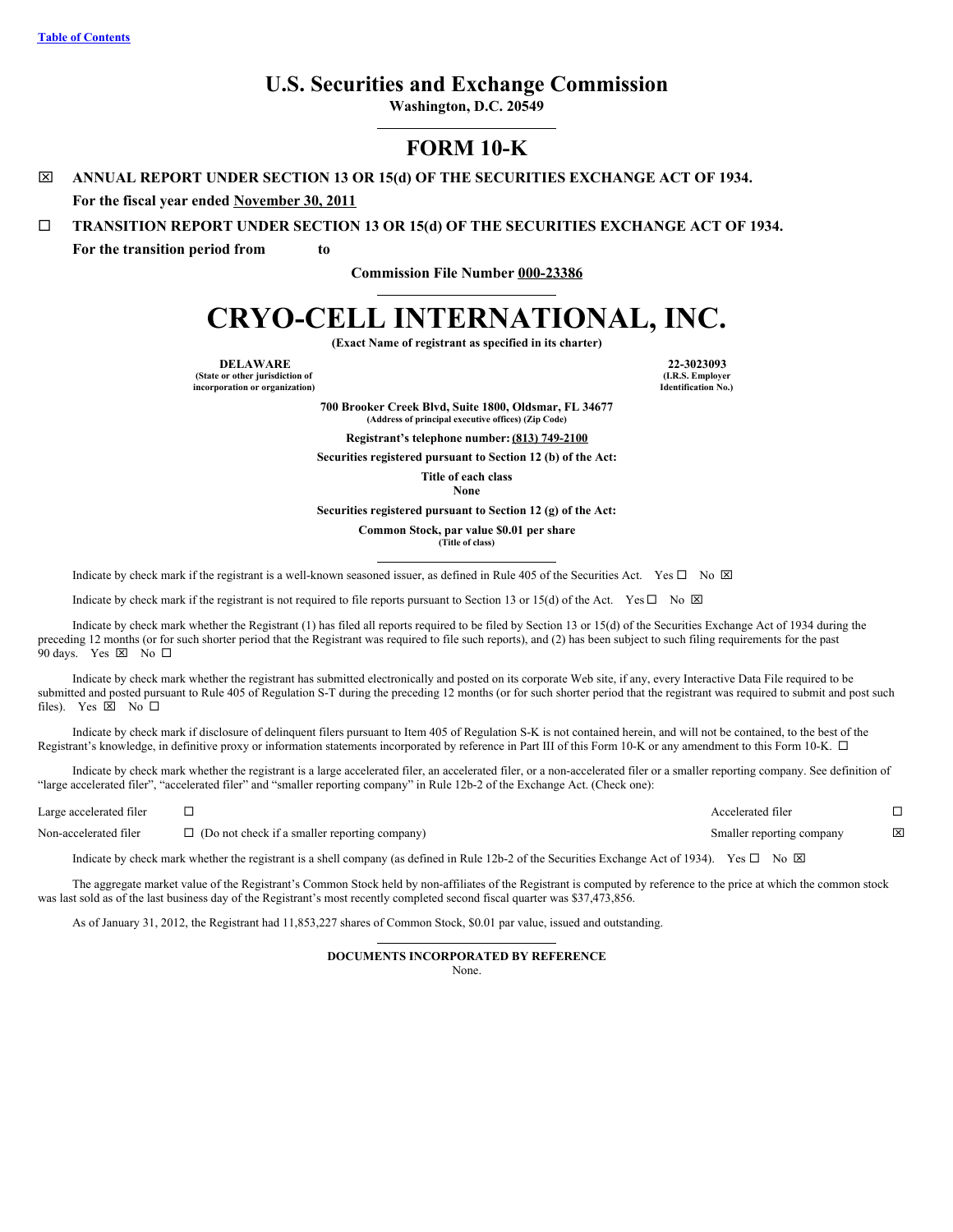# <span id="page-1-0"></span>**TABLE OF CONTENTS**

|                 |                                                                                                       | Page |
|-----------------|-------------------------------------------------------------------------------------------------------|------|
|                 | <b>PART I</b>                                                                                         |      |
|                 | <b>FORWARD LOOKING STATEMENTS</b>                                                                     | 3    |
| ITEM 1.         | <b>BUSINESS</b>                                                                                       | 3    |
| ITEM 1A.        | <b>RISK FACTORS</b>                                                                                   | 15   |
| ITEM 1B.        | <b>UNRESOLVED STAFF COMMENTS</b>                                                                      | 23   |
| ITEM 2.         | <b>PROPERTIES</b>                                                                                     | 23   |
| ITEM 3.         | <b>LEGAL PROCEEDINGS</b>                                                                              | 24   |
| ITEM 4.         | <b>MINE SAFETY DISCLOSURES</b>                                                                        | 25   |
|                 | <b>PART II</b>                                                                                        |      |
| ITEM 5.         | MARKET FOR THE REGISTRANT'S COMMON EQUITY, RELATED STOCKHOLDER MATTERS AND ISSUER PURCHASES OF EQUITY |      |
|                 | <b>SECURITIES</b>                                                                                     | 25   |
| ITEM 6.         | <b>SELECTED FINANCIAL DATA</b>                                                                        | 26   |
| ITEM 7.         | MANAGEMENT'S DISCUSSION AND ANALYSIS OF FINANCIAL CONDITION AND RESULTS OF OPERATIONS                 | 26   |
| ITEM 7A.        | <b>OUANTITATIVE AND OUALITATIVE DISCLOSURES ABOUT MARKET RISK</b>                                     | 35   |
| ITEM 8.         | FINANCIAL STATEMENTS AND SUPPLEMENTARY DATA                                                           | 35   |
| ITEM 9.         | CHANGES IN AND DISAGREEMENTS WITH ACCOUNTANTS ON ACCOUNTING AND FINANCIAL DISCLOSURE                  | 67   |
| ITEM 9A.        | <b>CONTROLS AND PROCEDURES</b>                                                                        | 67   |
| ITEM 9B.        | <b>OTHER INFORMATION</b>                                                                              | 69   |
|                 | <b>PART III</b>                                                                                       |      |
| ITEM 10.        | DIRECTORS, EXECUTIVE OFFICERS AND CORPORATE GOVERNANCE                                                | 70   |
| ITEM 11.        | <b>EXECUTIVE COMPENSATION</b>                                                                         | 73   |
| ITEM 12.        | SECURITY OWNERSHIP OF CERTAIN BENEFICIAL OWNERS AND MANAGEMENT AND RELATED STOCKHOLDER MATTERS        | 80   |
| <b>ITEM 13.</b> | CERTAIN RELATIONSHIPS AND RELATED TRANSACTIONS, AND DIRECTOR INDEPENDENCE                             | 82   |
| ITEM 14.        | PRINCIPAL ACCOUNTANT FEES AND SERVICES                                                                | 83   |
|                 | <b>PART IV</b>                                                                                        |      |
| ITEM 15.        | <b>EXHIBITS AND FINANCIAL STATEMENT SCHEDULES</b>                                                     | 85   |
|                 | <b>SIGNATURES</b>                                                                                     | 86   |
|                 |                                                                                                       |      |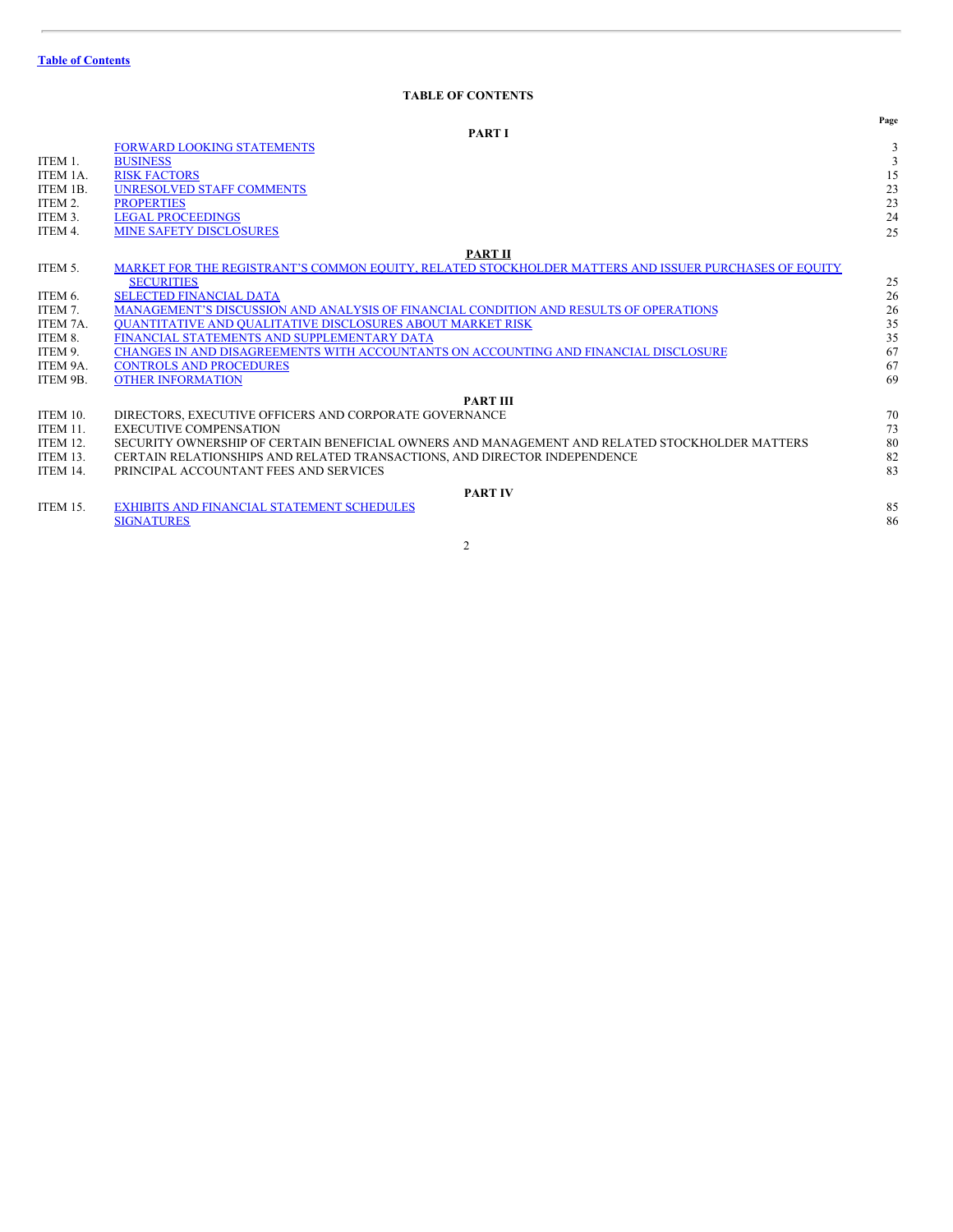#### <span id="page-2-0"></span>**Forward-Looking Statements**

This Form 10-K, press releases and certain information provided periodically in writing or orally by the Company's officers or its agents may contain statements which constitute "forward-looking statements" within the meaning of Section 27A of the Securities Act of 1933, as amended, and Section 21E of the Securities Exchange Act of 1934, as amended. The terms "Cryo-Cell International, Inc.," "Cryo-Cell" "Company," "we," "our" and "us" refer to Cryo-Cell International, Inc. The words "expect," "believe," "goal," "plan," "intend," "estimate" and similar expressions and variations thereof, if used, are intended to specifically identify forward-looking statements. Those statements appear in a number of places in this Form 10-K and in other places, and include statements regarding the intent, belief or current expectations of the Company, its directors or its officers with respect to, among other things, our future performance and operating results, our future operating plans, our liquidity and capital resources; and our legal proceedings. Investors and prospective investors are cautioned that any such forward-looking statements are not guarantees of future performance and involve risks and uncertainties, and that actual results may differ materially from those projected in the forward-looking statements as a result of various factors. The factors that might cause such differences include, among others, the factors discussed under Item 1A "Risk Factors" of this Form 10-K.

#### <span id="page-2-1"></span>**ITEM 1. BUSINESS.**

# **Introduction**

Cryo-Cell International, Inc. ("the Company" or "Cryo-Cell") operates in one reportable segment and is principally engaged in cellular processing and cryogenic storage, with a current focus on the collection and preservation of umbilical cord blood stem cells for family use. The Company, in combination with its global affiliates, currently stores over 240,000 cord blood specimens worldwide for the exclusive benefits of newborn babies and possibly other members of their families. Founded in 1989, the Company was the world's first private cord blood bank to separate and store stem cells in 1992. All aspects of its U.S.-based business operations, including the processing and storage of specimens are handled from its headquarters facility in Oldsmar, Florida. The specimens are stored in commercially available cryogenic storage units at this technologically and operationally advanced facility.

In recent years, utilizing its infrastructure, experience and resources derived from its umbilical cord blood stem cell business, the Company has expanded its research and development activities to develop technologies related to stem cells harvested from sources beyond umbilical cord blood stem cells. During 2007, much of the Company's research and development activities focused on the development of proprietary technology related to maternal placental stem cells (MPSCs). Also in 2006, the Company discovered novel technology related to menstrual stem cells. In November 2007, the Company announced the commercial launch of the menstrual stem cell service related to this patent-pending technology. The Company continues to focus its independently-funded research and development activities through a vast network of research collaboration partners. The Company offers the menstrual stem cell service on a stand-alone basis. The Company expects to place greater promotional emphasis on its menstrual service in the future and increase its marketing expenditures related to menstrual stem cell. In 2010, the Company introduced its reproductive tissue storage service which includes storage of embryos, oocyctes and sperm, to the medical industry and their clients worldwide. During 2011 the Company introduced its advanced new cord tissue service, which stores a section of the umbilical cord tissue. The Company offers the cord tissue service either in combination with the umbilical cord blood service or separately.

The Company was incorporated on September 11, 1989 in the State of Delaware.

<sup>3</sup>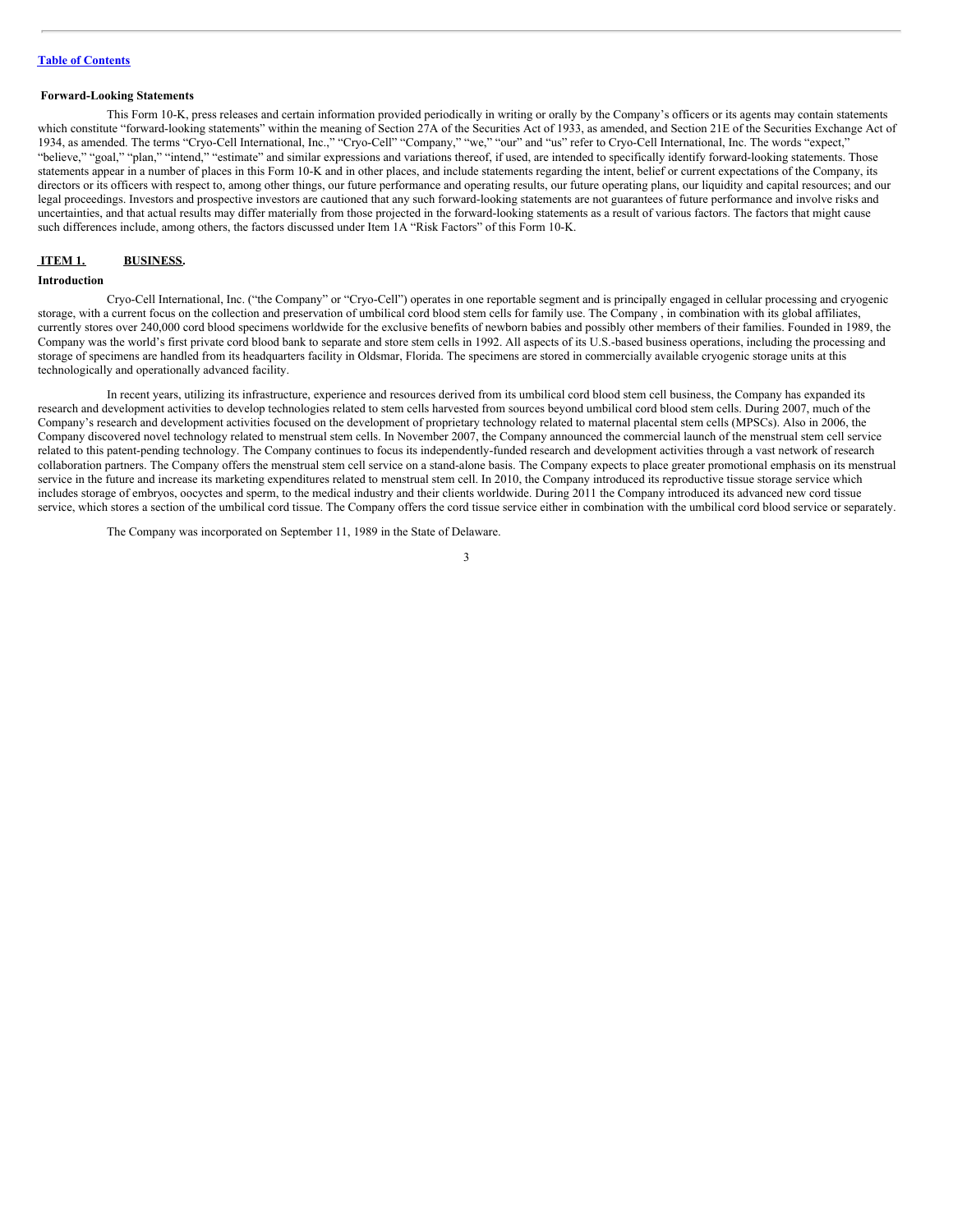## **Cord Blood Stem Cell Processing and Storage Business**

#### *Background of Business*

Nearly fifty years ago researchers discovered that cells could be cryopreserved at extremely low temperatures and all cellular activity would cease until the specimens were thawed. Historically, cryopreservation was required for organ transplants, blood banking and medical research. Today, cryopreservation of umbilical cord blood stem cells gives expectant parents the opportunity to potentially take advantage of evolving cellular therapies and other medical technologies.

Hematopoietic stem cells are the building blocks of our blood and immune systems. They form the white blood cells that fight infection, red blood cells that carry oxygen throughout the body and platelets that promote healing. Stem cells are found in bone marrow where they continue to generate cells throughout our lives. Stem cells can be stored in a cryogenic environment, and upon thawing, infused into a patient. They can be returned to the individual from whom they were taken (autologous) or donated to someone else (allogeneic). An individual's own bone marrow may be used for a transplant if the cancer has not entered the marrow system (metastasized). Otherwise, a marrow donor needs to be identified to provide the needed bone marrow. The availability of a marrow donor or matched stem cell specimen allows physicians to administer larger doses of chemotherapy or radiation in an effort to eradicate the disease. Stem cell therapies and transplants are used for both cancerous and non-cancerous diseases.

Stem cells are found in umbilical cord/placental blood ("cord blood stem cells") and can be collected and stored after a baby is born. Over 20,000 cord blood stem cell transplants have been performed to date. The Company believes that parents will want to save and store these cells for potential future use by their family, either for the donor or for another family member. Moreover, researchers believe they may be utilized in the future for treating diseases that currently have no cure.

The Company believes that the market for cord blood stem cell preservation is enhanced by global discussion on stem cell research developments and the current focus on reducing prohibitive health care costs. With the increasing costs of bone marrow matches and transplants, a newborn's umbilical cord blood cells can be stored as a precautionary measure. Medical technology is constantly evolving which may provide new uses for cryopreserved cord blood stem cells.

#### *Our Cord Blood Stem Cell Storage Services*

The Company enters into storage agreements with its clients under which the Company charges a fee for the processing and testing and first year of storage of the umbilical cord blood. Thereafter, the client is charged an annual fee to store the specimen, unless the client has entered into a 21-year pre-paid storage plan.

The Company's corporate headquarters are located in a nearly 18,000 square-foot state-of-the-art current Good Manufacturing Practice and Good Tissue Practice (cGMP/cGTP)-compliant facility. Food and Drug Administration ("FDA") 21 CFR Part 1271, effective in May 2005, requires human cellular and tissue-based products to be manufactured in compliance with good tissue practices (cGTPs). The Company's laboratory processing facility contains a Class 10,000 clean room and Class 100 environments for the processing of cord blood stem cells and other cellular tissues. In addition, the cellular products cryogenic storage area has been designed as a "bunker," with enhanced provisions for security, building fortification for environmental element protection and back-up systems for operational redundancies. The Company believes that it was the first private bank to process cord blood in a technologically and operationally advanced cGMP/cGTP-compliant facility. The Company's facility, which also currently houses the Company's clinical services, marketing and administrative operations, is designed to accommodate a broad range of events such as client tours and open houses, as well as educational workshops for clinicians and expectant parents.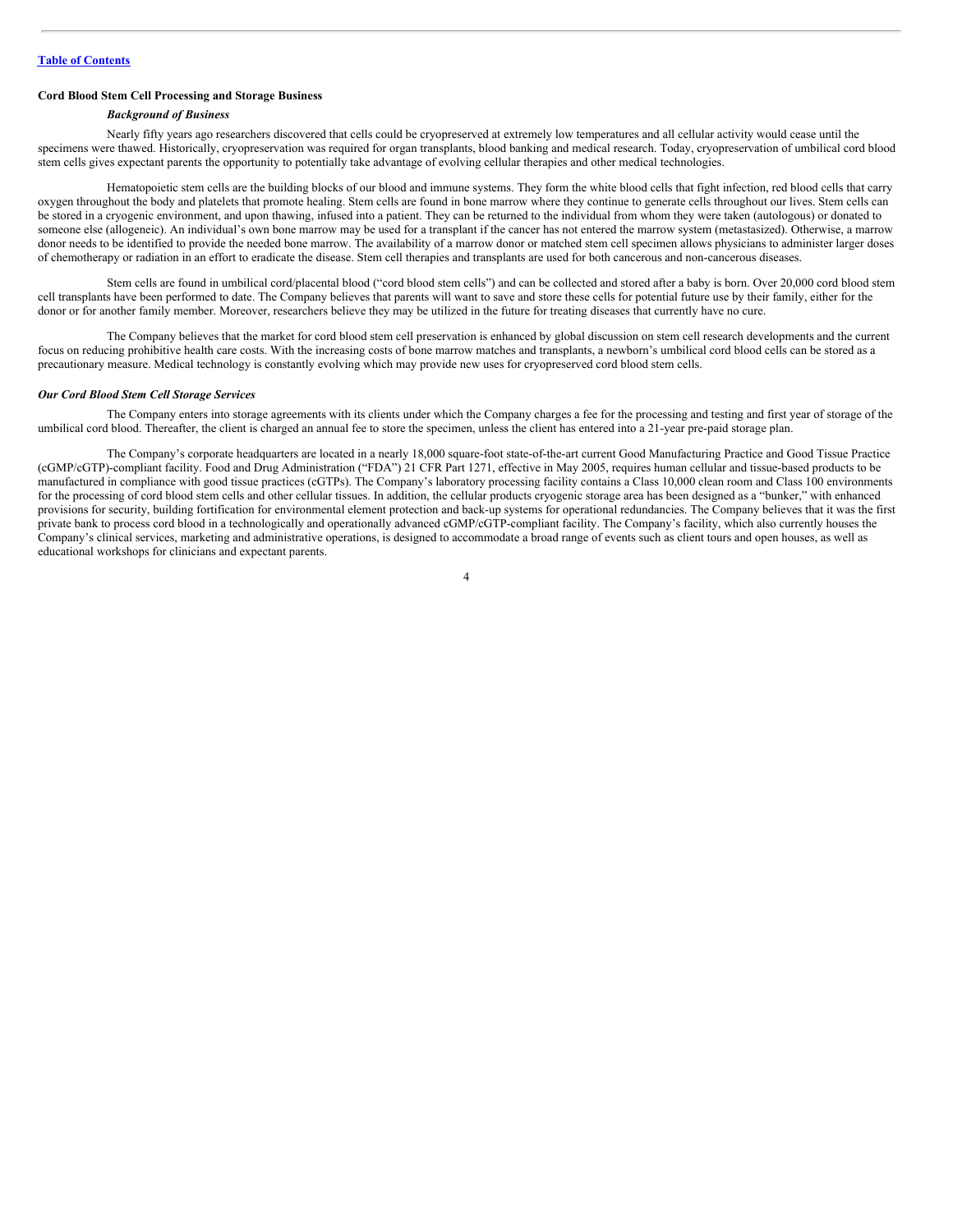The Company, in combination with its global affiliates, currently stores over 240,000 cord blood stem cell specimens worldwide for the exclusive benefit of newborn babies and possibly other members of their families. The Company believes it is one of the world's largest family cord blood stem cell banks in terms of the number of worldwide specimens preserved by the Company and its affiliates.

#### *Competitive Advantages*

The Company believes that it provides several key advantages over its competitors, including:

- One of the largest and oldest private family cord blood banks, with an established client base exceeding 240,000 worldwide,
- Our status as a cGMP- and cGTP-compliant private cord blood bank with both International Organization for Standardization ("ISO") certification and AABB accreditation,
- a state-of-the-art laboratory processing facility,
- a safe, secure and monitored storage environment,
- since inception, 100% of the Company's specimens have been viable upon thaw,
- 7 day per week processing capability,
- a 24-hour, 7 day per week client support staff to assist clients and medical caregivers,
- high-value pricing,
- the option of participating in Upromise®, a nationally recognized 529 registered college savings plan that gives clients money back for college,
- a payment warranty under which the Company agrees to pay \$50,000 (effective February 1, 2012 this payment was increased to \$75,000 for new clients) to its client if the umbilical cord blood product retrieved is used for a stem cell transplant for the donor or an immediate family member and fails to engraft, subject to various restrictions, and
- a \$10,000 Cryo-Cell Cares™ payment that provides families with a lump-sum payment to assist with personal living expenses in the event that their child's Cryo-Cell processed and stored cord blood specimen is utilized for bone marrow transplant.

#### **Menstrual Stem Cell Technology**

In November 2007, the Company announced its discovery of novel stem cell technology and its launch of the world's first-ever commercial service allowing women to store their own menstrual stem cells. Menstrual stem cells are highly proliferative stem cells found in the menstrual blood produced during a woman's period. The stem cells possess the unique ability to develop into various other types of healthy cells. During a woman's menstrual cycle, valuable stem cells are discarded in the menstrual blood. The Cryo-Cell Menstrual Stem Cell Service easily captures these self-renewing stem cells and then processes and cryopreserves them for emerging cellular therapies and the potential treatment of many life threatening diseases. Menstrual stem cells have similar regenerative capabilities as stem cells from umbilical cord blood or bone marrow. The Cryo-Cell Menstrual Stem Cell Service offers any woman in her reproductive years the ability to store and preserve these cells for herself or potentially for use by a family member.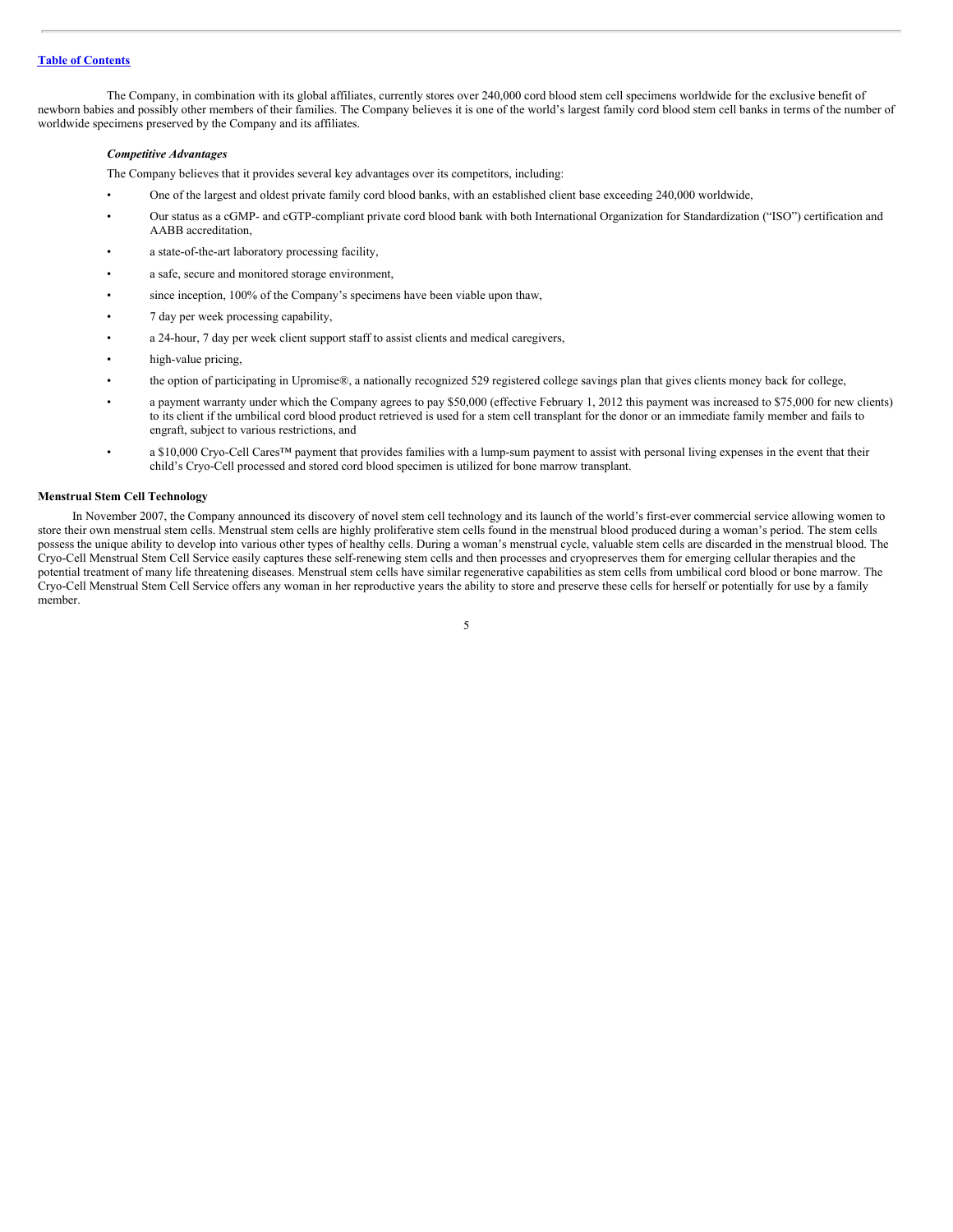Menstrual stem cells are multipotent because they can differentiate into at least five known cell types. In addition, the stem cells in menstrual blood are highly proliferative – replicating every 24-36 hours. To date, these stem cells have been sub-cultured up to 47 times; umbilical cord blood stem cells subculture generally a maximum of 12 times. It is important to note that menstrual stem cells retain embryonic stem cell markers, giving them the remarkable potential to morph into many different healthy cell types. The unique properties of these cells demonstrate the possibilities they offer in future therapeutic applications. Currently, they are being studied to treat stroke, heart disease, diabetes, neurodegenerative diseases, and ischemic wounds in pre-clinical and clinical models.

The Company believes menstrual stem cells will have a significant impact on regenerative medicine. Menstrual stem cells are easily available, compared to stem cells from bone marrow and cord blood that are commonly used in treatments today. Further, the menstrual stem cell commercial service allows many more cells to be extracted and stored, compared to the limitations on the number of cells that can be extracted from bone marrow or cord blood, a factor that limits many treatments today.

Although menstrual stem cells have not been used to date in human therapies, animal studies of menstrual stem cells have commenced, showing strong potential value. This research is further supported by several recent scientific publications that demonstrate the potential of menstrual stem cells for human therapies such as cardiac and bone repair. Cryo-Cell is the first and only company to launch a menstrual stem cell service that will enable women to collect and store these stem cells. The Company has filed patent applications to protect a broad range of intellectual property (IP) associated with menstrual stem cell technology, and has licensed the exclusive service in selected global markets. The Company has executed collaborative research agreements with several leading stem cell researchers who have initiated preclinical studies in a broad range of diseases reflecting the significance of this discovery, including diabetes, cardiac and neurological diseases and disorders such as stroke and Alzheimer's disease.

The Company estimates that over 70 million women in the U.S. alone are in the target market for the menstrual stem cell service. The Company anticipates that the menstrual stem cell market penetration will expand over time as scientific research is announced and therapeutic developments emerge.

#### **Reproductive Tissue Storage**

In October 2010, the Company announced a new reproductive tissue storage service for cryopreserved embryos, oocytes and sperm. This new service to offers high quality and competitively priced reproductive tissue services that will include short and longer-term cryogenic storage, inter-facility transportation coordination, and special quarantined cryogenic storage for infectious disease positive specimens. The Company expects to introduce the reproductive tissue storage service throughout the Company's expansive global affiliate network.

The reproductive tissue storage intends to assure clients of enhanced security and significant single-source savings for their family's current and future biological tissue cryogenic storage needs. Reproductive tissue storage clients will be eligible to purchase any Cryo-Cell service at discounted returning client pricing, including the Company's signature umbilical cord blood stem cell preservation service; umbilical cord tissue service; and the menstrual stem cell service. Reproductive tissue storage is also expected to assist clients with the facilitation of future possibilities available for their cryopreserved specimens, including donation for research, anonymous or direct donation.

#### **Cord Tissue**

In August 2011, the Company introduced its advanced new cord tissue service, which stores a section of the umbilical cord tissue. Approximately six inches of the cord tissue is procured and transported to the Company's laboratory for processing, testing and cryopreservation for future potential use. Umbilical cord tissue is a rich source of mesenchymal stem cells (MSCs), which are increasingly being utilized in regenerative medicine research, targeting potential therapies for a wide range of conditions including heart disease, stroke, multiple sclerosis and diabetes.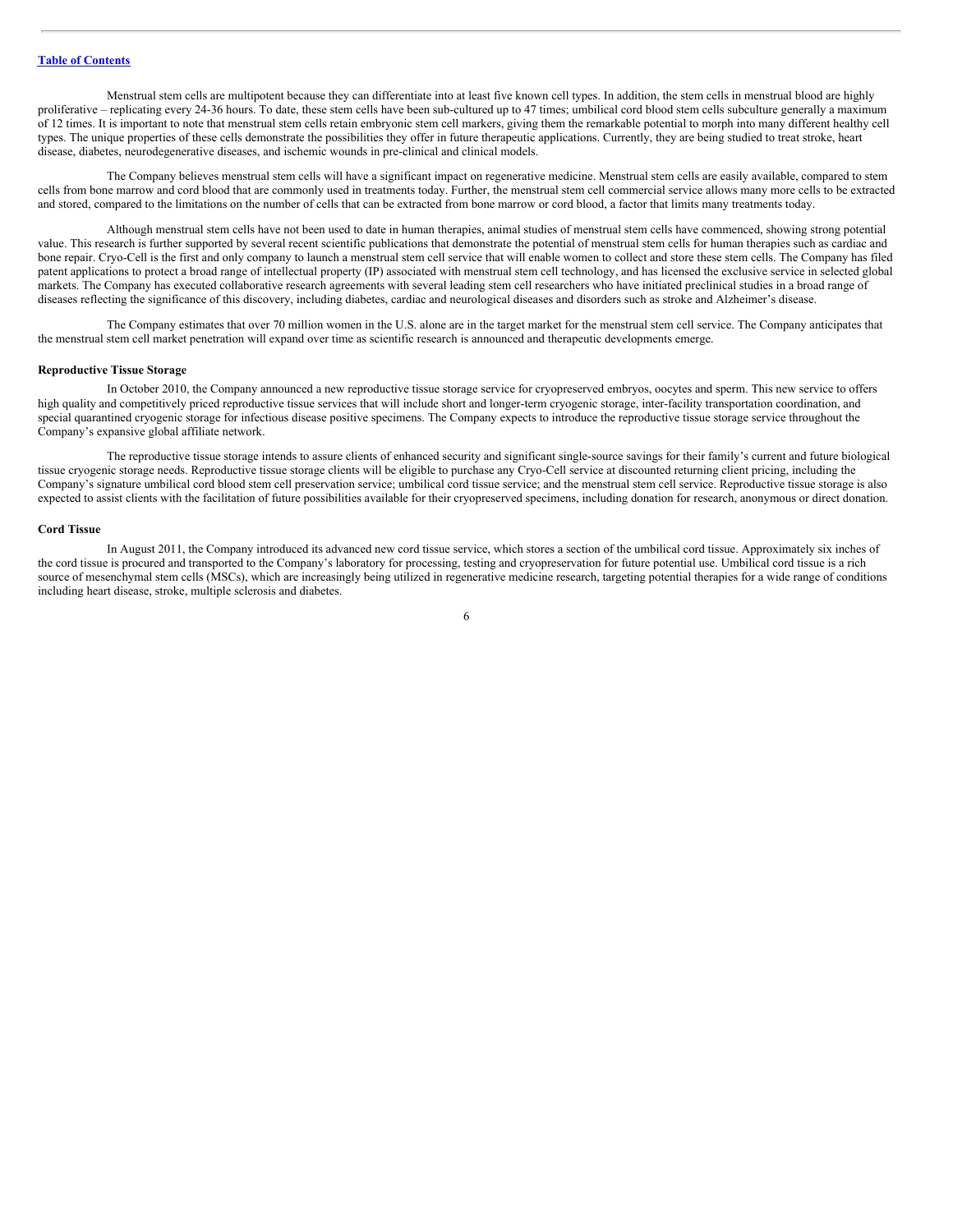#### **Medical and Scientific Advisory Board**

The Company has an eight member Medical and Scientific Advisory Board (MSAB), with Stephen Noga, M.D., Ph.D. serving as its Chairman. Dr. Noga is currently the Director of Medical Oncology and Hematology at The Harry and Jeanette Weinberg Cancer Institute at Franklin Square Hospital Center – a Division of MedStar Health Systems in Baltimore, Maryland. He is also a Professor of Medicine at the University of Maryland also in Baltimore. In addition to his expertise in cellular therapies, Dr. Noga is a noted speaker, has served on many editorial boards and has organized many conferences, advisory committees and review groups.

Dr. Noga is joined by seven other highly qualified MSAB members, each having expertise in the areas of transplant medicine, infectious disease, laboratory/transfusion medicine and/or obstetrics/gynecology.

#### **Marketing**

#### *Marketing Approach*

It is the Company's mission to inform expectant parents and their prenatal care providers of the potential medical benefits from preserving stem cells and to provide them the means and processes for collection and storage of these cells. Today, stem cell transplants are known and accepted treatments for approximately 80 diseases, a number of them life-threatening. With continued research in this area of medical technology, other therapeutic uses for cord blood stem cells are being explored. A vast majority of expectant parents are simply unaware that umbilical cord blood contains a rich supply of non-controversial stem cells and that they can be collected, processed and stored for the potential future use of the newborn and possibly related family members. A baby's stem cells are a perfect match for the baby throughout its life and have at least a 1-in-4 chance of being a perfect match for a sibling. There is no assurance however, that a perfect match means the cells could be used to treat certain diseases of the newborn or a relative. Today, it is still common for the cord blood (the blood remaining in the umbilical cord and placenta) to be discarded at the time of birth as medical waste.

Despite the potential benefits of umbilical cord blood stem cell preservation, the number of parents of newborns participating in stem cell preservation is still relatively small compared to the number of births (four million per annum) in the United States. Some reasons for this low level of market penetration are the misperception of the high cost of stem cell storage and a general lack of awareness of the benefits of stem cell preservation programs. However, evolving medical technology could significantly increase the utilization of the umbilical cord blood for transplantation and/or other types of treatments. The Company believes it offers the highest quality, highest value service targeted to a broad base of the market. We intend to maximize our growth potential through our superior quality, value-driven competitive leadership position, product differentiation, a fast-growing embedded client base, increased public awareness and accelerated market penetration.

#### *Umbilical Cord Blood and Cord Tissue Services*

The Company markets its cord blood stem cell preservation services directly to expectant parents and by distributing information through obstetricians, pediatricians, Lamaze instructors and other childbirth educators, certified nurse-midwives and other related healthcare professionals. The Company believes that its growth has been facilitated by a variety of referral sources, resulting from high levels of customer satisfaction. New expectant parent referrals during 2011 were provided by physicians, midwives and childbirth educators, and by client-to-client referrals and repeat clients storing the stem cells of their additional children.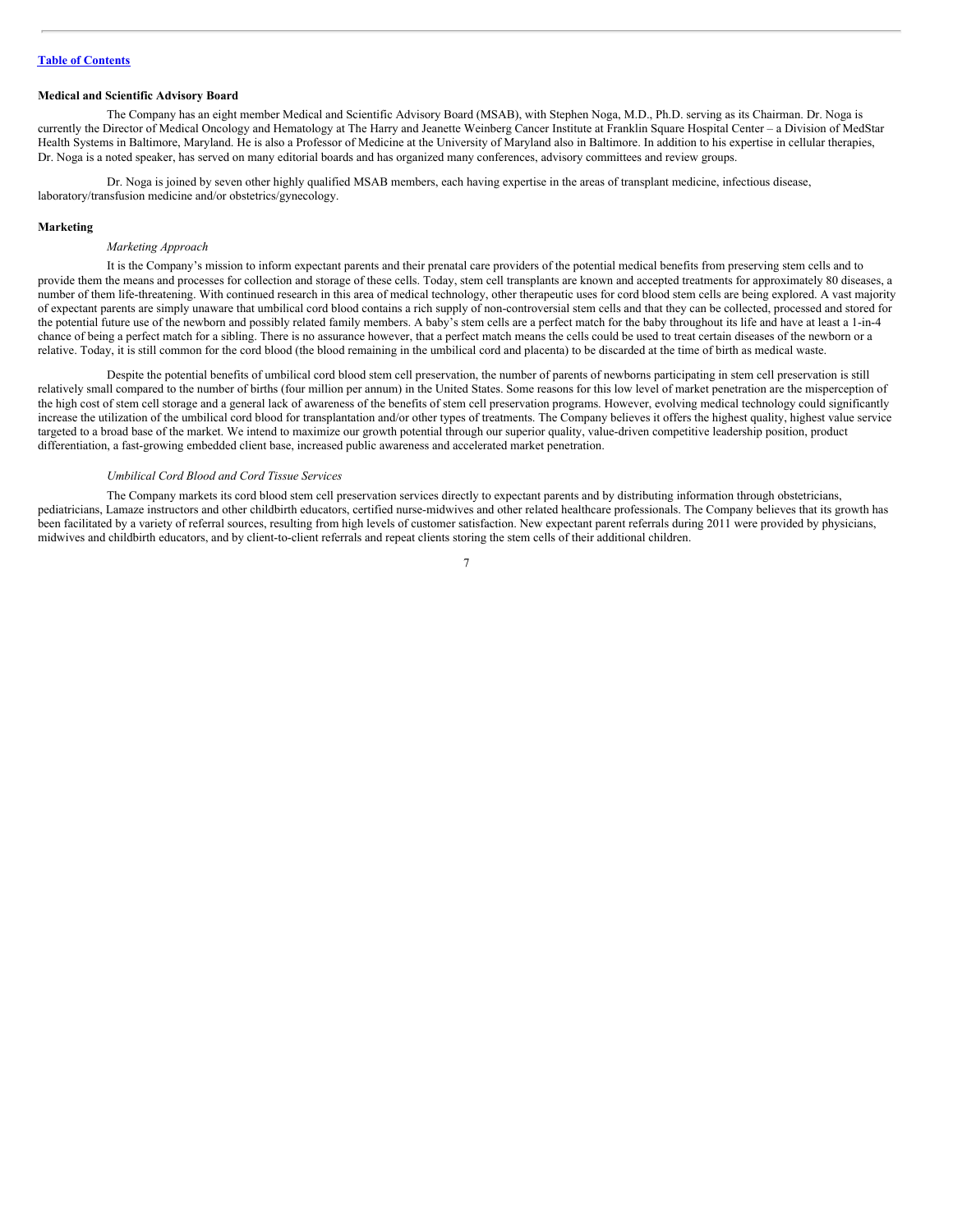Starting in 2007, the Company has increased its marketing activities with its clinical referral sources, including physicians, midwives and hospitals. Promotional activities were launched that included advertisements in several clinical journals and telemarketing activities. In addition, the Company has exhibited at conferences, trade shows and other meetings attended by medical professionals. Significant portions of client referrals to the Company are from medical caregiver professionals.

To increase awareness among expectant parent audiences, the Company continues to promote its service through internet marketing and print advertising in several national targeted prenatal magazines including Fit Pregnancy, as well as several magazines distributed during childbirth classes. Expectant parents have also received information via emails and internet marketing campaigns.

The Company's client support team of highly trained advisors are available by telephone 24 hours, 7 days a week to enroll clients and educate both expectant parents and the medical community on the life-saving potential of cord blood stem cell preservation.

The Company continues to use its Web site, www.cryo-cell.com, to market its services and to provide resource information to expectant parents. The site, which is frequently updated and improved, is divided into areas of interest, including sections for expectant parents, medical caregivers and investors. Expectant parents may request and receive information about the umbilical cord blood and cord tissue service and enroll online. Viewers may read about successful transplants using Cryo-Cell stored cord blood stem cells and access other topical information.

#### *Menstrual Stem Cell Service*

The menstrual stem cell marketing strategy includes plans to increase marketing activities with its clinical referral sources. The Company believes that many women in the target market may opt to participate in the menstrual stem cell service more than one-time because of family history of disease; perimenopause; or other conditions, such as a prospective hysterectomy.

The Company has executed numerous collaborative research agreements with stem cell researchers who are studying menstrual stem cells in various pre-clinical models including diabetes; breast cancer; heart disease, vascular regeneration, stroke and autoimmune diseases. Although the Company does not have funding commitments with any of the collaborative research agreements, it shares in any intellectual property generated by the research. The Company expects to place greater promotional emphasis on its menstrual stem cell service in the future and increase its marketing expenditures related to Célle.

#### **Competition**

Growth in the number of families banking their newborn's cord blood stem cells has been accompanied by an increasing landscape of competitors. The Company competes against approximately 25 other national private cord blood banks.

These competitors may have access to greater financial resources. Nevertheless, the Company believes it is currently well positioned to compete in the industry. Importantly, the Company believes that some competitors charge significantly more for comparable quality service. In addition, the Company possesses an industry-recognized AABB accreditation, and believes that it was the first private cord blood bank to process in a cGMP- and cGTP-compliant facility exceeding current FDA requirements. In November 2005, the Company was granted ISO 9001:2008 certification from BSI America's, Inc., a leading quality management systems registrar. ISO (International Organization for Standardization) standards are internationally recognized as an effective framework for a quality management system). This achievement positions Cryo-Cell as the industry quality leader as the only cGMP- and cGTP-compliant private cord blood bank with both ISO certification and AABB accreditation.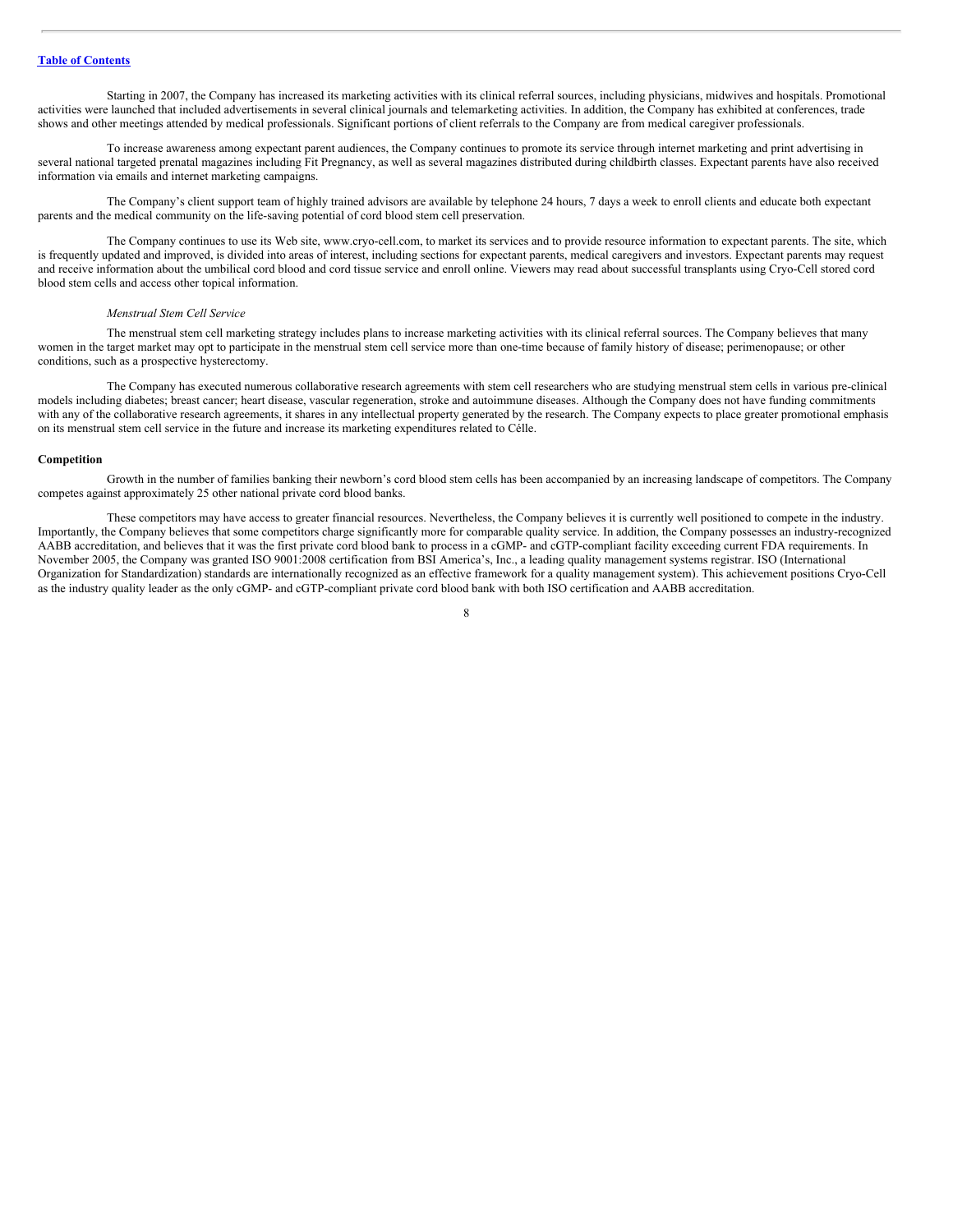The Company also operates in an environment where various public cord blood banks are encouraging parents to donate their newborn's cord blood rather than privately banking it. Although this option is generally no-cost to the parents, there is no assurance that the newborn's cells would be available to the family, if they were needed. The Company believes that the distinctive benefits of private cord blood banking clearly differentiate its services from that of public cord banks.

The Company believes that its longevity and experience; value-based pricing strategy; superior customer service supported by a 24/7 professional staff; premier technical and operational expertise; state-of-the-art facilities; innovative marketing programs and its expansive client base will continue to provide a competitive advantage. The Company believes the availability of our menstrual stem cell service will ultimately provide a competitive advantage over competitors that offer only the storage of umbilical cord blood and cord tissue.

#### **Government Regulation**

The Company is required to register with the FDA under the Public Health Service Act because of its ongoing cellular storage business and is subject to FDA inspection. This requirement applies to all establishments engaged in the recovery, processing, storage, labeling, packaging, or distribution of any Human Cells, Tissues, and Cellular and Tissue-Based Products ("HCT/Ps") or the screening or testing of a cell or tissue donor. At November 30, 2011, the Company was in compliance with this requirement.

The division of FDA which regulates HCT/P's is the Center for Biologics Evaluation and Research ("CBER"). The section of FDA Code of Federal Regulations ("CFR") pertaining to cord blood is 21 CFR 1271. Since 2004, the FDA has formulated a "Tissue Action Plan" which consists of these three rules:

- 1. As of January 21, 2004, all cord blood banks are required to register with the FDA. Any cord blood bank which has a laboratory should be on the web page of FDA Registered Establishments.
- 2. The second rule was published May 20, 2004, and became effective May 25, 2005. It pertains to donor eligibility. This rule requires more screening of donors for communicable diseases.
- 3. The final rule establishes FDA standards of current Good Tissue Practice ("GTP") for laboratories which process HCT/P's. This rule was published November 19, 2004, became effective May 25, 2005, and is intended to prevent contamination or cross-contamination during the handling of HCT/P's.

These three FDA rules only apply to cord blood processed on or after the effective date of May 25, 2005. The final rule allows the FDA to inspect cord blood laboratories to determine compliance with the provisions of 21 CFR Part 1271. In the summer of 2009, the FDA began conducting unannounced inspections of cord blood banks.

Currently, the states of California, Illinois, Maryland, New Jersey and New York require cord blood banks to be registered or licensed. The Company is currently registered or licensed to operate in these states. If the Company identifies other states with licensing requirements or if other states adopt such requirements, the Company would have to obtain licenses or registration to continue providing cord blood services in those states.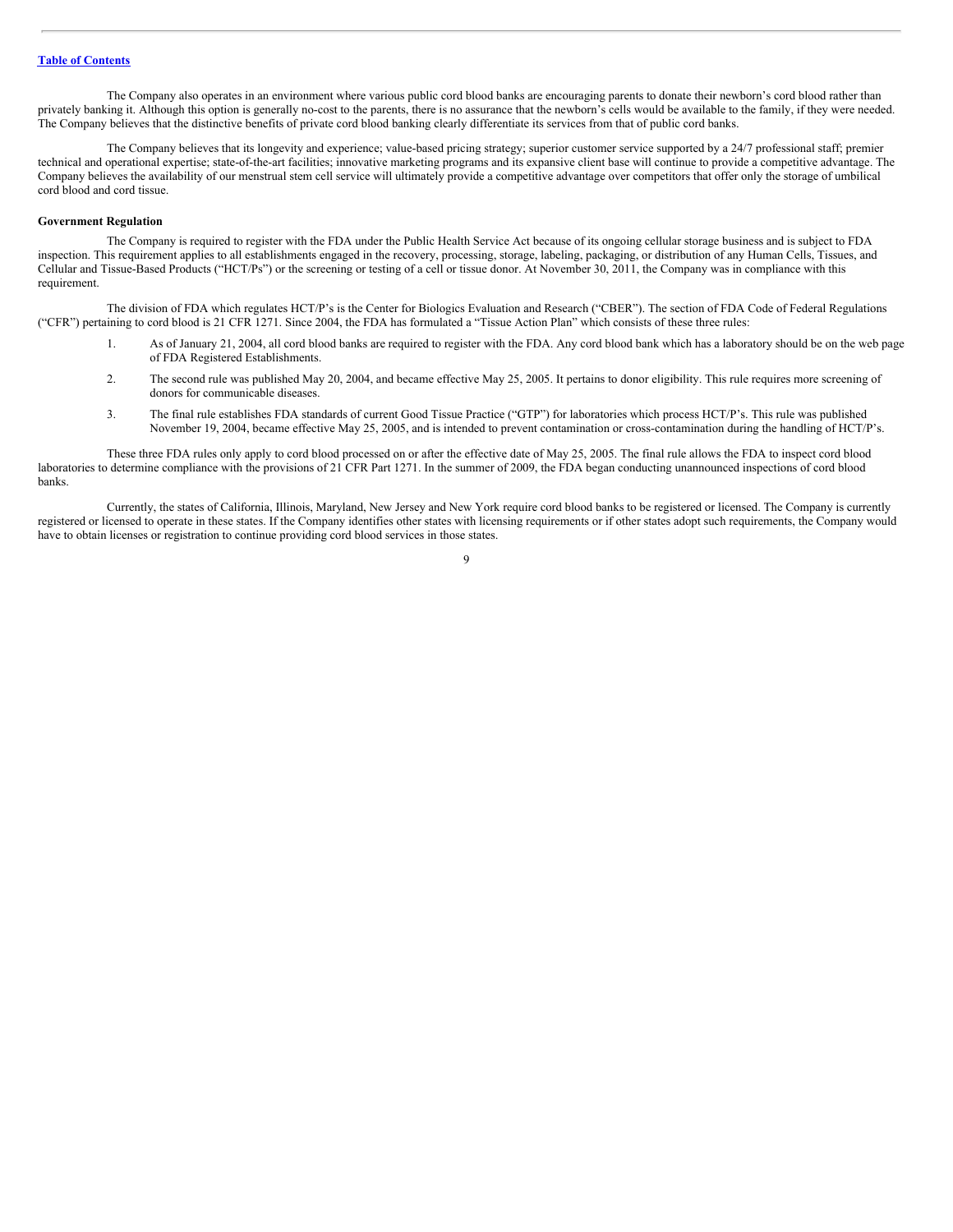Federal and state laws govern the Company's ability to obtain and, in some cases, to use and disclose data that we may need to conduct certain activities. The Health Insurance Portability and Accountability Act of 1996 ("HIPAA") requires the Department of Health and Human Services to issue a series of regulations establishing standards for the electronic transmission of certain health information. The Company is not subject to HIPAA because the Company does not engage in certain electronic transactions related to the reimbursement of healthcare providers and because blood and tissue procurement and banking activities are exempt. However, the healthcare providers that collect umbilical cord blood for the Company's customers are subject to HIPAA. The identifiable information shared is only what is permitted by HIPAA. In 2009, a portion of the American Recovery and Reinvestment Act of 2009 modified HIPAA under the Health Information Technology for Economic and Clinical Health Act ("HITECH Act"). While the Company is still not subject to HIPAA for the reasons stated above the Company may incur material expenses associated with compliance efforts. In addition, compliance may require management to spend substantial time and effort on compliance measures. If the Company fails to comply with HIPAA, it could suffer criminal and civil penalties. The civil penalties could include monetary penalties ranging from \$100 per violation to \$1.5 million depending on the level of violation.

The Company is also subject to local, state and federal laws and regulations relating to safe working conditions, laboratory and manufacturing practices and the use and disposal of hazardous or potentially hazardous substances. These laws include the Occupational Safety and Health Act ("OSHA"), cGTPs, cGMPs, Environmental Protection Agency ("EPA"), and those of the local Department of Health.

Enacted in 1970, OSHA requires all employers to assure safe and healthful working conditions for working men and women through development and implementation of work standards, education, and training. OSHA enforces the standards developed under the Act, applicable to all employers in the U.S. and its territories. cGTPs are laws, enforced by the FDA, that define and govern methods used in the manufacture of Human Cells, Tissues, and cellular and tissue-based Products (HCT/Ps). Current Good Manufacturing Practices (cGMPs) are laws, enforced by the FDA, that define and govern methods used in the manufacture of drugs and finished pharmaceuticals. Both of the latter federal practices, or laws, govern the Company's products.

The Environmental Protection Agency (EPA) governs the management and proper disposal of products and by-products or waste. These products must be disposed in a manner that does not adversely affect the environment from which it came or where disposed of. The Department of Health on the local level primarily regulates systems and associated equipment employed in recovery activities such as back-up generators; therefore, governing specific internal processes.

Evolving legislation and regulations governing private cord blood banking in various jurisdictions throughout the world may impact the Company's international licensees.

In addition, as the organization grows and evolves, other legislation and regulations are expected to impact the Company. One such evolution involves activities that may be designated as or involve medical research or cooperative agreements associated with medical research. These types of activities are also governed by the FDA, specifying oversight by an Institutional Review Board (IRB). The IRB is a board or committee that approves the initiation of, and conducts periodic review of, biomedical research involving human subjects. The primary purpose of such review is to assure the protection of the rights and welfare of the human subjects. Governance of biomedical research is codified as laws by Title 21 of the Code of Federal Regulations (CFR) Part 56, and enforced by the FDA. Other medical research associated with clinical trials may require an Investigational New Drug Application (IND). Current Federal law requires that a drug be the subject of an approved marketing application before it is transported or distributed across state lines. Because a sponsor will likely want to ship the investigational drug to clinical investigators in many states, it must seek an exemption from that legal requirement. The IND is the means through which the sponsor technically obtains this exemption from the FDA. This approval would be required in the case of a clinical trial.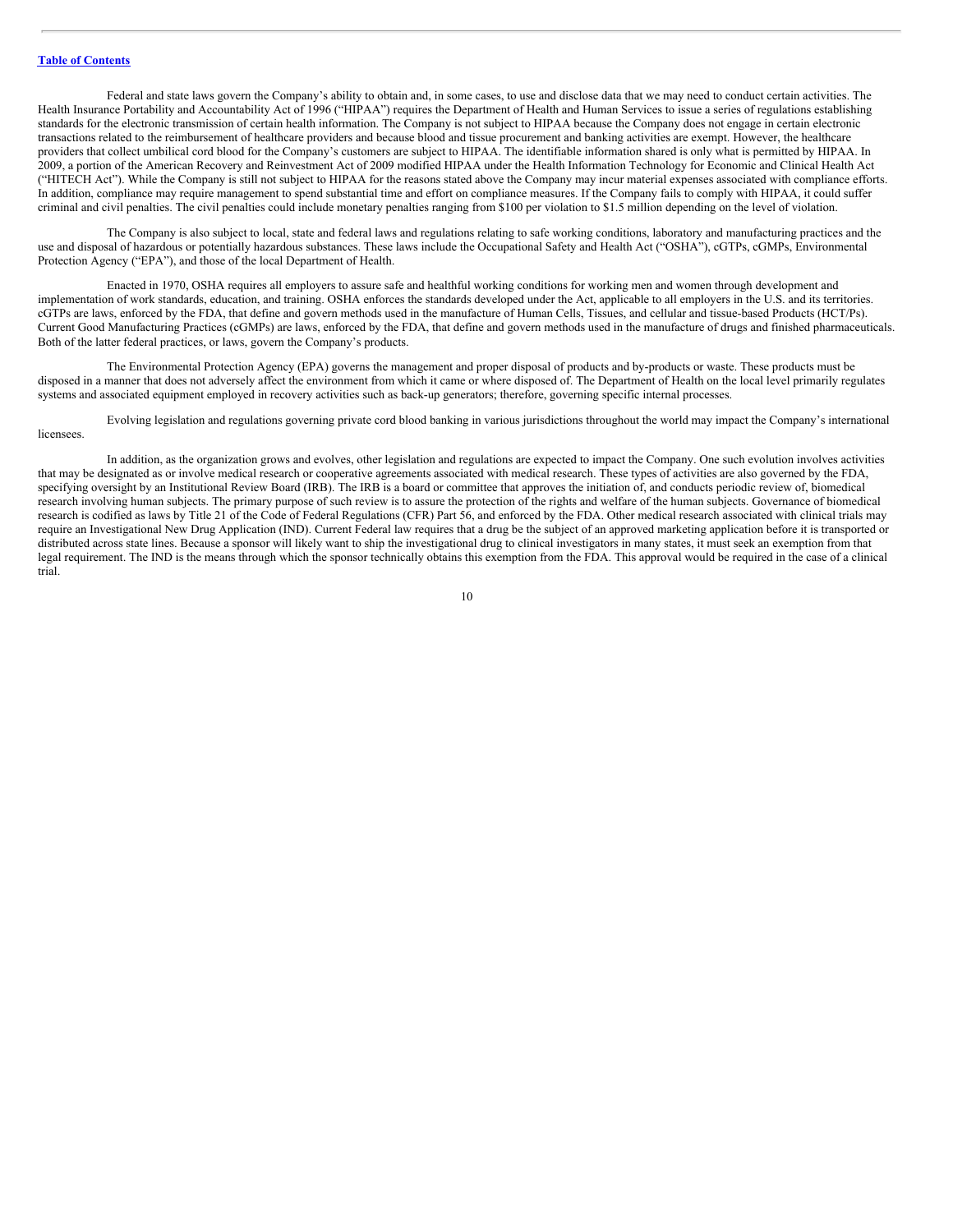#### **Subsidiaries and Joint Ventures**

Since its inception, Cryo-Cell has entered into a number of business activities through subsidiaries and joint ventures, including the following activities and those described under "International" below. Cryo-Cell had de-emphasized certain of these activities in prior periods in connection with the Board of Directors' strategic decision to focus the Company's priorities and resources on its core business of marketing cord blood stem cell preservation services. In recent periods, however, the Company has evaluated and pursued, and intends to continue to evaluate and pursue, certain opportunities for global expansion, on a selective basis, in which operational synergies and economic potential align with Cryo-Cell's strategic direction.

*Saneron CCEL Therapeutics, Inc.*The Company owns an approximate 34% and 35% interest in Saneron CCEL Therapeutics, Inc. ("Saneron") as of November 30, 2011 and 2010, respectively. Saneron is the owner and/or exclusive licensee of technology developed by and/or in collaboration with the University of South Florida ("USF") and the University of Minnesota ("UMN"). The technology covers various patents, patent applications and trade secrets for the therapeutic use of umbilical cord blood stem cells (U-CORD-CELL) and Sertoli cells (SERT-CELL).

To date, Saneron has received twelve SBIR/STTR grants, has been the industry sponsor on eleven Florida High Tech Corridor grants, one James and Esther King Biomedical Research Grant, and has participated in several other corporate and non-profit R&D projects to continue their efforts towards the development of cellular therapies for neurological and cardiac disorders. In November 2005, Saneron received a grant from the Johnnie B. Byrd, Sr. Alzheimer's Center and Research Institute, Inc. for the study of the Saneron U-CORD-CELL™ as a treatment for Alzheimer's. During 2005 and 2006, Saneron and GE Healthcare completed two phases of a joint research project intended to optimize GE Healthcare's Ficoll-Paque™ for isolating stem cells from umbilical cord blood. The preliminary results from that study were presented at the International Society for Cellular Therapy meeting in Berlin, Germany. Validation studies needed for the submission of a Drug Master File of Saneron's U-CORD-CELL™ have been underway at Cryo-Cell International's GMP facility and the University of South Florida. Saneron is currently finishing the preclinical studies needed for the completion of an Investigational New Drug ("IND") application for the use of the U-CORD-CELL™ as a potential therapy for Alzheimer's, ALS and stroke.

In January 2008, the Company announced that it has formalized a research and development agreement with Saneron to develop regenerative therapies utilizing Cryo-Cell's Célle menstrual stem cell technology. Cryo-Cell and Saneron will collaborate on research in pre-clinical models for certain neurological diseases and disorders. Under terms of the agreement, the Company will provide Saneron with menstrual stem cells along with the proprietary methodology associated with the technology. Saneron will provide study materials and develop research methodology for potential therapeutic applications associated with designated pre-clinical applications. Intellectual property resulting from this research collaboration will be jointly owned by the parties.

In February 2010, Saneron received a Phase I STTR grant for a joint project with Henry Ford Health System on the use of the U-CORD-CELL™ as a potential therapy for stroke. In June 2010, Saneron received a James and Esther King Biomedical Grant, which was matched with a Florida High Tech Corridor Industry Seed Grant, to study the potential of Cryo-Cell's menstrual stem cell technology as a possible treatment for stroke. Finally in September 2010, Saneron received a 21/2 year Phase II STTR grant to further translate the research underway on the use of the U-CORD-CELL™ as a potential therapy for Alzheimer's. This \$2.6M Phase II STTR grant has also been matched with two Florida High Tech Corridor Industry Seed Grants. In 2011, Saneron contributed to four peer-reviewed scientific publications and two scientific poster presentations.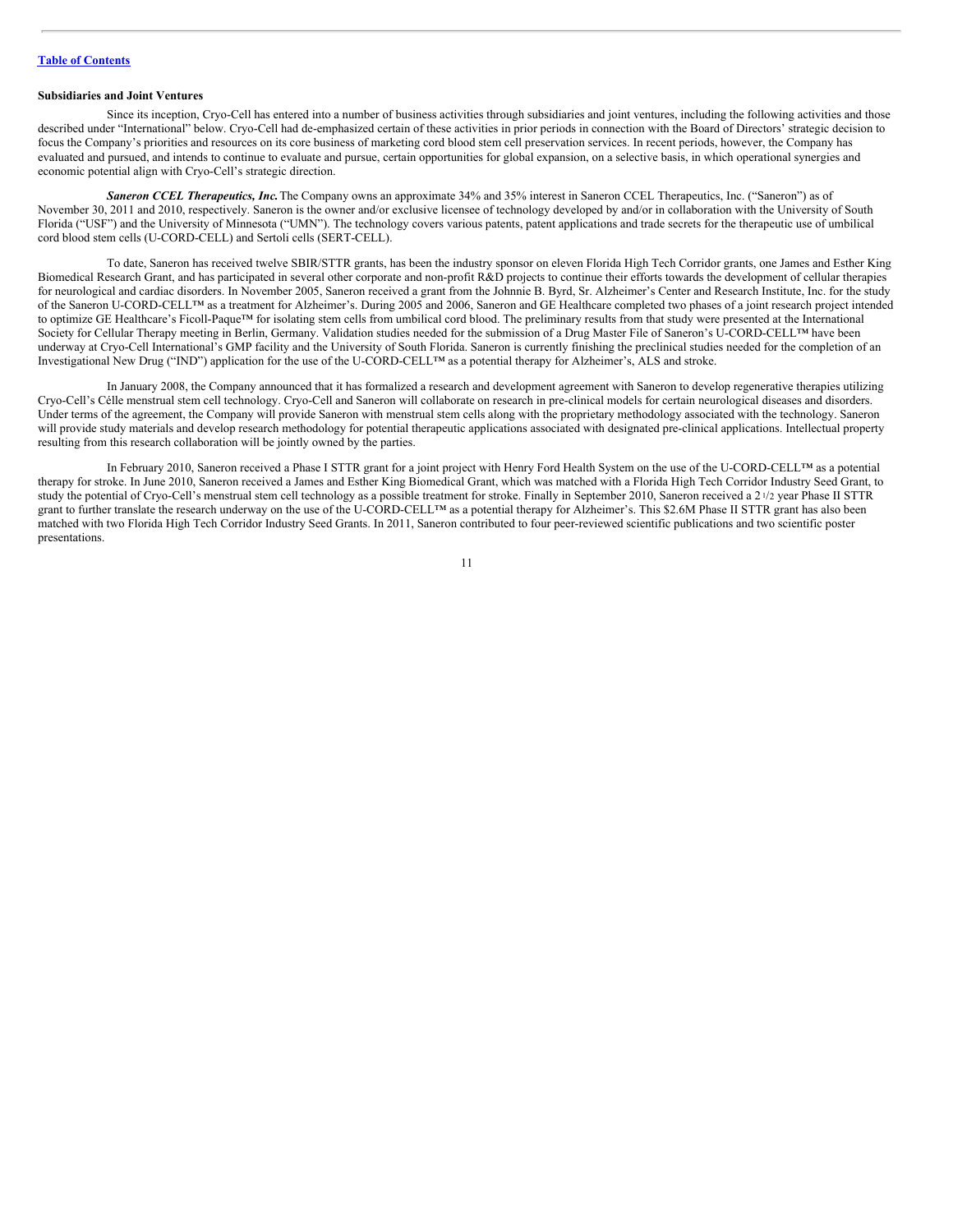#### **Revenue Sharing Agreements ("RSAs")**

The Company entered into RSAs prior to 2002 with various third and related parties. The Company's RSAs provide that in exchange for a non-refundable upfront payment, the Company would share for the duration of the contract a percentage of its future revenue derived from the annual storage fees charged related to a certain number of specimens that originated from specific geographical areas. The RSAs have no definitive term or termination provisions. The sharing applies to the storage fees collected for all specified specimens in the area up to the number covered in the contract. When the number of specimens is filled, any additional specimens stored in that area are not subject to revenue sharing. As there are empty spaces resulting from attrition, the Company agrees to fill them as soon as possible. The Company reflects these up-front payments as long-term liabilities on the accompanying consolidated financial statements. The Company does not intend to enter into additional RSAs.

In the future, the Company could reverse the liability relating to the RSAs up-front payments over an appropriate period of time, based on the Company's expectations of the total amount of payments it expects to pay to the other party under the particular revenue sharing agreement. However, the RSAs do not establish a finite term or time frame over which to estimate the total payments and the Company had not previously estimated and has concluded that it is not currently practicable to estimate the projected cash flows under the RSAs. At present, the Company intends to defer the reversal of the liability, until such time as these amounts can be determined. During the periods when the Company defers the reversal of the liability, the quarterly payments made during these periods will be treated as interest expense, which will be recognized as the payments become due. In future periods, if a portion of the liability can be de-recognized based on the effective interest method, the payments will be allocated between interest and amortization of the liability. As cash is paid out to the other party during any period, the liability would be de-recognized based on the portion of the total anticipated payouts made during the period, using the effective interest method. That is, a portion of the payment would be recorded as interest expense, and the remainder would be treated as repayment of principal, which would reduce the liability.

*Florida*. On February 9, 1999, the previous agreements with the Company's Arizona Revenue Sharing investors were modified and replaced by a revenue sharing agreement for the state of Florida for a price of \$1,000,000. The revenue sharing agreement applies to net storage revenues originating from specimens from within the state of Florida. The revenue sharing agreement entitles the investors to revenues of up to a maximum of 33,000 storage spaces. A former member of the Board of Directors of the Company is a 50% owner of this revenue sharing agreement. The revenue sharing agreement was entered into prior to the time he became a member of the Board from which he resigned during December 2004.

*Illinois*. In 1996, the Company signed agreements with a group of investors entitling them to an on-going 50% share in the Company's portion of net storage revenues generated by specimens stored in the Illinois Masonic Medical Center for a price of \$1,000,000. The agreements were modified in 1998 to entitle the investors to a 50% share of the Company's portion of net revenues relating to specimens originating in Illinois and its contiguous states and stored in Oldsmar, Florida for a maximum of up to 33,000 storage spaces.

*New York.* On February 26, 1999, the Company entered into a modified revenue sharing agreement with Bio-Stor International, Inc. ('Bio-Stor') for the state of New York. The Company credited the \$900,000 Bio-Stor had previously paid toward the purchase of 90% of the Company's 50% portion of net storage revenues generated from the specimens originating from the Company's clients in the state of New York for up to 33,000 shared storage spaces. This agreement supersedes all other agreements between Bio-Stor and the Company.

On November 5, 1998, an agreement previously entered into with a private investor was revised. Per the terms of the original agreement, the investor had purchased 10% of a revenue sharing agreement in the state of New Jersey. The 1998 agreement transferred the \$100,000 investment such that it now applies to the state of New York. Under the revised agreement the investor will receive 10% of the 50% share in the Company's portion of net storage revenues generated by the specimens originating from the Company's clients in the state of New York for up to 33,000 spaces.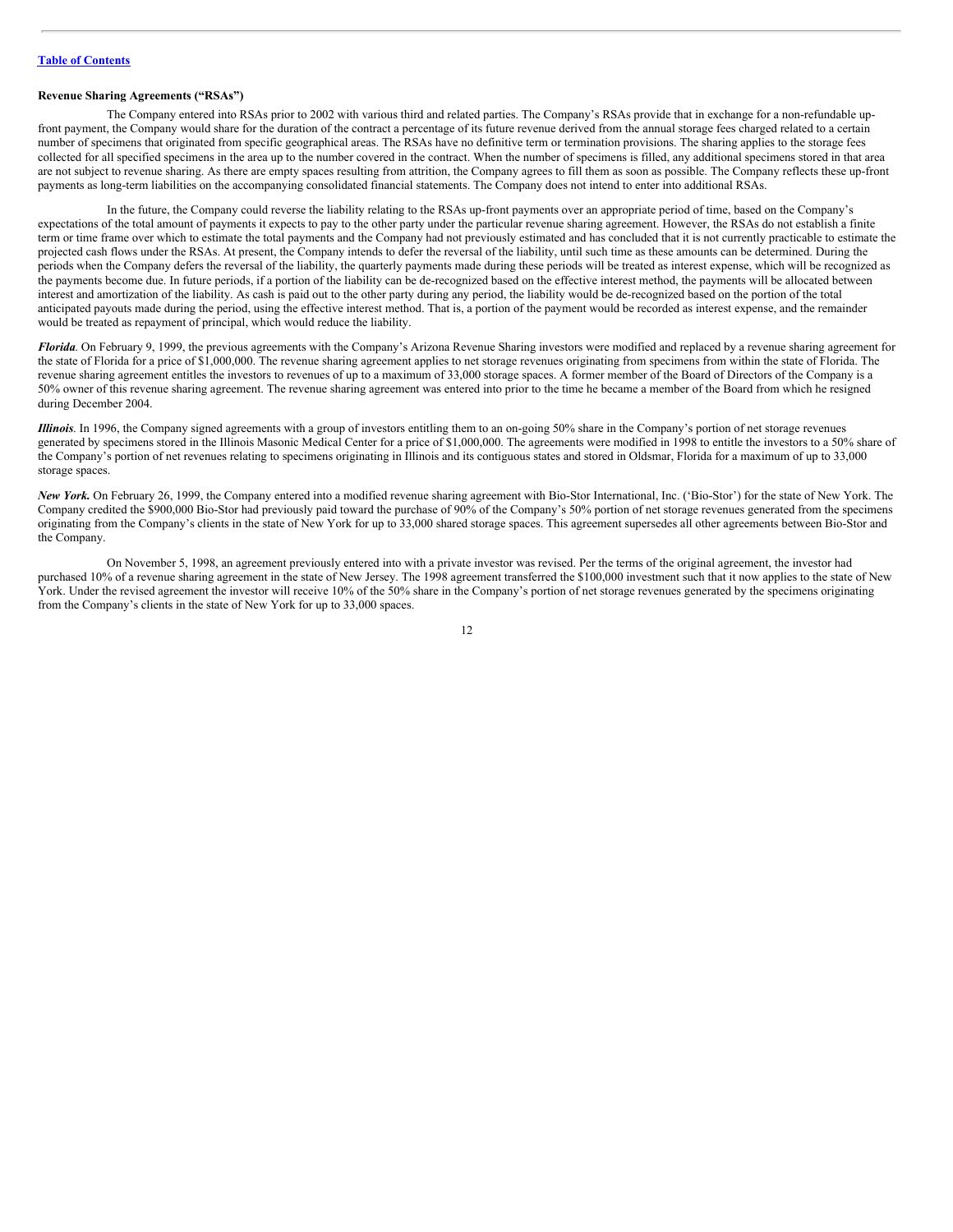On December 6, 2011, the Company entered into an Asset Purchase Agreement with Bio-Stor canceling the Bio-Stor RSA. Pursuant to the terms of the Asset Purchase Agreement, on December 6, 2011, the Company made a one-time, lump-sum payment in the amount of \$2.3 million to Bio-Stor, and Bio-Stor sold, assigned, conveyed, transferred, and delivered to the Company all of its rights, interest and title in the RSA. The long-term liability related to Bio-Stor in the amount of \$900,000 has been reclassed and is reflected as short-term liability – revenue sharing agreements in the accompanying consolidated balance sheets as of November 30, 2011.

*Texas*. On May 31, 2001, the Company entered into an agreement with Red Rock Partners, an Arizona general partnership, entitling them to on-going shares in a portion of the Company's net storage revenue generated by specimens originating from within the State of Texas for a price of \$750,000. The investors are entitled to a 37.5% share of net storage revenues originating in the State of Texas to a maximum of 33,000 storage spaces. The same former member of the Board of Directors is a 50% owner of Red Rock. The revenue sharing agreement was entered into prior to the time he became a member of the Board, from which he resigned during December 2004. During fiscal 2008, Red Rock assigned 50% of their interest in the agreement to SCC Investments, Inc., an Arizona corporation. Subsequent to November 30, 2009, SCC Investments, Inc. assigned its interest to SCF Holdings, LLC, an Arizona limited liability company.

The Company made total payments to all RSA holders of \$1,408,726 and \$1,412,887 for the fiscal years ended November 30, 2011 and 2010, respectively. The Company recorded an RSA accrual of \$730,524 and \$807,171 as of November 30, 2011 and 2010, respectively, related to interest owed to the RSA holders, which is included in accrued expenses in the Company's consolidated financial statements under Item 8 of this Annual Report or Form 10-K.

#### **International**

The Company has entered into licensing agreements with certain investors in various international markets in an attempt to capitalize on the Company's technology. The investors typically pay a licensing fee to receive Company marketing programs, technology and know-how in a selected area. The licensing agreement may also give the investor the right to sell sub-license agreements. As part of the accounting for the up-front license revenue, revenue from the up-front license fee is recognized based on such factors as when the payment is due, collectability and when all material services or conditions relating to the sale have been substantially performed based on the terms of the agreement.

The Company enters into two types of licensing agreements and in both types, the Company earns revenue on the initial license fees. Under the technology agreements, the Company earns processing and storage royalties from the affiliates that process in their own facility. Under the marketing agreements, the Company earns processing and storage revenues from affiliates that store specimens in the Company's facility in Oldsmar, Florida.

#### **Technology Agreements**

The Company has entered into definitive License and Royalty Agreements with Cryo-Cell de Mexico ("Mexico") and Lifecell ("India") to establish and market its umbilical cord blood program in Mexico and India, respectively.

The Company has entered into definitive License and Royalty Agreements with Asia Cryo-Cell Private Limited and S-Evans Bio-Sciences, Inc. to establish and market its menstrual stem cell program in India and China, respectively.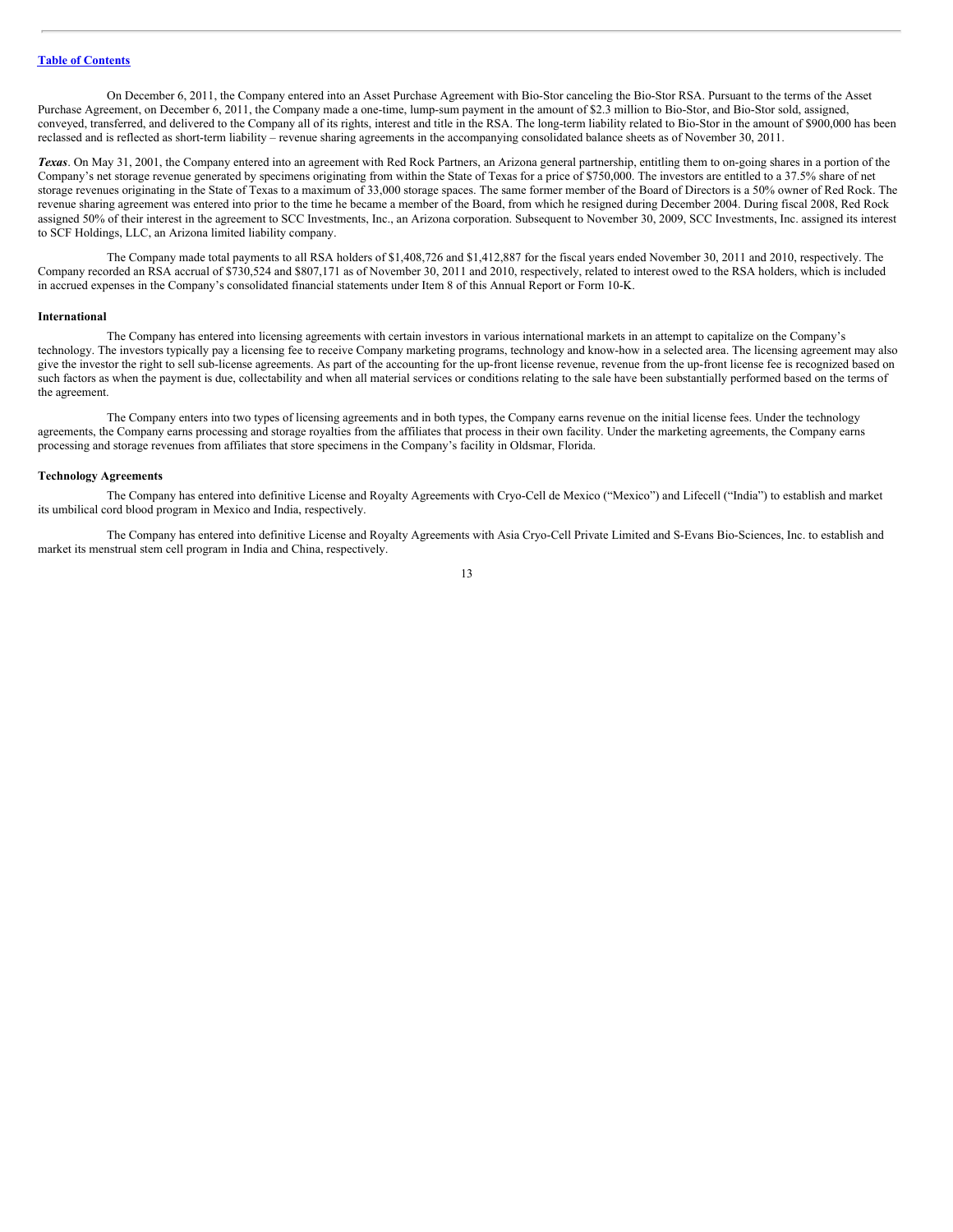On August 19, 2011, the Company received notification from Mexico that they were terminating the license agreement effective immediately due to an alleged breach of the license agreement. On October 17, 2011, the Company and Mexico entered into an amendment to the license agreement whereby the termination has been revoked and Mexico will pay the Company \$1,863,000 in 37 monthly installments of \$50,000 beginning on October 17, 2011 with a final payment of \$13,000. Mexico will have no other continuing obligations to the Company for royalties or other license payments and the agreement will be effectively terminated once the entire \$1,863,000 has been received. The amendment will result in a reduction of licensee income in future periods.

As of November 30, 2011, the Company recorded a receivable of \$1,656,476 and deferred revenue of \$1,633,910 in the accompanying consolidated balance sheets. Accounts receivable is calculated using the present value of all of the monthly installments using a discount rate that reflects both the risk-free rate at the inception of the contract and the contract period. In accordance with the agreement, the Company received two installments of \$50,000 which is reflected in the consolidated statement of operations at November 30, 2011 as licensee and interest income. The installment amounts that are to be received and recognized within the next twelve months have been classified as short-term in the accompanying consolidated balance sheets.

#### **Marketing Agreements**

The Company has entered into definitive license agreements to market both the Company's umbilical cord blood and menstrual stem cell programs in Aruba, Bonaire, Chile, Colombia, Costa Rica, Curacao, Ecuador, El Salvador, Guatemala, Honduras, Nicaragua, Panama, Pakistan, Peru, St. Maarten, Suriname and Venezuela.

Processing and storage revenues from specimens originating in territories that store at the Company's facility in Oldsmar, Florida totaled approximately \$1,421,000 and \$1,115,000 for fiscal years 2011 and 2010 and are reflected in processing and storage fees in the accompanying consolidated statements of operations.

The following table details the initial license fees for the technology and marketing agreements and processing and storage royalties earned for the technology agreements for fiscal years 2011 and 2010. The initial license fees and processing and storage royalties are reflected in licensee income in the accompanying consolidated statements of operations.

|             | For the years ended November 30, |                           |                                |                                      |              |              |  |
|-------------|----------------------------------|---------------------------|--------------------------------|--------------------------------------|--------------|--------------|--|
|             |                                  | 2011                      |                                |                                      | 2010         |              |  |
|             | License                          | Process<br>and<br>Storage |                                | Process<br>and<br>License<br>Storage |              |              |  |
|             | Fee                              | Royalties                 | Total                          | Fee                                  | Royalties    | Total        |  |
| China       | S.<br>$\qquad \qquad$            | 50,000<br>S               | $\mathbb{S}$<br>50,000         | \$.                                  | 10,094<br>\$ | 10,094<br>S. |  |
| India       | $\overbrace{\phantom{12332}}$    | 677,647                   | 677,647                        |                                      | 496,631      | 496,631      |  |
| Mexico      | $\qquad \qquad -$                | 595,306                   | 595,306                        |                                      | 837,194      | 837,194      |  |
| Curacao     |                                  |                           | $\overbrace{\hspace{25mm}}^{}$ | 5,000                                |              | 5,000        |  |
| Costa Rica  | 15,983                           | $\qquad \qquad - \qquad$  | 15,983                         |                                      | _            | _            |  |
| Germany (1) | 9,769                            |                           | 9,769                          |                                      | _            |              |  |
| Nicaragua   | 15,000                           |                           | 15,000                         | 25,000                               |              | 25,000       |  |
| Pakistan    | _                                | _                         | $\overline{\phantom{a}}$       | 20,000                               | _            | 20,000       |  |
| Venezuela   | __                               |                           |                                | 125,000                              |              | 125,000      |  |
| Total       | \$40,752                         | \$1,322,953               | \$1,363,705                    | \$175,000                            | \$1,343,919  | \$1,518,919  |  |

(1) Innovative Medical Solutions SRL ("Germany") advised the Company that it intends to terminate the umbilical cord blood and menstrual stem cell license agreements. Per the terms of the agreements, Germany owed the Company \$50,000 on October 1, 2010. As of November 30, 2011 and the November 30, 2010, Germany paid the Company \$9,769 and \$0, respectively, and it is reflected in the accompanying consolidated statements of operations. The Company has not recorded any additional revenue associated with the two agreements in the Company's consolidated statements of operations as of November 30, 2011 and 2010, as the collectability is uncertain.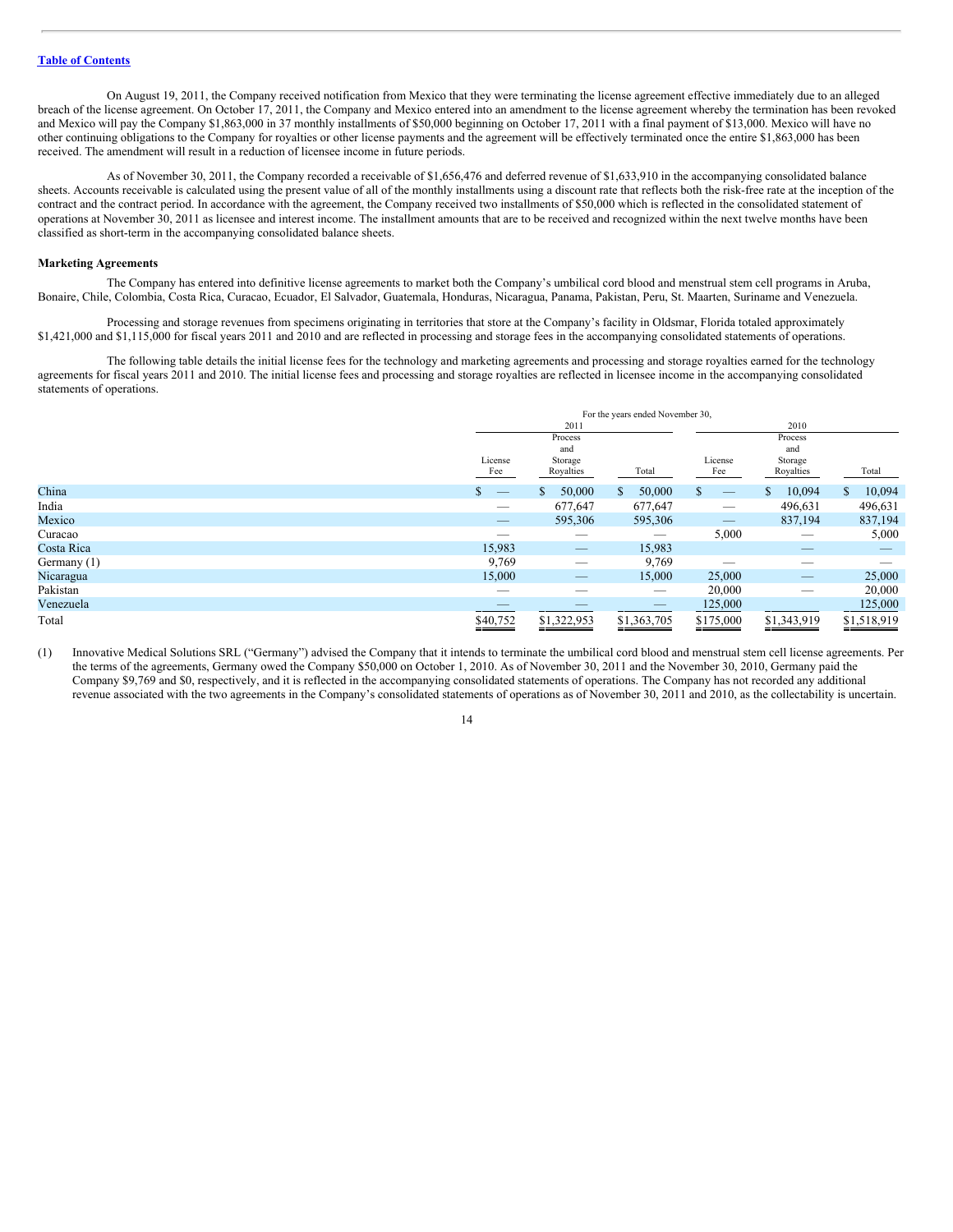# **Table of [Contents](#page-1-0)**

#### **Employees**

At November 30, 2011, there are 57 full-time employees and 2 part-time employees on the staff of the Company. Additional employees and staff will be hired on an "as needed" basis. The Company believes its relationship with its employees is good. None of our employees are members of any labor union, and we are not a party to any collective bargaining agreement.

### <span id="page-14-0"></span>**ITEM 1A. RISK FACTORS.**

You should carefully consider the risks described below before making an investment decision in our securities. These risk factors are effective as of the date of this Form 10-K and shall be deemed to be modified or superseded to the extent that a statement contained in our future filings modifies or replaces such statement. If any of the following risks actually occur, our business, financial condition or results of operations could be materially adversely affected. In that case, the trading price of our stock could *decline, and you may lose all or part of your investment.*

#### **Risks Related to Our Business**

#### We may be forced to undertake lengthy and costly efforts to build market acceptance of our umbilical cord blood stem cell storage services, the success of **which is critical to our profitability.**

We anticipate that service fees from the processing and storage of umbilical cord blood stem cells will comprise a substantial majority of our revenue in the future and, therefore, our future success depends on the successful and continued market acceptance of this service. Broad use and acceptance of our service requires marketing expenditures and education and awareness of consumers and medical practitioners, and the time and expense required to educate and build awareness of our services and its potential benefits could significantly delay market acceptance and our ultimate profitability. Further sales of our services will also require that we satisfactorily address the needs of obstetricians and family medicine practitioners in order to address potential resistance to recommendations for our services and ultimately reach our potential consumers.

#### Market acceptance of our menstrual stem cell service will require publication of scientific studies, consumer awareness, and the development of new **therapies from the menstrual stem cell technology, none of which are certain.**

The launch of the menstrual stem cell service in November 2007 was a "soft launch", prior to the commencement of full marketing efforts and before the publication of full scientific research; therefore, sales of the menstrual stem cell service have only been on a preliminary basis. Market acceptance of this service will depend on several factors, none of which are certain. First, media attention and success with new customers will depend on publication of scientific data that supports the regenerative capabilities of our menstrual stem cells. We are working with respected researchers who are endeavoring to publish data to support these claims; however, there is no assurance that multiple studies will be accepted for publication, that the content of these publications will attract media attention or customer acceptance, and the timing of any publications is not certain. Second, the success of this business will depend upon the effectiveness of our consumer marketing efforts, and the efforts of our sales force to build awareness among medical professionals who would encourage women to purchase these services. Third, the long-term growth of this business will depend on the development and commercialization of effective therapies derived from these stem cells. Such development is subject to many factors, such as development and protection of intellectual property, regulatory approvals and commercialization factors. There is no assurance that such therapies and products can be successfully developed.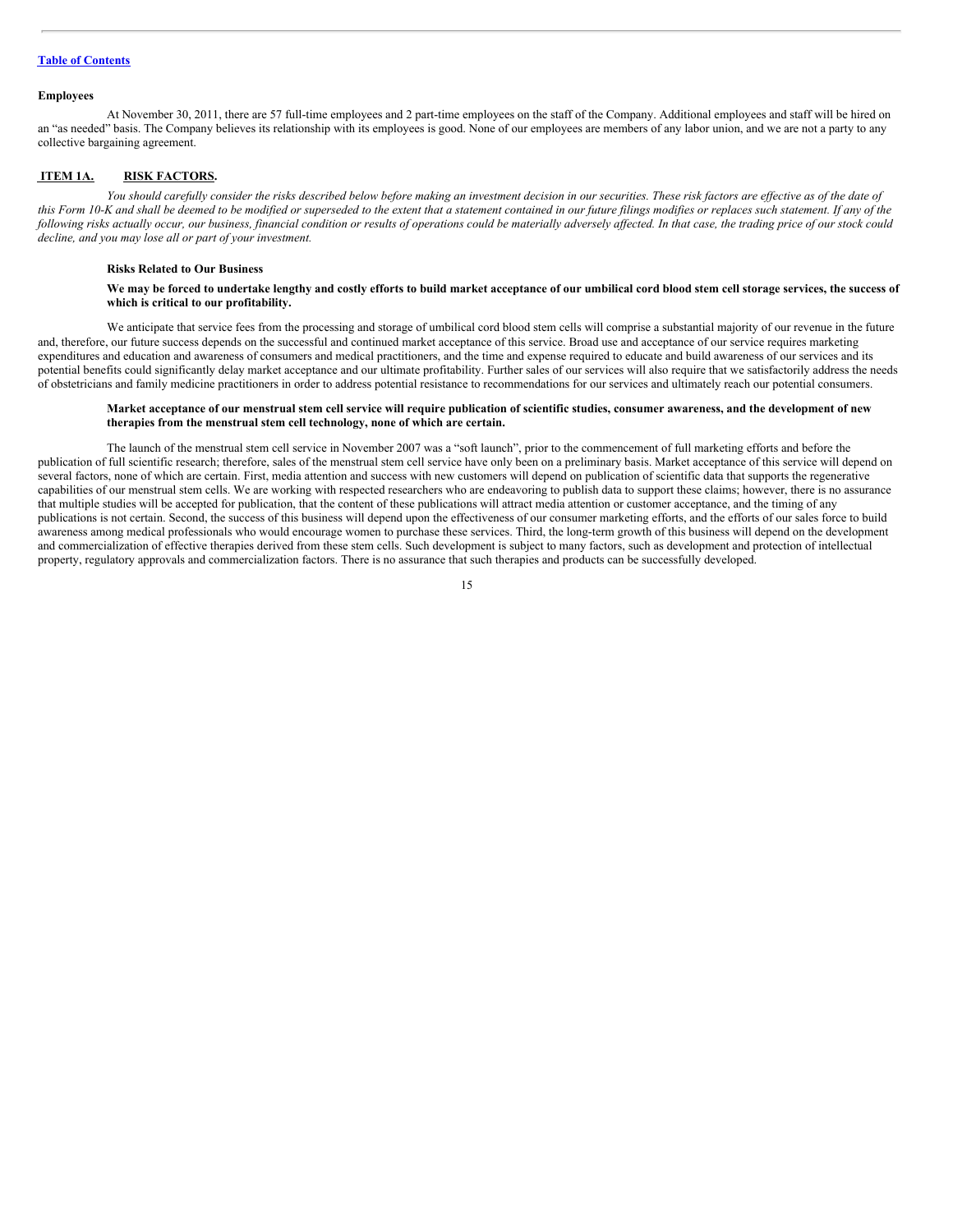#### The successful development of new therapies from the menstrual stem cell technology will depend on overcoming a variety of challenges.

The Company is protecting intellectual property relating to various medical therapies and applications relating to its proprietary menstrual stem cells. Successful development of products and other applications will depend on many factors, such as development and protection of intellectual property, regulatory approvals and commercialization factors. The Company will also be reliant on the efforts of joint venture partners, researchers and others for such development. There is no assurance that such therapies and products can be successfully developed.

#### Any new services relating to new types of stem cells have not yet been offered commercially, and there is no assurance that such services or other stem cell **services will be launched or will gain market acceptance.**

We have not yet commercially launched services relating to fetal placental stem cells. MPSCs or other new types of stem cells other than the menstrual stem cell, reproductive tissue storage and cord tissue services. Such commercial launches are subject to certain developments, including completion of clinical validation and testing. There can be no assurance that completion of these developments will be successful or that any new services will ever be commercially launched. The Company continues to work on other intellectual property, to explore new technologies related to other types of stem cells that could potentially lead to new products or services. However, further development is necessary before we can announce commercialization plans. There can be no assurance that such development will be successful or that such commercial services will ever be launched. Such service offerings will be new and untested, and there is no assurance that, if launched, they would gain market acceptance. Unlike umbilical cord blood stem cells, fetal placental stem cells, MSPCs and any other new stem cells that may be offered have not yet been used in human therapies. Market acceptance of such new services will depend upon the willingness of prospective parents to pay for the processing and storage of such cells based upon the possibility that such treatments will be discovered in the future. Further, if there are setbacks in medical and scientific research relating to treatment applications for new types of cells, this may adversely affect our future sales, if any, of these services.

#### **Our stem cell storage business is susceptible to deteriorations in economic conditions and consumer confidence.**

Our stem cell storage business is subject to the impact of deteriorating economic conditions, lower consumer confidence and restricted access to credit. Any of these conditions in the U.S. economy may adversely affect customers' decisions to use our preservation and storage services or to continue making payments on existing storage contracts. These factors may adversely affect our revenues and cash flows in future periods. Because consumer spending for the processing and storage of umbilical cord blood stem cells and menstrual stem cells can generally be considered a discretionary purchase, we may experience a more negative impact on our business due to these conditions than other companies that don't depend on discretionary spending. We have experienced an increase in bad debt expense which we believe is primarily a result of the economy and we have also increased our use of discounts and promotions to attract returning and new clients in light of economic conditions. Deteriorating global economic conditions may affect our revenues from our foreign licensees and distributors and may make it more difficult to sign additional license and distribution agreements in foreign countries. If these factors adversely affect our revenues, this could have a material adverse effect on our results of operations and financial condition.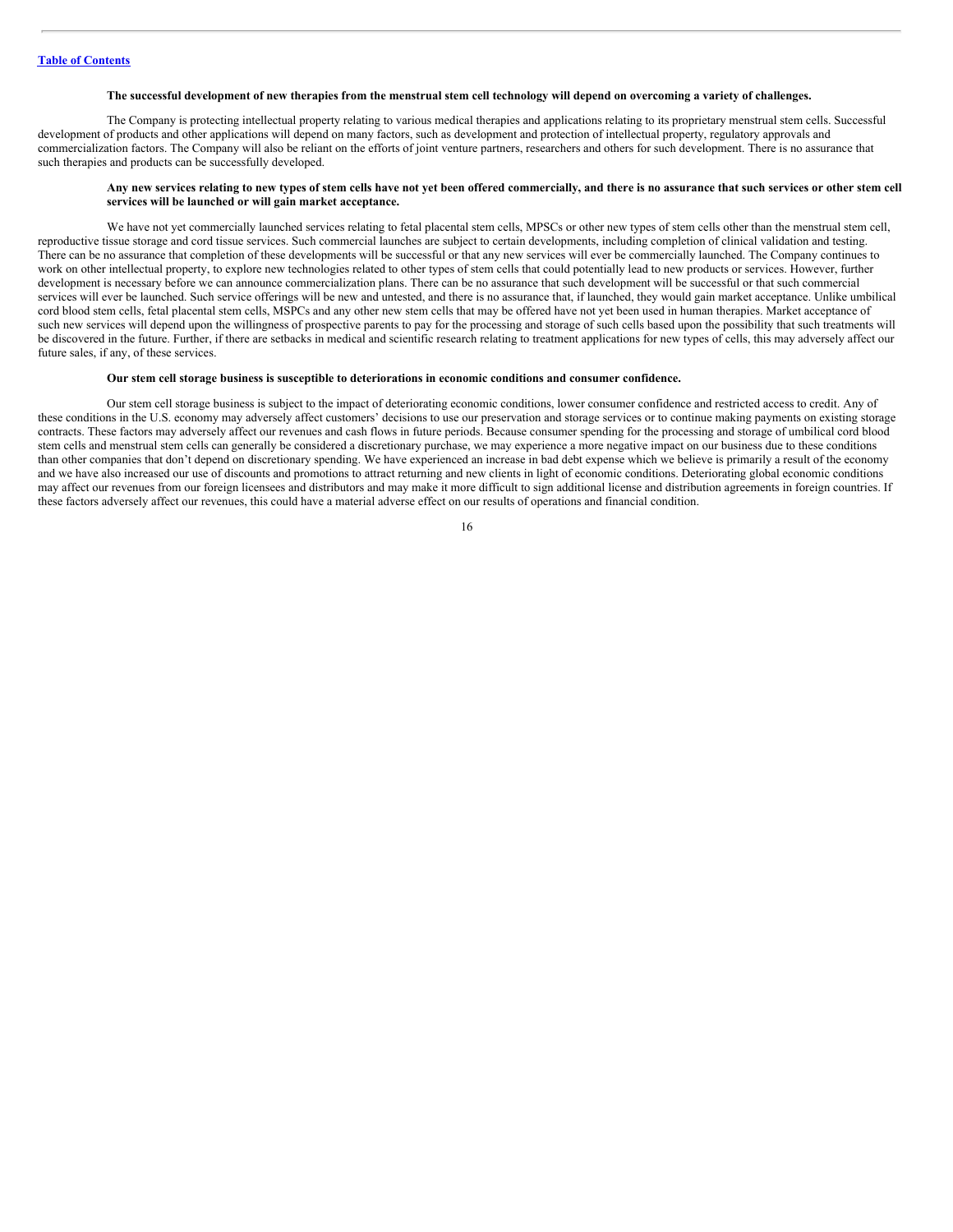#### **Changes in the cord blood storage technologies could render our services less desirable or obsolete.**

Our storage facilities could be rendered less desirable or obsolete in the future by technological advances in cryopreservation technologies. Other cord blood banks may have better technologies than ours for preserving the cord blood units collected to facilitate future harvest of stem cells contained in the cord blood. To effectively compete in the future, we may need to invest significant financial resources to keep pace with technological advances in cord blood storage technologies. If we fail to respond rapidly to changing technologies it could have a material and adverse impact on our business and cause our revenues to decline. Any significant capital requirements could adversely affect our profitability because we may not be able to pass the costs onto our clients.

#### We operate in a regulated environment, and our failure to comply with applicable regulations, registrations and approvals could materially and adversely **affect our business.**

Establishments, such as Cryo-Cell, engaged in the recovery, processing, storage, labeling, packaging or distribution of any Human Cells, Tissues, and Cellular and Tissue-Based Products (HCT/Ps) or the screening or testing of a cell tissue donor are required to register with the FDA. Additionally, the FDA has adopted rules that regulate current Good Tissues Practices (cGTP). Future FDA regulations could adversely impact or limit our ability to market or perform our services. Failure to comply with applicable regulatory requirements can result in, among other things, injunctions, operating restrictions, and civil fines and criminal prosecution. Delays or failure to obtain registrations could have a material adverse effect on the marketing and sales of our services and impair our ability to operate profitably in the future.

#### International licenses of our technology and services account for a portion of our income, and the continued success of our involvement in those **arrangements involves unique risks.**

As of November 30, 2011, the Company had twenty five active license agreements with affiliates in 20 countries worldwide. Our international licensing activities accounted for \$1,363,705 and \$1,518,919 of licensee income for the years ended November 30, 2011 and 2010, respectively of which two affiliates, Mexico and India, accounted for approximately \$1,273,000 and \$1,334,000 of such licensee income for the years ended November 30, 2011 and 2010, respectively. On August 19, 2011, the Company received notification from Mexico that they were terminating the license agreement effective immediately due to an alleged breach of the license agreement. On October 17, 2011, the Company and Mexico entered into an amendment to the license agreement whereby the termination has been revoked and Mexico will pay the Company \$1,863,000 in 37 monthly installments of \$50,000 beginning on October 17, 2011 with a final payment of \$13,000. Mexico will have no other continuing obligations to the Company for royalties or other license payments and the agreement will be effectively terminated once the entire \$1,863,000 has been received. The amendment will result in a reduction of licensee income in future periods. Our international business activities present a number of challenges. Specifically, our growth and future license income and return on investments from these sources will face the following challenges, among others:

- Local laws may not provide the same degree of protection against infringement of our intellectual property rights;
- Local laws and business practices could prevent our business from operating or favor local competitors;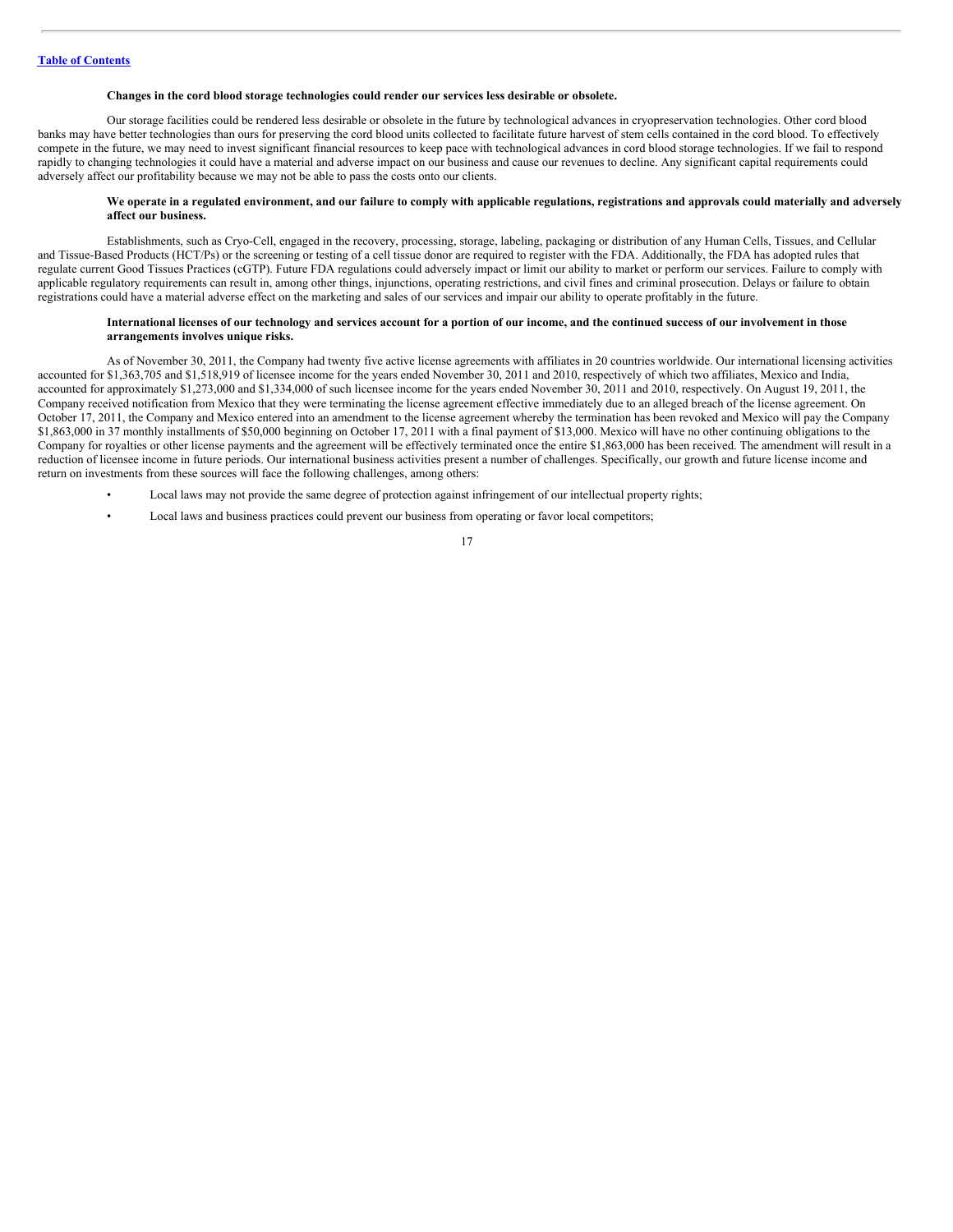- It may be difficult and time consuming to locate local organizations, with whom to partner, that are capable of undertaking and sustaining operations;
- We may be forced to incur significant expenses related to entering into licensing and investment arrangements in new foreign markets; and
- Because the majority of our international license fees are currently denominated in U.S. dollars, an increase in the value of the U.S. dollar relative to foreign currencies could make our services less competitive in international markets.
- To the extent our license agreements are exclusive we are dependent solely on the success of the particular licensee.
- We may encounter difficulties and expense in enforcing our international licensing agreements.

If we are unable to meet and overcome these challenges, our international growth may slow, be limited, or be altogether unsuccessful.

Further, certain of our international license agreements provide for an annual and overall cap on royalty payments, however we do not anticipate reaching the cumulative maximum royalty payments for a number of years.

#### We may be unable to protect our intellectual property from infringement by third parties, and third parties may claim that we infringe on their **intellectual property, either of which could materially and adversely affect the Company.**

We rely upon patent protection, trade secrets, technical know-how and continuing technological innovation to develop and maintain our competitive position, and we typically require our employees, consultants and advisors to execute confidentiality and assignment of inventions agreements in connection with their employment. consulting or advisory relationships. There can be no assurance, however, that these agreements will not be breached or that we will have adequate remedies for any such breach.

Despite our efforts to protect our intellectual property, third parties may infringe or misappropriate our intellectual property or may develop intellectual property competitive to ours. Our competitors may independently develop similar technology, duplicate our processes, products or services or design around our intellectual property rights. As a result, we may have to litigate to enforce and protect our intellectual property rights to determine their scope, validity or enforceability. Intellectual property litigation is particularly expensive, time-consuming, diverts the attention of management and technical personnel and could result in substantial cost and uncertainty regarding our future viability. The loss of intellectual property protection or the inability to secure or enforce intellectual property protection would limit our ability to produce and/or market our products in the future and would likely have an adverse affect on the revenues generated by the sale or license of such intellectual property. Furthermore, any public announcements related to such litigation or regulatory proceedings could adversely affect the price of our common stock.

We also may be subject to costly litigation in the event our products or technology infringe upon another party's proprietary rights. Third parties may have, or may eventually be issued, patents that would be infringed by our technology. Any of these third parties could make a claim of infringement against us with respect to our technology. We may also be subject to claims by third parties for breach of copyright, trademark or license usage rights. Any such claims and any resulting litigation could subject us to significant liability for damages. An adverse determination in any litigation of this type could require us to design around a third party's patent, license alternative technology from another party or otherwise result in limitations in our ability to use the intellectual property subject to such claims.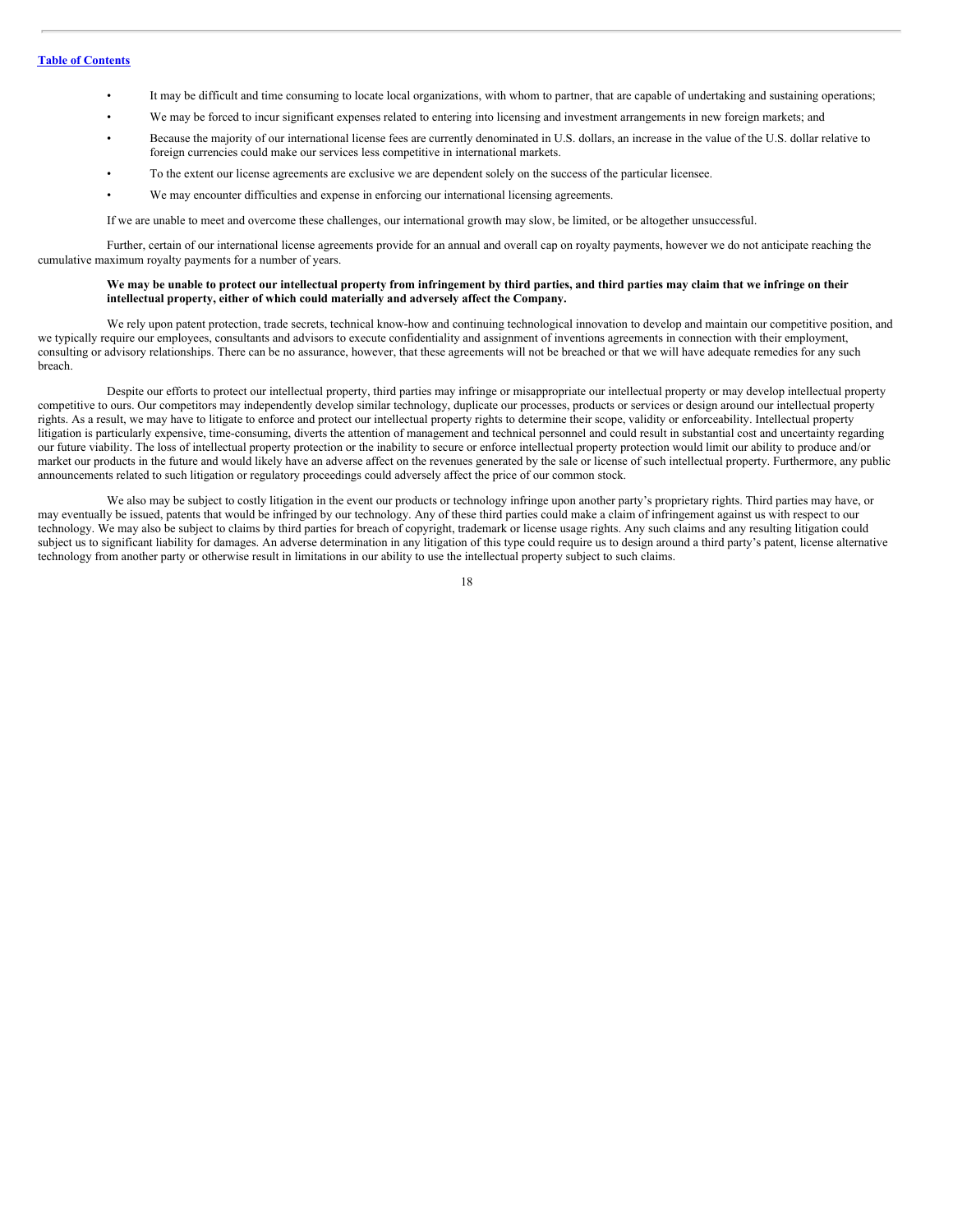#### The cord blood stem cell preservation market is increasingly competitive and we compete against both private and public cord blood banks.

Cord blood stem cell preservation is an increasingly competitive business. Our business faces competition from other private and public operators of stem cell preservation businesses and providers of stem storage services. Currently, the Company competes against approximately 25 other national private cord blood banks. Some of these companies are competitors who as privately owned entities, can leverage considerable resources to market and sell their services. Other competitors are affiliates of publicly traded corporations. These competitors may have access to greater financial resources. In addition, established companies with greater access to financial resources may enter our markets and compete with us. Finally, there are numerous public cord blood banks both in the U.S. and internationally and since public cord blood banks typically do not charge fees for collection and storage they negatively impact our business especially in difficult economic times as consumers may elect to utilize public versus private cord blood banking for initial affordability.

In the event that we are not able to compete successfully with our current or potential competitors, it may be difficult for us to grow our revenue and maintain our existing business without incurring significant additional expenses to try and refine our technology, services or approach to our business to better compete, and even then there would be no guarantee of success.

#### Because our industry is subject to rapid technological and therapeutic changes, our future success will materially depend on the continued viability of the **use of cord blood stem cells.**

Our success materially depends on the continued viability of cord blood stem cells for developing therapeutic treatments and cures for disease. The broader medical and research environment for such treatments and cures critically affects the utility of stem cells, the services we offer to the public, and our future success. The use of stem cells in the treatment of disease is subject to potentially revolutionary technological, medical and therapeutic changes. Future technological and medical developments could render the use of stem cells and our services and equipment obsolete and unmarketable. As a result, there can be no assurance that our services will provide competitive advantages over other technologies. If technological or medical developments arise that materially alter the commercial viability of our technology or services, we may be forced to incur significant costs in replacing or modifying equipment in which we have already made a substantial investment prior to the end of its anticipated useful life. Alternatively, significant advances may be made in other treatment methods or in disease prevention techniques which could significantly reduce or entirely eliminate the need for the services we provide. The materialization of any of these risks could have a material adverse effect on our business, financial condition and results of operations.

In connection with our offering of the menstrual stem cell service and development of new therapies and products using the menstrual stem cells, there is no assurance that future developments in stem cell technology will not render these services, therapies and products obsolete. Such developments would adversely affect the future revenues we expect to derive from these services, therapies and products.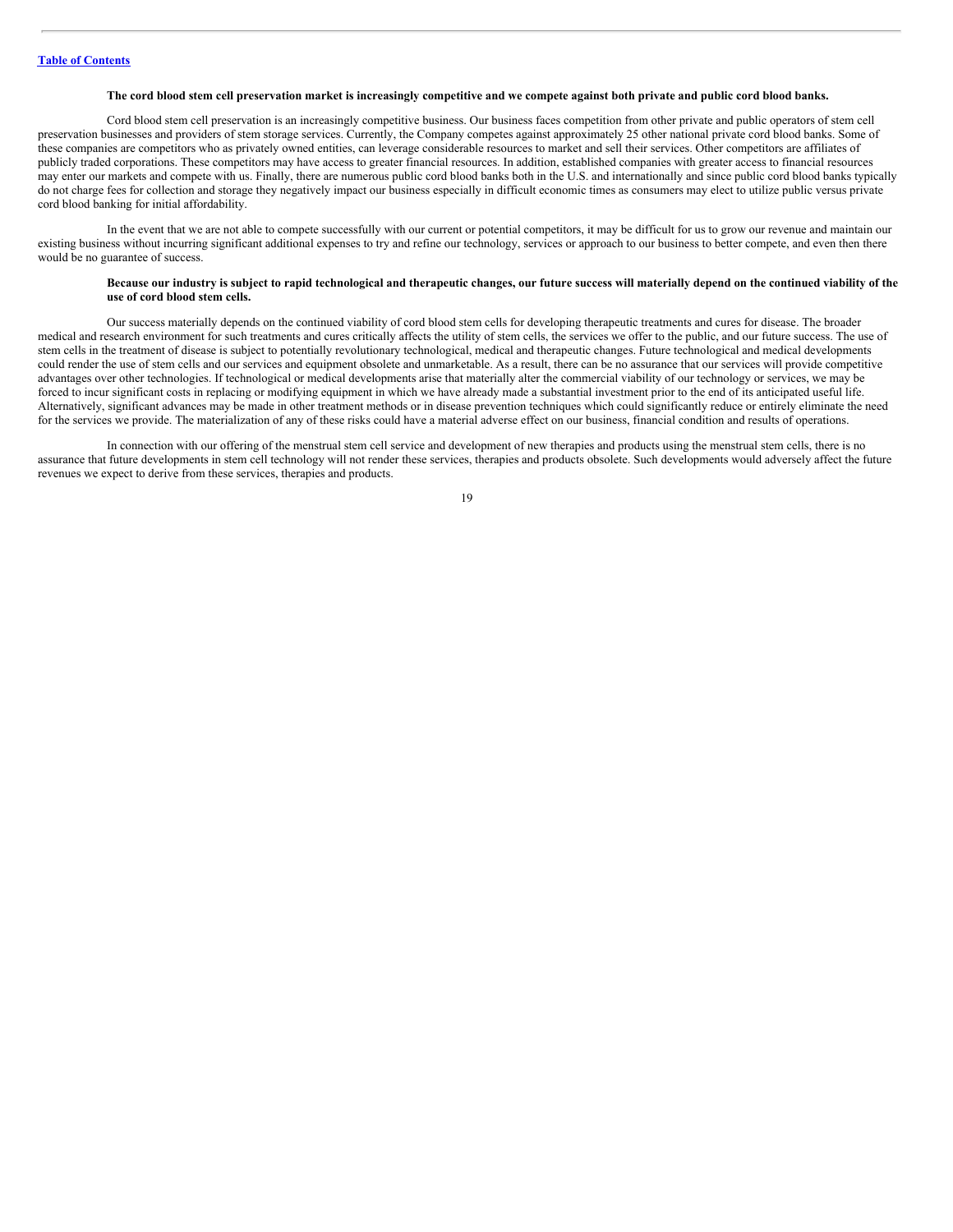#### Our information systems are critical to our business, and a failure of those systems could have a materially adverse effect on the Company's business, **financial condition and reputation.**

We depend on our ability to store, retrieve, process, and manage a significant amount of information through our computer systems. Like most computer systems, our systems are subject to the risks of failure, computer viruses, and unauthorized individuals (hackers) obtaining access to and inadvertently or purposefully damaging them. The Company believes the security systems and virus-detection controls we have implemented significantly reduce these risks. If our computer systems nonetheless fail or are compromised, sensitive information regarding our customers may become publicly available. In such an event, we may be exposed to liability from customers, may lose customers and may suffer significant damage to our business reputation. We are currently in the process of switching over to a new and improved platform but there can be no assurance that it will be successful. Any of these events could have a materially adverse effect on our business and financial condition.

#### A failure in the performance of our cryopreservation storage facility or systems could harm our business and reputation.

To the extent our cryopreservation storage service is disrupted, discontinued or the performance is impaired, our business and operations could be adversely affected. We store approximately 129,000 specimens in Oldsmar, Florida and Florida is susceptible to hurricanes. Any failure, including network, software or hardware or equipment failure, that causes a material interruption or discontinuance in our cryopreservation storage of stem cell specimens could result in stored specimens being damaged and unable to be utilized. Specimen damage could result in litigation against us and reduced future revenue to us, which in turn could be harmful to our reputation. Our insurance may not adequately compensate us for any losses that may occur due to any failures in our system or interruptions in our ability to maintain proper, continued, cryopreservation storage services. Any material disruption in our ability to maintain continued uninterrupted storage systems could have a material adverse effect on our business, operating results and financial condition. Our systems and operations are vulnerable to damage or interruption from fire, flood, equipment failure, break-ins, hurricanes, tornadoes and similar events for which we do not have redundant systems or a formal disaster recovery plan and may not carry sufficient business interruption insurance to compensate us for losses that may occur.

#### We may be required to spend substantial time, money and effort to comply with legislative and regulatory initiatives relating to patient privacy.

There are government regulations addressing patient information privacy and security concerns that impact our business. In particular, regulations issued under the Health Insurance Portability and Accountability Act of 1996, or HIPAA, and the Health Information Technology for Economic and Clinical Health Act, or HITECH, contain provisions that require us to adopt business procedures designed to protect the privacy of each of our patients' individual health information. We may be required to spend substantial time, money and effort on compliance measures. The HIPAA regulations expose us to increased regulatory risk if we fail to comply. If we fail to comply with the HIPAA regulations, we could suffer civil and civil penalties. The civil penalties could include monetary penalties ranging from \$100 per violation to \$1.5 million depending on the level of violation.

#### **Our failure to comply with laws related to hazardous materials could materially harm us.**

We are subject to state and federal laws regulating the protection of employees who may be exposed to hazardous material and regulating the proper handling and disposal of that material. Although we believe we are in compliance with all such applicable laws, a violation of such laws, or the future enactment of more stringent laws or regulations, could subject us to liability, or require us to incur costs that would have an adverse effect on us.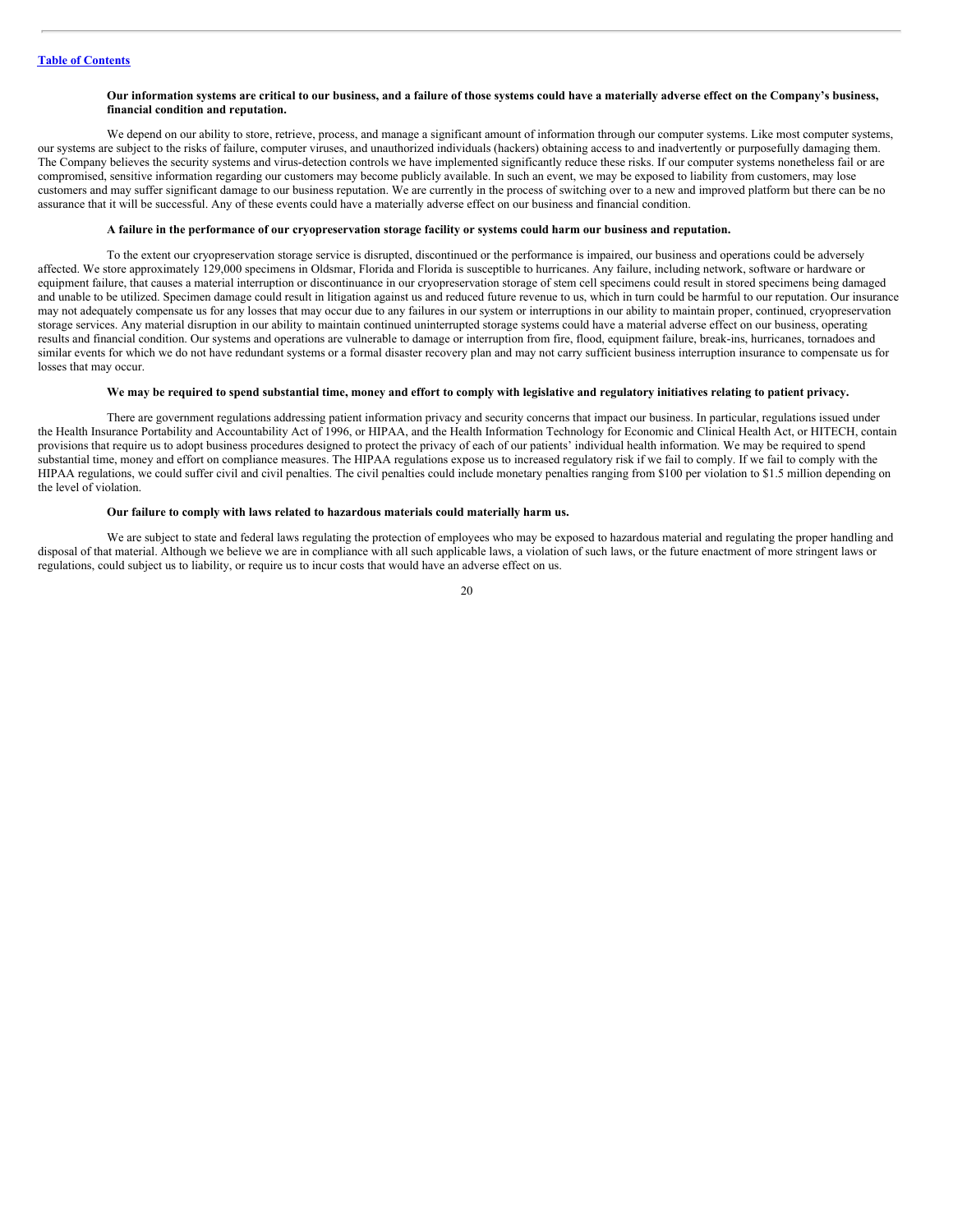#### We depend on the services of our senior management for our success and must retain and attract other highly skilled personnel to maintain and grow our **business.**

Our performance and success is substantially dependent on the continued services and on the performance of our senior management. Our performance and success also depends on our ability to retain and motivate our other key employees. The services of our Chairman and Co-Chief Executive Officer, David Portnoy, our Co-Chief Executive Officer, Mark Portnoy, our Vice President, Finance and Chief Financial Officer, Jill Taymans, our Vice President of Laboratory Operations and R&D, Julie Allickson, Ph.D are important to our ability to implement our business strategy and a loss of their services could harm our business. We have entered into employment agreements with Mr. David Portnoy, Mr. Mark Portnoy and Ms. Taymans and Ms. Allickson. The Company does not carry "key-person" life insurance on these individuals. Our future performance and success also depends on our ability to identify, attract, hire, train, retain and motivate highly skilled personnel. If we fail to attract, integrate and retain the necessary personnel, our ability to successfully maintain and build our business could suffer significantly.

#### Our warranty program could subject us to claims in the future that could have a material impact on our financial results

In December 2005, we began providing clients enrolled under the new pricing structure with a payment warranty under which we agree to pay \$50,000 to the client if the umbilical cord blood product retrieved is used for a stem cell transplant for the donor or an immediate family member and fails to engraft, subject to various restrictions. The payment warranty increased to \$75,000 effective February 1, 2012. Additionally, under the Cryo-Cell Cares<sup>TM</sup> program we will pay \$10,000 to the client to offset personal expenses if the umbilical cord blood product is used for bone marrow reconstitution in a myeloblative transplant procedure. While we have not experienced any claims under the warranty program nor have we incurred costs related to these warranties, we could be subject to a significant number of claims in the future that could require us to pay out substantial sums that could have a material adverse impact on our financial results. We do not maintain insurance for this warranty program but we do maintain reserves to cover our estimated potential liabilities. However, we cannot provide assurances that the reserves are adequate.

#### **Risks Related to Our Common Stock**

#### Our common stock price may be volatile and our trading volume low and as a result you may not be able to resell your shares of our common stock at or **above the price you paid.**

The market price for our common stock is likely to be highly volatile and is likely to experience wide fluctuations in response to factors including the following:

actual or anticipated variations in our quarterly operating results;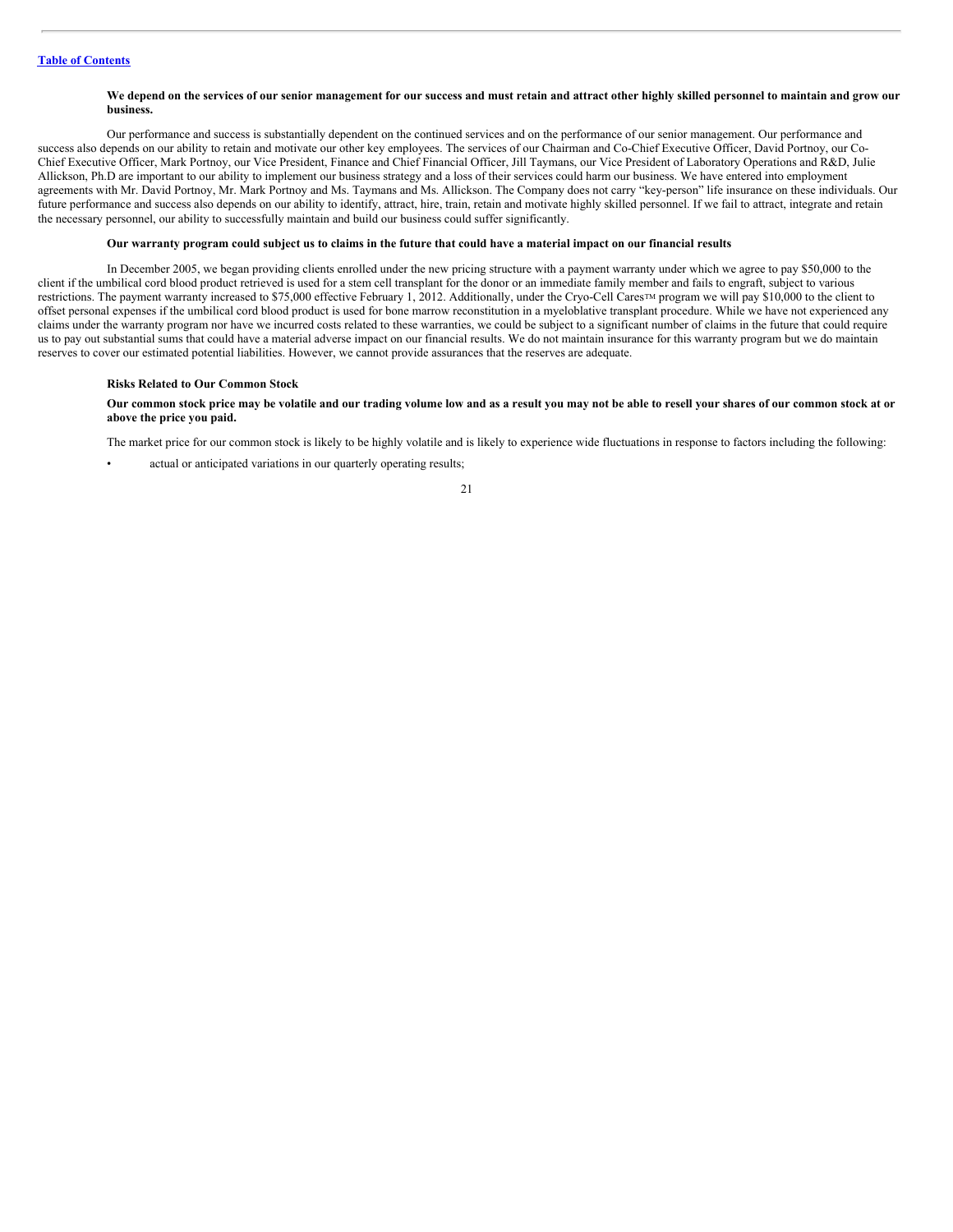- announcements of technological innovations or new services by us or our competitors;
- changes in financial estimates by securities analysts;
- conditions or trends in the stem cell preservation business;
- changes in the economic performance or market valuations of other stem cell storage companies;
- announcements by us or our competitors of significant acquisitions, strategic partnerships, joint ventures or capital commitments;
- additions or departures of key personnel;
- sales of additional shares of common stock by us;
- adverse results on existing or potential new litigation;
- investor perceptions of us and the stem cell preservation business;
- general economic trends and market conditions;
- adverse announcements by our competitors; and
- adverse publicity.

Broad market and industry factors may adversely affect the market price of our common stock, regardless of our actual operating performance. Also, the daily trading volume of our common stock has historically been relatively low. Over the past two years, the price of our common stock has fluctuated from a high of \$3.67 to a low of \$0.86. To the extent our stock price fluctuates, it could impair our ability to raise capital through the offering of additional equity securities. As a result, holders of our common stock may not be able to resell their stock at or above the price at which they purchase it.

#### Our common stock trades in an illiquid market, which may make it difficult for you to sell your shares at times and prices you believe to be appropriate.

Trading of our common stock is conducted on the OTC Bulletin Board. This has an adverse effect on the liquidity of our common stock, not only in terms of the number of shares that can be bought and sold at a given price, but also through delays in the timing of transactions and reduction in securities analysts' and the media's coverage of our Company and its common stock. This may result in lower prices for our common stock than might otherwise be obtained and could also result in a larger spread between the bid and asked prices for our common stock. In addition, if at any time our the trading price of our stock is below \$5.00 per share it is subject to the SEC's "penny stock" rules. Because the "penny stock" rules impose certain requirements on brokers, they may be less willing to execute transactions in our securities. Furthermore, because of the limited market and generally low volume of trading in our common stock, our common stock is more likely to be affected by broad market fluctuations, general market conditions, fluctuations in our operating results, changes in the market's perception of our business, and announcements made by us, our competitors or parties with whom we have business relationships. Our ability to issue additional securities for financing or other purposes, or to otherwise arrange for any financing we may need in the future, may also be materially and adversely affected by the fact that our securities are not traded on a national securities exchange.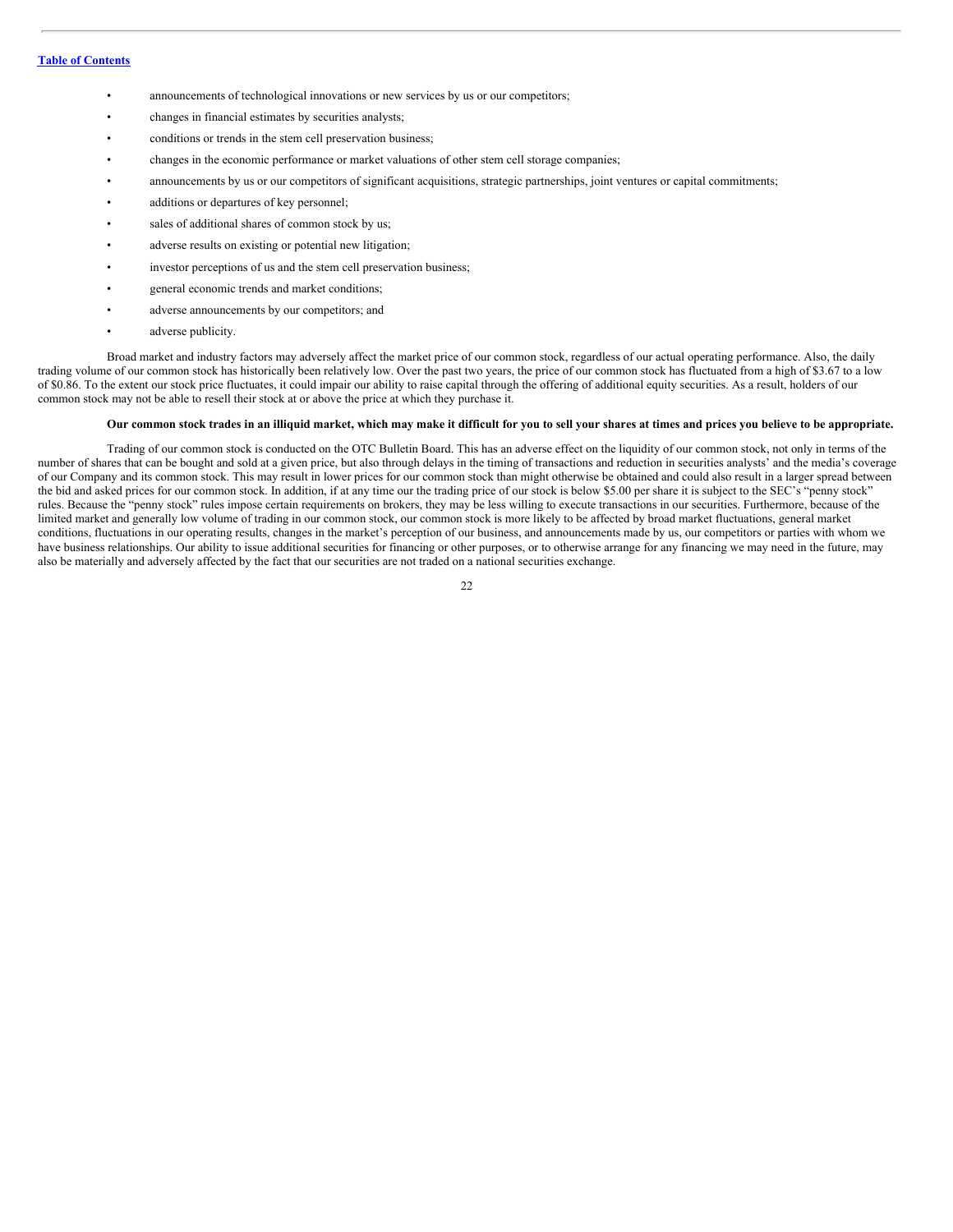#### Our board of directors has the authority to issue preferred stock, which could deter takeover bids even if those bids are in the stockholders' best interests.

We have 500,000 shares of authorized and unissued preferred stock, which could be issued to third parties selected by management or used as the basis for a stockholders' rights plan, which could have the effect of deterring potential acquirers. The ability of our Board of Directors to establish the terms and provisions of different series of preferred stock could discourage unsolicited takeover bids from third parties even if those bids are in the stockholders' best interests. Further, the issuance of additional shares having preferential rights could adversely affect other rights appurtenant to shares of our common stock.

#### **We could issue additional common stock which could negatively impact the price of our stock.**

Our board of directors has authority, without action or vote of our stockholders, to issue all or a part of our authorized but unissued shares. Such stock issuances could be made at a price that reflects a discount or a premium from the then-current trading price of our common stock. In addition, if we need to raise capital, we may need to issue securities that are convertible into or exchangeable for a significant amount of our common stock. These issuances would dilute your percentage ownership interest, which would have the effect of reducing your influence on matters on which our shareholders vote, and might dilute the book value of our common stock. You may incur additional dilution if holders of stock options, whether currently outstanding or subsequently granted, exercise their options to purchase shares of our common stock.

#### **We do not currently pay dividends on our common stock.**

To date, we have not paid any cash dividends and do not anticipate the payment of cash dividends in the immediate future. Accordingly, the only return on an investment in shares of our common stock, if any, may occur upon a subsequent sale of such shares.

#### <span id="page-22-0"></span>**ITEM 1B. UNRESOLVED STAFF COMMENTS.**

Not applicable.

#### <span id="page-22-1"></span>**ITEM 2. PROPERTIES.**

The Company entered into a ten-year lease in April 2004 for its new 17,600 square foot cGMP/cGTP compliant corporate headquarters in Oldsmar, Florida for rent of approximately \$141,000 per year for each of the first two years and escalating thereafter. The lease effectively commenced during October 2004, and the Company moved into this facility in November 2004. This facility contains the Company's executive offices, its conference and training center, its laboratory processing and cryogenic storage facility and its scientific offices.

On June 7, 2006, the Company entered into a lease amendment, which amends the Company's lease for its principal offices in Oldsmar, Florida. The original lease covered approximately 17,600 square feet of space. Under the amendment, the Company leased an additional 9,600 square feet of space at the same location, beginning on August 1, 2006 and ending with the termination of the lease in 2015. The Company's rent for the additional space is \$11,032 per month through July 31, 2009, with annual increases thereafter through the entire lease term to a maximum of \$13,176 per month for the additional space.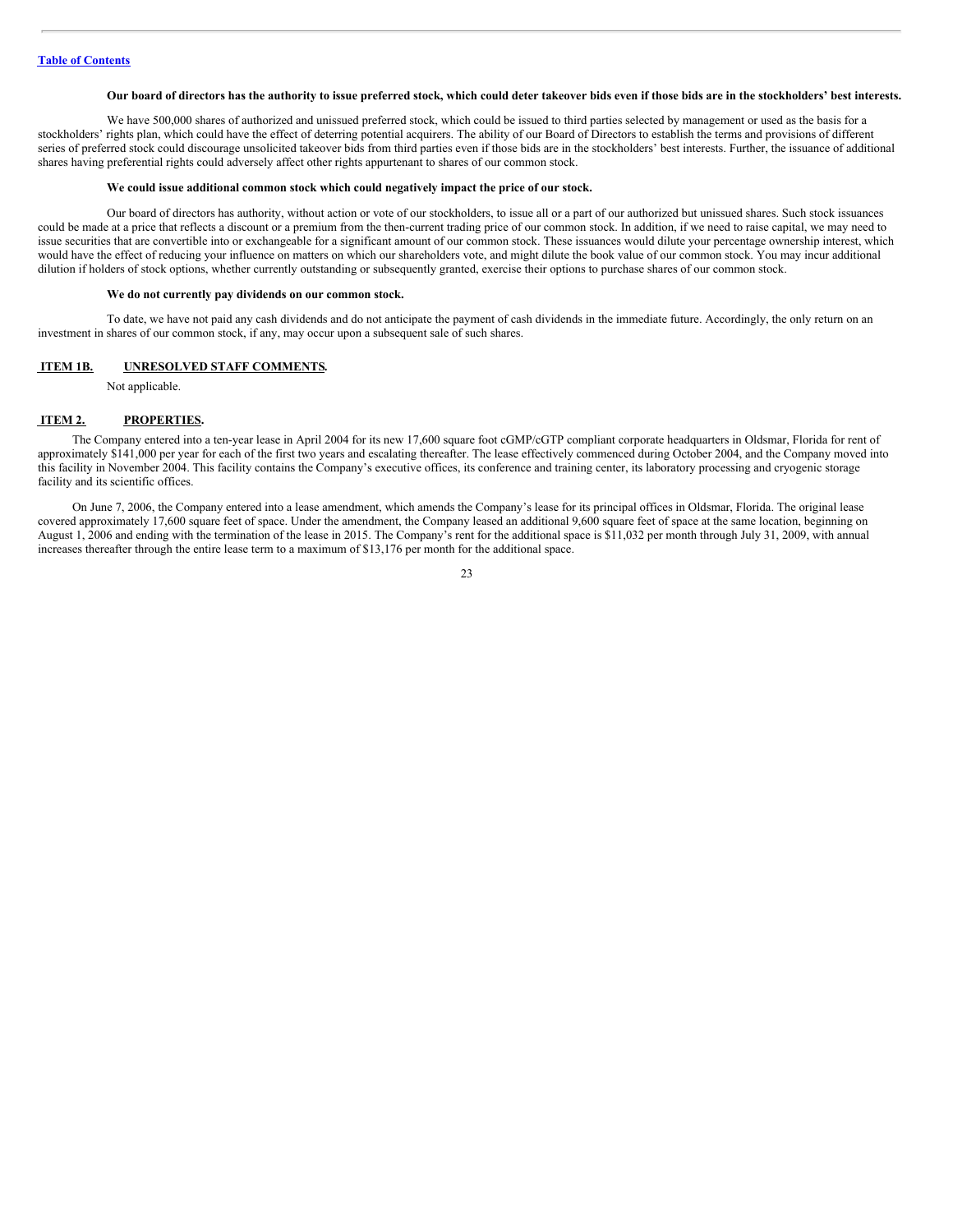# <span id="page-23-0"></span>**ITEM 3. LEGAL PROCEEDINGS.**

On December 16, 2010, the Company filed an action in the Circuit Court in Pinellas County, Florida against Cord Blood America, Inc. ("CBAI") seeking an injunction against consummation of the proposed acquisition by CBAI of the assets of Cryo-Cell de Mexico, S.A. de C.V. ("CCMEX"), the Company's exclusive licensee in Mexico. The action is docketed at Civil No. 10-17412-CI-20. The Company believes that the proposed acquisition would violate its License Agreement with CCMEX. CBAI announced on December 8, 2010 that it had entered into a letter of intent for the proposed acquisition with CCMEX on December 3, 2010.

The Company also filed a motion for a temporary injunction. CBAI filed a motion to dismiss on the ground that CCMEX was an indispensable party to the action. After a hearing on January 14, 2011, the court granted the motion to dismiss, allowing the Company to join CCMEX to the action, and setting a hearing on February 25, 2011 on the Company's motion for an injunction. On January 20, 2011, the Company filed an amended complaint alleging tortuous interference with a business relationship by CBAI, misappropriation of trade secrets and confidential information in violation of the Florida Uniform Trade Secrets Act by CBAI, dilution of trademark in violation of Florida Statute Section 495.151 by CBAI, common law unfair competition against CBAI, breach of license agreement by CCMEX and unfair and deceptive trade practices in violation of the Florida Unfair and Deceptive Trade Practices Act by CCMEX and CBAI. The amended complaint sought damages against CBAI and CCMEX and injunctive relief. After CCMEX was joined to the action, both defendants filed motions to dismiss, and the injunction hearing has been continued. On March 18, 2011, the court granted the motions to dismiss filed by CBAI and CCMEX. The court granted the motion for a rehearing filed by the Company. On September 7, 2011, the court granted the motions to dismiss filed by CBAI and CCMEX. The Company did not file an appeal.

In addition, from time to time the Company is subject to proceedings, lawsuits, contract disputes and other claims in the normal course of its business. The Company believes that the ultimate resolution of current matters should not have a material adverse effect on the Company's business, consolidated financial position or results of operations. It is possible, however, that there could be an unfavorable ultimate outcome for or resolution which could be material to the Company's results of operations for a particular quarterly reporting period. Litigation is inherently uncertain and there can be no assurance that the Company will prevail. On May 26, 2011, a complaint for monetary damages was served against the Company. The complaint did not specify the amount claimed, other than stating that it is more than \$75,000 which is the jurisdictional amount of the court the complaint was filed in. At this time, it is not possible for the Company to estimate the loss or the range of possible loss, due to the current early stage of the litigation, the meaningful legal uncertainties associated with the claim and the fact that the complaint did not specify the amount of damages sought. No amounts have been accrued as of November 30, 2011. The Company believes it has meritorious defenses to the claims and intends to vigorously defend itself, however, the ultimate resolution of this complaint is uncertain at this time. A trial has been scheduled for February 6, 2013.

On October 25, 2011, Mercedes Walton filed a demand for arbitration with the American Arbitration Association. Ms. Walton is claiming breach of her employment agreement and defamation. Ms. Walton is seeking arbitration costs, attorneys' fees, interest, compensatory, punitive and liquidated damages, as well as injunctive and declaratory relief in the amount of \$5,000,000. On August 31, 2011, the newly elected Board of Directors of the Company terminated its Chief Executive Officer and former Chairman of the Board of Directors, Ms. Walton for cause. In accordance with Ms. Walton's employment agreement dated August 15, 2005, as amended July 16, 2007, Ms. Walton could be entitled to severance in the amount up to \$950,000 related to lost salary, bonuses and benefits. In addition, the Company could be required to pay all reasonable legal fees and expenses incurred by Ms. Walton as a result of the termination, as well as outplacement services. The Company has recorded an accrual in the amount of \$950,000 related to this severance agreement. Given the fact that Ms. Walton was terminated for cause, the Company believes that Ms. Walton has not earned the right to this severance and intends to defend itself against this agreement.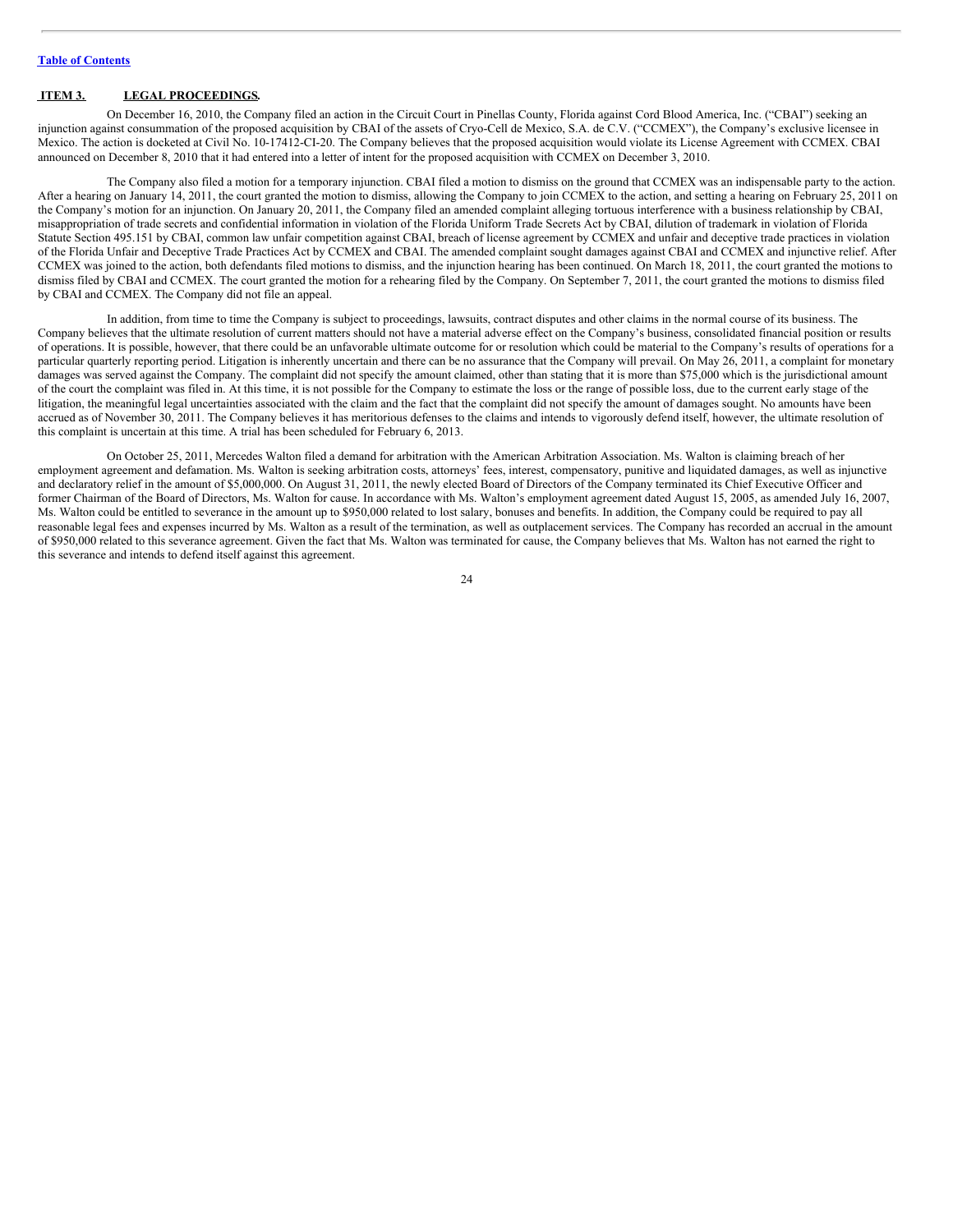# <span id="page-24-0"></span>**ITEM 4. MINE SAFETY DISCLOSURES**

#### **PART II**

# <span id="page-24-1"></span>**ITEM 5. MARKET FOR THE REGISTRANT'S COMMON EQUITY, RELATED STOCKHOLDER MATTERS AND ISSUER PURCHASES OF EQUITY SECURITIES.**

The Company's common stock is traded on the Over-The-Counter Bulletin Board under the symbol "CCEL". The following table shows, for the calendar periods indicated, the high and low closing bid quotations for the Company's common stock as reported by Yahoo Finance. The quotations represent inter-dealer prices without retail mark-up, markdown or commission and may not represent actual transactions.

| <b>Quarter Ended</b> | <b>Low Closing Bid</b> | <b>High Closing Bid</b> |
|----------------------|------------------------|-------------------------|
| February 28, 2011    | 1.55                   | 2.45                    |
| May 31, 2011         | 2.02                   | 3.67                    |
| August 31, 2011      | 2.35                   | 3.42                    |
| November 30, 2011    | 1.66                   | 2.90                    |
| February 28, 2010    | 1.38                   | 2.00                    |
| May 31, 2010         | 0.86                   | 1.45                    |
| August 31, 2010      | 0.90                   | 1.35                    |
| November 30, 2010    | 0.90                   | 2.24                    |

The Company has not declared any cash dividends on its common stock and has no plans to do so in the immediate future.

As of November 30, 2011, the Company had 276 shareholders of record, and management believes there are approximately 2,500 additional beneficial holders of the Company's common stock.

#### **Equity Compensation Plan Information as of November 30, 2011**

| <b>Equity Compensation plans approved by stockholders</b> | Number of<br>securities to be<br>issued upon<br>exercise of<br>outstanding<br>options, warrants<br>and rights | Weighted-average<br>exercise price of<br>outstanding options,<br>warrants and rights | <b>Number of securities</b><br>remaining available for<br>future issuance under<br>equity compensation plans<br>(excluding securities<br>reflected in the first<br>column) |  |
|-----------------------------------------------------------|---------------------------------------------------------------------------------------------------------------|--------------------------------------------------------------------------------------|----------------------------------------------------------------------------------------------------------------------------------------------------------------------------|--|
| Cryo-Cell International 2000 Stock Incentive Plan         | 99.292                                                                                                        | \$<br>2.64                                                                           | 0(1)                                                                                                                                                                       |  |
| Cryo-Cell International, Inc. 2006 Stock Incentive Plan   | 509,127                                                                                                       | 2.35                                                                                 | 337,764                                                                                                                                                                    |  |
| Total                                                     | 608,419                                                                                                       | \$<br>2.40                                                                           | 337,764                                                                                                                                                                    |  |

(1) No further stock options or other awards will be granted under the 2000 Stock Incentive Plan.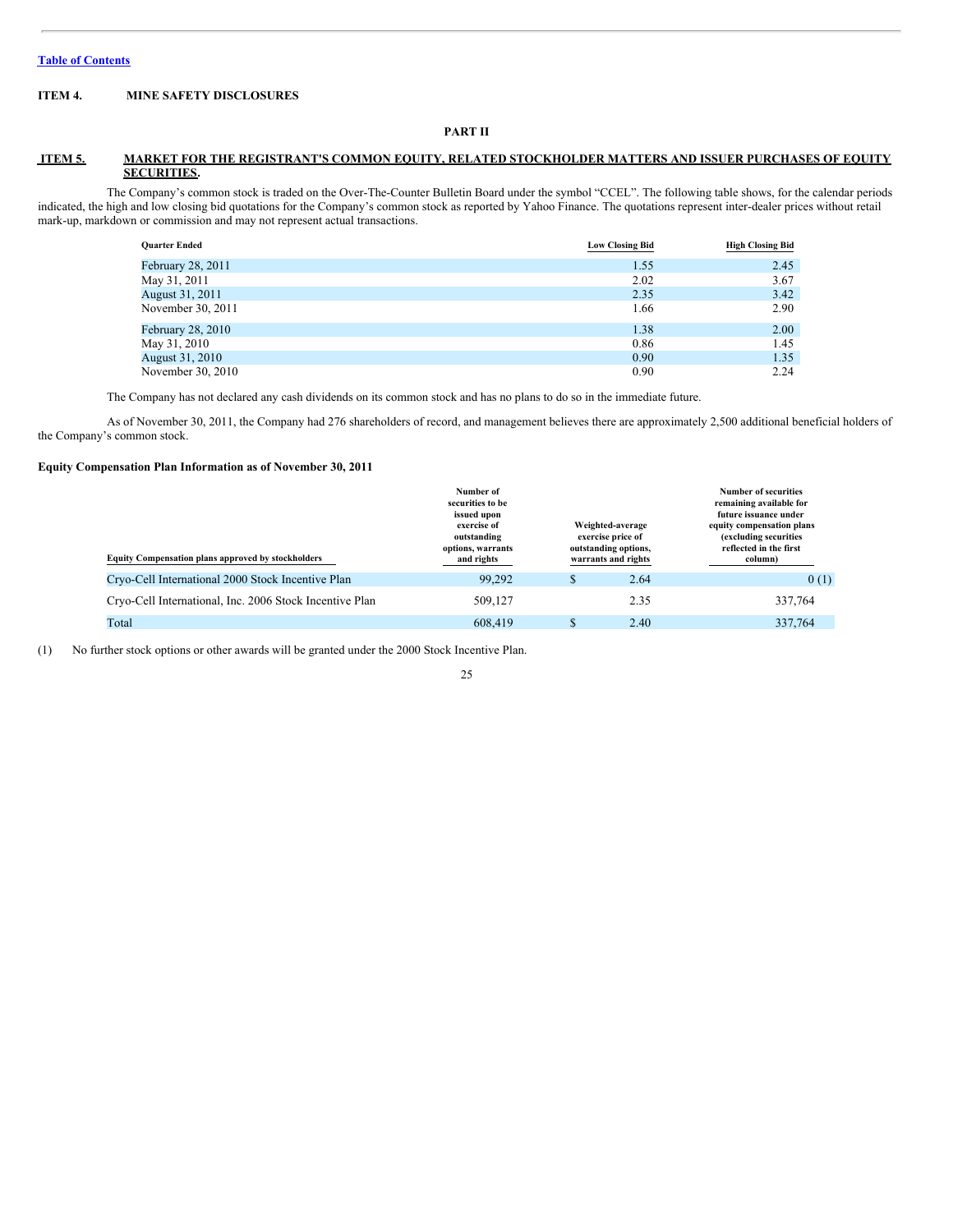# **Table of [Contents](#page-1-0)**

# <span id="page-25-0"></span>**ITEM 6. SELECTED FINANCIAL DATA**

Not Applicable.

# <span id="page-25-1"></span>**ITEM 7. MANAGEMENT'S DISCUSSION AND ANALYSIS OF FINANCIAL CONDITION AND RESULTS OF OPERATIONS.**

The following discussion and analysis of the financial condition and results of operations of the Company for the two years ended November 30, 2011, should be read in conjunction with the consolidated financial statements and related notes as well as other information contained in this Annual Report on Form 10-K. This section of the Form 10-K contains forward-looking statements that involve substantial risks and uncertainties, such as statements about our plans, objectives, expectations and intentions. We use words such as "expect", "anticipate", "plan", "believe", "seek", "estimate", "intend", "future" and similar expressions to identify forward-looking statements. Our actual results could differ materially from those anticipated in these forward-looking statements for many reasons, including as a result of some of the factors described below and in the section titled "Risk Factors". You are cautioned not to place undue reliance on these forward-looking statements, which speak only as of the date of this Form 10-K.

#### **Overview**

The Company is engaged in cellular processing and cryogenic storage, with a current focus on the collection and preservation of umbilical cord blood stem cells for family use. The Company's principal sources of revenues are service fees for cord blood processing and preservation for new customers and recurring annual storage fees. Effective February 1, 2012, the Company charges fees of \$2,074 to new clients for the collection kit, processing and testing and return medical courier service, with discounts in the case of multiple children from the same family and in other circumstances. The Company currently charges an annual storage fee of \$125 for new clients; storage fees for existing customers depend on the contracts with such customers. The Company also offers a one-time payment plan, where the client is charged \$3,949 with discounts in the case of multiple children from the same family and in other circumstances. The one-time plan includes the collection kit, processing and testing, return medical courier service and 21 years of pre-paid storage fees. The Company also receives other income from licensing fees and royalties from global affiliates.

In recent years, the Company has expanded its research and development activities to develop technologies related to stem cells harvested from sources beyond umbilical cord blood stem cells. In 2006, the Company discovered novel technology related to menstrual stem cells. During 2007, much of the Company's research and development activities focused on the development of proprietary technology related to maternal placental stem cells (MPSCs). In November 2007, the Company announced the commercial launch of the Célle<sup>sM</sup> service related to this patent-pending technology. The Company continues to focus independently-funded research and development activities through a vast network of research collaboration partners.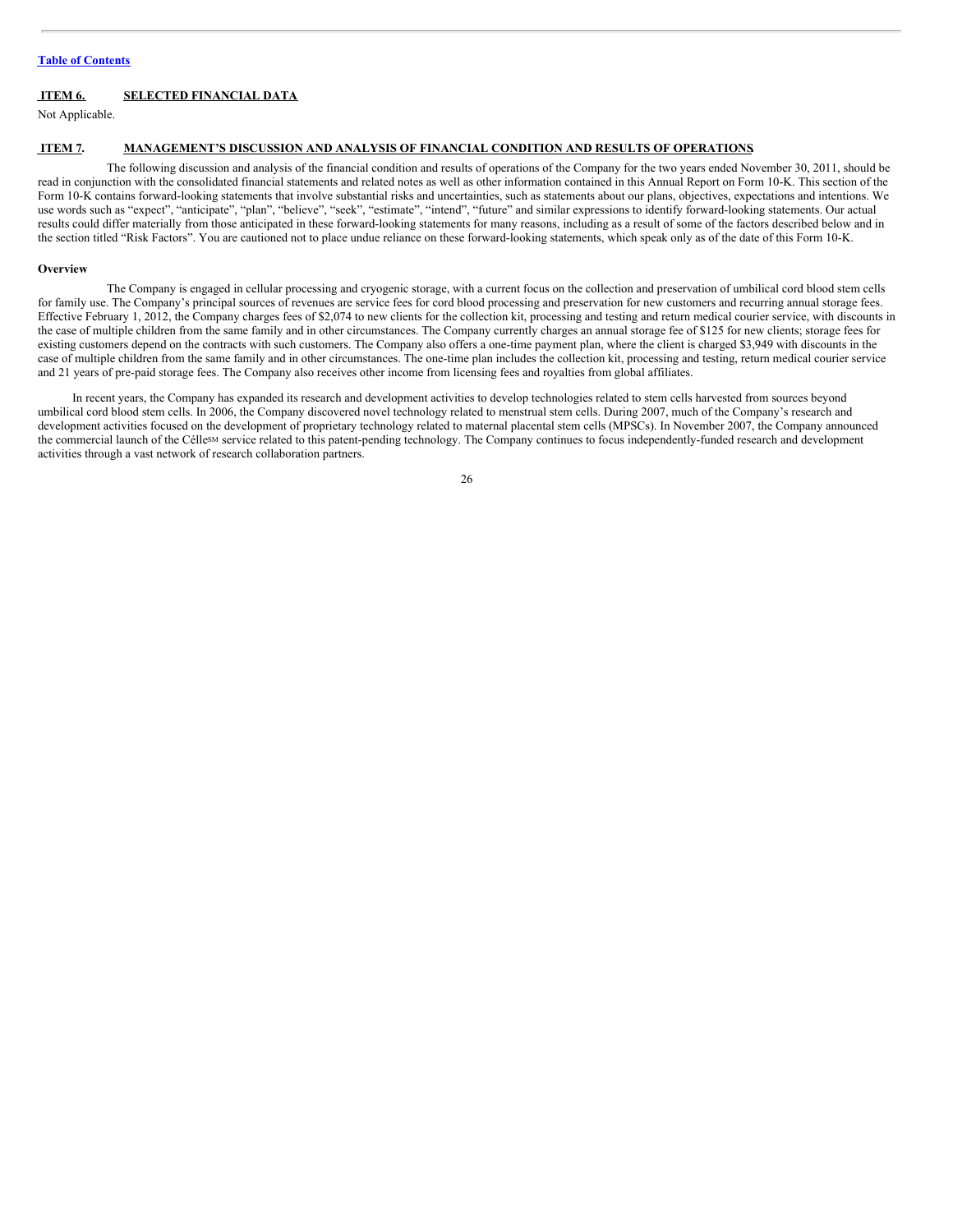In August 2011, there was a change in control of the board of directors. The Company is refocusing its efforts on the Company's umbilical cord blood and cord tissue business while continuing to develop the menstrual stem cell technology.

During the year ended November 30, 2011, the Company's total revenue increased 1% as compared to fiscal 2010. The Company reported a net loss of approximately \$2,096,000, or (\$.18) per basic common share for fiscal 2011 compared to net income of approximately \$3,464,000 or \$.29 per basic common share for fiscal 2010. The decrease in net income principally resulted from a 31% increase in marketing, general and administrative expenses, due mainly to the costs associated with the proxy contest, an increase in stock option compensation expense and an increase in sales and marketing initiatives. This increase was partially offset by a 2% decrease in cost of sales. Also during fiscal 2010, the Company reversed approximately \$1.7 million of its deferred tax asset valuation allowance. The decision to reverse a portion of the allowance was based on the Company's historical operating performance, which included profitability in seven of eight quarters, steadily improving operations and positive expectations for future taxable income. In addition, research and development expenses were approximately \$184,000 for the twelve months ended November 30, 2011, an increase of approximately \$51,000 or 38% in comparison to the same period in 2010.

As of November 30, 2011, the Company had cash and cash equivalents of \$6,305,095. The Company's cash decreased by approximately \$2,100,000 during fiscal 2011, which was primarily attributable to funding a Grantor trust in the amount of \$2,500,000 to escrow amounts that may become payable to the Company's former Chief Executive Officer and other officers of the Company under their respective Employment Agreements as a result of a change in control, as defined in the Employment Agreements. The trust became irrevocable upon the change in control of the board of directors and is reflected as restricted cash on the accompanying consolidated balance sheet as of November 30, 2011. The decrease was partially offset by cash provided by operations of \$575,000. As of February 28, 2012, the Company maintains no long-term indebtedness.

#### **Results of Operations**

*Revenue.* For the fiscal year ended November 30, 2011, the Company had revenue of \$17,918,270 compared to \$17,762,695 for the fiscal year ended November 30, 2010. The increase in revenue was primarily attributable to a 2% increase in processing and storage fees, which was partially offset by an 10% decrease in licensee income which was largely due to timing of the execution of licensee agreements and payment terms of up-front fees. The 2010 period included a \$125,000 up-front fee from the Company's licensee in Venezuela.

*Processing and Storage Fees.* The increase in processing and storage fee revenue is primarily attributable to an increase in specimens processed of 3%, a 6% increase in recurring annual storage fee revenue and a decrease in sales discounts of 1% for fiscal 2011 compared to the 2010 period. Sales discounts represent discounts to returning clients and promotions offered to newly enrolled clients from time to time.

*Licensee Income*. For the fiscal years ended November 30, 2011 and 2010, licensee income was \$1,363,705 and \$1,518,919, respectively. Licensee income for the fiscal year ended November 30, 2011 primarily consisted of \$1,322,953 in royalty income earned on the processing and storage of cord blood stem cell specimens in geographic areas where the Company has license agreements. The remaining licensee income of \$40,752 related to installment payments of non-refundable up-front license fees from the licensees of the Company's umbilical cord blood program in Costa Rica, Nicaragua and Germany. Licensee income for the fiscal year ended November 30, 2010 primarily consisted of \$1,343,919 in royalty income earned on the processing and storage of cord blood stem cell specimens in geographic areas where the Company has license agreements. The remaining licensee income of \$175,000 related to installment payments of non-refundable up-front license fees from the licensees of the Company's umbilical cord blood program in Chile, Colombia, Peru, Nicaragua, Pakistan, Curacao, Bonaire, St. Maarten, Aruba and Suriname.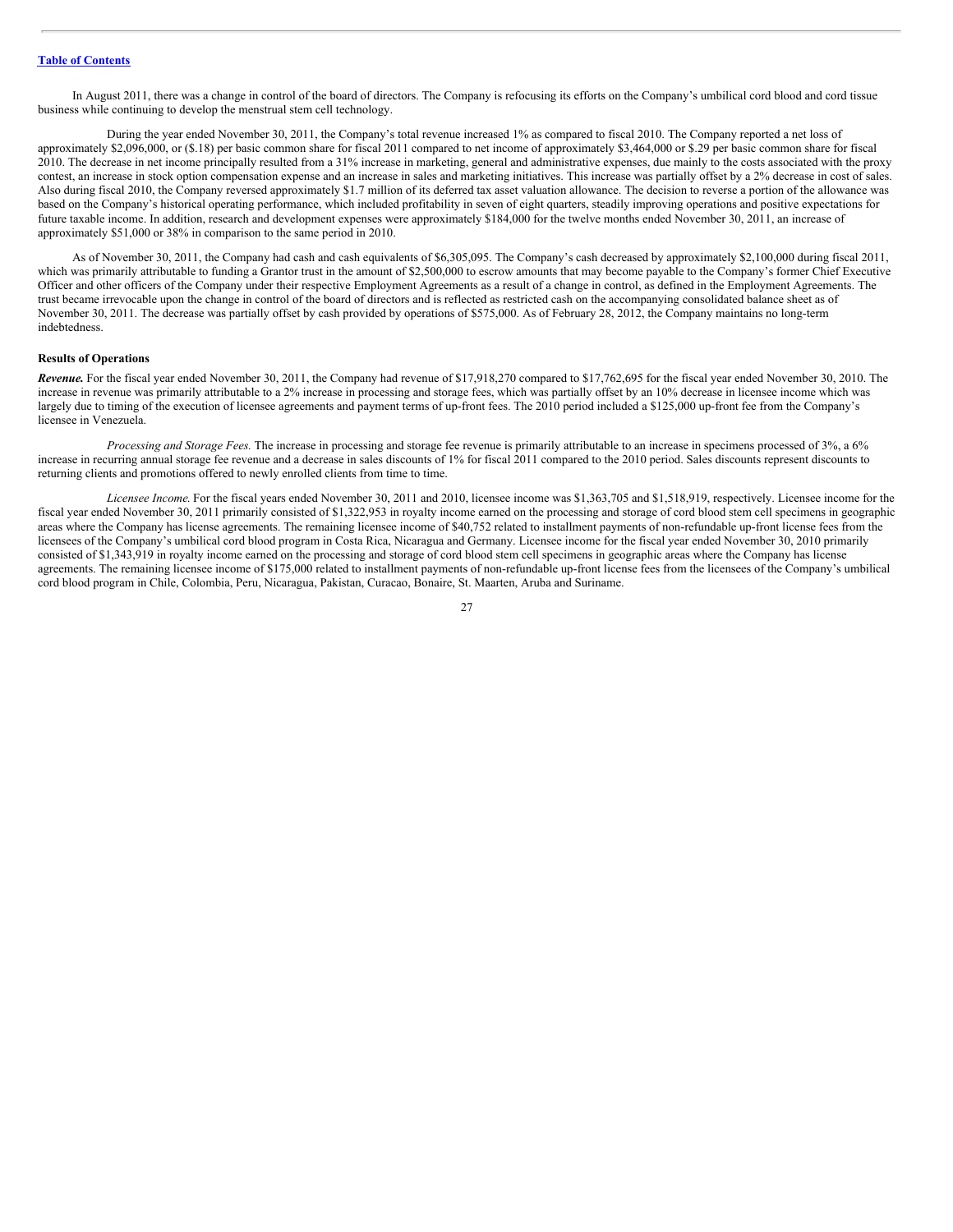Cost of Sales. For the fiscal year ended November 30, 2011, cost of sales was \$4,399,444, as compared to \$4,504,956 for the fiscal year ended November 30, 2010, representing a 2% decrease. Cost of sales was 25% of revenues in fiscal 2011 and 2010. Cost of sales includes wages and supplies associated with process enhancements to the existing production procedures and quality systems in the processing of cord blood specimens at the Company's facility in Oldsmar, Florida and depreciation expense of \$218,614 for the year ended November 30, 2011 compared to \$286,131 for the 2010 period. The remaining decrease in cost of sales is primarily attributable to the increase in operational efficiencies during the year ended November 30, 2011 compared to the 2010 period.

*Marketing, General and Administrative Expenses.* Marketing, general and administrative expenses during the fiscal year ended November 30, 2011 were \$12,413,082 as compared to \$9,485,267 for the fiscal year ended November 30, 2010 representing a 31% increase. These expenses are primarily comprised of expenses for the Company's 2011 Annual Meeting of Shareholders which resulted in a proxy contest, consumer advertising, salaries and wages for personnel and professional fees. The increase was due in part to an increase in fees associated with the annual meeting. The total fees expended for the 2011 Annual Meeting were approximately \$957,000 including the reimbursement by the Company to the Portnoy Group of its costs associated with the lawsuit in regard to the 2007 Annual Meeting and the 2011 Annual Meeting of approximately \$528,000. In addition to this reimbursement, the Company incurred approximately \$429,000 in fees associated with the 2011 Annual Meeting. The increase was also due to an approximate \$950,000 accrual of severance in accordance with Mercedes Walton, the Company's former Chairman and CEO's employment agreement dated August 15, 2005, as amended July 16, 2007. Per the employment agreement, Ms. Walton could be entitled to severance in the amount up to \$950,000 related to lost salary, bonuses and benefits. Due to the circumstances of the termination, the Company believes that Ms. Walton has not earned the right to this severance and intends to defend itself against this agreement. In addition, the increase was also due to increased legal expenses associated with litigation, an increase in stock option compensation expense and expenses for consulting and outside services, as well as, increased selling expenses related to consumer advertising and customer service.

*Research, Development and Related Engineering Expenses.*Research, development and related engineering expenses for the fiscal year ended November 30, 2011, were \$184,047 as compared to \$132,991 in 2010. The expenses for the years ended November 30, 2011 and 2010 are primarily comprised of expenses related to the continued commercialization of the Company's new menstrual stem cell technology, which was launched in November 2007.

*Impairment of Internal Use Software.* During fiscal 2011, the Company determined that previously capitalized costs associated with the development of internal use computer software would be of no further use to the Company and should be written off. The asset is fully impaired and this decision resulted in an impairment charge during fiscal 2011 in the amount of \$627,034.

*Abandonment of Patents*. During 2011, management decided to discontinue pursuing certain patents and trademarks resulting in a write-off of approximately \$211,000 for abandoned patents and trademarks which is reflected as abandonment of patents in the accompanying consolidated statement of operations for the year ended November 30, 2011.

*Depreciation and Amortization*. Depreciation and amortization (not included in Cost of Sales) for the year ended November 30, 2011 was \$361,234 compared to \$294,061 for the 2010 period. The increase is primarily due to certain assets being placed into service during fiscal 2011.

*Interest Expense.* Interest expense during the fiscal year ended November 30, 2011, was \$1,456,737 compared to \$1,284,552 in 2010. Interest expense is mainly comprised of payments made to the other parties to the Company's RSAs based on the Company's storage revenue. Prior to fiscal 2002, the Company entered into RSAs with individuals and entities for specific geographic areas. The Company's RSAs provide that in exchange for an up-front payment, the Company would share in perpetuity a percentage of its future revenue derived from the annual storage fees collected related to 33,000 specimens that originated from specific areas. As of November 30, 2011, the Company has four RSAs in effect covering the following areas: New York, Texas, Florida and Illinois (including contiguous states). Subsequent to year-end, the Company entered into an Asset Purchase Agreement related to the 90% ownership in New York. If the Company's storage revenues continue to increase in areas covered by RSAs, the Company's interest expense related to the RSA payments will also increase. Also included in interest expense is the amortization of the present value of a deferred consulting agreement in the amount of \$9,128 and \$16,754 for the years ended November 30, 2011 and 2010, respectively.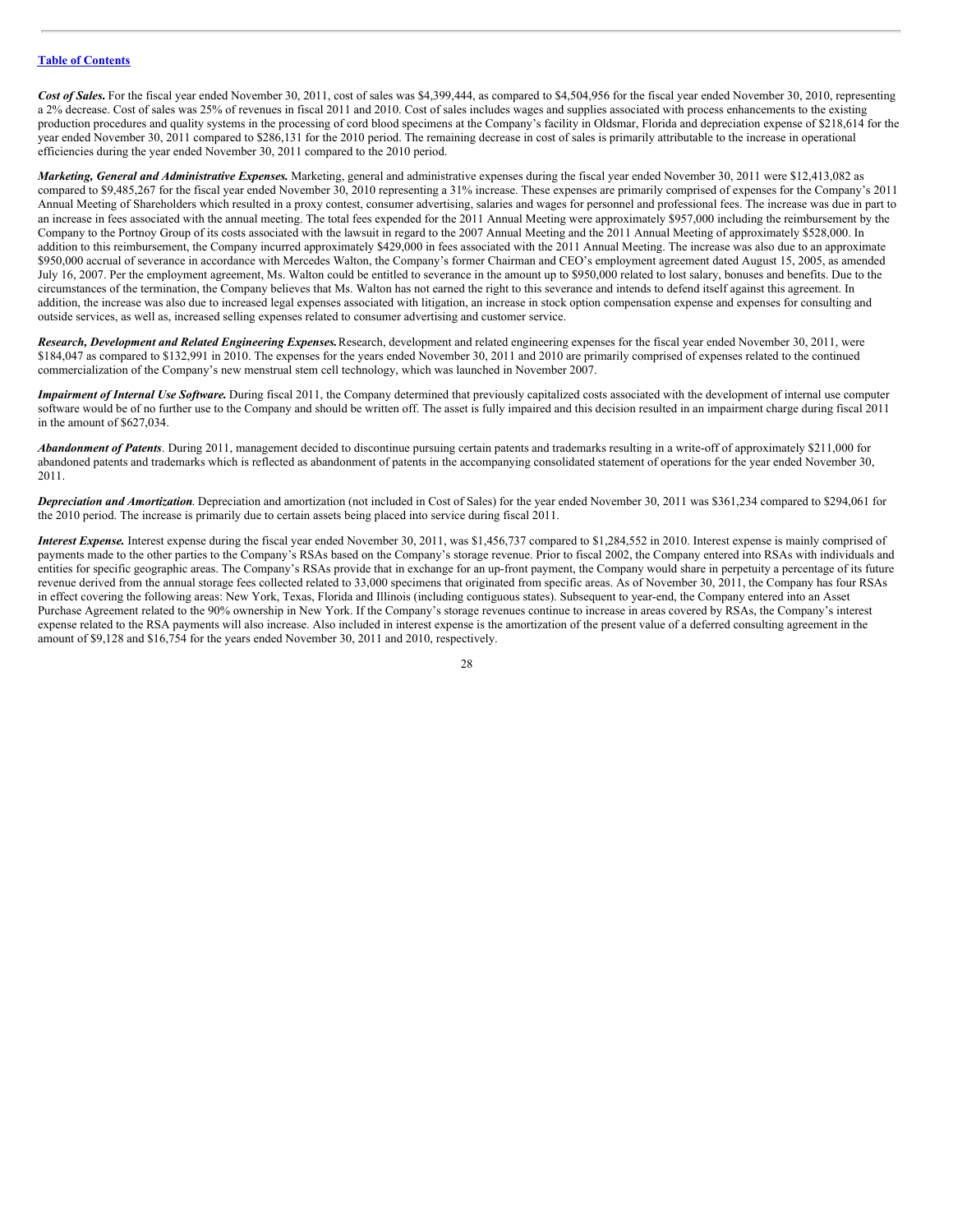*Equity in Losses of Af iliate.*Equity in losses of affiliate was \$227,016 for the fiscal year ended November 30, 2011 compared to \$183,414 in 2010. Equity in losses of affiliate for the year ended November 30, 2011 consists of approximately \$124,000 related to compensation expense for stock and warrant awards that were granted by Saneron at below fair market value to certain employees, consultants and members of Saneron management who represent owners of Saneron and serve on its board of directors as well as approximately \$94,000 of historical losses from Saneron that have been realized in prior periods and were not material to any periods presented. Equity in losses of affiliate for the year ended November 30, 2010 consists of amounts related to compensation expense for stock and warrant awards that were granted by Saneron at below fair market value to certain employees, consultants and members of Saneron management who represent owners of Saneron and serve on its board of directors in the amount of \$91,656 as well as a write-down of the promissory note due from Saneron in the amount of \$91,758.

*Income Taxes.* There was no U.S. income tax expense for the year ended November 30, 2011 as the Company incurred a tax loss which resulted in an increase to the net operating loss deferred tax asset, which was offset by an increase to the valuation allowance. The Company recorded an income tax benefit of approximately \$1,561,000, net of foreign income taxes for the fiscal year ended November 30, 2010. During fiscal 2010, the Company reversed a portion of its valuation allowance for U.S. income taxes of approximately \$1,719,000. The reversal of a portion of the deferred tax valuation allowance is based upon the Company's historical operating performance which included profitability in seven of the eight last quarters leading up to the decision, steadily improving operations and expectations for future taxable income.

The Company records foreign income taxes withheld from installment payments of non-refundable up-front license fees and royalty income earned on the processing and storage of cord blood stem cell specimens in certain geographic areas where the Company has license agreements. The Company recorded approximately \$172,000 and \$158,000 for the years ended November 30, 2011 and 2010, respectively, of foreign income tax expense, which is included in income tax (expense) benefit in the accompanying consolidated statements of operations. The increase in foreign tax expense is attributable to the increase in royalties recognized during fiscal 2010.

The effective tax rate of 8.2% and -89.4% for the fiscal years ended November 30, 2011 and 2010, respectively differs from the statutory rate, due primarily to the reversal of approximately \$1,719,000 of the deferred tax asset valuation allowance in 2010 and the effect of foreign income taxes related to licensee income in 2011 and 2010.

#### **Liquidity and Capital Resources**

Through November 30, 2011, the Company's principal source of cash has been from sales of its umbilical cord blood program to customers, the sale of license agreements and royalties from licensees. The Company does not expect a change in its principal source of cash flow.

At November 30, 2011, the Company had cash and cash equivalents of \$6,305,095 as compared to \$8,369,537 in 2010. The Company also has certain investments in marketable securities, which totaled \$1,008,404 as of November 30, 2011. The decrease in cash and cash equivalents in 2011 was primarily attributable to the following:

Net cash provided by operating activities in fiscal 2011 was \$819,122, which was primarily attributable to the Company's operating activities.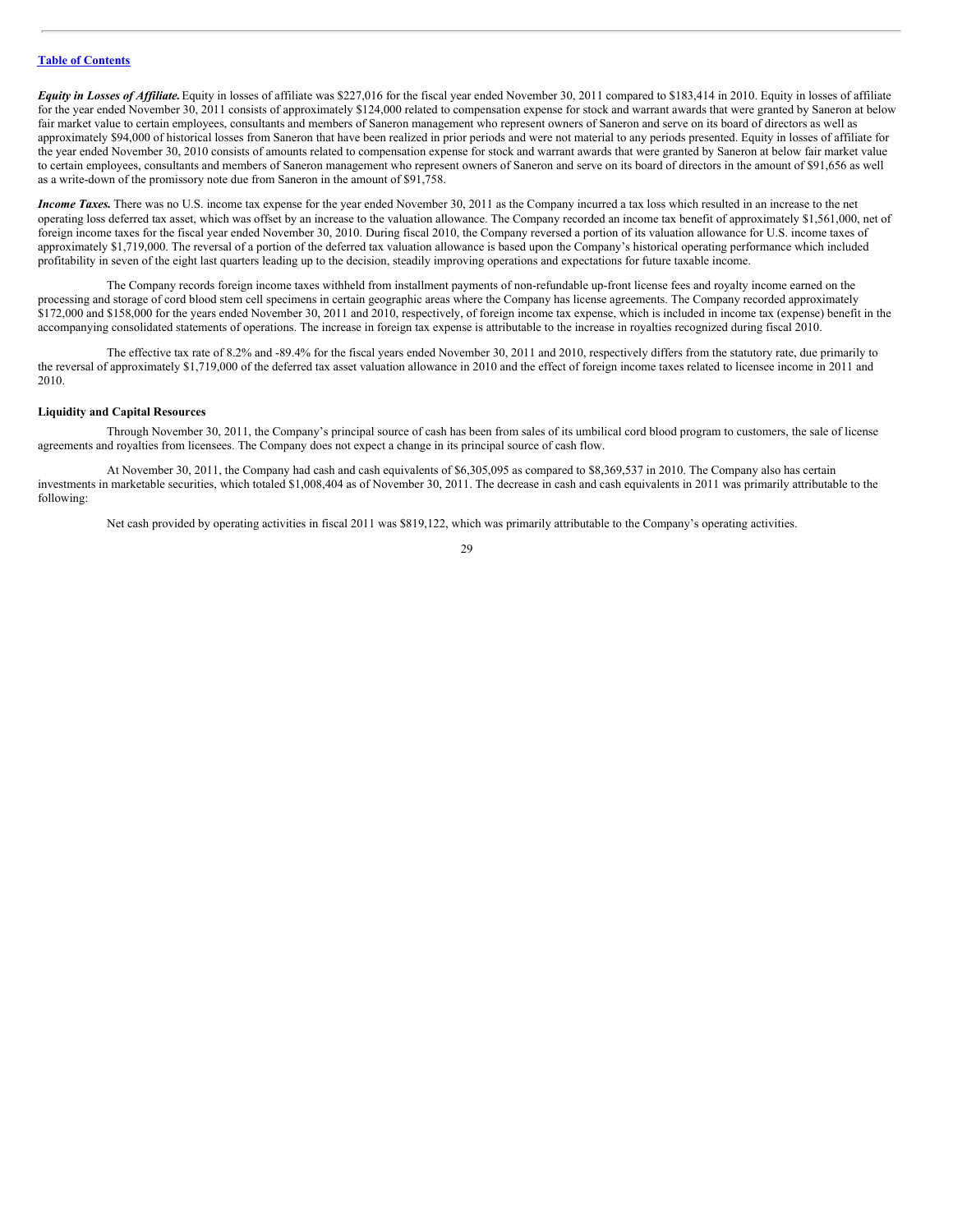Net cash provided by operating activities in fiscal 2010 was \$2,338,396, which was primarily attributable to the Company's net income and the receipt of \$175,000 in up-front license fees from the licensees of the Company's umbilical cord blood program in Chile, Colombia, Peru, Nicaragua, Pakistan, Curacao, Bonaire, St. Maarten, Aruba and Suriname.

Net cash used in investing activities in fiscal 2011 was \$2,964,500 which was primarily attributable to the funding of a trust in the amount of \$2,500,000 to escrow amounts that may become payable to the Company's former Chief Executive Officer and other executive officers of the Company under their respective Employment Agreements as a result of a change in control of the Company pursuant to the proxy contest.

Net cash used in investing activities in fiscal 2010 was \$819,624 which was primarily attributable to the purchase of property and equipment and the investment in patents and trademarks.

Net cash provided by financing activities in fiscal 2011 was \$80,936 due to the exercise of stock options. There was no cash provided by or used in financing activities during fiscal 2010.

The Company does not have a line of credit.

The Company anticipates making non-discretionary capital expenditures of approximately \$1,250,000 over the next twelve months. The Company anticipates funding future property and equipment purchases with cash-on-hand and cash flows from future operations.

The Company anticipates that its cash and cash equivalents, marketable securities and cash flows from future operations will be sufficient to fund its known cash needs for at least the next 12 months. Cash flows from operations will depend primarily upon increasing revenues from sales of its umbilical cord blood cellular storage services and the menstrual stem cell service, and controlling expenses. If expected increases in revenues are not realized, or if expenses are higher than anticipated, the Company may be required to reduce or defer cash expenditures or otherwise manage its cash resources during the next 12 months so that they are sufficient to meet the Company's cash needs for that period. In addition, the Company may consider seeking equity or debt financing if deemed appropriate for its plan of operations, and if such financing can be obtained on acceptable terms. There is no assurance that the reductions in expenditures, if necessary, will not have an adverse effect on the Company's business operations, including sales activities and the development of new services and technology. There also is no assurance that debt or equity financing will be available under reasonable terms.

#### **Critical Accounting Policies and Estimates**

The preparation of consolidated financial statements and related disclosures in conformity with accounting principles generally accepted in the United States requires estimates and assumptions that affect the reported amounts of assets and liabilities, revenues and expenses and related disclosures of contingent assets and liabilities in the consolidated financial statements and accompanying notes. The SEC has defined a company's critical accounting policies as the ones that are most important to the portrayal of the company's financial condition and results of operations, and which require the company to make its most difficult and subjective judgments, often as a result of the need to make estimates of matters that are inherently uncertain. The Company believes that its estimates and assumptions are reasonable under the circumstances; however, actual results may vary from these estimates and assumptions. We have identified the following critical accounting policies that affect the more significant judgments and estimates used in the preparation of the consolidated financial statements. For further discussion of the Company's significant and critical accounting policies, refer to Note 1 – "Description of Business and Summary of Critical and Significant Accounting Policies" to the Consolidated Financial Statements contained in Item 8 of this document.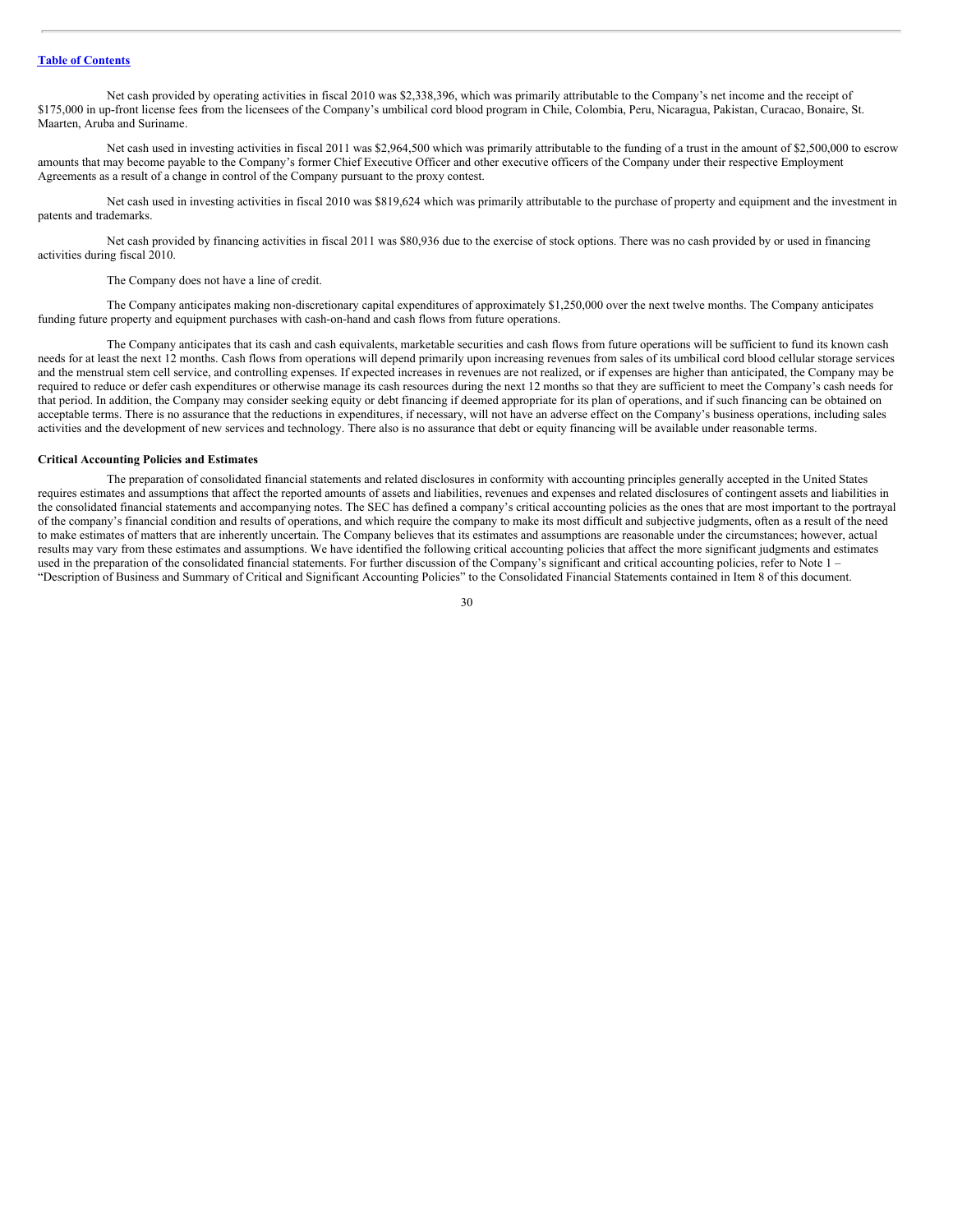#### **Retrospective Adoption of New Accounting Principle**

In October 2009, the Financial Accounting Standards Board ("FASB") issued an Accounting Standard Update ("ASU"), which addresses the accounting for multiple deliverable arrangements to enable vendors to account for products or services separately rather than as a combined unit and modified the manner in which the transaction consideration is allocated across the separately identified deliverables. The new accounting standard permits prospective or retrospective adoption, and the Company elected retrospective adoption during the first quarter of 2011.

Under the historical accounting principle, the Company would have used the residual method to allocate revenue between processing and storage since (a) each of the products has value to the customer on a standalone basis and (b) vendor-specific objective evidence of fair value ("VSOE") existed for the undelivered service, storage, and (c) there is no general right of return to consider. As a result, the Company was permitted to allocate the initial sales discounts given to clients upon processing a specimen entirely to the processing fee.

The new accounting principle requires the Company to establish a hierarchy to determine the selling price to be used for allocating revenue to deliverables as follows: (i) VSOE, (ii) third-party evidence of selling price ("TPE"), and (iii) best estimate of the selling price ("ESP"). VSOE generally exists only when the Company sells the deliverable separately and is the price actually charged by the Company for that deliverable. The new accounting principle also requires that any discounts given to the customer be recognized by applying the relative selling price method whereby after the Company determines the selling price to be allocated to each deliverable (processing and storage), the sum of the prices of the deliverables is then compared to the arrangement consideration, and any difference is applied to the separate deliverables ratably.

The Company had the option of adopting the new accounting principle on a prospective or retrospective basis. Prospective adoption would have required the Company to apply the new accounting principle to sales beginning in fiscal year 2011 without reflecting the impact of the new accounting principle on sales made prior to December 1, 2010. The Company believes prospective adoption would have resulted in financial information that was not comparable between financial periods because of the significant amount of past discounts given; therefore, the Company elected retrospective adoption. Retrospective adoption required the Company to revise its previously issued financial statements as if the new accounting principle had always been applied. The Company believes retrospective adoption provides the most comparable and useful financial information for financial statement users, is more consistent with the information the Company's management uses to evaluate its business, and better reflects the underlying economic performance of the Company.

Note 1, "Basis of Presentation" under the subheadings "Retrospective Adoption of New Accounting Principle" and "Revenue Recognition for Arrangements with *Multiple Deliverables*" as well as Note 15,*"Retrospective Adoption of New Accounting Principle"* of this Form 10-K provides additional information on the Company's change in accounting resulting from the adoption of the new accounting principle and the Company's revenue recognition accounting policy.

#### **Revenue Recognition**

## *Revenue Recognition for Arrangements with Multiple Deliverables*

For multi-element arrangements, the Company allocates revenue to all deliverables based on their relative selling prices. In such circumstances, the new accounting principle establishes a hierarchy to determine the selling price to be used for allocating revenue to deliverables as follows: (i) vendor-specific objective evidence of fair value ("VSOE"), (ii) third-party evidence of selling price ("TPE"), and (iii) best estimate of the selling price ("ESP"). VSOE generally exists only when the Company sells the deliverable separately and is the price actually charged by the Company for that deliverable.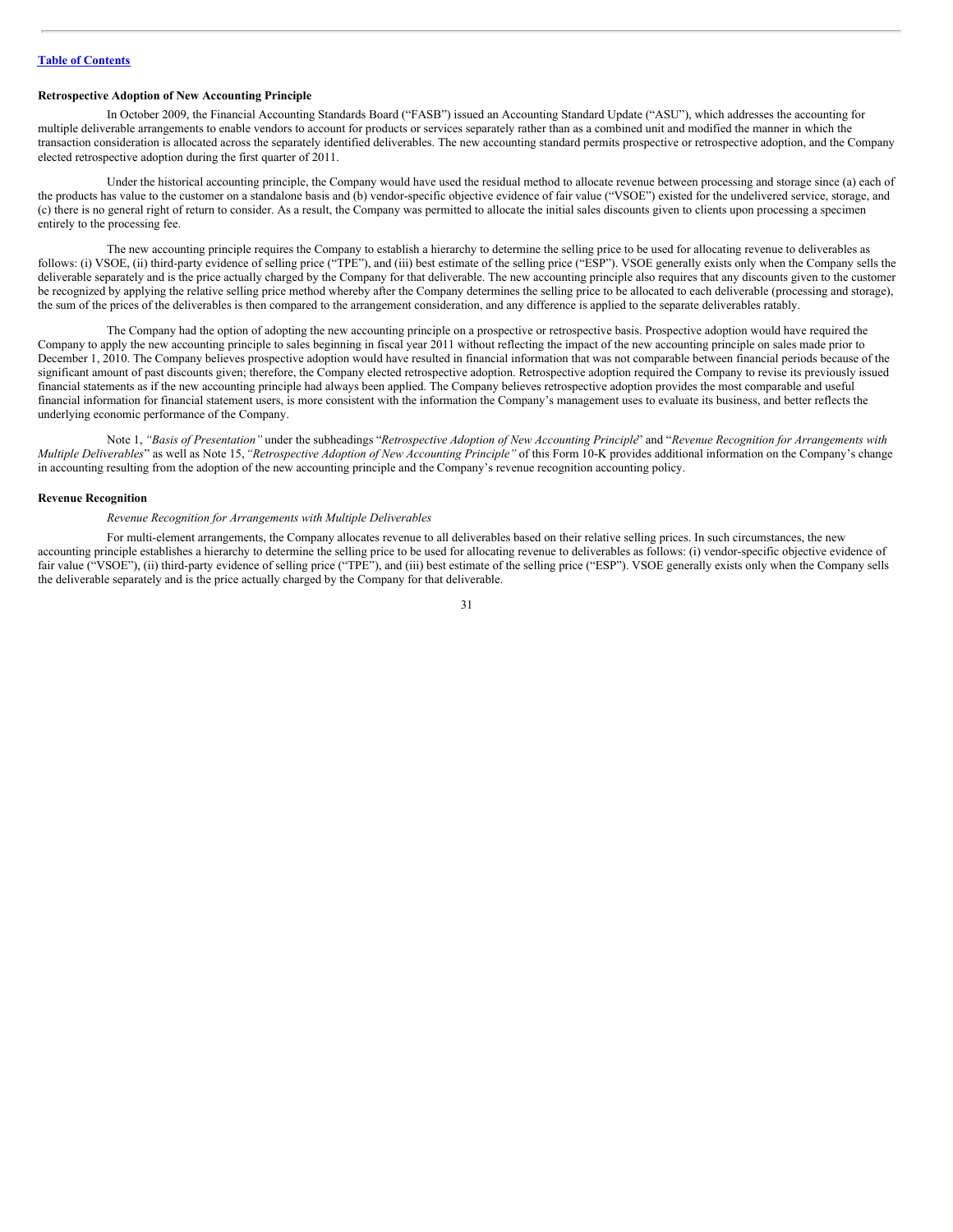The Company has identified two deliverables generally contained in the arrangements involving the sale of its umbilical cord blood product. The first deliverable is the processing of a specimen. The second deliverable is either the annual storage of a specimen or the 21 year storage of a specimen. The Company has allocated revenue between these deliverables using the relative selling price method. The Company has VSOE for its annual storage fees as the Company renews storage fees annually with its customers on a standalone basis. Because the Company has neither VSOE nor TPE for the processing and 21 year storage deliverables, the allocation of revenue has been based on the Company's ESPs. Amounts allocated to processing a specimen are recognized at the time of sale. Amounts allocated to the storage of a specimen are recognized ratably over the contractual storage period. Any discounts given to the customer are recognized by applying the relative selling price method whereby after the Company determines the selling price to be allocated to each deliverable (processing and storage), the sum of the prices of the deliverables is then compared to the arrangement consideration, and any difference is applied to the separate deliverables ratably.

The Company's process for determining its ESP for deliverables without VSOE or TPE considers multiple factors that may vary depending upon the unique facts and circumstances related to each deliverable. Key factors considered by the Company in developing the ESPs for its processing and 21 year storage fee include the Company's historical pricing practices as well as expected profit margins. Any changes in how the Company determines ESP could impact the timing of revenue recognition.

The Company records revenue from processing and storage of specimens and pursuant to agreements with licensees. The Company recognizes revenue from processing fees upon completion of processing and recognizes storage fees ratably over the contractual storage period (1 or 21 years), as well as, licensee income from royalties paid by licensees related to storage contracts which the Company has under license agreements. Contracted storage periods can range from one to twenty-one years. Deferred revenue on the accompanying consolidated balance sheets includes the portion of the annual storage fee and the twenty-one year storage fee that is being recognized over the contractual storage period as well as royalties received from foreign licensees related to long-term storage contracts in which the Company has future obligations under the license agreement. The Company classifies deferred revenue as current if the Company expects to recognize the related revenue over the next 12 months.

#### **License and Royalty Agreements**

The Company has entered into licensing agreements with certain investors in various international markets in an attempt to capitalize on the Company's technology. The investors typically pay a licensing fee to receive Company marketing programs, technology and know-how in a selected area. The investor may be given a right to sell sub-license agreements as well. As part of the accounting for the up-front license revenue, revenue from the up-front license fee is recognized based on such factors as when the payment is due, collectability and when all material services or conditions relating to the sale have been substantially performed based on the terms of the agreement. The Company has twenty five active licensing agreements. The following areas each have one license agreement: Mexico, El Salvador, Guatemala, Ecuador, Panama, Honduras, China, Pakistan, Chile, Colombia, Peru, Bonaire, St. Maarten, Aruba and Suriname. The following areas each have two license agreements: Venezuela, India, Nicaragua, Curacao and Costa Rica.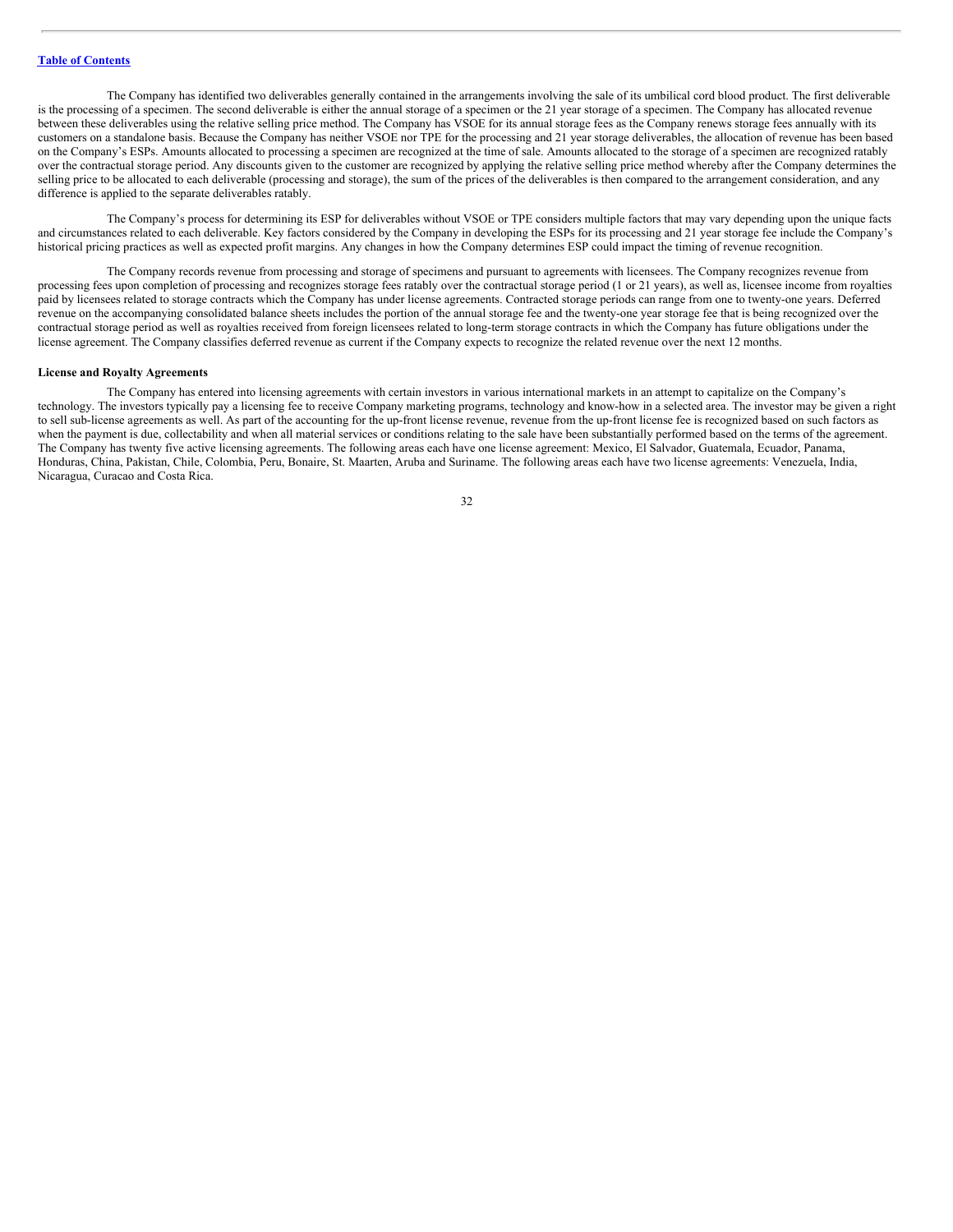In addition to the license fee, the Company earns a royalty on processing and storage fees on subsequent processing and storage revenues received by the licensee in the licensed territory and a fee on any sub-license agreements that are sold by the licensee where applicable. The Company processes and stores specimens sent directly from customers of licensees in Mexico, El Salvador, Guatemala, Ecuador, Panama, Honduras, Nicaragua, Curacao, Costa Rica, Pakistan and Venezuela. The Company also processes and stores specimens from sub-licenses of Venezuela and Curacao, who are Chile, Colombia, Peru and Bonaire, St. Maarten, Aruba and Suriname, respectively. These fees are included in processing and storage fees revenue on the consolidated statements of operations. As part of the accounting for royalty revenue from China, India and Mexico, the Company uses estimates and judgments based on historical processing and storage volume in determining the timing and amount of royalty revenue to recognize. The Company periodically reviews license and royalty receivables for collectability and, if necessary, will record an expense for an allowance for uncollectible accounts. If the financial condition of the Company's sub-licensees were to deteriorate beyond the estimates, the Company may have to increase the allowance for doubtful accounts which could have a negative impact on earnings. If the licensee's customer base were to decrease, it would negatively impact the Company's ongoing license income.

#### **Accounts Receivable**

Accounts receivable consist of the amounts due from clients that have enrolled and processed in the umbilical cord blood processing and storage program and amounts due from licensee affiliates and do not require collateral. Accounts receivable due from clients and license affiliates that store specimens at the Company's facility in Oldsmar, Florida are due within 30 days and are stated at amounts due from clients net of an allowance for doubtful accounts. Accounts outstanding longer than the contractual payment terms are considered past due. The Company determines its allowance by considering the length of time accounts receivable are past due, the Company's previous loss history, and the customer's and licensees' current ability to pay its obligations. Therefore, if the financial condition of the Company's clients were to deteriorate beyond the estimates, the Company may have to increase the allowance for doubtful accounts which could have a negative impact on earnings. The Company writes-off accounts receivable when they become uncollectible, and payments subsequently received on such receivables are credited to the allowance for doubtful accounts.

#### **Income Taxes**

Deferred income tax assets and liabilities are recognized for the estimated future tax consequences attributable to differences between financial statement carrying amounts of existing assets and liabilities and their respective tax bases. Deferred income tax assets and liabilities are measured using enacted tax rates expected to be recovered or settled. The Company has recorded a valuation allowance of approximately \$7,756,000 and \$6,972,000 as of November 30, 2011 and November 30, 2010, respectively, as the Company does not currently believe it is "more likely than not" that all of the future income tax benefits will be realized. When the Company changes its determination as to the amount of deferred tax assets that can be realized, the valuation allowance is adjusted with a corresponding impact to income tax expense in the period in which such determination is made. The ultimate realization of the Company's deferred tax assets depends upon generating sufficient taxable income prior to the expiration of the tax attributes. In assessing the need for a valuation allowance, the Company projects future levels of taxable income. This assessment requires significant judgment. We examine the evidence related to the recent history of losses, the economic conditions in which we operate and our forecasts and projections to make that determination.

The Company records foreign income taxes withheld from installment payments of non-refundable up-front license fees and royalty income earned on the processing and storage of cord blood stem cell specimens in geographic areas where the Company has license agreements.

#### **Investment in Saneron**

The Company owns 34% and 35% as of November 30, 2011 and 2010, respectively, of an entity that is involved in the area of stem cell research. The Company accounts for this investment under the equity method. The Company previously recorded equity in losses of affiliate until the investment balance was zero and only goodwill remained. The investment is reviewed annually to determine if an other than temporary impairment exists. The Company does not believe that an impairment exists as of November 30, 2011 and November 30, 2010. If actual future results are not consistent with the Company's assumptions and estimates, the Company may be required to record impairment charges in the future which could have a negative impact on earnings.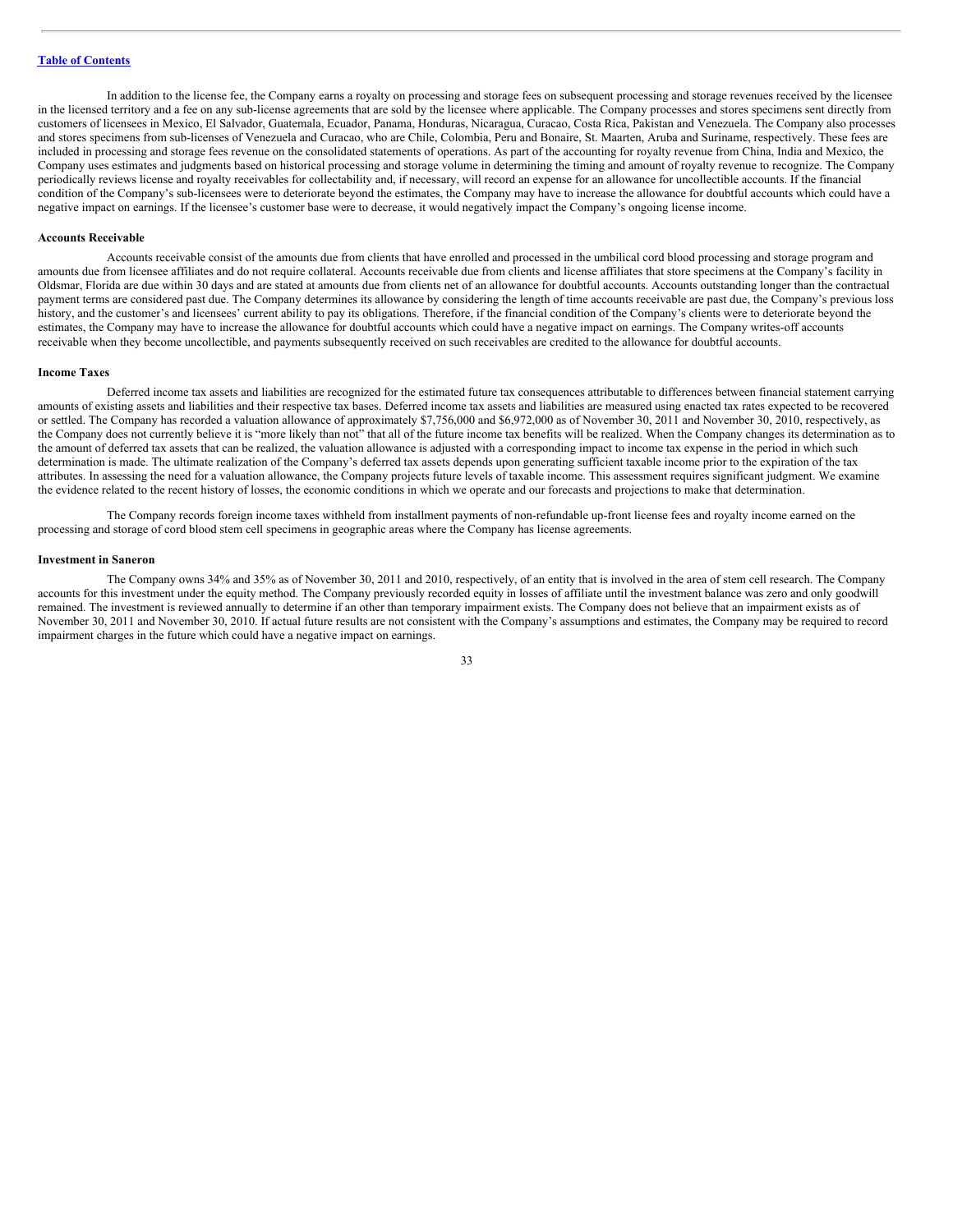#### **Patents and Trademarks**

The Company incurs certain legal and related costs in connection with patent and trademark applications. If a future economic benefit is anticipated from the resulting patent or trademark or an alternate future use is available to the Company, such costs are capitalized and amortized over the expected life of the patent or trademark. The Company's assessment of future economic benefit involves considerable management judgment. A different conclusion could result in the reduction of the carrying value of these assets. During 2011, management decided to discontinue pursuing certain patents and trademarks resulting in a write-off of approximately \$211,000 for abandoned patents and trademarks which is reflected as abandonment of patents in the accompanying consolidated statement of operations for the twelve months ended November 30, 2011.

#### **Revenue Sharing Agreements**

The Company has entered into Revenue Sharing Agreements ("RSAs") with various parties whereby these parties contracted with the Company for a percentage of future storage revenues the Company generates and collects from clients in specific geographical areas. The RSAs have no definitive term or termination provisions. The sharing applies to the storage fees for all specified specimens in the area up to the number covered in the contract. When the number of specimens is filled, any additional specimens stored in that area are not subject to revenue sharing. As there are empty spaces resulting from attrition, the Company agrees to fill them as soon as possible. The parties typically pay the Company a non-refundable up-front fee for the rights to these future payments. The Company recognized these non-refundable fees as a long-term liability. Given the criteria under which these RSAs are established, cash flows related to these contracts can fluctuate from period to period. All payments made to the other parties to the RSAs are recognized as interest expense. At such time as the total payments can be determined, the Company will commence amortizing these liabilities under the effective interest method. The Company does not intend to enter into additional RSAs.

#### **Recently Issued Accounting Pronouncements**

#### *Improving Disclosures About Fair Value Measurements*

In January 2010, the FASB issued an ASU, which requires new disclosures about recurring or nonrecurring fair-value measurements including significant transfers into or out of Level 1 and Level 2 fair-value classifications. It also requires information on purchases, sales, issuances and settlements on a gross basis in the reconciliation of Level 3 fair-value assets and liabilities. These disclosures are required for fiscal years beginning on or after December 15, 2009. The ASU also clarifies existing fair-value measurement disclosure guidance about the level of disaggregation, inputs and valuation techniques, which are required to be implemented in fiscal years beginning on or after December 15, 2010. Since the requirements of this ASU only relate to disclosure, the adoption of the guidance did not have any effect on the Company's consolidated financial statements.

In June 2011, the FASB issued ASU 2011-05,*Comprehensive Income (Topic 220): Presentation of Comprehensive Income*("ASU 2011-05"). ASU 2011-05 will require companies to present the components of net income and other comprehensive income either as one continuous statement or as two consecutive statements. It eliminates the option to present components of other comprehensive income as part of the changes in stockholders' equity. The standard does not change the items which must be reported in other comprehensive income, how such items are measured or when they must be reclassified to net income. ASU 2011-05 is effective for interim and annual periods beginning after December 15, 2011, with early adoption permitted. The Company will adopt ASU 2011-05 in the first quarter of 2013. The adoption of ASU 2011-05 will only impact presentation and will not have any effect on the Company's consolidated financial statements or on its financial condition.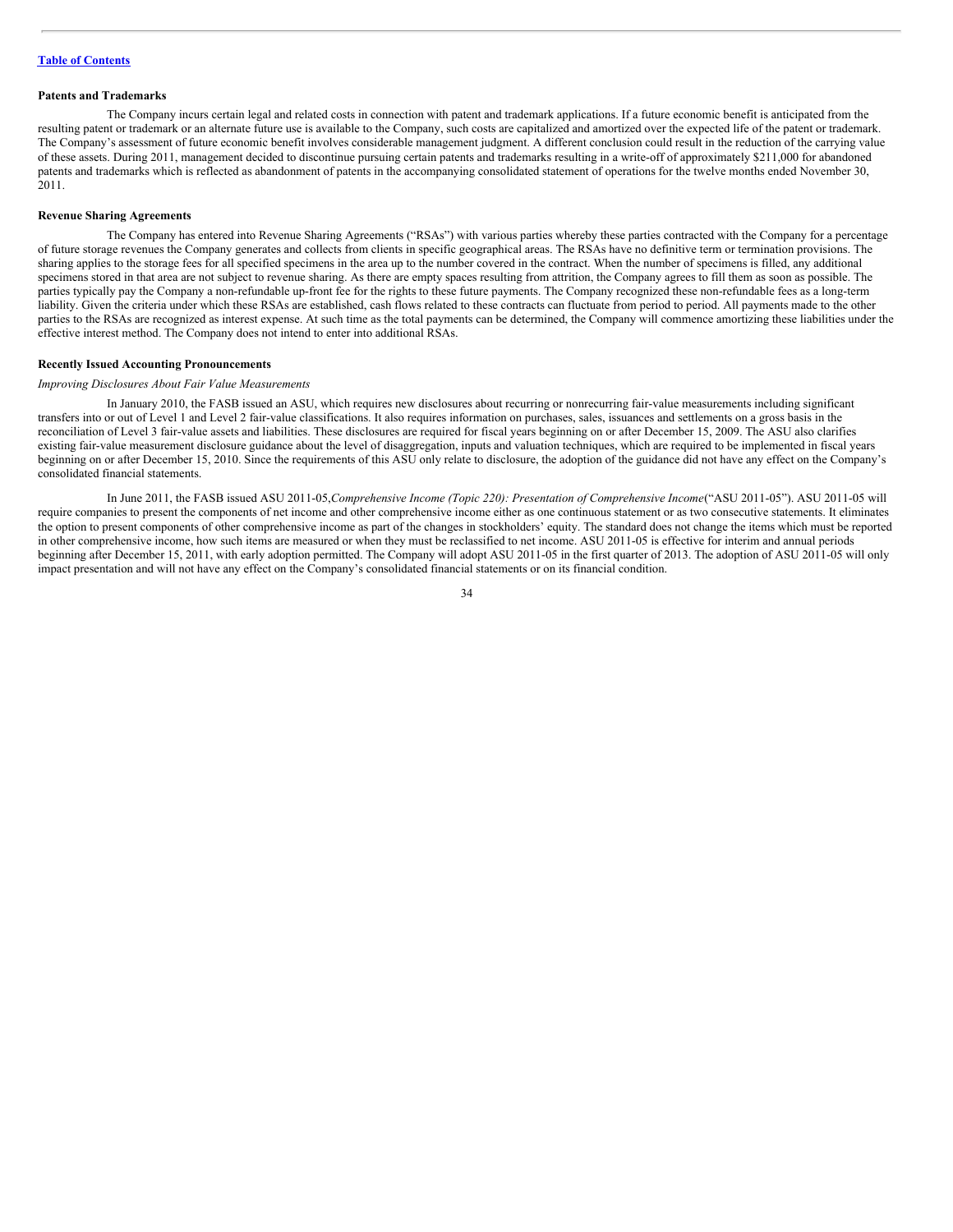In December 2011, the FASB issued Accounting Standards Update No. 2011-12:*Comprehensive Income (Topic 220): Deferral of the Ef ective Date for* Amendments to the Presentation of Reclassifications of Items Out of Accumulated Other Comprehensive Income in Accounting Standards Update No. 2011-05 (ASU 2011-12). The Update defers the specific requirement to present items that are reclassified from accumulated other comprehensive income to net income separately with their respective components of net income and other comprehensive income. As part of this update, the FASB did not defer the requirement to report comprehensive income either in a single continuous statement or in two separate but consecutive financial statements. ASU 2011-12 is effective for annual periods beginning after December 15, 2011. The Company will adopt ASU 2011-12 in the first quarter of 2013.

#### **Off-Balance Sheet Arrangements**

The Company has no off-balance sheet arrangements that have or are reasonably likely to have a current or future effect on its financial condition, changes in financial condition, revenues or expenses, results of operations, liquidity, capital expenditures or capital resources that is material to investors.

#### <span id="page-34-0"></span>**ITEM 7A. QUANTITATIVE AND QUALITATIVE DISCLOSURES ABOUT MARKET RISK.**

Not applicable.

# <span id="page-34-1"></span>**ITEM 8. FINANCIAL STATEMENTS AND SUPPLEMENTARY DATA.**

The consolidated financial statements and supplementary data listed in the accompanying Index to Consolidated Financial Statements are attached as part of this report.

The following consolidated financial statements of Cryo-Cell International, Inc. are included in Item 8:

| Report of Independent Registered Public Accounting Firm                                         |
|-------------------------------------------------------------------------------------------------|
| Consolidated Balance Sheets as of November 30, 2011 and 2010                                    |
| Consolidated Statements of Operations For the Years Ended November 30, 2011 and 2010            |
| Consolidated Statements of Cash Flows For the Years Ended November 30, 2011 and 2010            |
| Consolidated Statements of Stockholders' Deficit For the Years Ended November 30, 2011 and 2010 |
| Notes to Consolidated Financial Statements                                                      |

All other schedules for which provision is made in the applicable accounting regulations of the Securities and Exchange Commission are not required under the related instructions, are already included in the Notes to Consolidated Financial Statements included under this Item 8 or are inapplicable, and therefore have been omitted.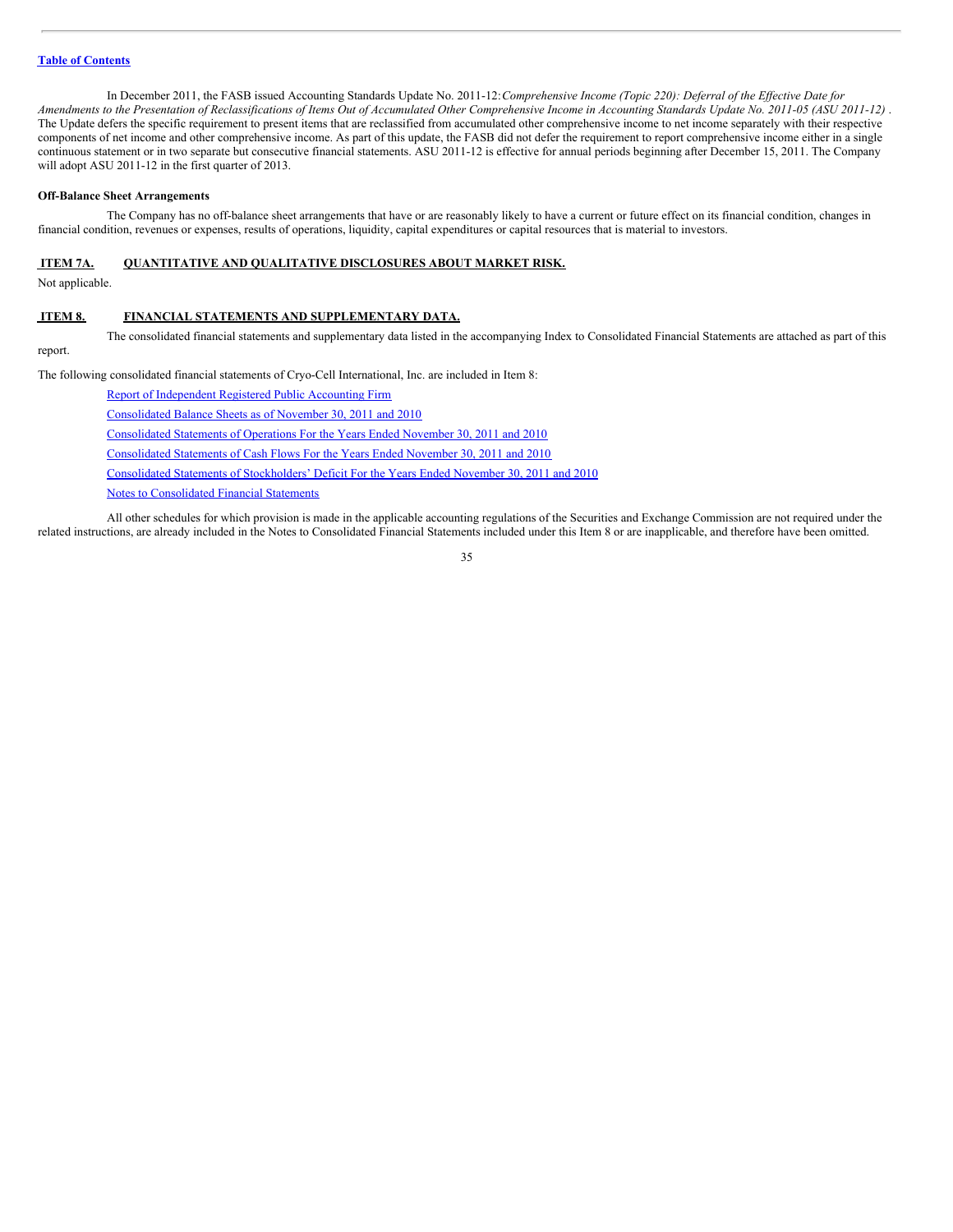# <span id="page-35-0"></span>**REPORT OF INDEPENDENT REGISTERED PUBLIC ACCOUNTING FIRM**

To the Board of Directors and Stockholders of Cryo-Cell International, Inc.

We have audited the accompanying consolidated balance sheets of Cryo-Cell International, Inc. (a Delaware corporation) and subsidiaries as of November 30, 2011 and 2010, and the related consolidated statements of operations, stockholders' deficit, and cash flows for the years then ended. These financial statements are the responsibility of the Company's management. Our responsibility is to express an opinion on these financial statements based on our audits.

We conducted our audits in accordance with the standards of the Public Company Accounting Oversight Board (United States). Those standards require that we plan and perform the audit to obtain reasonable assurance about whether the financial statements are free of material misstatement. The Company is not required to have, nor were we engaged to perform an audit of its internal control over financial reporting. Our audit included consideration of internal control over financial reporting as a basis for designing audit procedures that are appropriate in the circumstances, but not for the purpose of expressing an opinion on the effectiveness of the Company's internal control over financial reporting. Accordingly, we express no such opinion. An audit also includes examining, on a test basis, evidence supporting the amounts and disclosures in the financial statements, assessing the accounting principles used and significant estimates made by management, as well as evaluating the overall financial statement presentation. We believe that our audits provide a reasonable basis for our opinion.

In our opinion, the consolidated financial statements referred to above present fairly, in all material respects, the financial position of Cryo-Cell International, Inc. and subsidiaries as of November 30, 2011 and 2010, and the results of their operations and their cash flows for the years then ended in conformity with accounting principles generally accepted in the United States of America.

As discussed in Notes 1 and 15 to the consolidated financial statements, the Company adopted the guidance of Accounting Standards Update (ASU) No. 2009-13, Revenue Recognition (Topic 605): *Multiple-Deliverable Revenue Arrangements* effective December 1, 2010.

/s/ GRANT THORNTON LLP

Orlando, Florida February 28, 2012

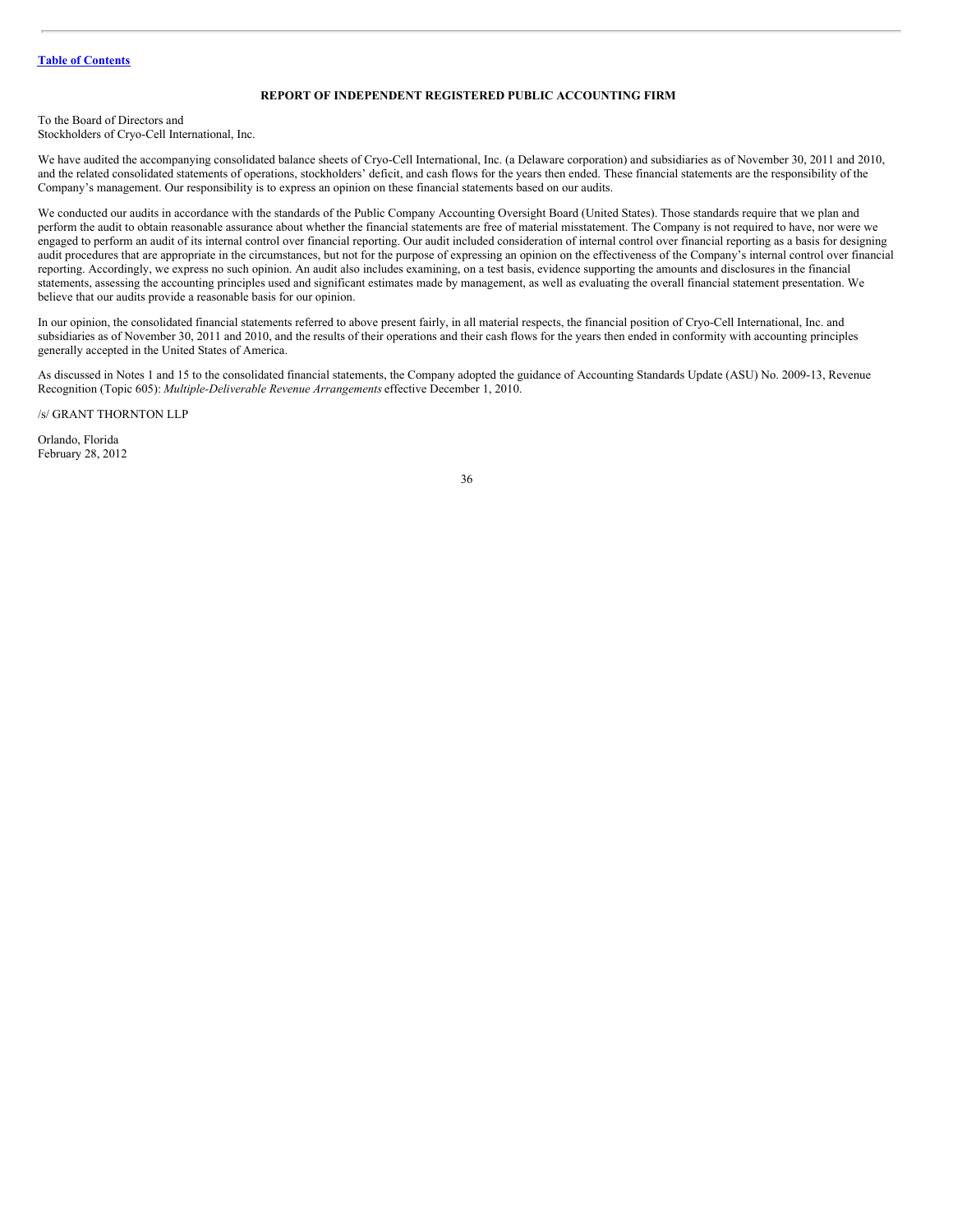# **CRYO-CELL INTERNATIONAL, INC. AND SUBSIDIARIES**

CONSOLIDATED BALANCE SHEETS

|                                                                                                                              | November 30.<br>2011  | November 30.<br>2010<br>(as adjusted) (1) |
|------------------------------------------------------------------------------------------------------------------------------|-----------------------|-------------------------------------------|
| <b>ASSETS</b>                                                                                                                |                       |                                           |
| <b>Current Assets</b>                                                                                                        |                       |                                           |
| Cash and cash equivalents                                                                                                    | \$6,305,095           | \$8,369,537                               |
| Restricted cash                                                                                                              | 2,700,000             | 200,000                                   |
| Marketable securities and other investments                                                                                  | 1,002,000             | 1,132,000                                 |
| Accounts receivable (net of allowance for doubtful accounts of \$942,533 and \$783,354, respectively)<br>Deferred tax assets | 3,059,126<br>209,919  | 2,356,279                                 |
| Prepaid expenses and other current assets                                                                                    | 777,284               | 167,919<br>647,510                        |
| Total current assets                                                                                                         | 14,053,424            | 12,873,245                                |
|                                                                                                                              |                       |                                           |
| <b>Property and Equipment-net</b>                                                                                            | 1,540,239             | 2,222,168                                 |
| <b>Other Assets</b>                                                                                                          |                       |                                           |
| Marketable securities and other investments                                                                                  | 6.404                 | 6.404                                     |
| Investment in Saneron CCEL Therapeutics, Inc.                                                                                | 684,000               | 684,000                                   |
| Long-term receivable, net<br>Deposits and other assets, net                                                                  | 1,115,423<br>558,254  | 756,280                                   |
| Deferred tax assets, less current portion                                                                                    | 1,509,000             | 1,551,000                                 |
| Total other assets                                                                                                           | 3,873,081             | 2,997,684                                 |
| Total assets                                                                                                                 | \$19,466,744          | \$18,093,097                              |
|                                                                                                                              |                       |                                           |
| <b>LIABILITIES AND STOCKHOLDERS' DEFICIT</b>                                                                                 |                       |                                           |
| <b>Current Liabilities</b>                                                                                                   |                       |                                           |
| Accounts payable                                                                                                             | \$1,005,240           | \$1,053,186                               |
| Accrued expenses                                                                                                             | 2,316,875             | 1,621,221                                 |
| Short-term liability-revenue sharing agreements                                                                              | 900,000               |                                           |
| Short-term deferred consulting obligation<br>Deferred revenue                                                                | 72,183                | 110,872                                   |
|                                                                                                                              | 6,269,148             | 5,472,332                                 |
| Total current liabilities                                                                                                    | 10,563,446            | 8,257,611                                 |
| <b>Other Liabilities</b>                                                                                                     |                       |                                           |
| Deferred revenue, net of current portion                                                                                     | 8,513,686             | 7,015,118                                 |
| Long-term liability-revenue sharing agreements                                                                               | 2,850,000             | 3,750,000                                 |
| Long-term deferred consulting obligation                                                                                     |                       | 72,183                                    |
| Total other liabilities                                                                                                      | 11,363,686            | 10,837,301                                |
| Commitments and Contingencies                                                                                                |                       |                                           |
| <b>Stockholders' Deficit</b>                                                                                                 |                       |                                           |
| Preferred stock (\$.01 par value, 500,000 authorized and none issued)                                                        |                       |                                           |
| Common stock (\$.01 par value, 20,000,000 authorized; 11,853,227 issued and outstanding as of November 30, 2011 and          |                       |                                           |
| 11,752,574 issued and outstanding as of November 30, 2010)                                                                   | 118,532<br>25,350,483 | 117.526<br>24,808,591                     |
| Additional paid-in capital<br>Treasury stock, at cost                                                                        | (484, 535)            | (484, 535)                                |
| Accumulated other comprehensive loss                                                                                         |                       | (94, 055)                                 |
| Accumulated deficit                                                                                                          | (27, 444, 868)        | (25,349,342)                              |
| Total stockholders' deficit                                                                                                  | (2,460,388)           | (1,001,815)                               |
| Total liabilities and stockholders' deficit                                                                                  | \$19,466,744          | \$18,093,097                              |
|                                                                                                                              |                       |                                           |

(1) See Note 15, Retrospective Adoption of New Accounting Principle

The accompanying notes are an integral part of these consolidated financial statements.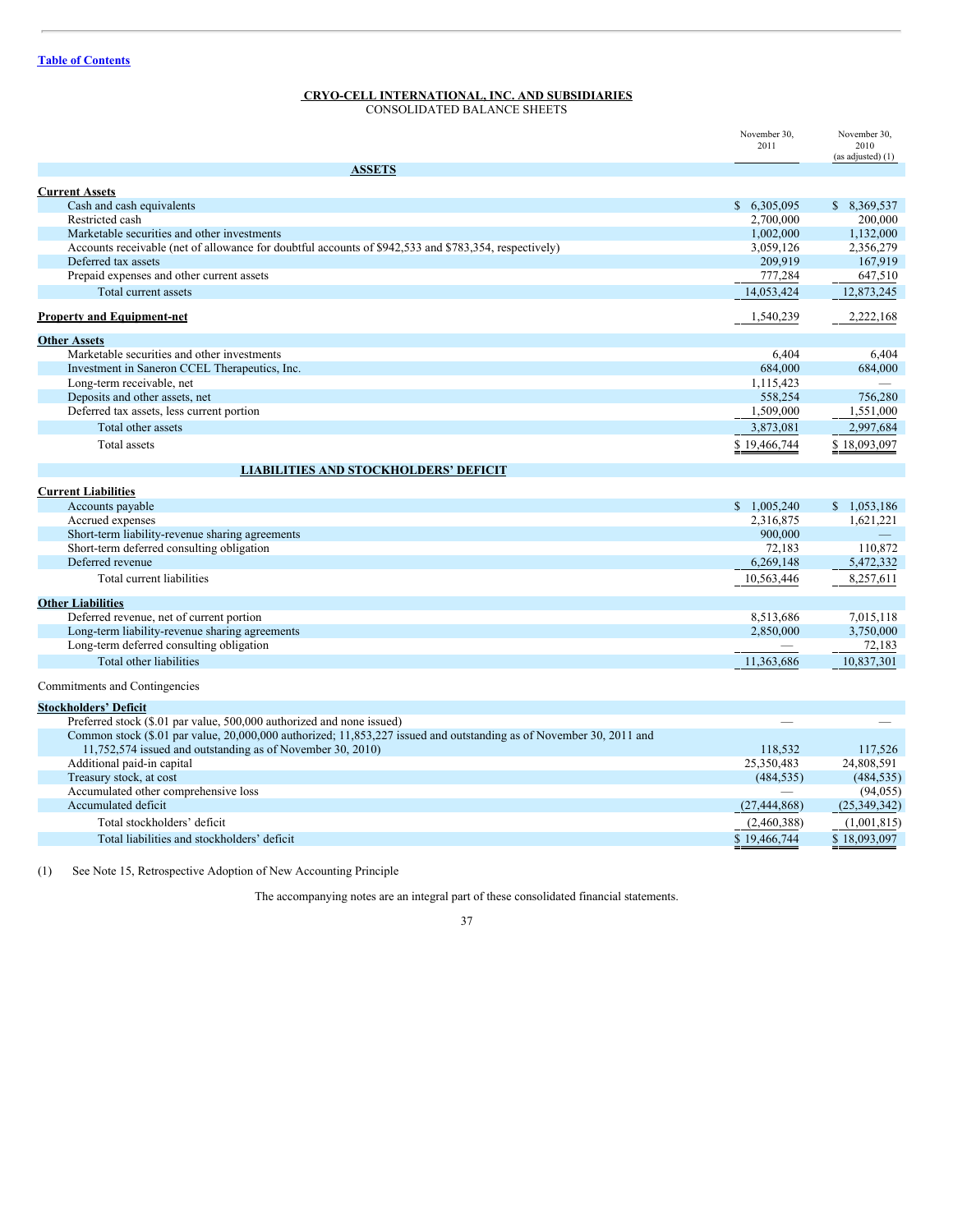#### **CRYO-CELL INTERNATIONAL, INC. AND SUBSIDIARIES** CONSOLIDATED STATEMENTS OF OPERATIONS

|                                                                           | November 30,<br>2011        | For the Years Ended<br>November 30,<br>2010<br>(as adjusted) (1) |
|---------------------------------------------------------------------------|-----------------------------|------------------------------------------------------------------|
| <b>Revenue:</b>                                                           |                             |                                                                  |
| Processing and storage fees<br>Licensee income                            | \$16,554,565<br>1,363,705   | \$16,243,776<br>1,518,919                                        |
| Total revenue                                                             | 17,918,270                  | 17,762,695                                                       |
| <b>Costs and Expenses:</b>                                                |                             |                                                                  |
| Cost of sales                                                             | 4,399,444                   | 4,504,956                                                        |
| Marketing, general and administrative expenses                            | 12,413,082                  | 9,485,267                                                        |
| Impairment of internal use computer software                              | 627,034                     |                                                                  |
| Abandonment of patents                                                    | 210,171                     |                                                                  |
| Research, development and related engineering                             | 184,047                     | 132,991                                                          |
| Depreciation and amortization                                             | 361,234                     | 294,061                                                          |
| Total costs and expenses                                                  | 18,195,012                  | 14,417,275                                                       |
| <b>Operating (Loss) Income</b>                                            | (276, 742)                  | 3,345,420                                                        |
| <b>Other Income (Expense):</b>                                            |                             |                                                                  |
| Interest income                                                           | 36,905                      | 26,299                                                           |
| Interest expense                                                          | (1,456,737)                 | (1,284,552)                                                      |
| Total other expense                                                       | (1,419,832)                 | (1, 258, 253)                                                    |
| (Loss) Income before equity in losses of affiliate and income tax expense | (1,696,574)                 | 2,087,167                                                        |
| Equity in losses of affiliate                                             | (227,016)                   | (183, 414)                                                       |
| (Loss) Income before income taxes                                         | (1,923,590)                 | 1,903,753                                                        |
| Income tax (expense) benefit                                              | (171, 936)                  | 1,560,705                                                        |
| Net (Loss) Income                                                         | $\underline{\$(2,095,526)}$ | \$3,464,458                                                      |
| Net (loss) income per common share - basic                                | \$<br>(0.18)                | 0.29<br>$\frac{1}{2}$                                            |
| Weighted average common shares outstanding - basic                        | 11,763,290                  | 11,752,574                                                       |
| Net (loss) income per common share - diluted                              | S<br>(0.18)                 | 0.29<br>\$.                                                      |
| Weighted average common shares outstanding - diluted                      | 11,763,290                  | 11,808,682                                                       |

(1) See Note 15, Retrospective Adoption of New Accounting Principle

The accompanying notes are an integral part of these consolidated financial statements.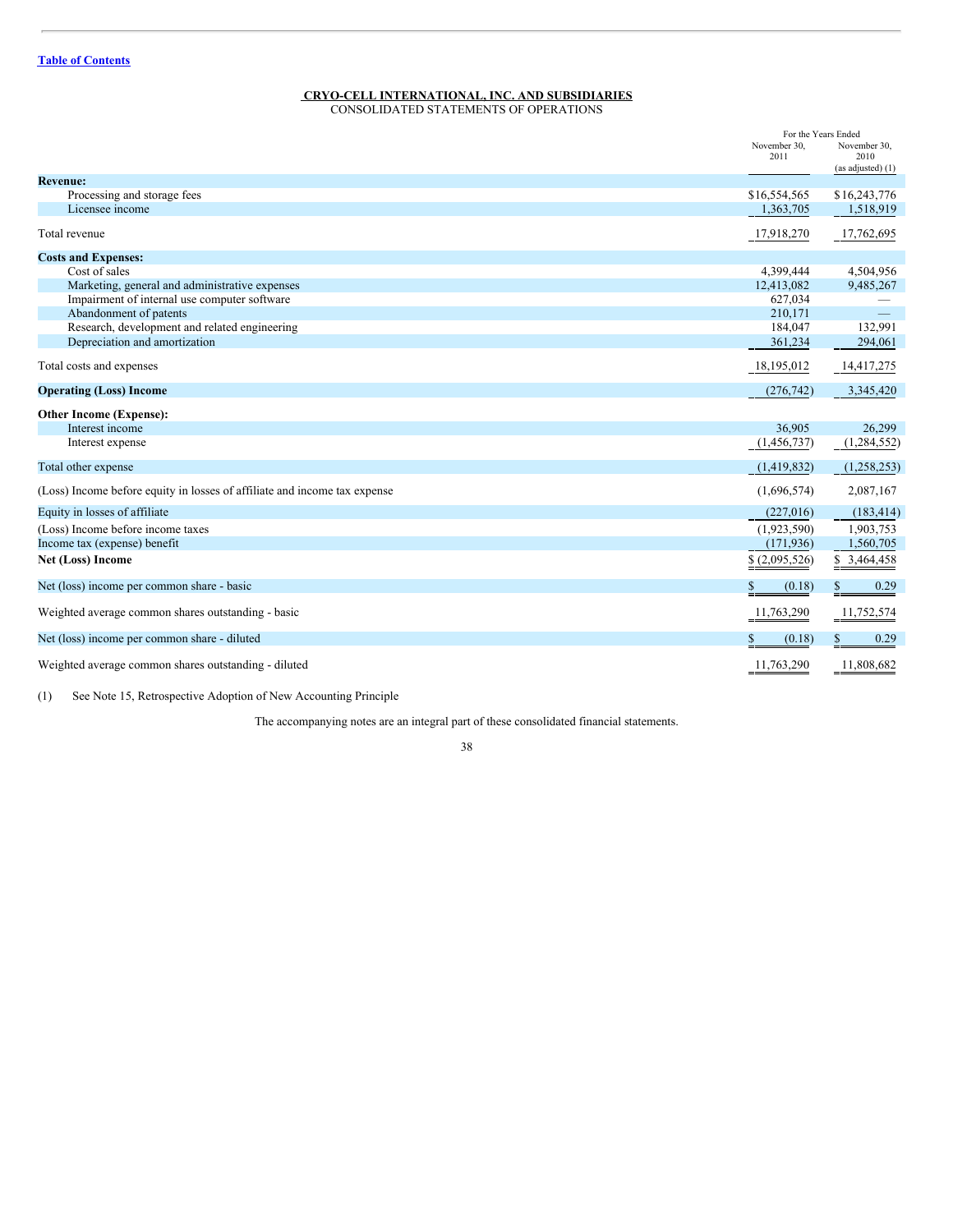# **CRYO-CELL INTERNATIONAL, INC. AND SUBSIDIARIES**

CONSOLIDATED STATEMENTS OF CASH FLOWS

|                                                                                          | November 30,<br>2011 | November 30,<br>2010<br>(as adjusted) (1) |
|------------------------------------------------------------------------------------------|----------------------|-------------------------------------------|
| <b>Cash Flows from Operating Activities:</b>                                             |                      |                                           |
| Net (loss) income                                                                        | \$(2,095,526)        | \$ 3,464,458                              |
| Adjustments to reconcile net (loss) income to net cash provided by operating activities: |                      |                                           |
| Depreciation and amortization expense                                                    | 579,847              | 580,192                                   |
| Impairment of internal use software                                                      | 627,034              |                                           |
| Abandonment of patents                                                                   | 210,171              |                                           |
| Loss on sale of property and equipment                                                   | 20.474               | $\overline{\phantom{0}}$                  |
| Compensatory element of stock options                                                    | 329,001              | 128,085                                   |
| Provision for doubtful accounts                                                          | 227,907              | 514,679                                   |
| Equity in losses of affiliate                                                            | 227,016              | 91,656                                    |
| Deferred income tax benefit                                                              | $\qquad \qquad -$    | (1,718,919)                               |
| Write off of note receivable                                                             |                      | 91,758                                    |
| Changes in assets and liabilities:                                                       |                      |                                           |
| Accounts receivable and advances                                                         | (2,046,177)          | (624, 777)                                |
| Prepaid expenses and other current assets                                                | (129, 774)           | 34,705                                    |
| Deposits and other assets                                                                | 36.929               | (39,211)                                  |
| Accounts payable                                                                         | (47,946)             | 303,059                                   |
| Accrued expenses                                                                         | 695,654              | (509, 539)                                |
| Deferred consulting obligation                                                           | (110, 872)           | (103, 386)                                |
| Deferred revenue                                                                         | 2,295,384            | 125,636                                   |
| Net cash provided by operating activities                                                | 819,122              | 2,338,396                                 |
| Cash flows from investing activities:                                                    |                      |                                           |
| Restricted cash held in escrow                                                           | (2,500,000)          |                                           |
| Purchases of property and equipment                                                      | (505, 715)           | (398, 897)                                |
| Purchases of marketable securities and other investments                                 |                      | (1,035,000)                               |
| Proceeds from sale of marketable securities and other investments                        | 130,000              | 863,000                                   |
| Investments in patents                                                                   | (88, 785)            | (248, 727)                                |
| Net cash used in investing activities                                                    | (2,964,500)          | (819, 624)                                |
| Cash flows from financing activities:                                                    |                      |                                           |
| Proceeds from the exercise of stock options                                              | 80,936               |                                           |
| Net cash provided by financing activities                                                | 80,936               |                                           |
| (Decrease) increase in cash and cash equivalents                                         | (2,064,442)          | 1,518,772                                 |
| Cash and cash equivalents - beginning of year                                            | 8,369,537            | 6,850,765                                 |
| Cash and cash equivalents - end of period                                                | \$6,305,095          | \$8,369,537                               |

(1) See Note 15, Retrospective Adoption of New Accounting Principle

The accompanying notes are an integral part of these consolidated financial statements.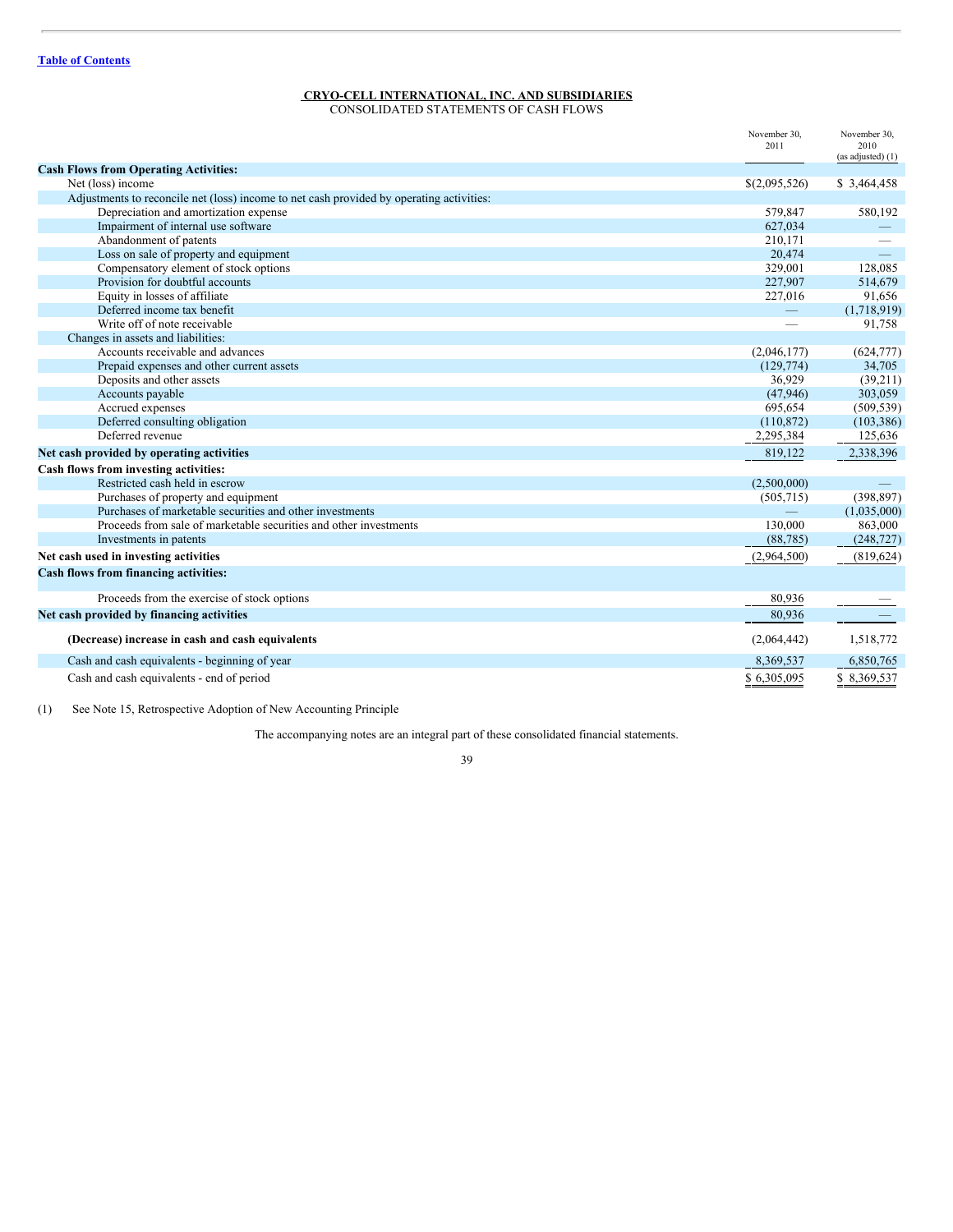# **CRYO-CELL INTERNATIONAL, INC. AND SUBSIDIARIES**

CONSOLIDATED STATEMENTS OF STOCKHOLDERS' DEFICIT

|                                                | Common Stock<br>Shares | Amount    | Additional<br>Paid-In<br>Capital | Treasury<br>Stock | Accumulated<br>Other<br>Comprehensive<br>Loss | Accumulated<br>Deficit | Total<br>Stockholders'<br>Deficit |
|------------------------------------------------|------------------------|-----------|----------------------------------|-------------------|-----------------------------------------------|------------------------|-----------------------------------|
| Balance at November 30, 2009 (as adjusted) (1) | 11,752,574             | \$117,526 | \$24,588,850                     | $$$ (484,535)     | (94, 055)<br>$\mathcal{P}$                    | \$(28,813,800)         | \$(4,686,014)                     |
| Compensatory element of stock options          |                        |           | 219,741                          |                   |                                               |                        | 219.741                           |
| Net income                                     |                        |           |                                  |                   |                                               | 3,464,458              | 3,464,458                         |
| Balance at November 30, 2010 (as adjusted) (1) | 11,752,574             | \$117,526 | \$24,808,591                     | \$(484,535)       | (94, 055)<br>S.                               | \$(25,349,342)         | \$(1,001,815)                     |
| Shares issued upon exercise of stock options   | 100.653                | 1,006     | 79,930                           |                   |                                               |                        | 80,936                            |
| Compensatory element of stock options          |                        |           | 461,962                          |                   |                                               |                        | 461,962                           |
| Comprehensive loss:                            |                        |           |                                  |                   |                                               |                        |                                   |
| Net loss                                       |                        |           |                                  |                   |                                               | (2,095,526)            | (2,095,526)                       |
| Realized loss in affiliate                     |                        |           |                                  |                   | 94,055                                        |                        | 94,055                            |
| Comprehensive loss:                            |                        |           |                                  |                   |                                               |                        | (2,001,471)                       |
| Balance at November 30, 2011                   | 11,853,227             | \$118,532 | \$25,350,483                     | \$(484,535)       |                                               | \$(27,444,868)         | \$(2,460,388)                     |

(1) See Note 15, Retrospective Adoption of New Accounting Principle

The accompanying notes are a integral part of these consolidated financial statements.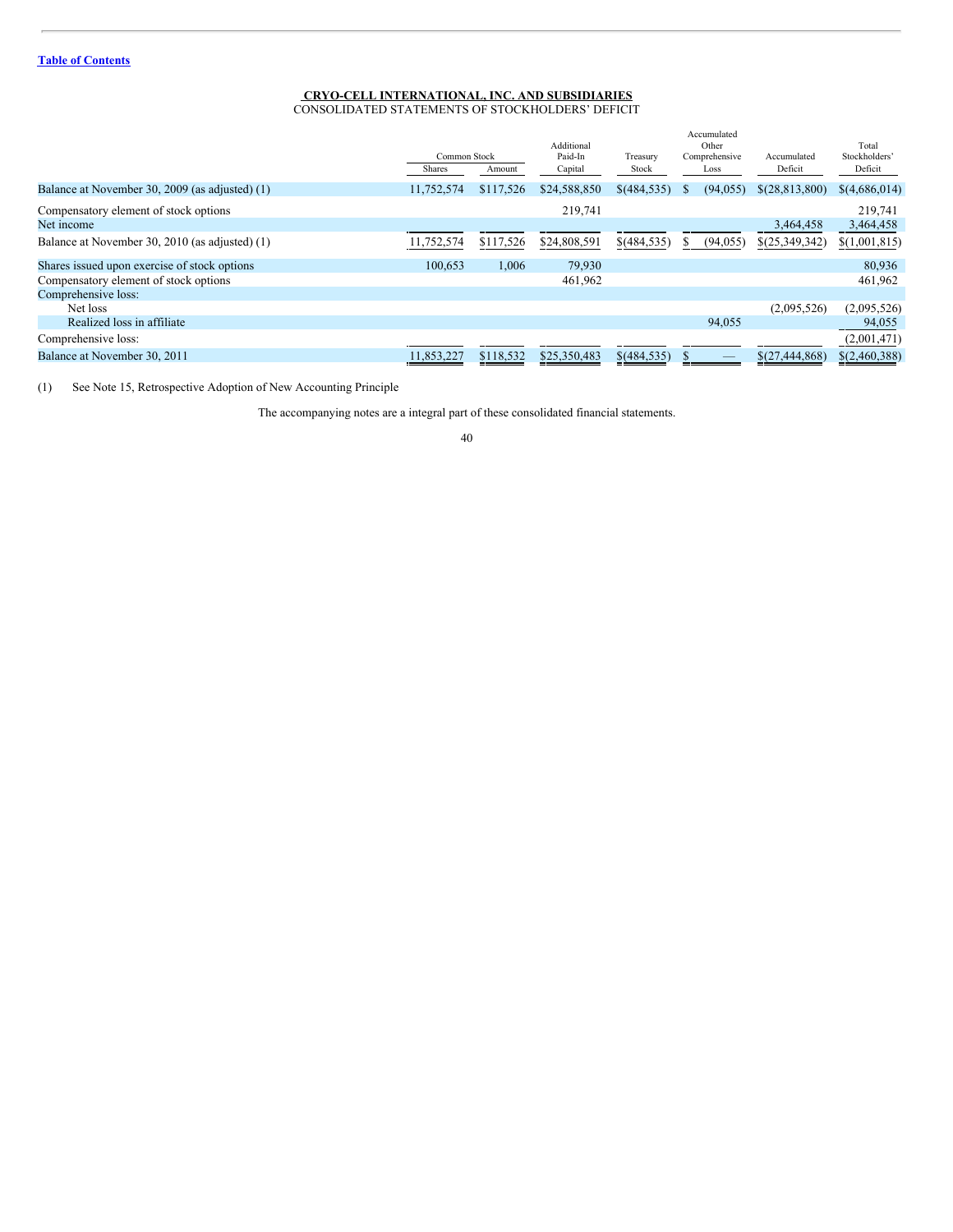### **CRYO-CELL INTERNATIONAL, INC. AND SUBSIDIARIES NOTES TO CONSOLIDATED FINANCIAL STATEMENTS NOVEMBER 30, 2011 and 2010**

# **NOTE 1 – DESCRIPTION OF BUSINESS AND SUMMARY OF SIGNIFICANT ACCOUNTING POLICIES**

## **Description of Business.**

Cryo-Cell International, Inc. ("the Company" or "Cryo-Cell") was incorporated in Delaware on September 11, 1989 and is located in Oldsmar, Florida. The Company operates in one reportable segment and is principally engaged in cellular processing and cryogenic cellular storage, with a current focus on the collection and preservation of umbilical cord blood stem cells for family use. Revenues recognized primarily represent sales of the umbilical cord blood stem cells program to customers, and income from licensees selling the umbilical cord blood stem cells program to customers outside the United States. The Company's headquarters facility in Oldsmar, Florida handles all aspects of its U.S.-based business operations including the processing and storage of specimens, including specimens obtained from certain of its licensees' customers. The specimens are stored in commercially available cryogenic storage equipment. The Company has not had a third party conduct a physical inventory count of all specimens stored; however, the Company from time to time will perform a physical inventory count of specimens stored to ensure that all records are accurate.

The Company formed its then wholly owned Delaware subsidiaries, Safti-Cell, Inc., CCEL Immune System Technologies, Inc., Stem Cell Preservation Technologies, Inc. (formerly CCEL Expansion Technologies, Inc.), CCEL Bio-Therapies, Inc. and Multi-Monitoring Systems, Inc., in 1993. In 1998, the Company formed Info-Medical Technologies, Inc. In 2000, the Company formed Tumor Tissue Technology, Inc. and Stem Cell Preservation, Inc. CCEL Immune Technologies, Inc., Tumor Tissues Technology, Inc., Stem Cell Preservation, Inc., Stem Cell Preservation Technologies, Inc., Multi-Monitoring Systems, Inc. and Info-Medical Technologies, Inc. did not have operations during the fiscal years ended November 30, 2011 and 2010. As of November 30, 2011, no shares had been issued for any of these subsidiaries except for Stem Cell Preservation Technologies, Inc. During 2009, the Company sold its interest in Safti-Cell, Inc. as part of an Asset Purchase Agreement.

On October 10, 2001, Saneron Therapeutics, Inc. merged into one of the Company's wholly owned subsidiaries, CCEL Bio-Therapies, Inc. ("CCBT"), which then changed its name to Saneron CCEL Therapeutics, Inc. ("SCTI" or "Saneron"). As part of the merger, the Company contributed 260,000 shares of its common stock, whose fair value was \$1,924,000 and 195,000 common shares of another of its subsidiaries, Stem Cell Preservation Technologies, Inc., whose fair value was \$3,900. At the conclusion of the merger, the Company retained a 43.42% non-controlling interest in the voting stock of SCTI. As of November 30, 2011 and 2010, the Company has an interest of approximately 34% and 35%, respectively, in the voting stock of SCTI. The accompanying consolidated financial statements as of November 30, 2011 and 2010 reflect the investment in SCTI under the equity method of accounting.

#### **Basis of Presentation**

The accompanying consolidated financial statements have been prepared in accordance with accounting principles generally accepted in the United States of America.

The accompanying consolidated financial statements as of November 30, 2011 and 2010 and for the years then ended include the accounts of the Company and all of its subsidiaries. All intercompany balances have been eliminated upon consolidation.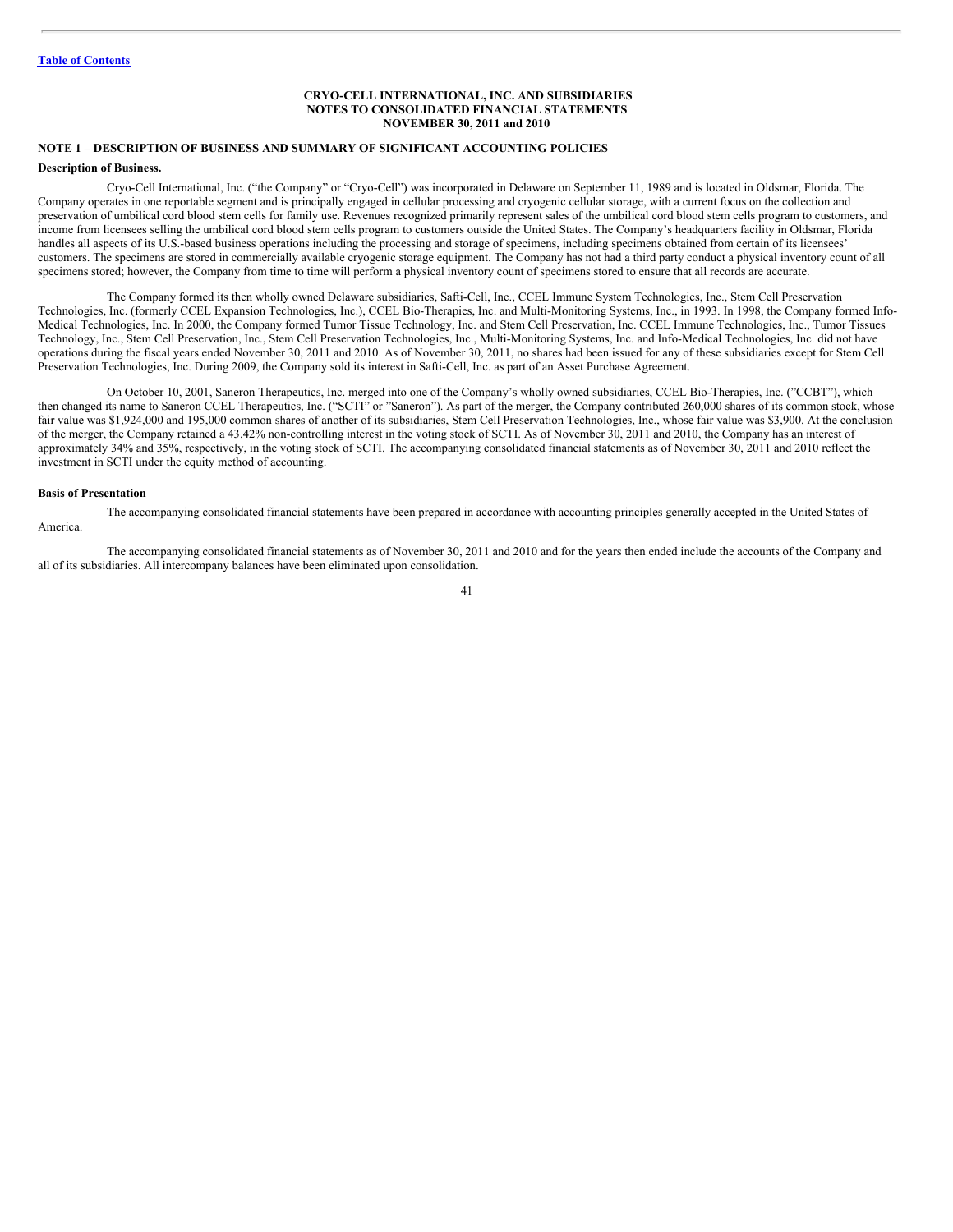### **Concentration of Risks**

Financial instruments that potentially subject the Company to concentrations of credit risk are principally cash and cash equivalent accounts in financial institutions, which often exceed the Federal Depository Insurance (FDIC) limit. The Company places its cash with high quality financial institutions and believes it is not exposed to any significant credit risk. The Company may from time to time invest some of its cash funds in certificates of deposit and bond investments maintained by brokers who are insured under the Securities Investor Protection Corporation (SIPC). The Company believes these are conservative investments with a low risk for any loss of principal. The Company regularly assesses its marketable security investments for impairment and adjusts its investment strategy as it deems appropriate.

The Company depends on one supplier for the source of its collection kits, a critical component of the umbilical cord blood stem cell collection process. However, the Company believes that alternative sources of supply are available.

As of November 30, 2011 and November 30, 2010, the Company has amounts due from certain foreign license affiliates that account for approximately 41% and 38%, respectively, of accounts receivable and advances on the consolidated balance sheets.

# **Use of Estimates**

The preparation of consolidated financial statements in conformity with accounting principles generally accepted in the United States of America requires management to make estimates and assumptions that affect the reported amounts of assets and liabilities and disclosure of contingent assets and liabilities at the date of the financial statements and the reported amounts of revenue and expenses during the reporting period. Actual results could differ from those estimates.

### **Retrospective Adoption of New Accounting Principle**

In October 2009, the Financial Accounting Standards Board ("FASB") issued an Accounting Standards Update ("ASU"), which addresses the accounting for multiple deliverable arrangements to enable vendors to account for products or services separately rather than as a combined unit and modified the manner in which the transaction consideration is allocated across the separately identified deliverables. The new accounting standard permits prospective or retrospective adoption, and the Company elected retrospective adoption during the first quarter of 2011.

Under the historical accounting principle, the Company would have used the residual method to allocate revenue between processing and storage since (a) each of the products has value to the customer on a standalone basis and (b) vendor-specific objective evidence of fair value ("VSOE") existed for the undelivered service, storage, and (c) there is no general right of return to consider. As a result, the Company was permitted to allocate the initial sales discounts given to clients upon processing a specimen entirely to the processing fee.

The new accounting principle requires the Company to establish a hierarchy to determine the selling price to be used for allocating revenue to deliverables as follows: (i) VSOE, (ii) third-party evidence of selling price ("TPE"), and (iii) best estimate of the selling price ("ESP"). VSOE generally exists only when the Company sells the deliverable separately and it is the price actually charged by the Company for that deliverable. The new accounting principle also requires that any discounts given to the customer be recognized by applying the relative selling price method whereby after the Company determines the selling price to be allocated to each deliverable (processing and storage), the sum of the prices of the deliverables is then compared to the arrangement consideration, and any difference is applied to the separate deliverables ratably.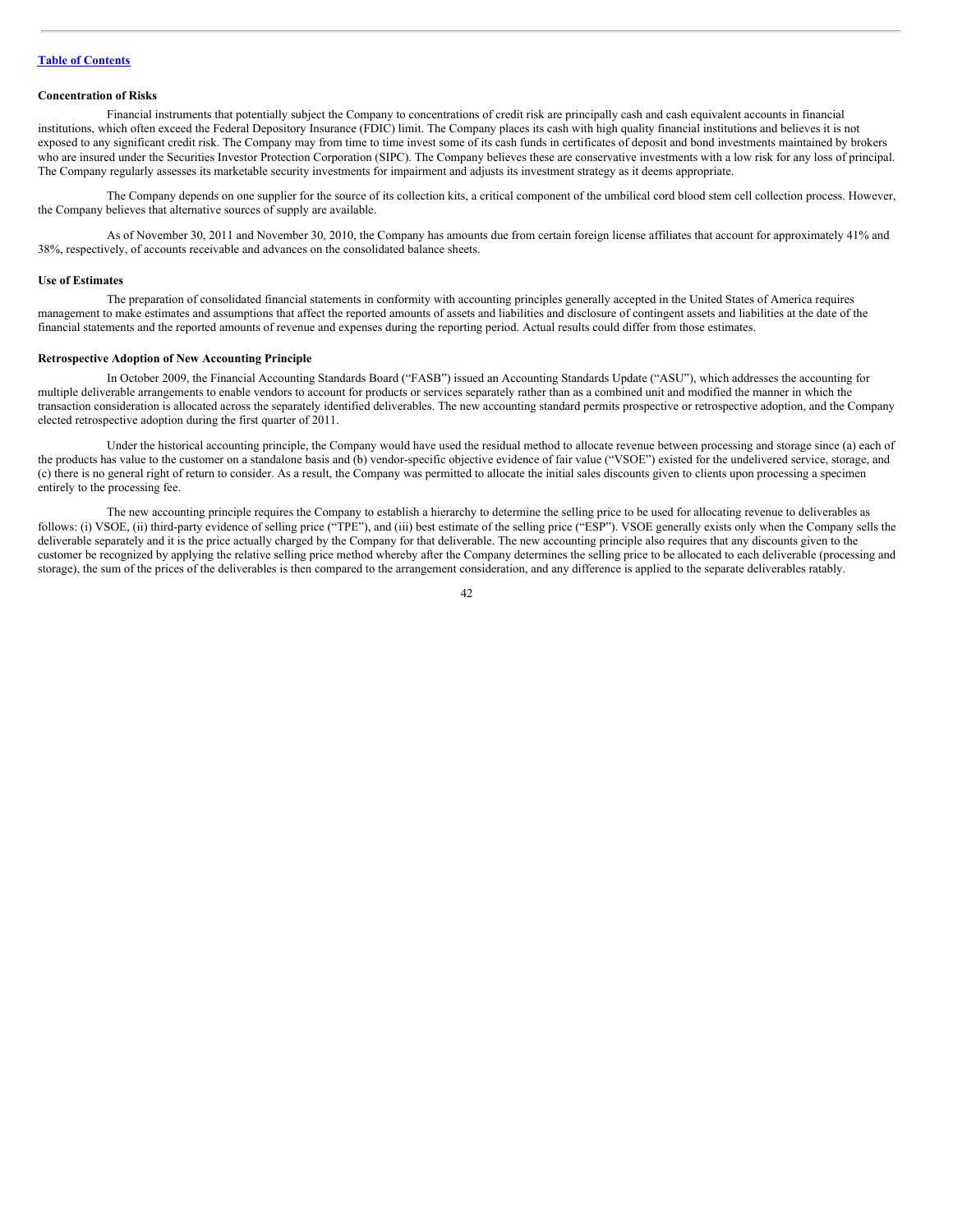The Company had the option of adopting the new accounting principle on a prospective or retrospective basis. Prospective adoption would have required the Company to apply the new accounting principle to revenue transactions beginning in fiscal year 2011 without reflecting the impact of the new accounting principle on revenue transactions from prior to December 1, 2010. The Company believes prospective adoption would have resulted in financial information that was not comparable between financial periods because of the significant amount of past discounts given; therefore, the Company elected retrospective adoption. Retrospective adoption required the Company to revise its previously issued financial statements as if the new accounting principle had always been applied. The Company believes retrospective adoption provides the most comparable and useful financial information for financial statement users, is more consistent with the information the Company's management uses to evaluate its business, and better reflects the underlying economic performance of the Company.

The 2010 financial statements and notes to the financial statements presented herein have been adjusted to reflect the retrospective adoption of the new accounting principle. Refer to Note 15, "Retrospective Adoption of New Accounting Principle" in this Form 10-K for additional information on the impact of adoption.

#### **Revenue Recognition**

#### *Revenue Recognition for Arrangements with Multiple Deliverables*

For multi-element arrangements, the Company allocates revenue to all deliverables based on their relative selling prices. In such circumstances, the new accounting principles establishes a hierarchy to determine the selling price to be used for allocating revenue to deliverables as follows: (i) vendor-specific objective evidence of fair value ("VSOE"), (ii) third-party evidence of selling price ("TPE"), and (iii) best estimate of the selling price ("ESP"). VSOE generally exists only when the Company sells the deliverable separately and it is the price actually charged by the Company for that deliverable.

The Company has identified two deliverables generally contained in the arrangements involving the sale of its umbilical cord blood product. The first deliverable is the processing of a specimen. The second deliverable is either the annual storage of a specimen or the 21 year storage of a specimen. The Company has allocated revenue between these deliverables using the relative selling price method. The Company has VSOE for its annual storage fees as the Company renews storage fees annually with its customers on a standalone basis. Because the Company has neither VSOE nor TPE for the processing and 21 year storage deliverables, the allocation of revenue has been based on the Company's ESPs. Amounts allocated to processing a specimen are recognized at the time of sale. Amounts allocated to the storage of a specimen are recognized ratably over the contractual storage period. Any discounts given to the customer are recognized by applying the relative selling price method whereby after the Company determines the selling price to be allocated to each deliverable (processing and storage), the sum of the prices of the deliverables is then compared to the arrangement consideration, and any difference is applied to the separate deliverables ratably.

The Company's process for determining its ESP for deliverables without VSOE or TPE considers multiple factors that may vary depending upon the unique facts and circumstances related to each deliverable. Key factors considered by the Company in developing the ESPs for its processing and 21 year storage fee include the Company's historical pricing practices as well as expected profit margins. Any changes in how the Company determines ESP could impact the timing of revenue recognition.

The Company records revenue from processing and storage of specimens and pursuant to agreements with licensees. The Company recognizes revenue from processing fees upon completion of processing and recognizes storage fees ratably over the contractual storage period, as well as, other income from royalties paid by licensees related to long-term storage contracts which the Company has under license agreements. Contracted storage periods can range from one to twenty-one years. Deferred revenue on the accompanying consolidated balance sheets includes the portion of the annual storage fee and the twenty-one year storage fee that is being recognized over the contractual storage period as well as royalties received from foreign licensees related to long-term storage contracts in which the Company has future obligations under the license agreement. The Company classifies deferred revenue as current if the Company expects to recognize the related revenue over the next 12 months. The Company also records revenue within processing and storage fees from shipping and handling billed to customers when earned. Shipping and handling costs that the Company incurs are expensed and included in cost of sales.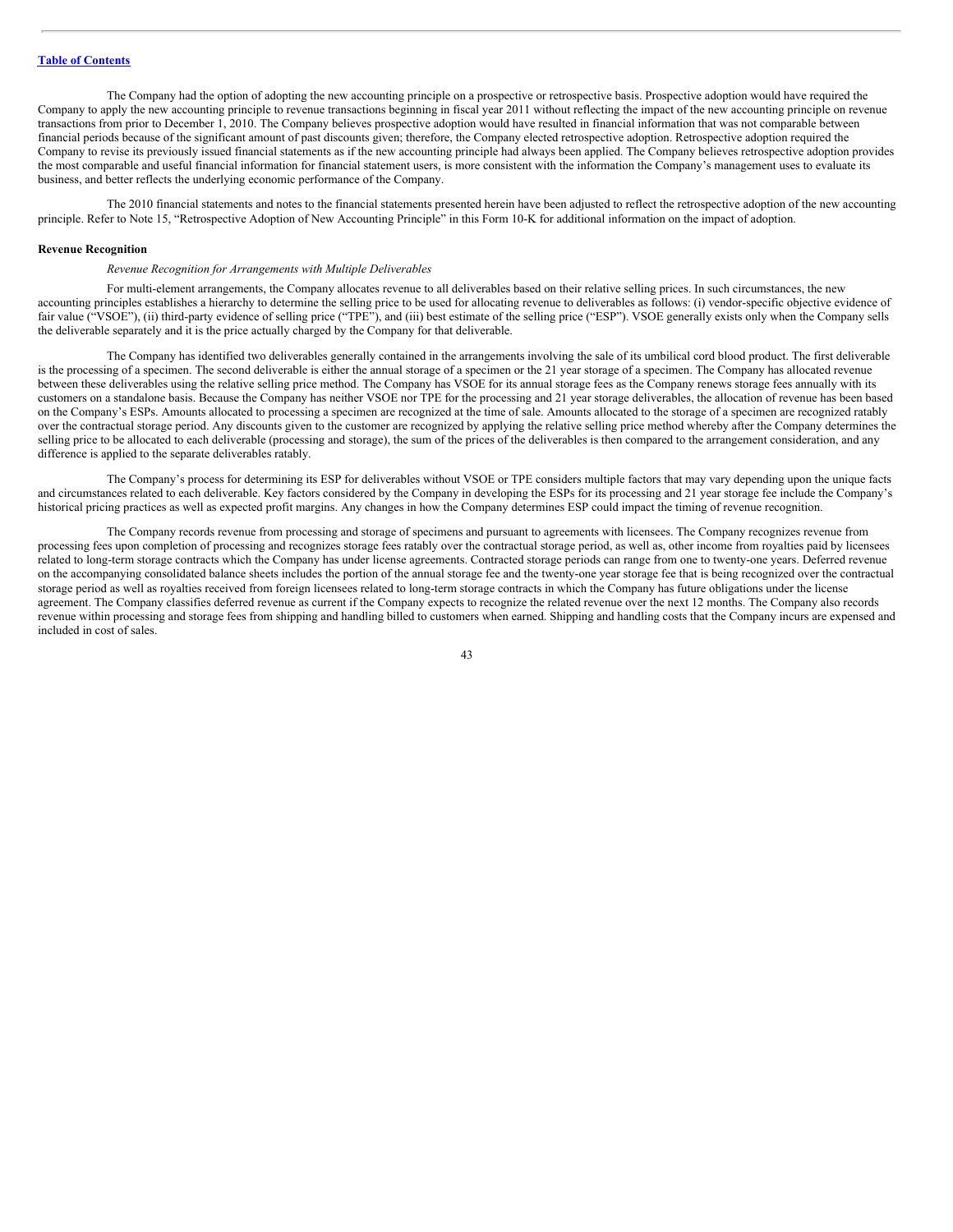## **Revenue Sharing Agreements**

The Company maintains Revenue Sharing Agreements ("RSAs") entered into with various parties prior to 2002, whereby these parties contracted with the Company for a percentage of future storage revenues the Company generates from clients in specific geographical areas. The parties typically paid the Company a nonrefundable up-front fee for the rights to these future payments. The Company has initially recorded this up-front fee as a long-term liability in the accompanying consolidated balance sheets. Given the criteria under which these RSAs were established, cash payments from these contracts can fluctuate from period to period. All payments made to the other parties to the RSAs are recognized as interest expense. At such time as the total payments can be determined, the Company will commence amortizing these liabilities under the effective interest method (See Note 12).

#### **License and Royalty Agreements**

The Company has entered into licensing agreements with certain investors in various international markets in an attempt to capitalize on the Company's technology. The investors typically pay a licensing fee to receive Company marketing programs, technology and know-how in a selected area. The investor may be given a right to sell sub-license agreements as well. As part of the accounting for the up-front license fee paid, or payable, to the Company, revenue from the up-front license fee is recognized based on such factors as when the payment is due, collectability and when all material services or conditions relating to the sale have been substantially performed by the Company based on the terms of the agreement. The Company has twenty four active licensing agreements. The following areas each have one license agreement: Mexico, El Salvador, Guatemala, Ecuador, Panama, Honduras, China, Pakistan, Chile, Colombia, Peru, Bonaire, St. Maarten, Aruba and Suriname. The following areas each have two license agreements: Venezuela, India, Nicaragua and Curacao.

In addition to the license fee, the Company earns processing and storage fees on subsequent processing and storage revenues received by the licensee in the licensed territory and a fee on any sub-license agreements that are sold by the licensee where applicable. The Company processes and stores specimens sent directly from customers of licensees in Mexico, El Salvador, Guatemala, Ecuador, Panama, Honduras, Nicaragua, Curacao, Costa Rica, Pakistan and Venezuela. The Company also processes and stores specimens from sub-licenses of Venezuela and Curacao, who are Chile, Colombia, Peru and Bonaire, St. Maarten, Aruba and Suriname, respectively. These fees are included in processing and storage fees revenue on the consolidated statements of operations. As part of the accounting for royalty revenue from China, India and Mexico, the Company uses estimates and judgments based on historical processing and storage volume in determining the timing and amount of royalty revenue to recognize. The Company periodically reviews license and royalty receivables for collectability and, if necessary, will record an expense for an allowance for uncollectible accounts. If the financial condition of the Company's sub-licensees were to deteriorate beyond the estimates, the Company may have to increase the allowance for doubtful accounts which could have a negative impact on earnings. If the licensee's customer base were to decrease, it would negatively impact the Company's ongoing license income.

### **Cash and Cash Equivalents**

Cash and cash equivalents consist of highly liquid investments with an original maturity date at acquisition of three months or less.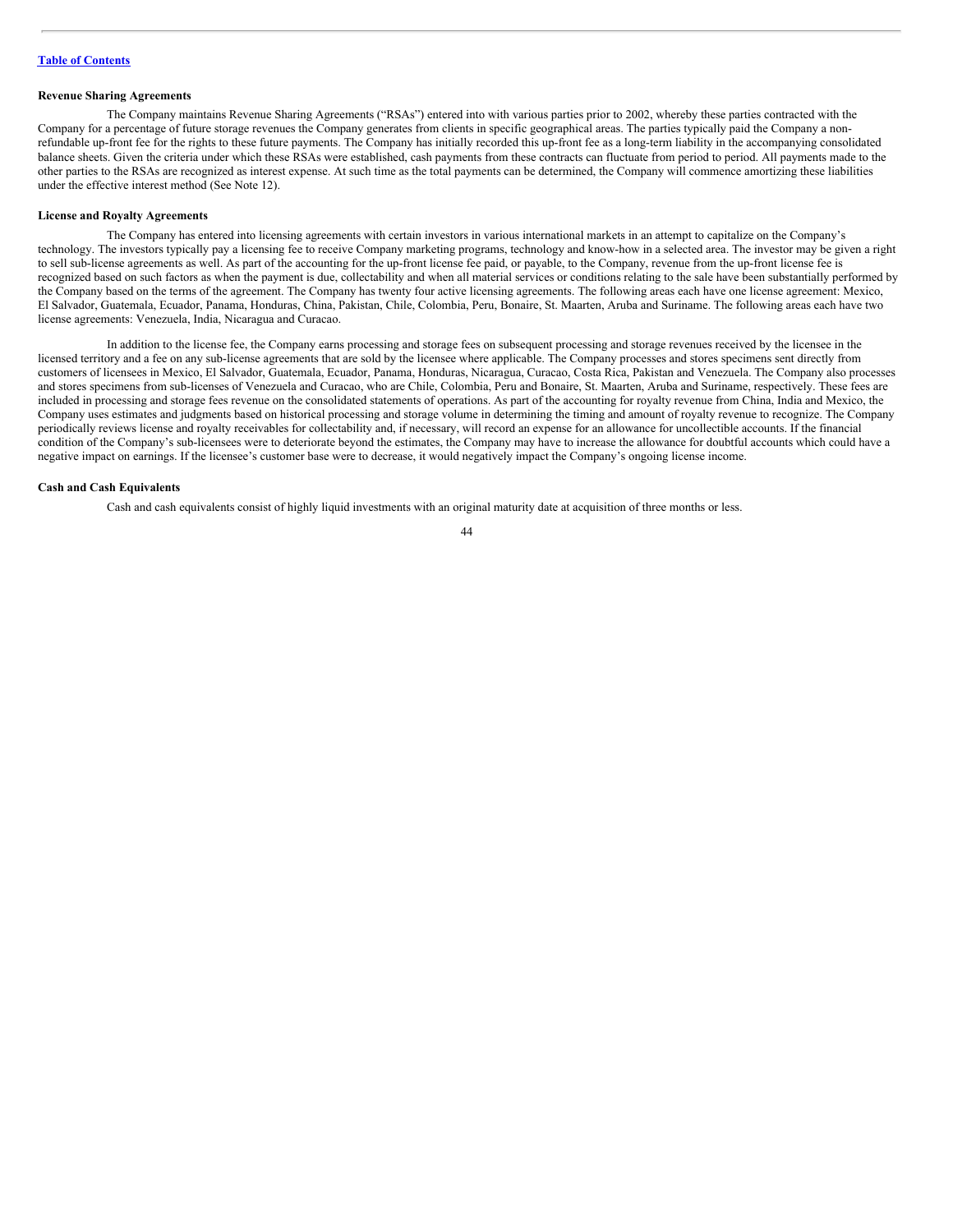### **Restricted Cash**

The Company has restricted cash of \$2,700,000 and \$200,000 as of November 30, 2011 and November 30, 2010, respectively. The Company's bank provided a Letter of Credit in favor of a company that provides third-party financing to the Company's clients. As a requirement to issue the Letter of Credit, the Company's bank required that \$200,000 of cash be designated restricted.

On August 25, 2011, the Company transferred \$2,500,000 to a Grantor Trust (See Note 16) for payments under certain executive employment agreements. The Trust is irrevocable and the Company has no power to direct the Trustee (Wells Fargo National Association) to return the funds to the Company. The funds will be returned to the Company when the Trustee is satisfied that the obligations have been satisfied per any agreed upon terms. If the Company becomes insolvent, the Trustee will cease payments of benefits to the Participants and the cash will revert to the Company. Upon written approval of all Participants, the Company may terminate the Trust. As of November 30, 2011, the trust monies are being held as cash.

### **Marketable Securities and Other Investments**

The Company has certain investments in variable rate demand notes and equity securities, which are categorized as marketable securities and other investments. The Company believes these are conservative investments with a low risk for significant loss of principal. The Company regularly assesses its marketable security investments for impairments and adjusts its investment strategy, as it deems appropriate. The Company classifies certain marketable securities and other investments as current in the accompanying consolidated balance sheets based on original maturity dates of less than one year. The original cost basis of the other investments has been adjusted to fair value. Marketable securities and other investments are \$1,008,404 and \$1,138,404 as of November 30, 2011 and 2010.

The underlying investments of the marketable securities primarily consist of variable rate demand notes. The interest rate on these variable rate demand notes resets every seven days to adjust to current market conditions. The Company can redeem these investments at cost at any time with seven days notice. Therefore, the investments are held at cost and are classified as short-term investments on the accompanying consolidated balance sheets. The Company classifies these investments as available for sale.

### **Accounts Receivable**

Accounts receivable consist of uncollateralized amounts due from clients that have enrolled and processed in the umbilical cord blood and menstrual stem cell processing and storage programs and amounts due from license affiliates, and sublicensee territories and do not require collateral. Accounts receivable due from clients and license affiliates that store specimens at the Company's facility in Oldsmar, Florida are due within 30 days and are stated at amounts due from clients net of an allowance for doubtful accounts. Accounts outstanding longer than the contractual payment terms are considered past due. The Company determines its allowance by considering the length of time accounts receivable are past due, the Company's previous loss history, and the client's current ability to pay its obligations. Therefore, if the financial condition of the Company's clients were to deteriorate beyond the estimates, the Company may have to increase the allowance for doubtful accounts which could have a negative impact on earnings. The Company writes-off accounts receivable when they become uncollectible, and payments subsequently received on such receivables are credited to the allowance for doubtful accounts. The activity in the allowance for doubtful accounts is as follows for the years ended November 30, 2011 and 2010:

| December 1, 2009        | \$510,440  |
|-------------------------|------------|
| <b>Bad Debt Expense</b> | 514,679    |
| Write-offs              | (518, 972) |
| Recoveries              | 277,207    |
| November 30, 2010       | 783,354    |
| <b>Bad Debt Expense</b> | 227,907    |
| Write-offs              | (193, 184) |
| Recoveries              | 124,456    |
| November 30, 2011       | \$942,533  |
|                         |            |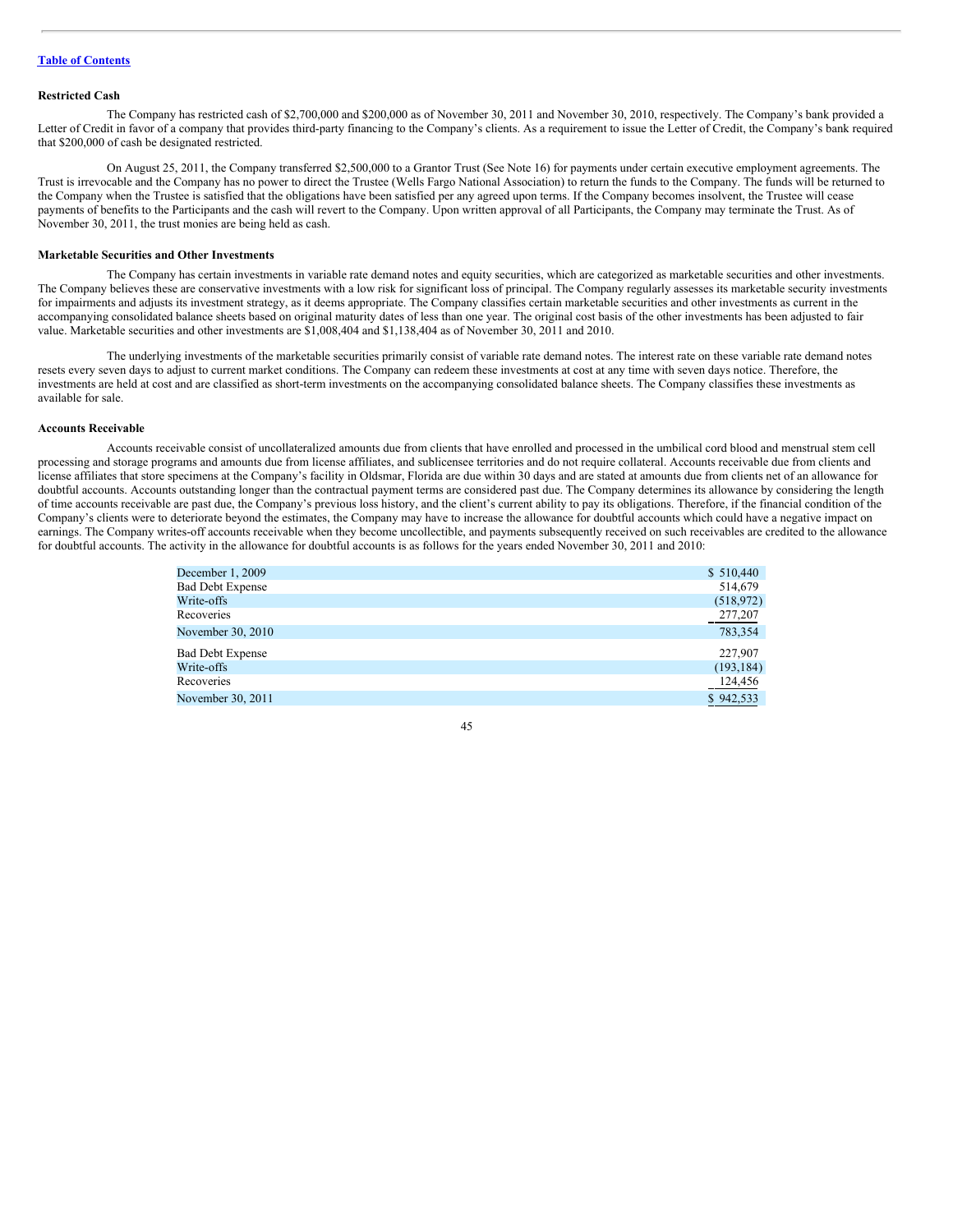### **Property and Equipment**

Property and equipment are stated at cost. Depreciation is provided primarily by the straight-line method over the estimated useful lives of the related assets. Estimated useful lives of property and equipment are as follows:

| Furniture and equipment          | $3-10$ years                                    |
|----------------------------------|-------------------------------------------------|
| Leasehold improvements           | Lesser of 8-10 years or the lives of the leases |
| Computer software - internal use | $1-5$ years                                     |

Leasehold improvements are amortized over the shorter of the respective life of the lease or the estimated useful lives of the improvements. Upon the sale or retirement of depreciable assets, the cost and related accumulated depreciation is removed from the accounts and the resulting profit or loss is reflected in income. Expenditures for maintenance, repairs and minor betterments are expensed as incurred.

The Company capitalizes external direct costs of materials and services consumed in developing or obtaining internal-use computer software. Capitalized internaluse software costs, which are included in property and equipment, are depreciated over the estimated useful lives of the software.

### **Long-Lived Assets**

The Company evaluates the realizability of its long-lived assets, which requires impairment losses to be recorded on long-lived assets used in operations when indicators of impairment, such as reductions in demand or significant economic slowdowns are present. Reviews are performed to determine whether the carrying value of an asset is impaired, based on comparisons to undiscounted expected future cash flows. If this comparison indicates that there is impairment and carrying value is in excess of fair value, the impaired asset is written down to fair value, which is typically calculated using: (i) quoted market prices or (ii) discounted expected future cash flows utilizing a discount rate. During fiscal 2011, the Company determined that previously capitalized costs associated with the development of internal use computer software would be of no further use to the Company and should be written off and the asset is fully impaired. As of November 30, 2011, the Company impaired the related internal use computer software costs in the amount of \$627,034 which is included in impairment of internal use software in the accompanying consolidated statements of operations. There was no impairment as of November 30, 2010.

### **Patents and Trademarks**

The Company incurs certain legal and related costs in connection with patent and trademark applications. If a future economic benefit is anticipated from the resulting patent or trademark or an alternate future use is available to the Company, such costs are capitalized and amortized over the expected life of the patent or trademark. The Company's assessment of future economic benefit involves considerable management judgment. A different conclusion could result in the reduction of the carrying value of these assets. During 2011, management decided to discontinue pursuing certain patents and trademarks resulting in a write-off of approximately \$211,000 for abandoned patents and trademarks which is reflected as abandonment of patents in the accompanying consolidated statement of operations for the twelve months ended November 30, 2011.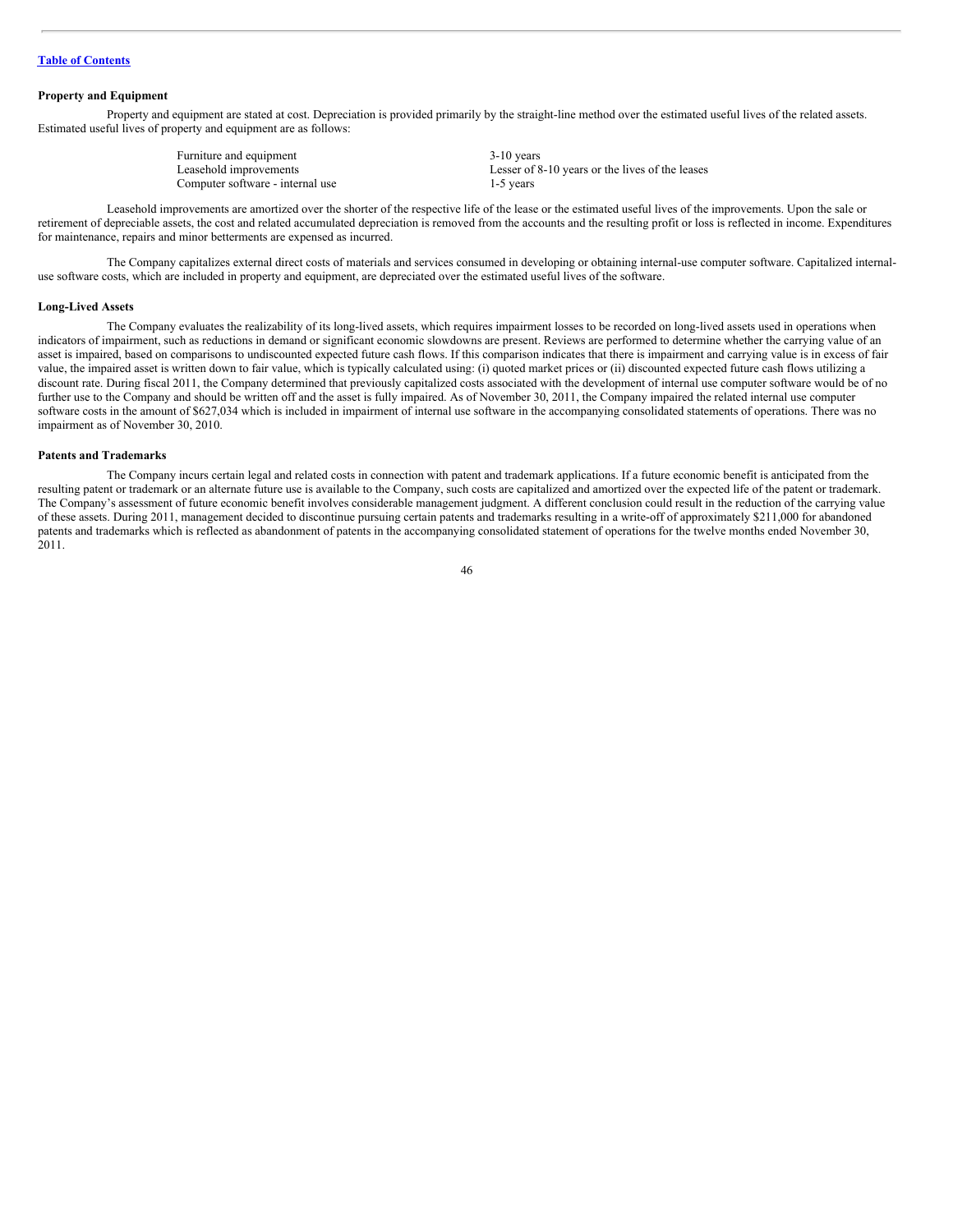Amortization expense was approximately \$40,000 and \$34,000 in 2011 and 2010, respectively. Accumulated amortization was approximately \$74,000 and \$68,000 in 2011 and 2010, respectively. The difference in amortization expense and accumulated amortization is due to the abandonment of patents during 2011. Patent costs are capitalized on the date that the utility patent was filed and are amortized over a period of 20 years. Capitalized net patent costs are included in deposits and other assets in the accompanying consolidated balance sheets. Patent costs are as follows:

|                                | 2011      | 2010      |
|--------------------------------|-----------|-----------|
| Patents                        | \$529,385 | \$684,484 |
| Less: Accumulated amortization | (74.060)  | (68, 127) |
| <b>Net Patents</b>             | \$455,325 | \$616,357 |

The future amortization expenses are as follows:

| <b>Fiscal Year Ending November 30,</b> | Amortization       |
|----------------------------------------|--------------------|
| 2012                                   | $\frac{1}{27.792}$ |
| 2013                                   | \$27,792           |
| 2014                                   | $\frac{1}{27.792}$ |
| 2015                                   | \$27,792           |
| 2016                                   | \$27,792           |
| Thereafter                             | \$ 316,365         |

### **Investment in Saneron**

The Company owns 34% and 35% as of November 30, 2011 and November 30, 2010, respectively, of an entity that is involved in the area of stem cell research. The Company accounts for this investment under the equity method. The Company previously recorded equity in losses of affiliate until the investment balance was zero and only goodwill remained. The investment is reviewed annually to determine if an other than temporary impairment exists. The Company does not believe that an impairment exists as of November 30, 2011 and November 30, 2010. If actual future results are not consistent with the Company's assumptions and estimates, the Company may be required to record impairment charges in the future which could have a negative impact on earnings.

#### **Income Taxes**

Deferred income tax assets and liabilities are recognized for the estimated future tax consequences attributable to differences between financial statement carrying amounts of existing assets and liabilities and their respective tax bases. Deferred income tax assets and liabilities are measured using enacted tax rates expected to be recovered or settled. The Company has recorded a valuation allowance of approximately \$7,756,000 and \$6,972,000 as of November 30, 2011 and November 30, 2010, respectively, as the Company does not currently believe it is "more likely than not" that all of the future income tax benefits will be realized. When the Company changes its determination as to the amount of deferred tax assets that can be realized, the valuation allowance is adjusted with a corresponding impact to income tax expense in the period in which such determination is made. The ultimate realization of the Company's deferred tax assets depends upon generating sufficient taxable income prior to the expiration of the tax attributes. In assessing the need for a valuation allowance, the Company projects future levels of taxable income. This assessment requires significant judgment. We examine the evidence related to the recent history of losses, the economic conditions in which we operate and our forecasts and projections to make that determination.

There was no U.S. income tax expense for fiscal 2011 as the Company incurred a tax loss which resulted in an increase to the net operating loss deferred tax asset, which was offset by an increase to the valuation allowance.

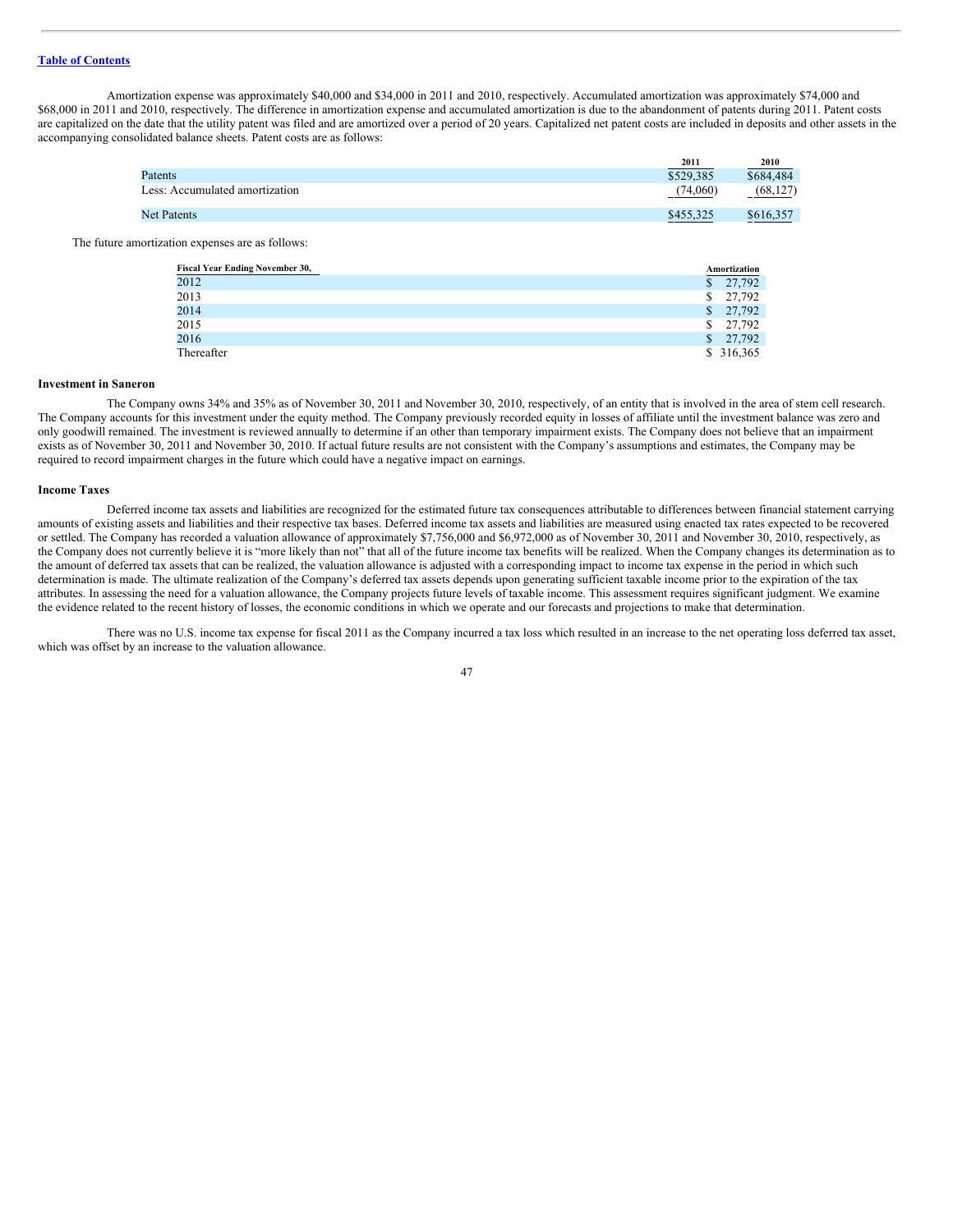For fiscal 2010, the Company recorded an income tax benefit, net of foreign taxes of approximately \$1,561,000. During fiscal 2010, the Company reversed a portion of its valuation allowance for U.S. income taxes of approximately \$1,719,000. The reversal of a portion of the deferred tax valuation allowance is based upon the Company's historical operating performance which includes profitability in seven of the eight last quarters leading up to the decision, steadily improving operations and positive expectations for future taxable income.

The Company records foreign income taxes withheld from installment payments of non-refundable up-front license fees and royalty income earned on the processing and storage of cord blood stem cell specimens in certain geographic areas where the Company has license agreements. The Company recorded approximately \$172,000 and \$158,000 for the years ended November 30, 2011 and 2010, respectively, of foreign income tax expense, which is included in income tax (expense) benefit in the accompanying consolidated statements of operations.

The Company recognizes the financial statement benefit of a tax position only after determining that the relevant tax authority would more likely than not sustain the position following an audit. For tax positions meeting the more-likely-than-not threshold, the amount recognized in the financial statements is the largest benefit that has a greater than 50 percent likelihood of being realized upon ultimate settlement with the relevant tax authority. Increases or decreases to the unrecognized tax benefits could result from management's belief that a position can or cannot be sustained upon examination based on subsequent information or potential lapse of the applicable statute of limitation for certain tax positions.

The Company recognizes interest and penalties related to uncertain tax positions in income tax expense. For fiscal 2011 and 2010, the Company had no provisions for interest or penalties related to uncertain tax positions.

#### **Sales Distributor Agreements**

The Company has entered into sales distributor agreements with certain partners in various international markets in an attempt to capitalize on the Company's menstrual stem cell technology. The partners will be authorized, exclusive, independent distributors responsible for promoting, marketing and selling the menstrual stem cell service in the designated territory. The partners will receive a sales commission on the net selling price for the processing and first year of storage of the menstrual stem cell specimen. The Company has executed agreements with distribution partners in Venezuela and Panama. There have not been any commissions paid with regards to these agreements.

## **Research, Development and Related Engineering Costs**

Research, development and related engineering costs are expensed as incurred.

### **Cost of Sales**

Cost of sales represents the associated expenses resulting from the processing, testing and storage of the umbilical cord blood and menstrual stem cell specimens.

### **Advertising**

Advertising costs are expensed as incurred and are included in marketing, general and administrative expenses in the accompanying consolidated statements of operations. The total amount included in marketing, general and administrative expenses for the fiscal years ended November 30, 2011 and 2010 was approximately \$2,200,000 and \$2,000,000, respectively.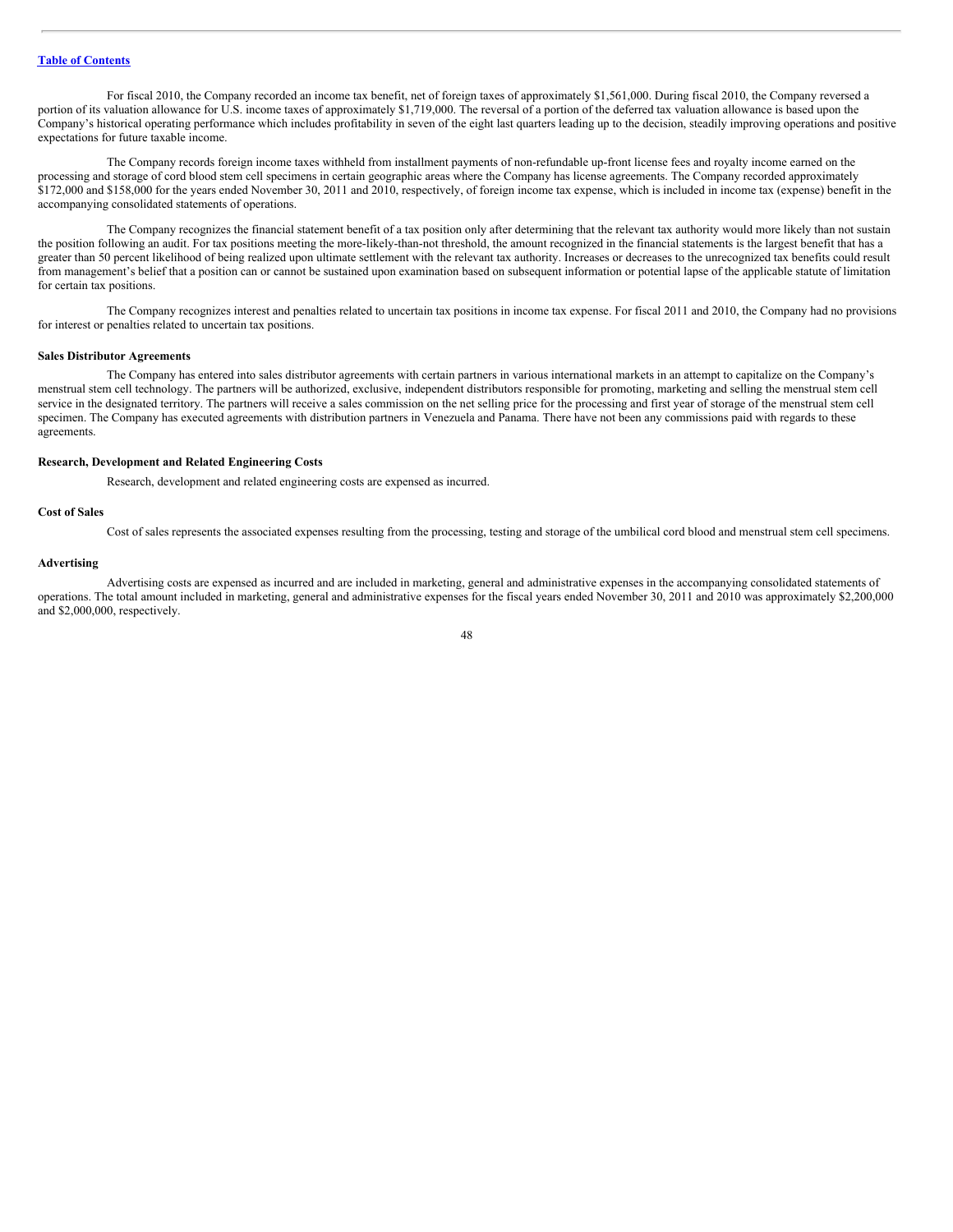#### **Rent Expense**

Rent paid is expensed based on a straight-line basis over the term of the lease due to the existence of fixed escalation clauses in the leases, and is included in cost of sales and marketing, general and administrative expenses in the accompanying consolidated statements of income. All leases include provisions for escalations and related costs.

### **Legal Expense**

Legal fees are expensed as incurred and are included in marketing, general and administrative expenses in the accompanying consolidated statements of operations.

### **Fair Value of Financial Instruments**

Management uses a fair value hierarchy, which gives the highest priority to quoted prices in active markets. The fair value of financial instruments is estimated based on market trading information, where available. Absent published market values for an instrument or other assets, management uses observable market data to arrive at its estimates of fair value. Management believes that the carrying amount of cash and cash equivalents, accounts receivable and advances, notes receivable, accounts payable, accrued expenses, deferred consulting obligation and its liability associated with long-term revenue sharing arrangements approximate fair value.

The Company uses an accounting standard that defines fair value as an exit price, representing the amount that would be received to sell an asset or paid to transfer a liability in an orderly transaction between market participants at the measurement date. As such, fair value is a market-based measurement that should be determined based on assumptions that market participants would use in pricing an asset or liability. As a basis for considering such assumptions, the standard establishes a three-level fair value hierarchy that prioritizes the inputs used to measure fair value. The three levels of inputs used to measure fair value are as follows:

- Level 1 Quoted prices in active markets for identical assets or liabilities.
- Level 2 Observable inputs other than quoted prices included in Level 1, such as quoted prices for similar assets and liabilities in active markets; quoted prices for identical or similar assets and liabilities in markets that are not active; or other inputs that are observable or can be corroborated by observable market data.
- Level 3 Unobservable inputs that are supported by little or no market activity and that are significant to the fair value of the assets or liabilities. This includes certain pricing models, discounted cash flow methodologies and similar techniques that use significant unobservable inputs.

The following table summarizes our financial assets and liabilities measured at fair value on a recurring basis as of November 30, 2011 and 2010, respectively, segregated among the appropriate levels within the fair value hierarchy:

|                               | Fair Value at |         | Fair Value Measurements    |                          |
|-------------------------------|---------------|---------|----------------------------|--------------------------|
|                               | November 30,  |         | at November 30, 2011 Using |                          |
| Description                   | 201           | Level 1 | Level 2                    | Level 3                  |
| Assets:                       |               |         |                            |                          |
| Available-for-sale securities | \$1,008,404   | \$6,404 | \$1,002,000                | $\overline{\phantom{a}}$ |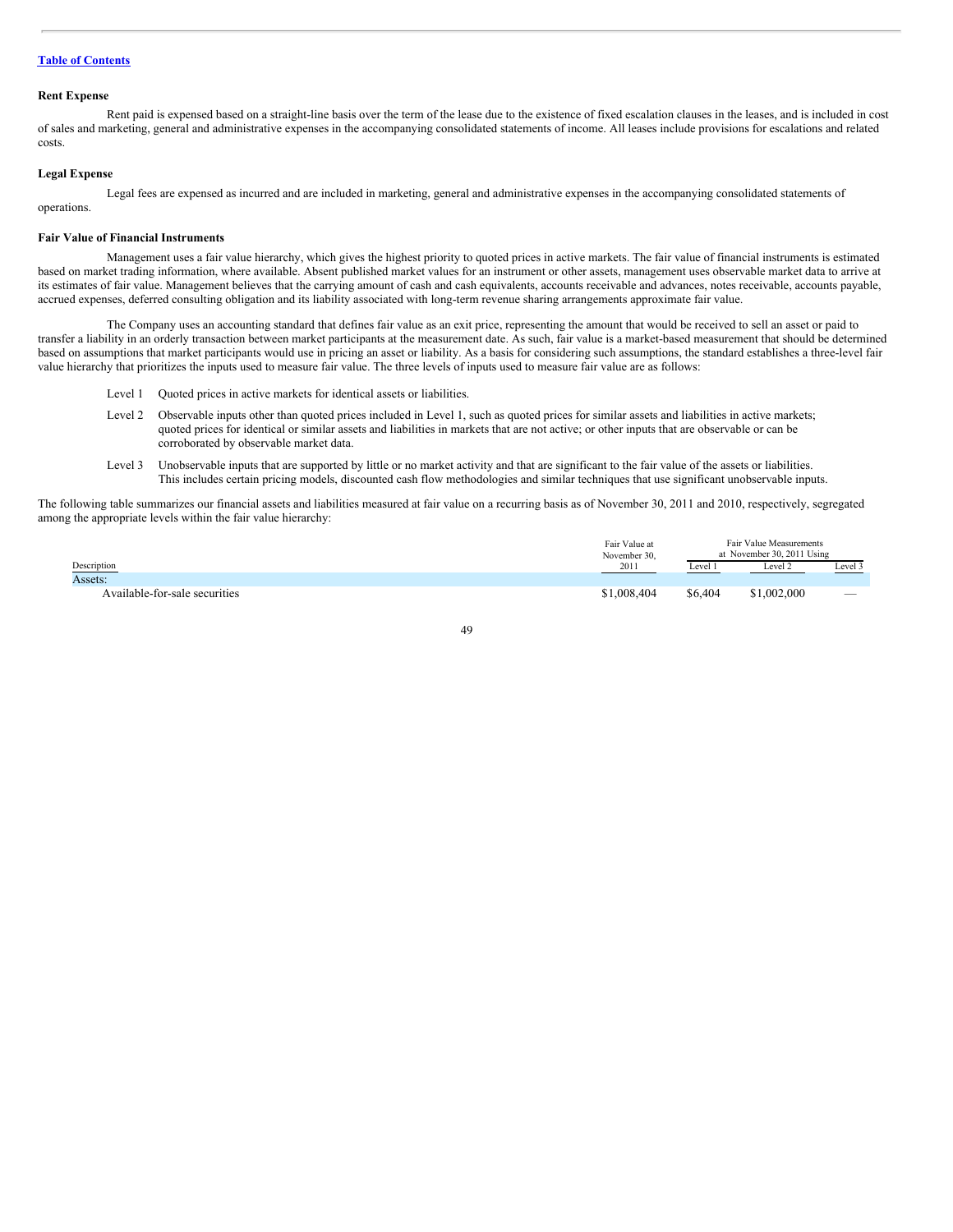|                               | Fair Value at<br>November | Fair Value Measurements<br>at November 30, 2010 Using |             |         |
|-------------------------------|---------------------------|-------------------------------------------------------|-------------|---------|
| Description<br>Assets:        | 30,<br>2010               | Level 1                                               | Level 2     | Level 3 |
| Available-for-sale securities | \$1,138,404               | \$6,404                                               | \$1,132,000 | $\sim$  |

The following is a description of the valuation techniques used for these items, as well as the general classification of such items pursuant to the fair value hierarchy:

*Available-for-sale securities* – the Company invested \$1,002,000 and \$1,132,000 in variable rate demand notes at November 30, 2011 and November 30, 2010, respectively. The interest rate on these variable rate demand notes resets every seven days to adjust to current market conditions. The Company can redeem these investments at cost at any time with seven days notice. Therefore, the investments are held at cost, which approximates fair value, and are classified as short-term investments on the accompanying consolidated balance sheets and within Level 2 of the fair value hierarchy.

The Company further invests in exchange-traded equity securities of \$6,404 at November 30, 2011 and November 30, 2010. Fair values for these investments are based on quoted prices in active markets and are therefore classified within Level 1 of the fair value hierarchy. There was no unrealized holding loss recorded as a component of stockholders' deficit on other investments as of November 30, 2011 and November 30, 2010.

### **Product Warranty and Cryo-Cell Cares<sup>TM</sup> Program**

The Company provides its customers enrolled under the new pricing structure (beginning December 2005) with a payment warranty under which the Company agrees to pay \$50,000 to its client if the umbilical cord blood product retrieved is used for a stem cell transplant for the donor or an immediate family member and fails to engraft, subject to various restrictions. Additionally, under the Cryo-Cell Cares™ program the Company will pay \$10,000 to the client to offset personal expenses if the umbilical cord blood product is used for bone marrow reconstitution in a myeloblative transplant procedure. The product warranty and the Cryo-Cell Cares program is available to the clients who enroll under this structure for as long as the specimen is stored with the Company. The Company has not experienced any claims under the warranty program nor has it incurred costs related to these warranties. The Company does not maintain insurance for this warranty program and therefore maintains reserves to cover our estimated potential liabilities. The Company's reserve balance is based on the \$50,000 maximum payment and the \$10,000 maximum expense reimbursement multiplied by formulas to determine the projected number of units requiring a payout. The Company determined the estimated expected usage and engraftment failure rates based on an analysis of the historical usage and failure rates and the historical usage and failure rates in other private and public cord blood banks based on published data. The Company's estimates of expected usage and engraftment failure could change as a result of changes in actual usage rates or failure rates and such changes would require an adjustment to the established reserves. The historical usage and failure rates have been very low and a small increase in the number of transplants or engraftment failures could cause a significant increase in the estimated rates used in determining our reserve. In addition, the reserve will increase as additional umbilical cord blood specimens are stored which are subject to the warranty. As of November 30, 2011 and November 30, 2010 the Company recorded reserves under these programs in the amounts of \$13,351 and \$11,732, respectively, which are included in accrued expenses in the accompanying consolidated balance sheets. Effective February 1, 2012, the Company increased the \$50,000 payment warranty to a \$75,000 payment warranty to all of its new clients if the umbilical cord blood product retrieved is used for a stem cell transplant for the donor or an immediate family member and fails to engraft, subject to various restrictions.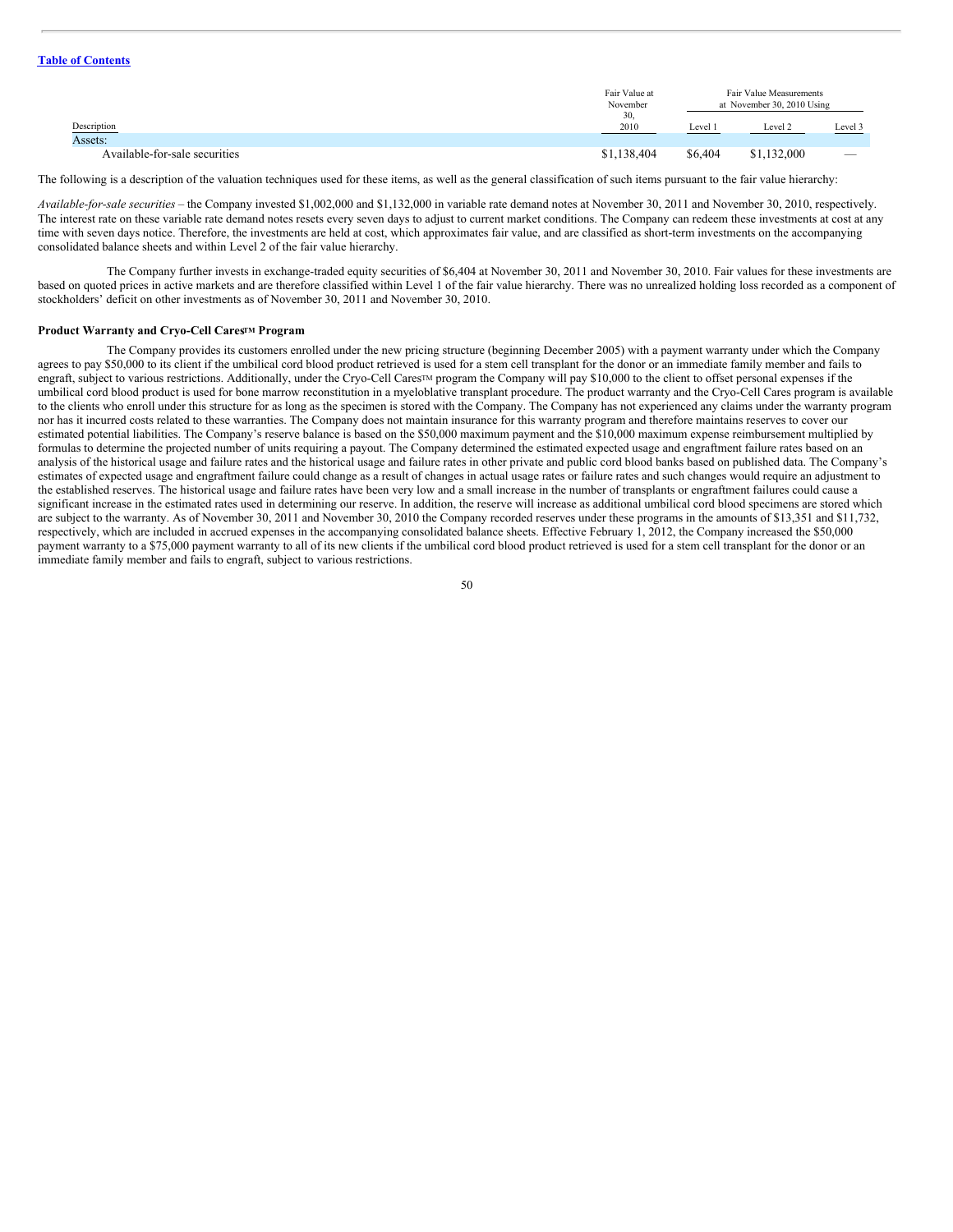### **(Loss) Income per Common Share**

Basic (loss) income per common share was computed by dividing net (loss) income by the weighted average number of common shares outstanding. Diluted (loss) income per common share includes the effect of all dilutive stock options. The composition of basic and diluted net income per share is as follows:

|                                                        | November 30, 2011 | November 30, 2010 (as adjusted) |
|--------------------------------------------------------|-------------------|---------------------------------|
| Numerator:                                             |                   |                                 |
| Net (Loss) Income                                      | (S<br>2,095,526)  | S<br>3,464,458                  |
| Denominator:                                           |                   |                                 |
| Weighted-average shares outstanding-basic              | 11,763,290        | 11,752, 574                     |
| Dilutive common shares issuable upon exercise of stock |                   |                                 |
| options                                                |                   | 56,108                          |
| Weighted-average shares-diluted                        | 11,763,290        | 11,808,682                      |
| (Loss) Earnings per share:                             |                   |                                 |
| Basic                                                  | 0.18)             | 0.29                            |
| Diluted                                                | 0.18)             | 0.29                            |

For the year ended November 30, 2011, the Company excluded the effect of all outstanding stock options from the computation of diluted earnings per share, as the effect of potentially dilutive shares would be anti-dilutive. For the year ended November 30, 2010, the Company excluded the effect of 601,421 outstanding options from the computation of diluted earnings per share, as the effect of potentially dilutive shares from the outstanding stock options would be anti-dilutive. The number of outstanding options was 608,419 and 816,421 as of November 30, 2011 and November 30, 2010, respectively.

### **Stock Compensation**

As of November 30, 2011, the Company has two stock-based employee compensation plans, which are described in Note 7. The Company recognized approximately \$329,000 and \$128,000 for the years ended November 30, 2011 and 2010, respectively of stock compensation expense.

The Company recognizes stock-based compensation based on the fair value of the related awards. The Company estimates the fair value of all stock option awards as of the grant date by applying the Black-Scholes option pricing model. The use of this valuation model involves assumptions that are judgmental and highly sensitive in the determination of compensation expense and include the expected life of the option, stock price volatility, risk-free interest rate, dividend yield, exercise price, and forfeiture rate. Forfeitures are estimated at the time of valuation and reduce expense ratably over the vesting period.

The estimation of stock awards that will ultimately vest requires judgment and to the extent that actual results or updated estimates differ from current estimates, such amounts will be recorded as a cumulative adjustment in the period they become known. The Company considered many factors when estimating forfeitures, including the recipient groups and historical experience. Actual results and future changes in estimates may differ substantially from current estimates.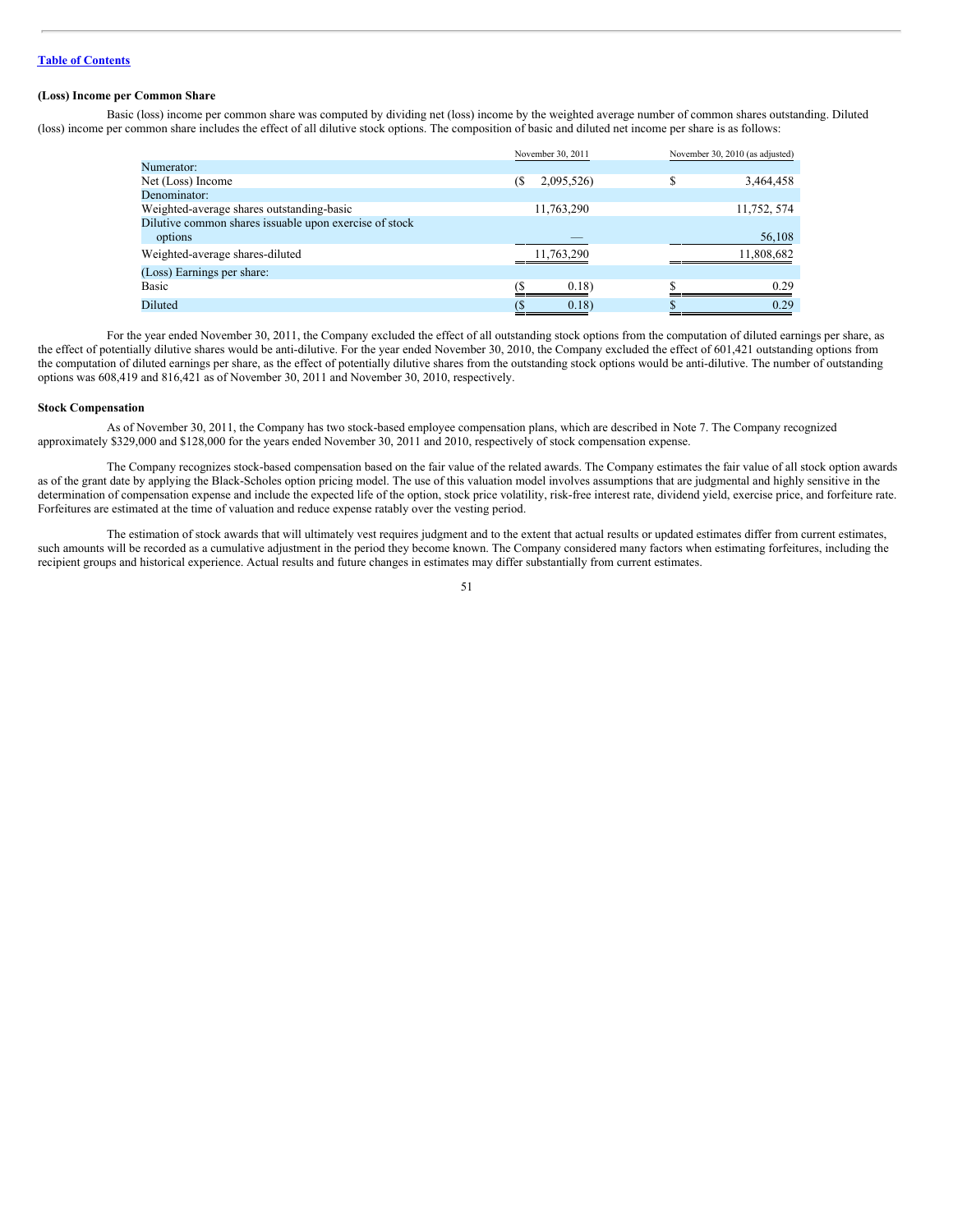#### **Reclassification**

Certain amounts in the November 30, 2010 consolidated financial statements have been reclassified to conform to the current year presentation. Specifically, the current portion of the deferred consulting agreement was reclassified from long-term deferred consulting obligation to short-term deferred consulting obligation in the 2010 consolidated balance sheet.

### **Recently Issued Accounting Pronouncements**

In May 2011, the FASB issued ASU No. 2011-04, Fair Value Measurement (Topic 820) – Amendments to Achieve Common Fair Value Measurement and Disclosure Requirements in U.S. GAAP and IFRS ("ASU 2011-04"), which clarifies the wording and disclosures required in Accounting Standards Codification ("ASC") Topic 820, Fair Value Measurement ("ASC 820"), to converge with those used (to be used) in International Financial Reporting Standards ("IFRS"). The update explains how to measure and disclose fair value under ASC 820. However, the FASB does not expect the changes in this standards update to alter the current application of the requirements in ASC 820. The provisions of ASU 2011-04 are effective for public entities prospectively for interim and annual periods beginning after December 15, 2011. Early adoption is prohibited. Therefore, ASU 2011-04 is effective for the Company during the second quarter of fiscal 2012. The Company does not expect ASU 2011-04 to have a material effect on the Company's results of operations, financial condition, and cash flows.

In June 2011, the FASB issued ASU 2011-05,*Comprehensive Income (Topic 220): Presentation of Comprehensive Income*("ASU 2011-05"). ASU 2011-05 will require companies to present the components of net income and other comprehensive income either as one continuous statement or as two consecutive statements. It eliminates the option to present components of other comprehensive income as part of the changes in stockholders' equity. The standard does not change the items which must be reported in other comprehensive income, how such items are measured or when they must be reclassified to net income. ASU 2011-05 is effective for interim and annual periods beginning after December 15, 2011, with early adoption permitted. The Company will adopt ASU 2011-05 in the first quarter of 2013. The adoption of ASU 2011-05 will only impact presentation and will not have any effect on the Company's consolidated financial statements or on its financial condition.

In December 2011, the FASB issued Accounting Standards Update No. 2011-12:*Comprehensive Income (Topic 220): Deferral of the Ef ective Date for* Amendments to the Presentation of Reclassifications of Items Out of Accumulated Other Comprehensive Income in Accounting Standards Update No. 2011-05 (ASU 2011-12). The Update defers the specific requirement to present items that are reclassified from accumulated other comprehensive income to net income separately with their respective components of net income and other comprehensive income. As part of this update, the FASB did not defer the requirement to report comprehensive income either in a single continuous statement or in two separate but consecutive financial statements. ASU 2011-12 is effective for annual periods beginning after December 15, 2011. The Company will adopt ASU 2011-12 in the first quarter of 2013.

# **NOTE 2 – MARKETABLE SECURITIES AND OTHER INVESTMENTS.**

#### **Marketable Securities**

The Company accounts for marketable securities and other investments at cost, fair value or considers fair value of their measurement under various accounting literature. Adjustments to the fair value in the Company's marketable securities and other investments are reflected in accumulated other comprehensive loss.

Marketable securities, consisting of variable rate demand notes, were \$1,002,000 and \$1,132,000 at November 30, 2011 and 2010, respectively. The Company purchases variable rate demand notes. The interest rate on these variable rate demand notes resets every seven days to adjust to current market conditions. The Company can redeem these demand notes at cost at any time with seven days notice. Therefore, the investments are held at cost, which approximates fair value, and are classified as shortterm investments on the accompanying consolidated balance sheets. The Company holds these investments as available for sale.

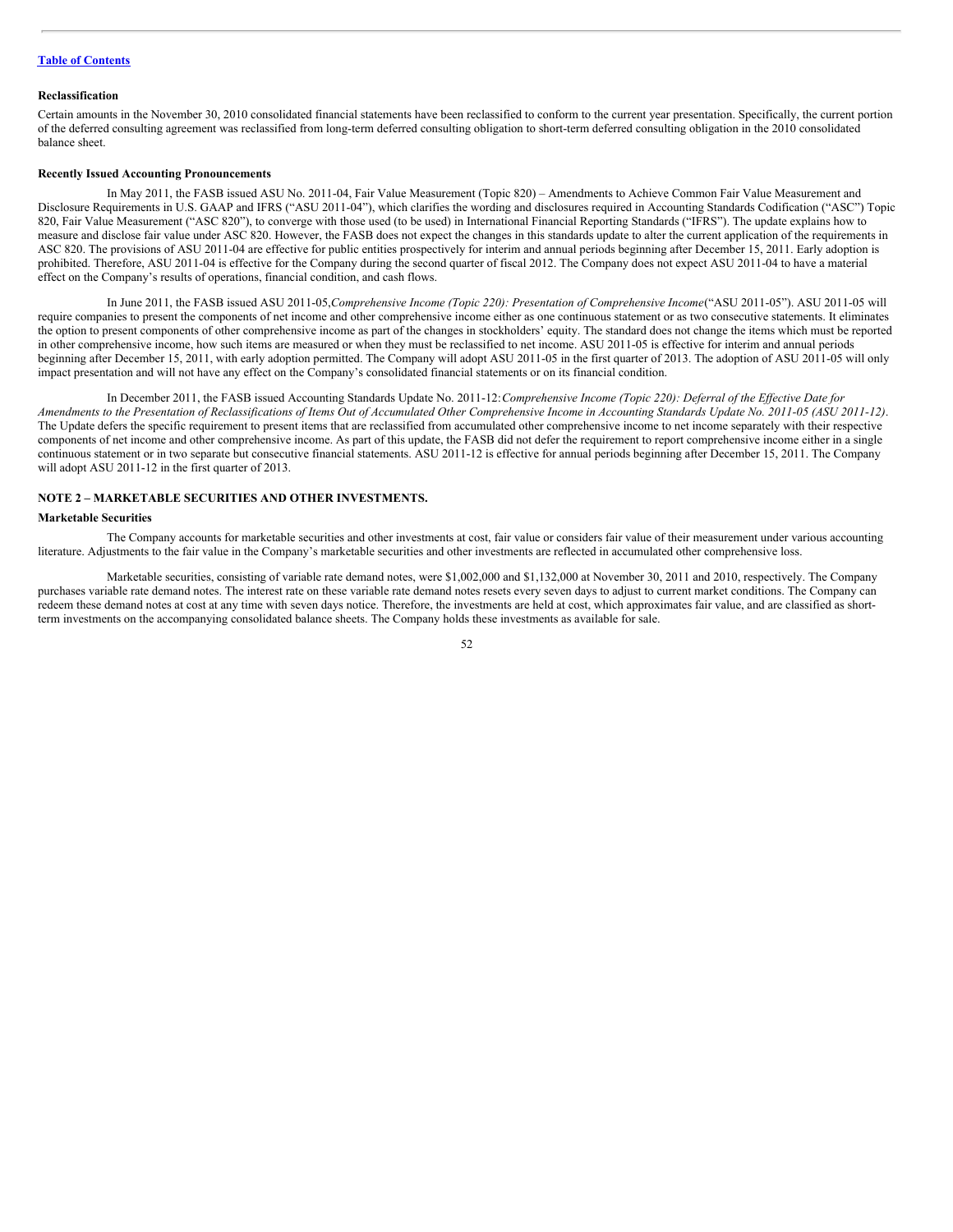#### **Other Investments**

The Company uses the guidance as described above, to account for the other investments. The fair value of other investments as of November 30, 2011 and 2010 was approximately \$6,400. There was no unrealized holding gain or loss recorded as a component of stockholders' equity on other investments as of November 30, 2011 and 2010, respectively.

## **NOTE 3 – INVESTMENTS IN AFFILIATES.**

### **Saneron CCEL Therapeutics, Inc.**

For each of the years ended November 30, 2011 and 2010, the Company had an ownership interest of approximately 34% and 35%, respectively, in Saneron, which is accounted for under the equity method of accounting. During 2006, the Company ceased recording equity in losses once the investment balance was written down to the total amount of goodwill, as goodwill is not amortized. As of November 30, 2011 and 2010, the net Saneron investment, which consists solely of goodwill, is reflected on the consolidated balance sheets at \$684,000. During 2011 and 2010, management reviewed the Saneron investment to determine if there were any indicators that would imply that the investment was impaired. Based on management's review, there were no indicators of impairment and goodwill was not impaired during 2011 or 2010.

For the fiscal year ended November 30, 2011 and 2010, the Company recorded equity in losses of Saneron operations of approximately \$227,000 and \$183,000, respectively. Equity in losses of affiliate for the year ended November 30, 2011 consists of approximately \$133,000 related to compensation expense for stock and warrant awards that were granted by Saneron at below fair market value to certain employees, consultants and members of Saneron management who represent owners of Saneron and serve on its board of directors as well as approximately \$94,000 of historical losses from Saneron that have been realized in prior periods and were not material to any periods presented. Equity in losses of affiliate for the year ended November 30, 2010 consists of amounts related to compensation expense for stock and warrant awards that were granted by Saneron at below fair market value to certain employees, consultants and members of Saneron management who represent owners of Saneron and serve on its board of directors in the amount of \$91,000 as well as a write-down of the promissory note due from Saneron in the amount of \$92,000. The Company will continue to record equity in losses of affiliate related to stock compensation expense as this offsets additional paid-in capital and not the investment balance.

As of November 30, 2011 and 2010, the Company has classified the Company's portion of the value of Company stock held by Saneron of approximately \$485,000, within stockholders' equity as treasury stock.

In January 2008, the Company announced that it has formalized a research and development agreement with Saneron to develop regenerative therapies utilizing Cryo-Cell's menstrual stem cell technology. Cryo-Cell and Saneron will collaborate on research in pre-clinical models for certain neurological diseases and disorders. Under terms of the agreement, the Company will provide Saneron with menstrual stem cells along with proprietary methodology associated with the technology. Saneron will provide study materials and develop research methodology for potential therapeutic applications associated with designated pre-clinical applications. Intellectual property resulting from this research collaboration will be jointly owned by the parties.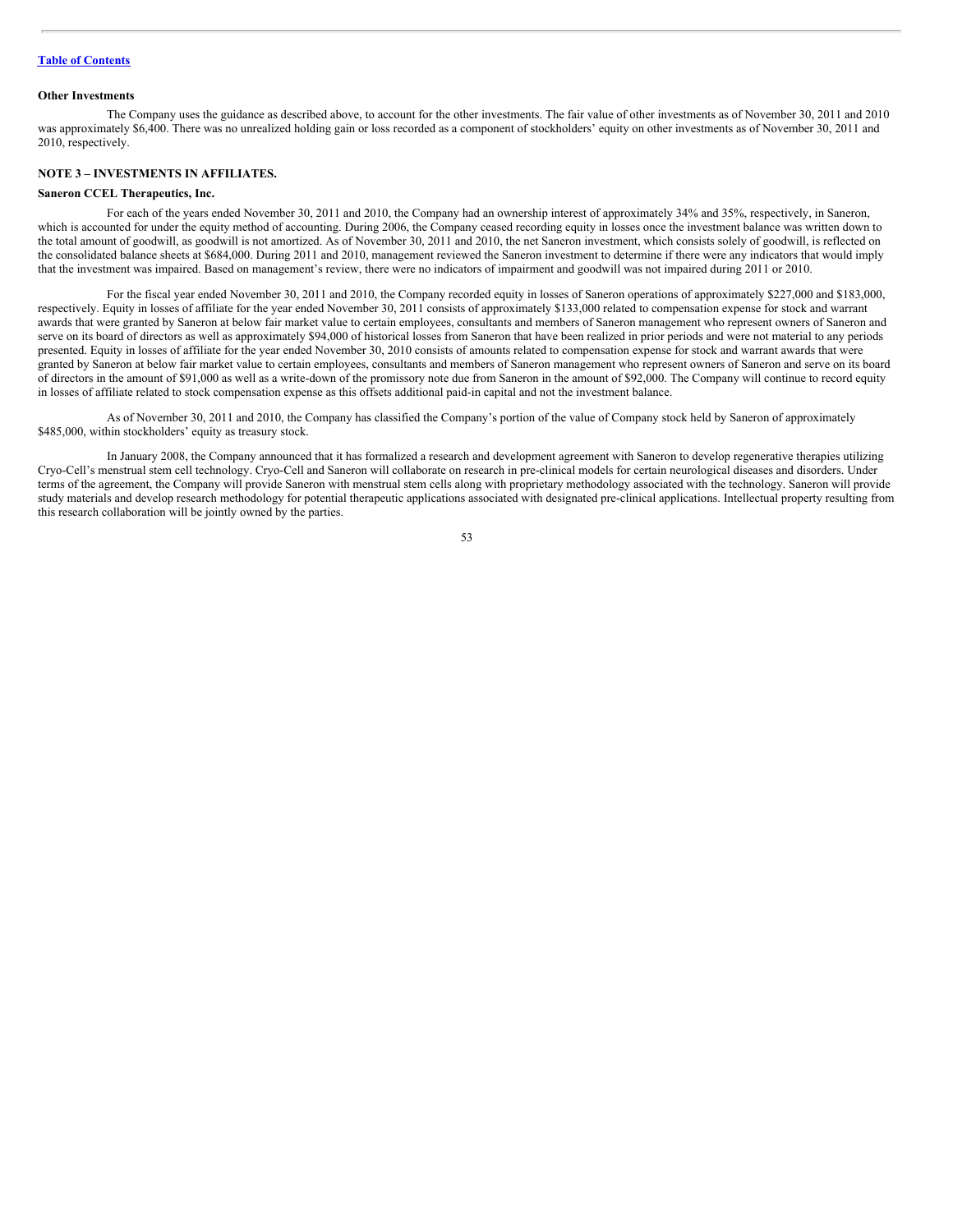# **NOTE 4 – PROPERTY AND EQUIPMENT.**

The major classes of property and equipment are as follows:

|                                  | 2011        | 2010        |
|----------------------------------|-------------|-------------|
| Furniture and equipment          | \$4,479,200 | \$4,045,945 |
| Leasehold improvements           | 1,176,570   | 1,076,140   |
| Computer software - internal use | 799,041     | 1,558,768   |
|                                  | 6.454.811   | 6,680,853   |
| Less: Accumulated Depreciation   | (4,914,572) | (4,458,685) |
| Total Property and Equipment     | \$1,540,239 | \$2,222,168 |

Depreciation expense was approximately \$540,000 in 2011 and approximately \$547,000 in 2010 of which approximately \$219,000 and \$286,000 is included in cost of sales, respectively, in the accompanying consolidated statements of operations.

During fiscal 2011, the Company determined that previously capitalized costs associated with the development of internal use computer software would be of no further use to the Company and should be written off. The asset is fully impaired. As of November 30, 2011, the Company disposed of internal use computer software costs in the amount of \$627,034 which is included in impairment of internal use software in the accompanying consolidated statements of operations.

## **NOTE 5 – ACCRUED EXPENSES.**

Accrued expenses are as follows:

|                               | November 30, |             |
|-------------------------------|--------------|-------------|
|                               | 2011         | 2010        |
| Legal and accounting          | \$177,649    | \$39,364    |
| Payroll and payroll taxes (1) | 1,065,760    | 181,584     |
| Interest expense              | 730,593      | 807,312     |
| General expenses              | 342,873      | 592, 961    |
|                               | \$2,316,875  | \$1,621,221 |

(1) – Payroll and payroll taxes includes accrued vacation and wages due as of November 30, 2011 and November 30, 2010. Also, included as of November 30, 2011 is approximately \$950,000 in severance related to lost salary, bonuses and benefits that Mercedes Walton could be entitled to in accordance with Ms. Walton's employment agreement dated August 15, 2006, as amended July 16, 2007. See Note 16.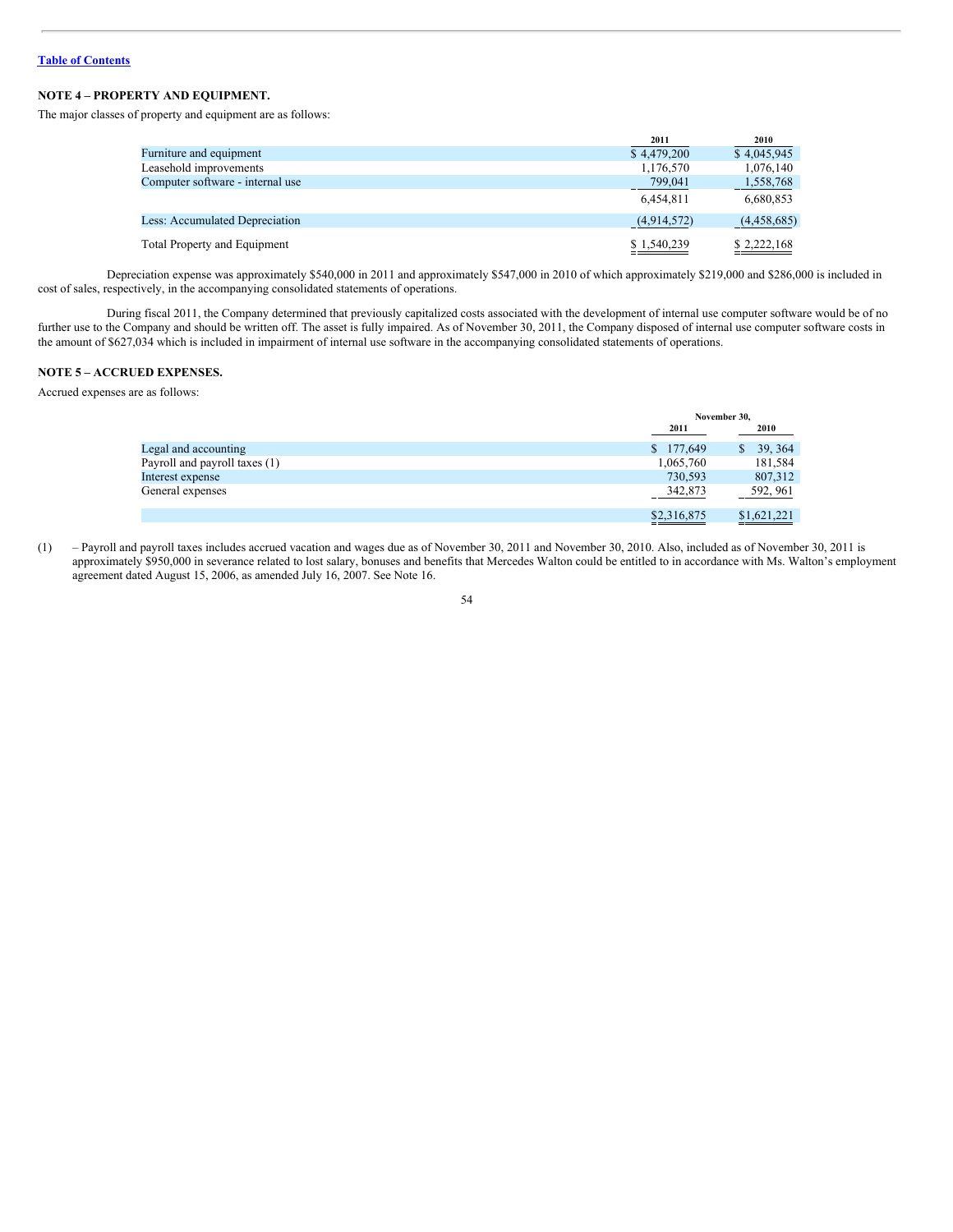# **NOTE 6 – INCOME TAXES.**

The Company recorded the following income tax provision (benefit) for the years ended November 30, 2011 and 2010.

|                                | 2011      | 2010 (as adjusted) |
|--------------------------------|-----------|--------------------|
| Current:                       |           |                    |
| Federal                        | S         | \$                 |
| <b>State</b>                   | __        |                    |
| Foreign                        | 172,000   | 158,000            |
| Subtotal                       | 172,000   | 158,000            |
| Deferred:                      |           |                    |
| Federal                        |           | (1, 561, 700)      |
| State                          |           | (157,300)          |
| Foreign                        |           |                    |
| Subtotal                       |           | (1,719,000)        |
| Income tax provision (benefit) | \$172,000 | (1, 561, 000)<br>Ф |
|                                |           |                    |

As of November 2011 and 2010 the tax effects of temporary differences that give rise to the deferred tax assets and liabilities are as follows:

|                                                 |               | 2011                              |                |
|-------------------------------------------------|---------------|-----------------------------------|----------------|
|                                                 | Current       | Non-current                       | <b>Total</b>   |
| Tax Assets:                                     |               |                                   |                |
| Deferred income (net of discounts)              | \$ 215,000    | \$ 3,811,000                      | \$4,026,000    |
| NOL's, credits, and other carryforward items    |               | 3,223,000                         | 3,223,000      |
| Tax over book basis in unconsolidated affiliate |               | 1,247,000                         | 1,247,000      |
| Accrued payroll                                 | 28,000        |                                   | 28,000         |
| Reserves and other accruals                     | 890,000       |                                   | 890,000        |
| Deferred compensation                           |               | 27,000                            | 27,000         |
| Stock compensation                              |               | 77,000                            | 77,000         |
| <b>Total Assets:</b>                            | 1,133,000     | 8,385,000                         | 9,518,000      |
| Tax Liabilities:                                |               |                                   |                |
| Depreciation and amortization                   | $\mathbf{s}$  | 43,000)<br>(S                     | 43,000<br>(S)  |
| Less: Valuation Allowance                       | (923,000)     | (6,833,000)                       | (7,756,000)    |
| Net Deferred Tax Asset (Liability)              | 210,000<br>\$ | \$1,509,000                       | \$1,719,000    |
|                                                 |               |                                   |                |
|                                                 |               |                                   |                |
|                                                 | Current       | 2010 (as adjusted)<br>Non-current | Total          |
| Tax Assets:                                     |               |                                   |                |
| Deferred income                                 | \$212,000     | \$ 3,670,000                      | \$ 3,882,000   |
| NOL's, credits, and other carryforward items    |               | 3,027,000                         | 3,027,000      |
| Tax over book basis in unconsolidated affiliate |               | 1,162,000                         | 1,162,000      |
| Accrued payroll                                 | 43,000        |                                   | 43,000         |
| Reserves and other accruals                     | 552,000       |                                   | 552,000        |
| Deferred compensation                           |               | 69,000                            | 69,000         |
| Stock compensation                              |               | 77,000                            | 77,000         |
| <b>Total Assets:</b>                            | 807,000       | 8,005,000                         | 8,812,000      |
| Tax Liabilities:                                |               |                                   |                |
| Depreciation and amortization                   | $\mathcal{S}$ | 121,000)<br>(S)                   | 121,000)<br>(S |
| Less: Valuation Allowance                       | (639,000)     | (6, 333, 000)                     | (6,972,000)    |

A partial valuation allowance covering the deferred tax assets of the Company as of November 30, 2011 and 2010, has been provided as the Company does not believe it is more likely than not that all of the future income tax benefits will be realized. The valuation allowance increased by approximately \$784,000 and decrease by approximately (\$2,426,000) in 2011 and 2010. The 2011 increase was predominantly a result of increased accrued expenses and foreign tax credits. The 2010 decrease was a result of both utilization of net operating carryforwards and releasing the valuation allowance associated with projected income for years ending November 30, 2011 through November 30, 2013. During fiscal 2010, the Company reversed a portion of its valuation allowance for U.S. income taxes of approximately \$1,719,000. The reversal of a portion of the deferred tax valuation allowance is based upon the Company's historical operating performance which includes profitability in seven of the eight last quarters leading up to the decision, steadily improving operations and expectations for future taxable income.

The Company has unused net operating losses available for carryforward as of November 30, 2011 of approximately \$6,163,000 to offset future federal taxable income. The net operating loss carryforwards expire during 2022 through 2027. The Tax Reform Act of 1986 contains provisions that limit the utilization of net operating losses if there has been an "ownership change". Such an "ownership change" as described in Section 382 of the Internal Revenue code may limit the Company's utilization of its net operating loss carryforwards. Management has completed an internal analysis of potential ownership changes and has concluded that no ownership changes have occurred through November 30, 2011 which would potentially limit the utilization of the net operating losses.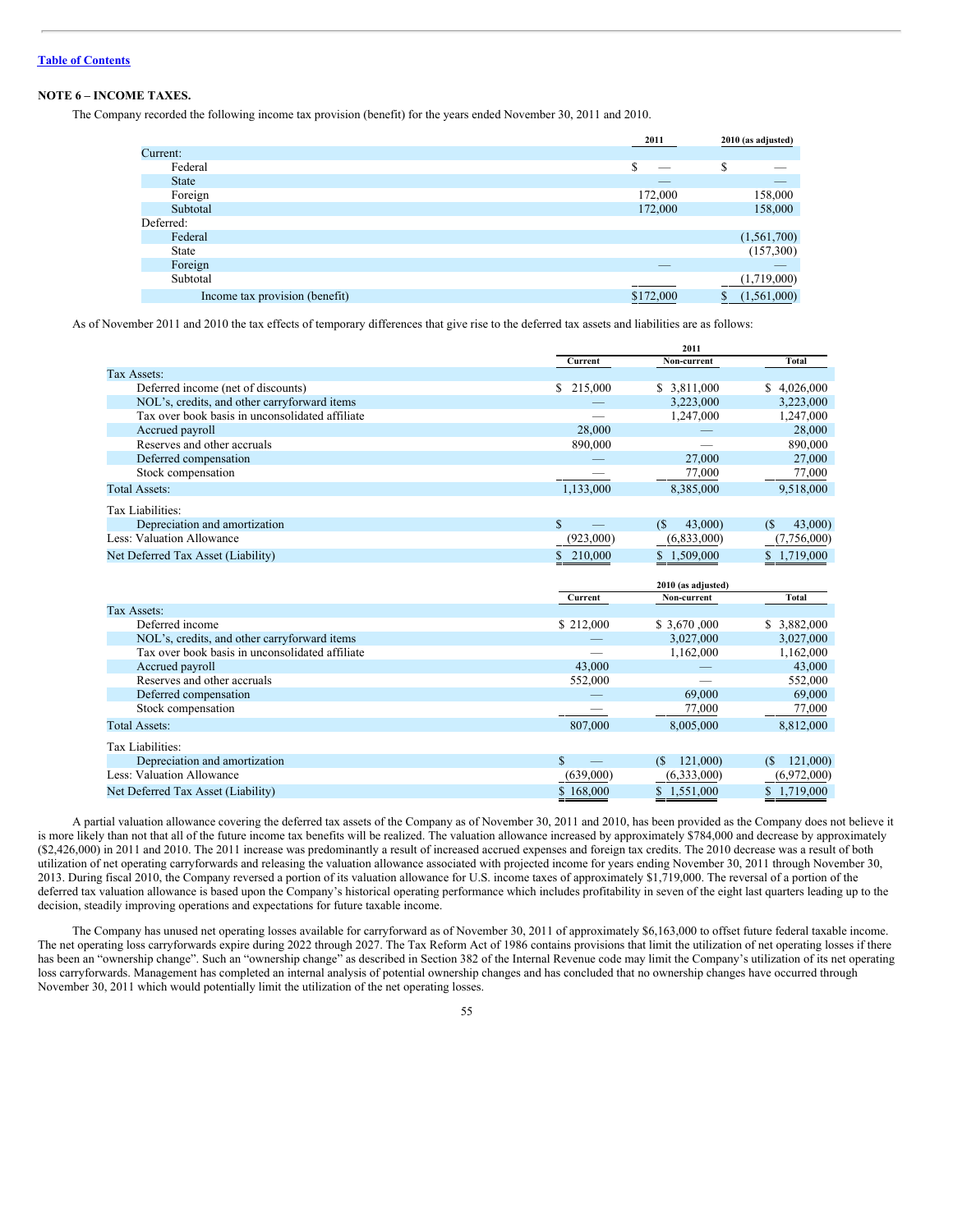A reconciliation of the income tax provision with the amount of tax computed by applying the federal statutory rate to pretax income follows:

|                                            | For the Years Ended November 30, |                         |                       |               |
|--------------------------------------------|----------------------------------|-------------------------|-----------------------|---------------|
|                                            | 2011                             | $\%$                    | 2010<br>(as adjusted) | $\frac{9}{6}$ |
| Tax at Federal Statutory Rate              | (712,000)                        | (34.0)                  | 593,000               | 34.0          |
| State Income Tax Effect                    | (76,000)                         | (3.6)                   | 63,000                | 3.6           |
| Increase (decrease) in valuation allowance | 784,000                          | 37.4                    | (2,426,000)           | (139.0)       |
| <b>Permanent Disallowances</b>             | 176,000                          | 8.4                     | 111,000               | 6.4           |
| Capital loss expirations                   | $\mathbf{0}$                     | $\bf{0}$                | 2,000                 | $\cdot$ 1     |
| Foreign tax credits                        | (172,000)                        | (8.2)                   | (158,000)             | (9.1)         |
| Foreign tax withholding                    | 172,000                          | 8.2                     | 158,000               | 9.1           |
| Other                                      | $\theta$                         | $\overline{\mathbf{0}}$ | 96,000                | 5.5           |
| Total income taxes                         | \$172,000                        | 8.2                     | $(S\ 1, 561, 000)$    | (89.4)        |

The Company recognizes interest and penalties related to uncertain tax positions in income tax expense. As of November 30, 2011 and 2010, the Company had no provisions for interest or penalties related to uncertain tax positions.

The Company or one of its subsidiaries files income tax returns in the U.S. federal jurisdiction, and various state jurisdictions. The table below summarizes the open tax years and ongoing tax examinations in major jurisdictions as of November 30, 2011:

| Jurisdiction                       | Open Tax Years | <b>Examination</b> in Process |
|------------------------------------|----------------|-------------------------------|
| United States - Federal Income Tax | $2007 - 2010$  | N/A                           |
| United States - various states     | $2006 - 2010$  | N/A                           |

# **NOTE 7 – STOCKHOLDERS' EQUITY.**

### **Common Stock Issuances**

During the year ended November 30, 2011, the Company issued 68,417 common shares to option holders who exercised options for \$80,936. Further, during the year ended November 30, 2011, certain option holders exercised 56,667 options, using the net exercise method. Under the net exercise method, the option holders surrendered 24,431 options, to cover the total cost of exercising the stock options resulting in net common shares of 32,236 being issued. The result of a smaller number of shares being issued to the option holder caused less dilution and fewer shares used from the option plan. There were no options exercised during the year ended November 30, 2010.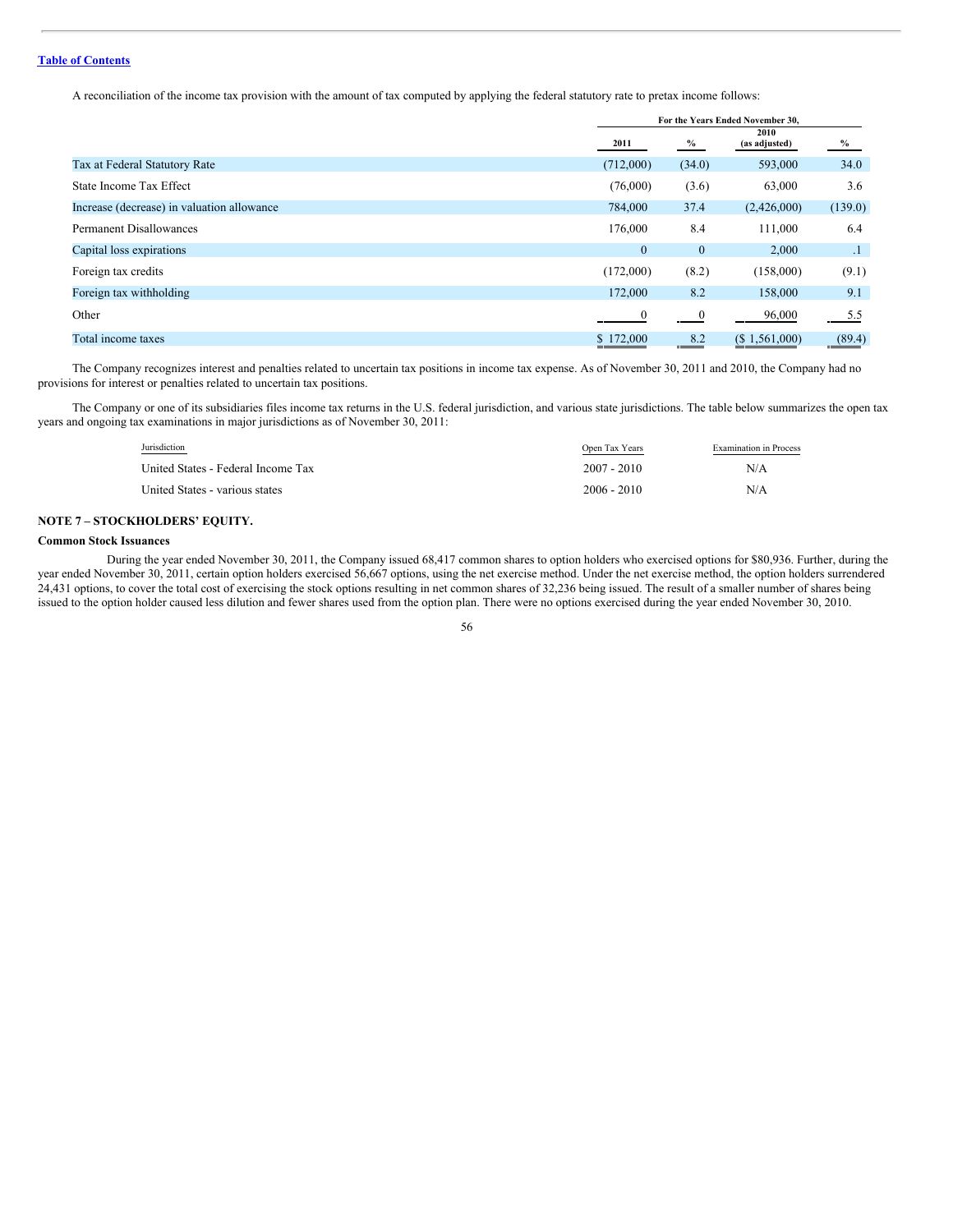## **Employee Stock Incentive Plan**

The Company maintains the 2000 Stock Incentive Plan ("the Plan") that has reserved 2,250,000 shares of the Company's common stock for issuance pursuant to stock options or restricted stock. During 2004, the Plan was amended to allow issuance of options to certain consultants of the Company. Options issued under the Plan have a term ranging from five to seven years from the date of grant and have a vesting period ranging from immediately upon issuance to three years from the date of grant. The options are exercisable for a period of 90 days after termination. No further options will be issued under the plan.

The Company also maintains the 2006 Stock Incentive Plan (the "2006 Plan"). The 2006 Plan has reserved 1,000,000 shares of the Company's common stock for issuance pursuant to stock options, restricted stock, stock-appreciation rights (commonly referred to as "SARs"), stock awards (i.e. performance shares and performance units). The Company has issued 662,236 options from the 2006 Plan to date. As of November 30, 2011, there were 337,764 shares available for future issuance under the 2006 plan.

The fair value of each option award is estimated on the date of the grant using the Black-Scholes valuation model that uses the assumptions noted in the following table. Expected volatility is based on the historical volatility of the Company's stock. The Company uses historical data to estimate option exercise and employee termination within the valuation model. The risk-free rate for periods within the contractual life of the option is based on the U.S. Treasury yield curve in effect at the time of grant. The expected term of options granted is derived from the output of the option valuation model and represents the period of time that options granted are expected to be outstanding. Expected dividends is based on the historical trend of the Company not issuing dividends.

Variables used to determine the fair value of the options granted for the years ended November 30, 2011 and 2010 are as follows:

|                          | 2011      | 2010    |
|--------------------------|-----------|---------|
| Weighted average values: |           |         |
| Expected dividends       | $0\%$     | $0\%$   |
| Expected volatility      | 108%      | 101%    |
| Risk free interest rate  | $1.20\%$  | 2.16%   |
| Expected life            | 5.5 years | 5 years |

The range of expected volatilities for options issued during fiscal 2011 and 2010 are as follows:

| 2011<br>$\overline{\phantom{a}}$ | 201<br>20 H V |
|----------------------------------|---------------|
| $1\%$<br>70                      | 000/          |
|                                  |               |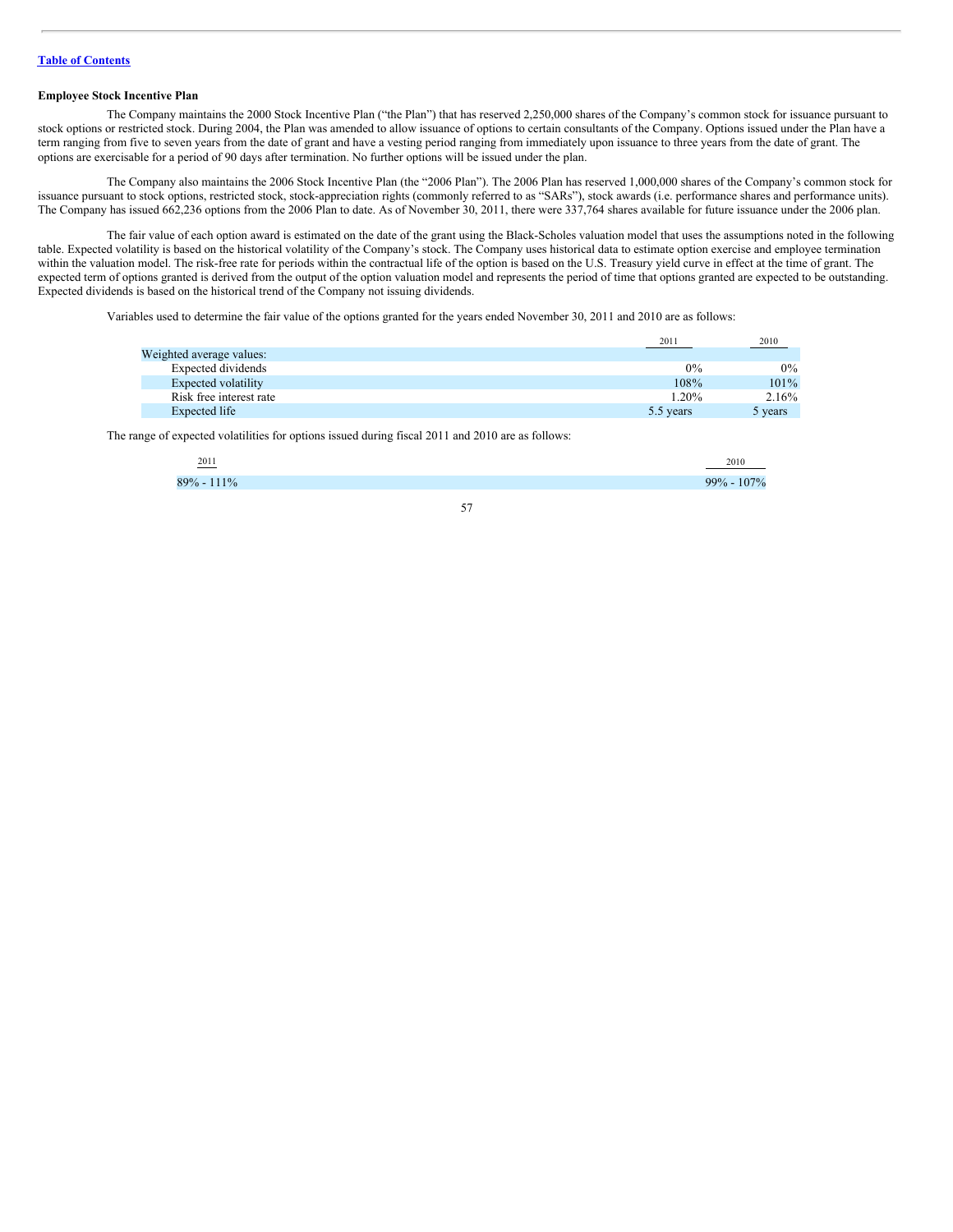### **Stock Options**

Stock option activity for the 2000 Plan and the 2006 Plan for the year ended November 30, 2011 was as follows:

|                                  | Shares    | Weighted<br>Average<br>Exercise<br>Price | Weighted<br>Average<br>Remaining<br>Contractual<br>Life (Years) | Aggregate<br>Intrinsic<br>Value |
|----------------------------------|-----------|------------------------------------------|-----------------------------------------------------------------|---------------------------------|
| Outstanding at November 30, 2010 | 816,421   | \$1.87                                   | 4.67                                                            | \$471,109                       |
| Granted                          | 365,000   | 2.65                                     |                                                                 | 15.600                          |
| Exercised                        | (125,084) | 1.11                                     |                                                                 | 133,782                         |
| Terminated/Expired               | (447,918) | <u>2.01</u>                              |                                                                 | 77,067                          |
| Outstanding at November 30, 2011 | 608,419   | \$2.40                                   | 6.38                                                            | \$37,490                        |
| Exercisable at November 30, 2011 | 255,142   | \$2.35                                   | 4.89                                                            | \$23,113                        |

The weighted average grant date fair value of options granted during the years ended November 30, 2011 and November 30, 2010 was \$2.12 and \$1.05, respectively.

The aggregate intrinsic value represents the total value of the difference between the Company's closing stock price on the last trading day of the period and the exercise price of the options, multiplied by the number of in-the-money stock options that would have been received by the option holders had all option holders exercised their options on November 30, 2011. The intrinsic value of the Company's stock options changes based on the closing price of the Company's stock. The aggregate intrinsic value of options exercised during the years ended November 30, 2011 and November 30, 2010 was \$77,067 and \$0, respectively.

Significant option groups outstanding and exercisable at November 30, 2011 and related price and contractual life information are as follows:

|                          |             | Outstanding                                                     |                                              |             | Exercisable                                  |
|--------------------------|-------------|-----------------------------------------------------------------|----------------------------------------------|-------------|----------------------------------------------|
| Range of Exercise Prices | Outstanding | Weighted<br>Average<br>Remaining<br>Contractual<br>Life (Years) | Weighted<br>Average<br><b>Exercise Price</b> | Outstanding | Weighted<br>Average<br><b>Exercise Price</b> |
| \$0.42 to \$1.00         | 16.667      | 3.33                                                            | 0.68                                         | 15,001      | 0.70<br>۰D                                   |
| \$1.01 to \$2.00         | 183,293     | 4.98                                                            | 1.59                                         | 87,513      | 1.61                                         |
| \$2.01 to \$3.00         | 348,334     | 8.13                                                            | 2.74                                         | 92,503      | 2.69                                         |
| \$3.01 to \$4.00         | 60,125      | 1.35                                                            | 3.34<br>٠D                                   | 60,125      | 3.34<br>۰D                                   |
|                          | 608,419     | 6.38                                                            | 2.40                                         | 255,142     | 2.35                                         |

A summary of the status of the Company's non-vested options as of November 30, 2011, and changes during the year ended November 30, 2011, is presented

below.

|                                 |               | Weighted<br>Average<br>Grant-Date |
|---------------------------------|---------------|-----------------------------------|
|                                 | <b>Shares</b> | Fair Value                        |
| Non-vested at November 30, 2010 | 381,967       | 1.11<br>S                         |
| Granted                         | 365,000       | 2.12                              |
| Vested                          | (244, 907)    | 1.35                              |
| Forfeited                       | (148, 783)    | 1.21                              |
| Non-vested at November 30, 2011 | 353,277       | 1.94                              |

As of November 30, 2011 and November 30, 2010, there was approximately \$547,000 and \$189,000, respectively, of total unrecognized compensation cost related to non-vested share-based compensation arrangements granted under the 2000 Plan and the 2006 Plan. As of November 30, 2011 and November 30, 2010, the cost is expected to be recognized over a weighted-average period of 2.1 and 1.9 years, respectively. The total fair value of shares vested during the years ended November 30, 2011 and November 30, 2010 was approximately \$329,600 and \$136,000, respectively.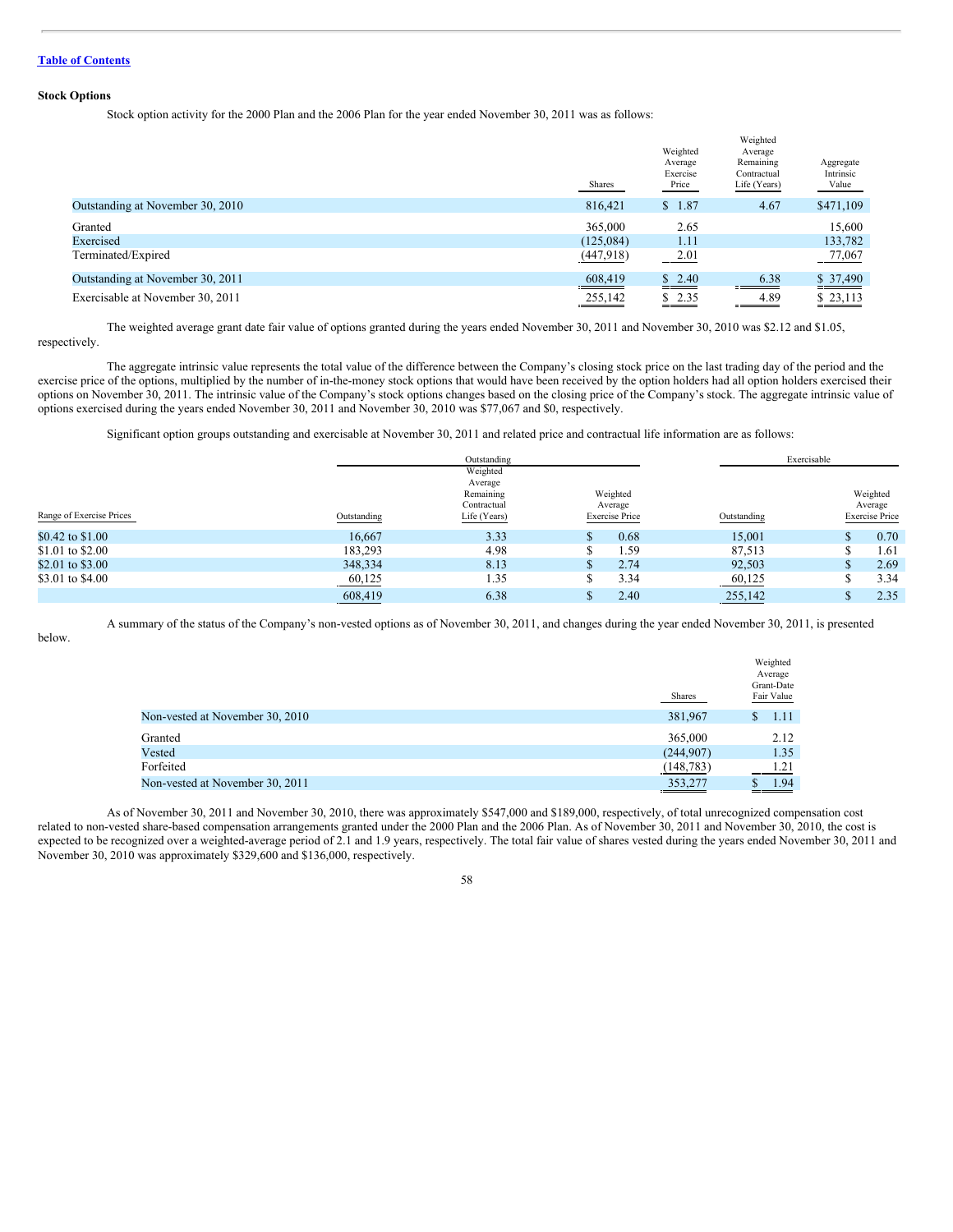# **NOTE 8 – LICENSE AGREEMENTS**

The Company has entered into licensing agreements with certain investors in various international markets in an attempt to capitalize on the Company's technology. The investors typically pay a licensing fee to receive Company marketing programs, technology and know-how in a selected area. The licensing agreement may also give the investor the right to sell sub-license agreements. As part of the accounting for the up-front license revenue, revenue from the up-front license fee is recognized based on such factors as when the payment is due, collectability and when all material services or conditions relating to the sale have been substantially performed based on the terms of the agreement.

The Company enters into two types of licensing agreements and in both types, the Company earns revenue on the initial license fees. Under the technology agreements, the Company earns processing and storage royalties from the affiliates that process in their own facility. Under the marketing agreements, the Company earns processing and storage revenues from affiliates that store specimens in the Company's facility in Oldsmar, Florida.

### **Technology Agreements**

The Company has entered into definitive License and Royalty Agreements with Cryo-Cell de Mexico ("Mexico") and Asia Cryo-Cell Private Limited to establish and market its umbilical cord blood program in Mexico and India, respectively.

The Company has entered into definitive License and Royalty Agreements with Asia Cryo-Cell Private Limited and S-Evans Bio-Sciences, Inc. to establish and market its menstrual stem cell program in India and China, respectively.

On August 19, 2011, the Company received notification from Mexico that they were terminating the license agreement effective immediately due to an alleged breach of the license agreement. On October 17, 2011, the Company and Mexico entered into an amendment to the license agreement whereby the termination has been revoked and Mexico will pay the Company \$1,863,000 in 37 monthly installments of \$50,000 beginning on October 17, 2011 with a final payment of \$13,000. Mexico will have no other continuing obligations to the Company for royalties or other license payments and the agreement will be effectively terminated once the entire \$1,863,000 has been received. Mexico also has the option to pay off the amount early with no penalties. The amendment is expected to result in a reduction of licensee income in future periods.

As of November 30, 2011, the Company recorded a receivable of \$1,656,476 and deferred revenue of \$1,633,910 in the accompanying consolidated balance sheets. Accounts receivable is calculated using the present value of all of the monthly installments using a discount rate that reflects both the risk-free rate at the inception of the contract and the contract period. In accordance with the agreement, the Company received two installments of \$50,000 which is reflected in the consolidated statement of operations at November 30, 2011 as licensee and interest income. The installment amounts that are to be received and recognized within the next twelve months have been classified as short-term in the accompanying consolidated balance sheets.

## **Marketing Agreements**

The Company has entered into definitive license agreements to market both the Company's umbilical cord blood and menstrual stem cell programs in Aruba, Bonaire, Chile, Colombia, Costa Rica, Curacao, Ecuador, El Salvador, Guatemala, Honduras, Nicaragua, Panama, Pakistan, Peru, St. Maarten, Suriname and Venezuela.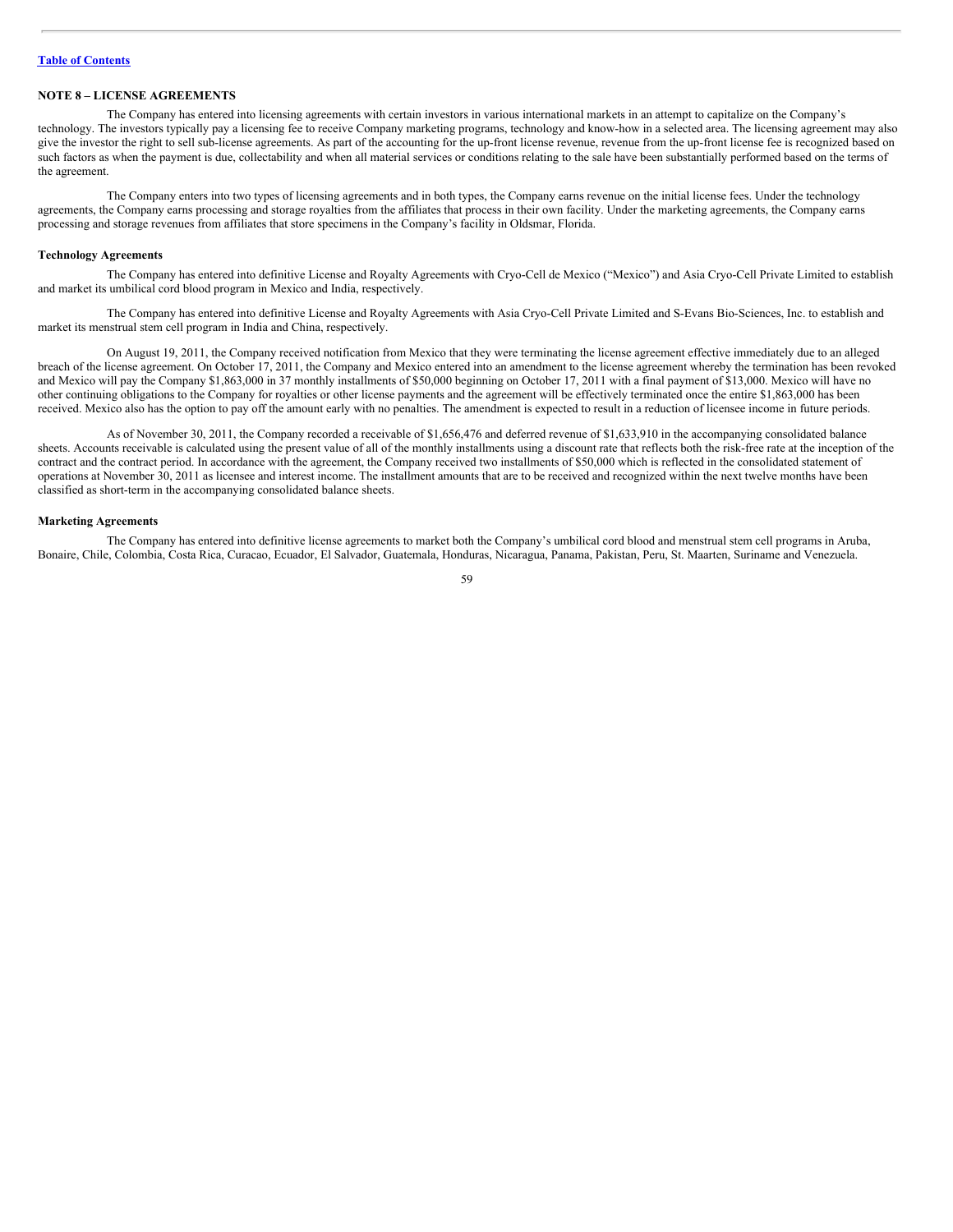Processing and storage revenues from specimens originating in territories that store at the Company's facility in Oldsmar, Florida totaled approximately \$1,421,000 and \$1,115,000 for fiscal years 2011 and 2010, respectively, and are reflected in processing and storage fees in the accompanying consolidated statements of operations.

The following table details the initial license fees for the technology and marketing agreements and processing and storage royalties earned for the technology agreements for fiscal years 2011 and 2010. The initial license fees and processing and storage royalties are reflected in licensee income in the accompanying consolidated statements of operations.

|             | For the years ended November 30, |                                     |               |                |                                     |               |
|-------------|----------------------------------|-------------------------------------|---------------|----------------|-------------------------------------|---------------|
|             |                                  | 2011                                |               |                | 2010                                |               |
|             | License<br>Fee                   | Process and<br>Storage<br>Royalties | Total         | License<br>Fee | Process and<br>Storage<br>Royalties | Total         |
| China       |                                  | 50,000<br><b>S</b>                  | 50,000<br>\$. |                | 10,094<br>S                         | 10,094<br>\$. |
| India       |                                  | 677,647                             | 677,647       |                | 496,631                             | 496,631       |
| Mexico      |                                  | 595,306                             | 595,306       |                | 837,194                             | 837,194       |
| Curacao     |                                  | __                                  | $\sim$        | 5,000          | --                                  | 5,000         |
| Costa Rica  | 15,983                           |                                     | 15,983        |                | $-$                                 | _             |
| Germany (1) | 9,769                            | _                                   | 9,769         |                | __                                  | --            |
| Nicaragua   | 15,000                           | _                                   | 15,000        | 25,000         |                                     | 25,000        |
| Pakistan    | _                                | _                                   |               | 20,000         | _                                   | 20,000        |
| Venezuela   |                                  |                                     | __            | 125,000        |                                     | 125,000       |
| Total       | \$40,752<br>____                 | \$1,322,953                         | \$1,363,705   | \$175,000      | \$1,343,919                         | \$1,518,919   |

(1) Innovative Medical Solutions SRL ("Germany") advised the Company that it intends to terminate the umbilical cord blood and menstrual stem cell license agreements. Per the terms of the agreements, Germany owed the Company \$50,000 on October 1, 2010. For the years ended November 30, 2011 and the November 30, 2010, Germany paid the Company \$9,769 and \$0, respectively, which is reflected in the accompanying consolidated statements of operations. The Company has not recorded any additional revenue associated with the two agreements in the Company's consolidated statements of operations for the years ended November 30, 2011 and 2010, as the collectability is uncertain.

# **NOTE 9 – COMMITMENTS AND CONTINGENCIES**

## **Employment Agreements**

The Company has employment agreements in place for certain members of management. These employment agreements which include severance arrangements, are for periods ranging from one to two years and contain certain provisions for severance payments in the event of termination or change of control.

### **Deferred Consulting Obligation**

The Company entered into a long-term consulting agreement with a former officer to provide future consulting services to the Company. This agreement was terminated and following negotiations, a confidential agreement was negotiated by the parties. The Company commenced payments under the terms of the new agreement during fiscal 2005. In fiscal 2011 and 2010, the Company recognized \$9,338 and \$16,754, respectively, of interest expense related to this agreement. The remaining deferred consulting obligation was \$72,183 and \$183,055, as of November 30, 2011 and 2010, respectively.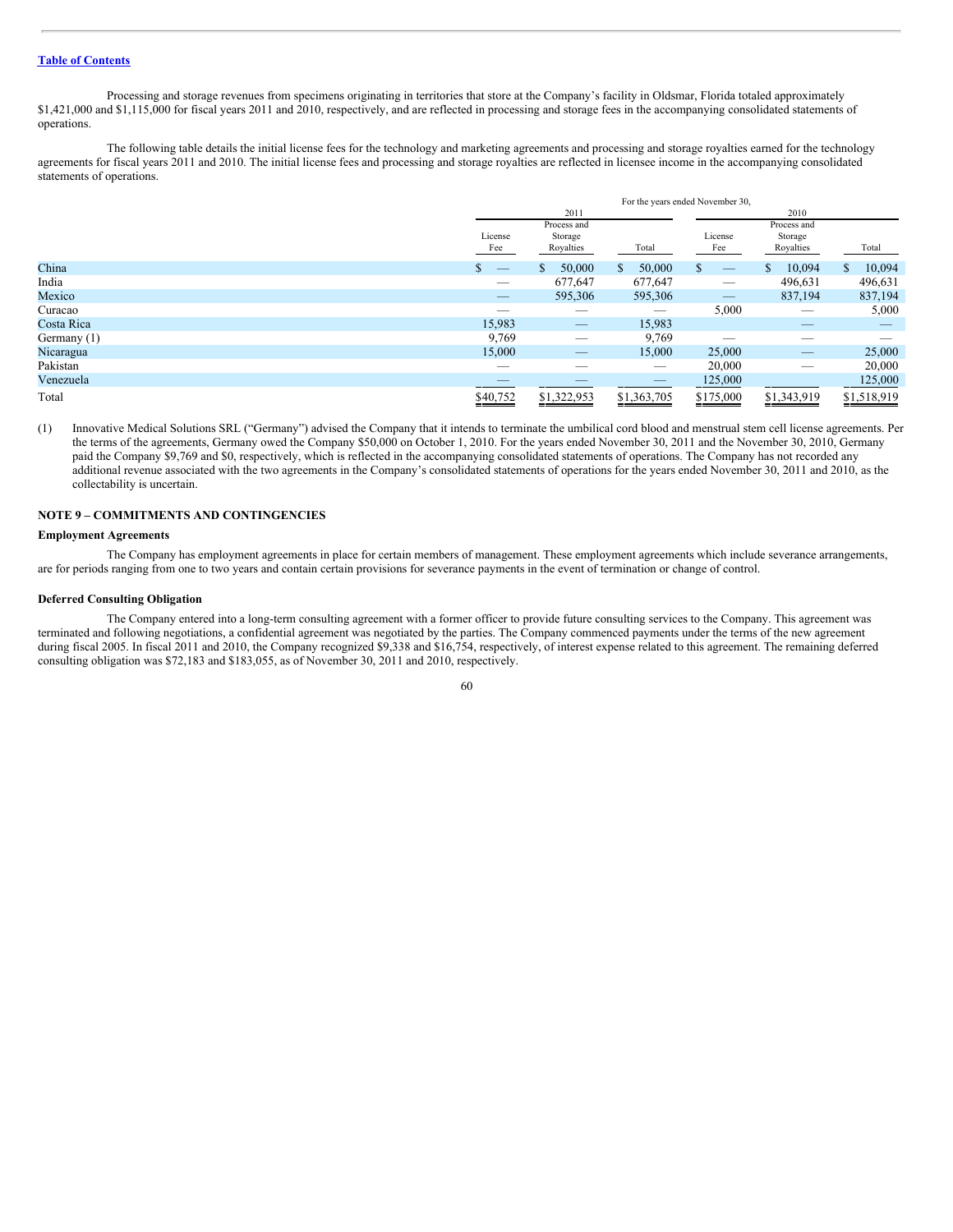### **NOTE 10 – LEASES.**

During April 2004, the Company entered into a ten-year lease for its new corporate headquarters in Oldsmar, Florida. On June 7, 2006, the Company entered into a lease amendment, which amends the Company's lease for its principal offices in Oldsmar, Florida. The original lease covered approximately 17,600 square feet of space. Under the amendment, the Company leased an additional 9,600 square feet of space at the same location. All leases include provisions for escalations and related costs. The Company records rental expense under the straight-line method over the term of the lease. Rent charged to operations was \$274,215 and \$278,848 for the fiscal years ended November 30, 2011 and 2010, respectively and is included in cost of sales and marketing, general and administrative expenses in the consolidated statements of operations.

The future minimum rental payments under these operating leases are as follows:

| <b>Fiscal Year Ending November 30,</b> | Rent      |
|----------------------------------------|-----------|
| 2012                                   | \$313,781 |
| 2013                                   | \$323,255 |
| 2014                                   | \$333,064 |
| 2015                                   | \$28,048  |

## **NOTE 11 – RETIREMENT PLAN.**

In January 1997, the Company adopted a 401(k) retirement plan (the "401(k) Plan"), which allows eligible employees to allocate up to 15% of their salaries. In fiscal 2008, the Company implemented an employer match up to certain limits. In fiscal 2010, the Company implemented a Safe Harbor provision with matching contributions up to certain limits. For the years ended November 30, 2011 and November 30, 2010, the Company made matching contributions of approximately \$67,000 and \$60,000, respectively, to the 401(k) Plan.

### **NOTE 12 – REVENUE SHARING AGREEMENTS ("RSAs")**

The Company entered into RSAs prior to 2002 with various third and related parties. The Company's RSAs provide that in exchange for a non-refundable upfront payment, the Company would share for the duration of the contract a percentage of its future revenue derived from the annual storage fees charged related to a certain number of specimens that originated from specific geographical areas. The RSAs have no definitive term or termination provisions. The sharing applies to the storage fees collected for all specified specimens in the area up to the number covered in the contract. When the number of specimens is filled, any additional specimens stored in that area are not subject to revenue sharing. As there are empty spaces resulting from attrition, the Company agrees to fill them as soon as possible. The Company has reflected these upfront payments as long-term liabilities on the accompanying consolidated financial statements. The Company does not intend to enter into additional RSAs.

In the future, the Company could reverse the liability relating to the RSAs over an appropriate period of time, based on the Company's expectations of the total amount of payments it expects to pay to the other party under the particular revenue sharing agreement. However, the RSAs do not establish a finite term or time frame over which to estimate the total payments and the Company had not previously estimated and has concluded that it is not currently practicable to estimate the projected cash flows under the RSAs. At present, the Company intends to defer the reversal of the liability, until such time as these amounts can be determined. During the periods when the Company defers the reversal of the liability, the quarterly payments made during these periods will be treated as interest expense, which will be recognized as the payments become due. In future periods, if a portion of the liability can be de-recognized based on the effective interest method, the payments will be allocated between interest and amortization of the liability. As cash is paid out to the other party during any period, the liability would be de-recognized based on the portion of the total anticipated payouts made during the period, using the effective interest method. That is, a portion of the payment would be recorded as interest expense, and the remainder would be treated as repayment of principal, which would reduce the liability.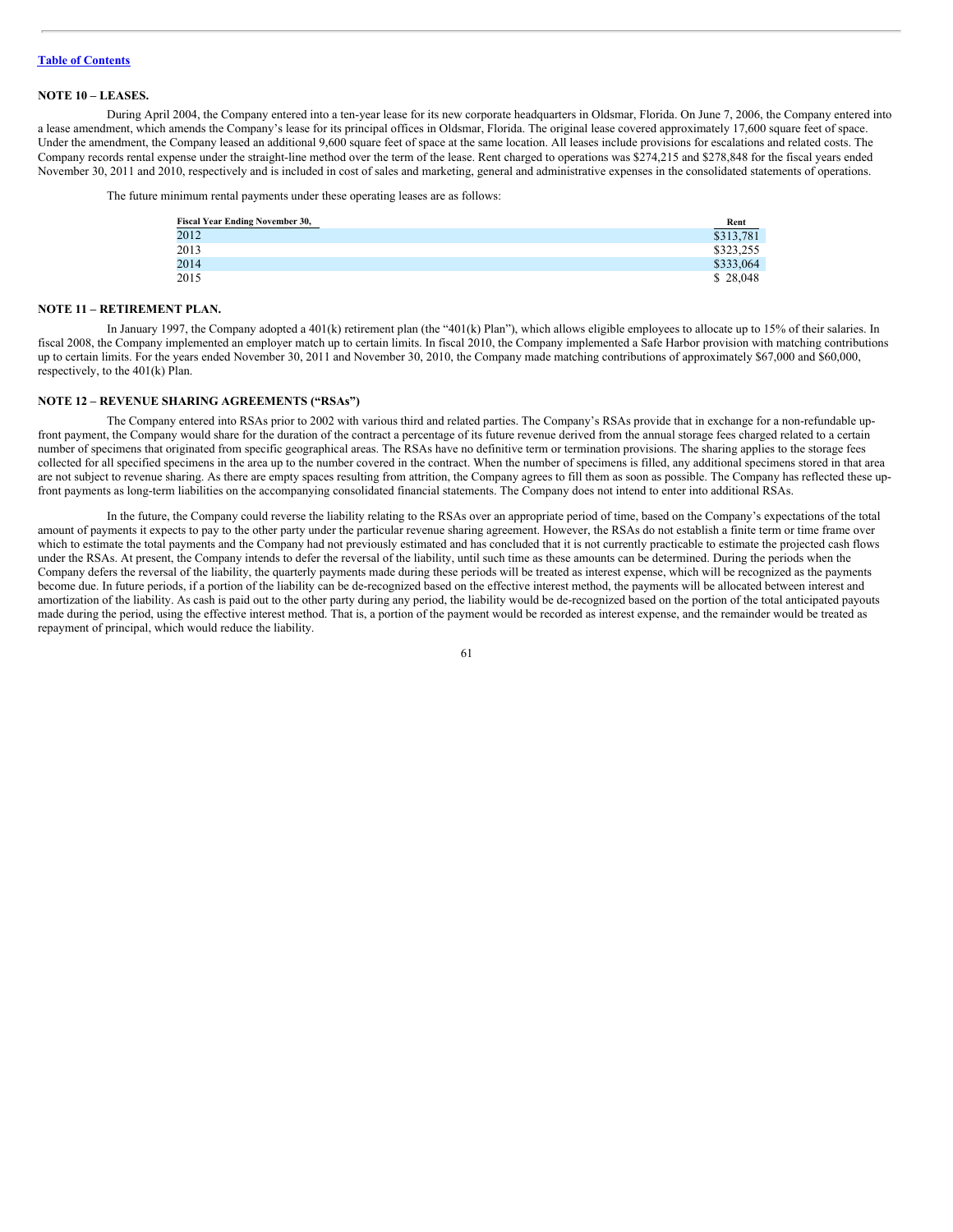*Florida*. On February 9, 1999, the previous agreements with the Company's Arizona Revenue Sharing investors were modified and replaced by a revenue sharing agreement for the state of Florida for a price of \$1,000,000. The revenue sharing agreement applies to net storage revenues originating from specimens from within the state of Florida. The revenue sharing agreement entitles the investors to revenues of up to a maximum of 33,000 storage spaces. A former member of the Board of Directors of the Company is a 50% owner of this revenue sharing agreement. The revenue sharing agreement was entered into prior to the time he became a member of the Board from which he resigned during December 2004.

*Illinois*. In 1996, the Company signed agreements with a group of investors entitling them to an on-going 50% share in the Company's portion of net storage revenues generated by specimens stored in the Illinois Masonic Medical Center for a price of \$1,000,000. The agreements were modified in 1998 to entitle the investors to a 50% share of the Company's portion of net revenues relating to specimens originating in Illinois and its contiguous states and stored in Oldsmar, Florida for a maximum of up to 33,000 storage spaces.

*New York.* On February 26, 1999, the Company entered into a modified revenue sharing agreement with Bio-Stor International, Inc. ('Bio-Stor') for the state of New York. The Company credited the \$900,000 Bio-Stor had previously paid toward the purchase of 90% of the Company's 50% portion of net storage revenues generated from the specimens originating from the Company's clients in the state of New York for up to 33,000 shared storage spaces. This agreement supersedes all other agreements between Bio-Stor and the Company.

On November 5, 1998, an agreement previously entered into with a private investor was revised. Per the terms of the original agreement, the investor had purchased 10% of a revenue sharing agreement in the state of New Jersey. The 1998 agreement transferred the \$100,000 investment such that it now applies to the state of New York. Under the revised agreement the investor will receive 10% of the 50% share in the Company's portion of net storage revenues generated by the specimens originating from the Company's clients in the state of New York for up to 33,000 spaces.

On December 6, 2011, the Company entered into an Asset Purchase Agreement with Bio-Stor canceling the Bio-Stor RSA. Pursuant to the terms of the Asset Purchase Agreement, on December 6, 2011, the Company made a one-time, lump-sum payment in the amount of \$2.3 million to Bio-Stor, and Bio-Stor sold, assigned, conveyed, transferred, and delivered to the Company all of its rights, interest and title in the RSA. The long-term liability related to Bio-Stor in the amount of \$900,000 has been reclassed and is reflected as short-term liability – revenue sharing agreements in the accompanying consolidated balance sheets as of November 30, 2011.

*Texas*. On May 31, 2001, the Company entered into an agreement with Red Rock Partners, an Arizona general partnership, entitling them to on-going shares in a portion of the Company's net storage revenue generated by specimens originating from within the State of Texas for a price of \$750,000. The investors are entitled to a 37.5% share of net storage revenues originating in the State of Texas to a maximum of 33,000 storage spaces. The same former member of the Board of Directors is a 50% owner of Red Rock. The revenue sharing agreement was entered into prior to the time he became a member of the Board, from which he resigned during December 2004. During fiscal 2008, Red Rock assigned 50% of their interest in the agreement to SCC Investments, Inc., an Arizona corporation. Subsequent to year end November 30, 2009, SCC Investments, Inc. assigned its interest to SCF Holdings, LLC, an Arizona limited liability company.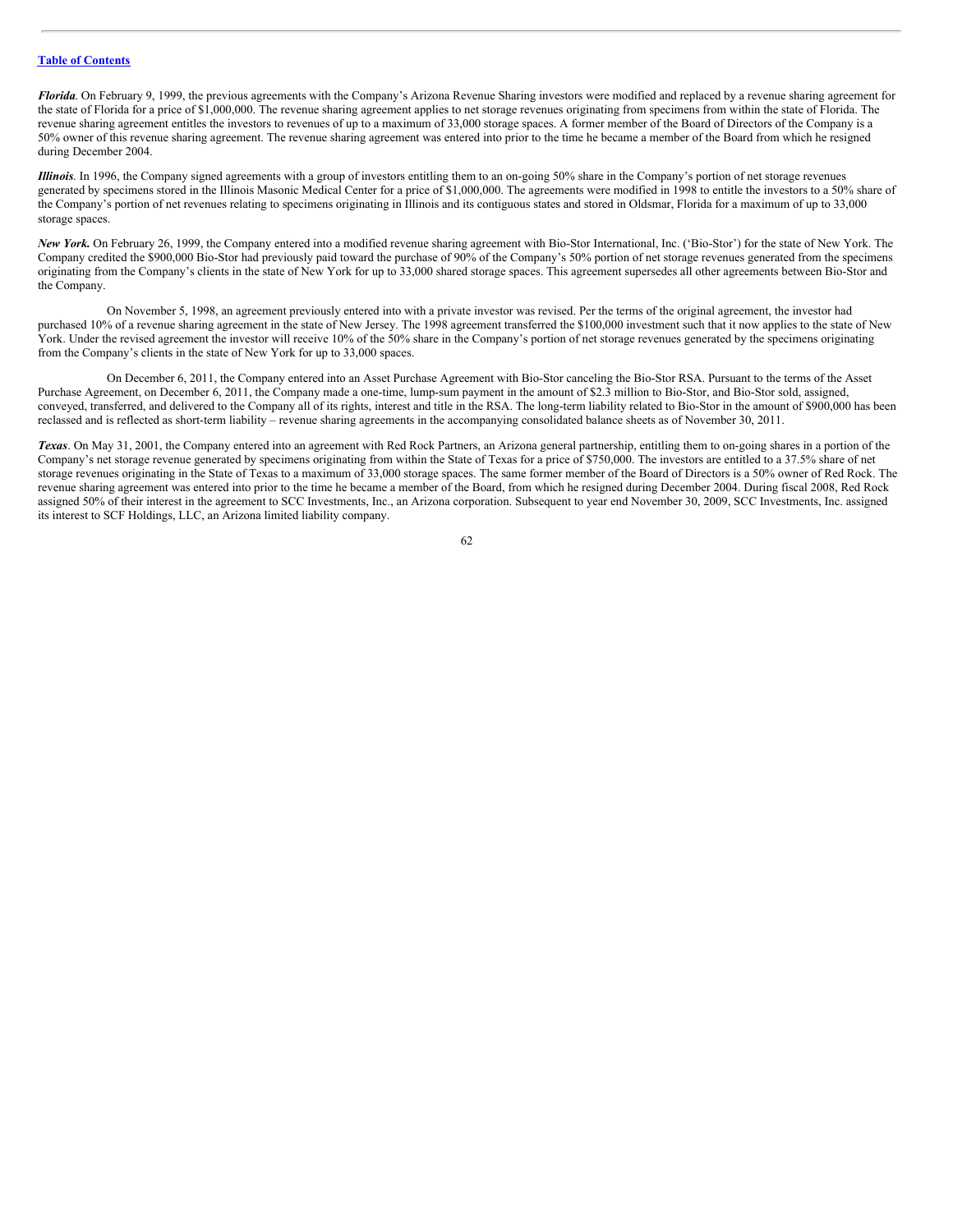The Company made total payments to all RSA holders of \$1,408,726 and \$1,412,887 for the fiscal years ended November 30, 2011 and 2010, respectively. The Company recorded RSA accruals of \$730,524 and \$807,171 as of November 30, 2011 and 2010, respectively, which are included in accrued expenses in the accompanying consolidated balance sheet. The Company has recorded a receivable of \$177,498 and \$293,093 as of November 30, 2011 and 2010, related to the historical overpayments for annual storage fees not collected for RSA specimens.

### **NOTE 13 – AGREEMENTS.**

On December 15, 2009, the Company made a payment of \$100,000 to the Museum of Science and Industry ("MOSI") for the sponsorship of a stem cell exhibit in "The Amazing You" exhibition in Tampa, Florida. The payment was made for the exhibit to be displayed over the next five years as well as various other benefits to be received from MOSI. The exhibit opened during the second quarter of 2010. The payment of \$100,000 is being expensed over the life of the exhibit, which is five years. As of November 30, 2011 and November 30, 2010, approximately \$20,000 and \$13,000, respectively, has been expensed and is reflected in the consolidated statements of operations. The remaining balance of approximately \$67,000 and \$87,000 as of November 30, 2011 and November 30, 2010, respectively, is recorded as a deposit on the accompanying consolidated balance sheets.

### **NOTE 14 – LEGAL PROCEEDINGS.**

On December 16, 2010, the Company filed an action in the Circuit Court in Pinellas County, Florida against Cord Blood America, Inc. ("CBAI") seeking an injunction against consummation of the proposed acquisition by CBAI of the assets of Cryo-Cell de Mexico, S.A. de C.V. ("CCMEX"), the Company's exclusive licensee in Mexico. The action is docketed at Civil No. 10-17412-CI-20. The Company believes that the proposed acquisition would violate its License Agreement with CCMEX. CBAI announced on December 8, 2010 that it had entered into a letter of intent for the proposed acquisition with CCMEX on December 3, 2010.

The Company also filed a motion for a temporary injunction. CBAI filed a motion to dismiss on the ground that CCMEX was an indispensable party to the action. After a hearing on January 14, 2011, the court granted the motion to dismiss, allowing the Company to join CCMEX to the action, and setting a hearing on February 25, 2011 on the Company's motion for an injunction. On January 20, 2011, the Company filed an amended complaint alleging tortuous interference with a business relationship by CBAI, misappropriation of trade secrets and confidential information in violation of the Florida Uniform Trade Secrets Act by CBAI, dilution of trademark in violation of Florida Statute Section 495.151 by CBAI, common law unfair competition against CBAI, breach of license agreement by CCMEX and unfair and deceptive trade practices in violation of the Florida Unfair and Deceptive Trade Practices Act by CCMEX and CBAI. The amended complaint sought damages against CBAI and CCMEX and injunctive relief. After CCMEX was joined to the action, both defendants filed motions to dismiss, and the injunction hearing has been continued. On March 18, 2011, the court granted the motions to dismiss filed by CBAI and CCMEX. The court granted the motion for a rehearing filed by the Company. On September 7, 2011, the court granted the motions to dismiss filed by CBAI and CCMEX. The Company did not file an appeal.

In addition, from time to time the Company is subject to proceedings, lawsuits, contract disputes and other claims in the normal course of its business. The Company believes that the ultimate resolution of current matters should not have a material adverse effect on the Company's business, consolidated financial position or results of operations. It is possible, however, that there could be an unfavorable ultimate outcome for or resolution which could be material to the Company's results of operations for a particular quarterly reporting period. Litigation is inherently uncertain and there can be no assurance that the Company will prevail. On May 26, 2011, a complaint for monetary damages was served against the Company. The complaint did not specify the amount claimed, other than stating that it is more than \$75,000 which is the jurisdictional amount of the court the complaint was filed in. At this time, it is not possible for the Company to estimate the loss or the range of possible loss, due to the current early stage of the litigation, the meaningful legal uncertainties associated with the claim and the fact that the complaint did not specify the amount of damages sought. No amounts have been accrued as of November 30, 2011. The Company believes it has meritorious defenses to the claims and intends to vigorously defend itself, however, the ultimate resolution of this complaint is uncertain at this time. A trial has been scheduled for February 6, 2013.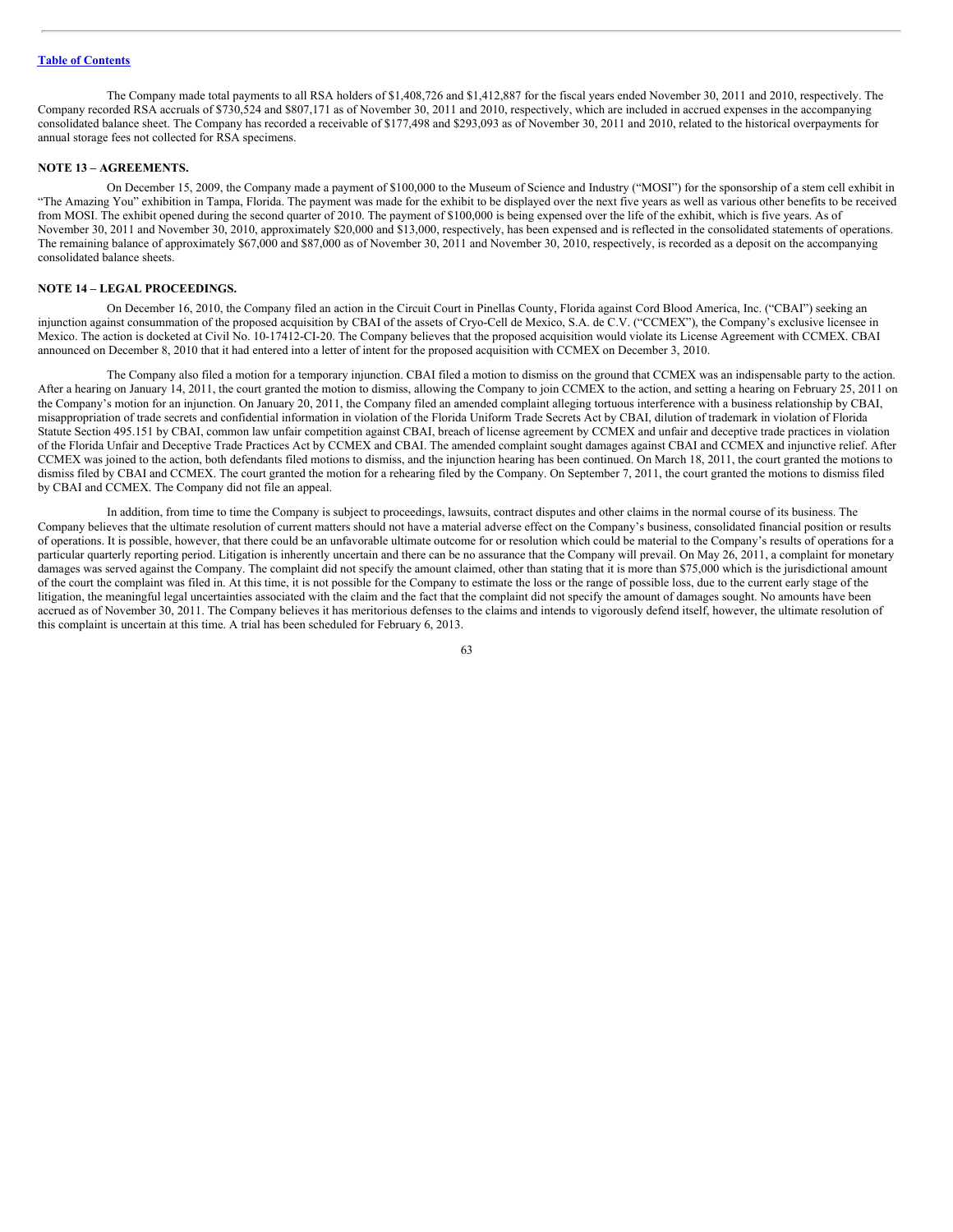On October 25, 2011, Mercedes Walton filed a demand for arbitration with the American Arbitration Association. Ms. Walton is claiming breach of her employment agreement and defamation. Ms. Walton is seeking arbitration costs, attorneys' fees, interest, compensatory, punitive and liquidated damages, as well as injunctive and declaratory relief in the amount of \$5,000,000. On August 31, 2011, the newly elected Board of Directors of the Company terminated its Chief Executive Officer and former Chairman of the Board of Directors, Ms. Walton for cause. In accordance with Ms. Walton's employment agreement dated August 15, 2005, as amended July 16, 2007, Ms. Walton could be entitled to severance in the amount up to \$950,000 related to lost salary, bonuses and benefits. In addition, the Company could be required to pay all reasonable legal fees and expenses incurred by Ms. Walton as a result of the termination, as well as outplacement services. The Company has recorded an accrual of approximately \$950,000 as of November 30, 2011, associated with the agreement and the expense is reflected in marketing, general and administrative expenses in the accompanying consolidated statements of operations for the year ended November 30, 2011. On August 24, 2011, the Board of Directors of the Company approved funding a Grantor trust to escrow the amounts that may become payable to Mercedes Walton her respective Employment Agreement as a result of a Change in Control (as that term is defined in the respective employment agreements as a majority change in the Company's Board of Directors). Given the fact that Ms. Walton was terminated for cause, the Company believes that Ms. Walton has not earned the right to this severance and intends to defend itself against this agreement.

## **NOTE 15 – RETROSPECTIVE ADOPTION OF NEW ACCOUNTING PRINCIPLE**

In October 2009, the FASB amended the accounting standards related to revenue recognition for arrangements with multiple deliverables. During the first quarter of fiscal 2011, the Company adopted the new accounting principle on a retrospective basis. The Company believes retrospective adoption provides the most comparable and useful financial information for financial statement users, is more consistent with the information the Company's management uses to evaluate its business, and better reflects the underlying economic performance of the Company. The financial statements and notes to the financial statements presented herein have been adjusted to reflect the retrospective adoption of the new accounting principle. Note 1, "Basis of Presentation" under the subheadings "Retrospective Adoption of New Accounting Principle" and "*Revenue Recognition for Arrangements with Multiple Deliverables*" of this Form 10-Q provide additional information on the Company's change in accounting resulting from the adoption of the new accounting principle and the Company's revenue recognition accounting policy.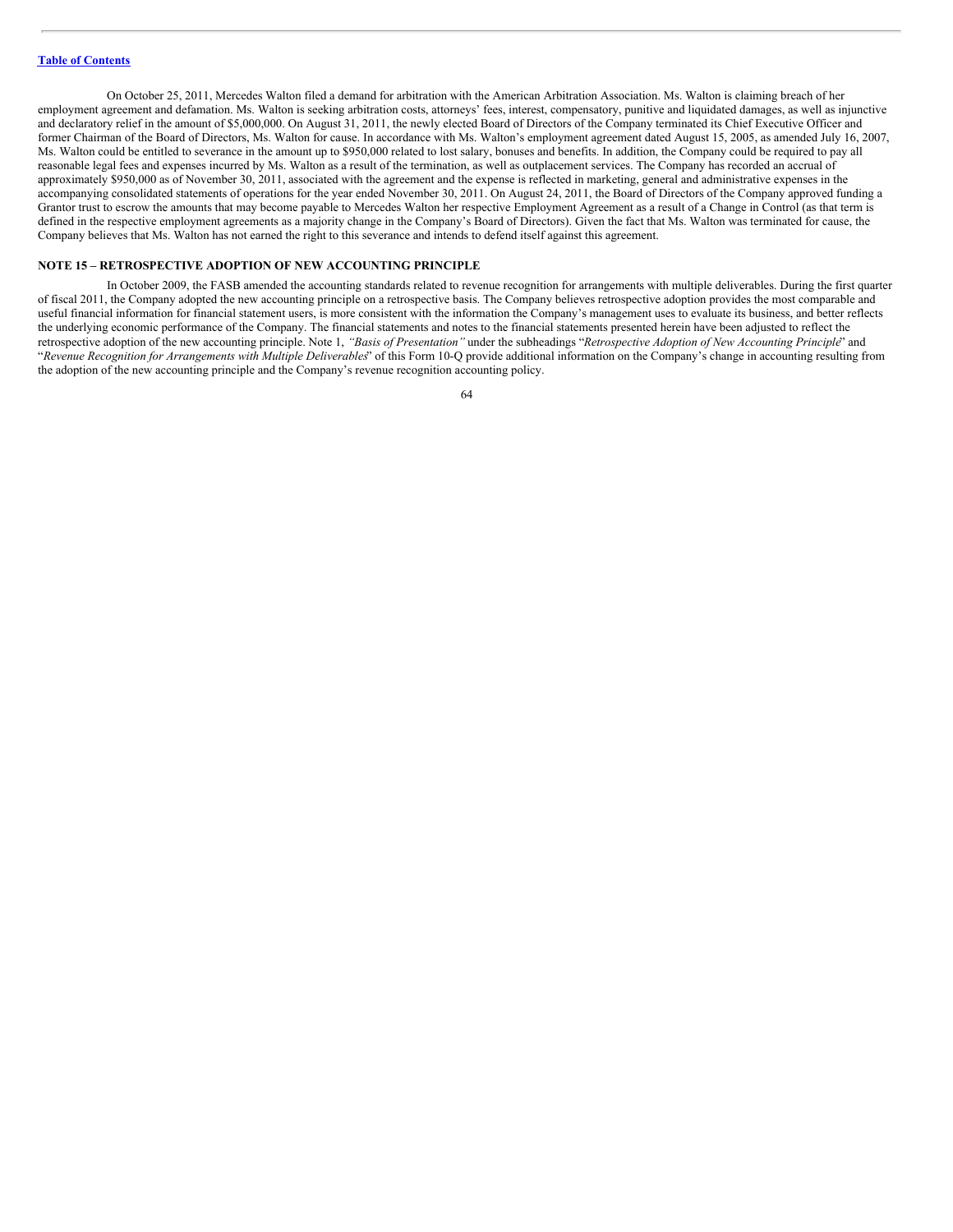The following table presents the effects of the retrospective adoption of the new accounting principle to the Company's previously reported consolidated financial statements:

|                                                                            | As Previously<br>Reported | As Adjusted          |
|----------------------------------------------------------------------------|---------------------------|----------------------|
| Consolidated Statement of Stockholders Deficit as of November 30, 2009:    |                           |                      |
| Accumulated deficit                                                        | \$29,308,756              | \$28,813,800         |
| Consolidated Balance Sheet as of November 30, 2010:                        |                           |                      |
| Current liabilities - deferred revenue                                     | \$ 5,598,088              | \$ 5,472,332         |
| Long-term liabilities - deferred revenue                                   | \$7,507,437               | \$7,015,118          |
| Accumulated deficit                                                        | \$(25,898,095)            | \$(25,349,342)       |
| Consolidated Statement of Operations for the Year Ended November 30, 2010: |                           |                      |
| Processing and storage fees                                                | \$16,120,657              | \$16,243,776         |
| Total revenue                                                              | \$17,639,576              | \$17,762,695         |
| Operating Income                                                           | \$3,222,301               | \$3,345,420          |
| Income before equity in losses of affiliate and income tax expense         | \$1,964,048               | \$2,087,167          |
| Income before income tax expense                                           | \$1,780,634               | \$1,903,753          |
| Income tax benefit                                                         | \$1,630,027               | \$1,560,705          |
| Net income                                                                 | \$3,410,661               | \$3,464,458          |
| Net income per common share - basic                                        | $\mathbb{S}$<br>0.29      | $\mathbb{S}$<br>0.29 |
| Net income per common share - diluted                                      | \$<br>0.29                | \$<br>0.29           |
| Consolidated Statement of Cash Flows for the Year Ended November 30, 2010: |                           |                      |
| Net income                                                                 | \$ 3,410,661              | \$3,464,458          |
| Deferred income tax benefit                                                | (1,788,241)               | \$(1,718,919)        |
| Change in deferred revenue                                                 | 248,755<br>\$             | 125,636<br>S.        |
|                                                                            |                           |                      |

# **NOTE 16 – PROXY CONTEST**

In August 2007, Mr. David Portnoy (the plaintiff) brought an action against the Company and its directors in Delaware Chancery Court in New Castle County. The plaintiff alleged breaches of fiduciary duties in connection with the Company's 2007 Annual Meeting and requested declaratory and injunctive relief relating to the election of directors at that meeting. On January 22, 2008, the Court issued an order under which the Company was required to hold a special meeting of stockholders for the election of directors on March 4, 2008; and the order provided that directors who sat on the Company's Board of Directors prior to the 2007 Annual Meeting would continue in office until the special meeting. The order provided that the members of the management slate pay their own proxy solicitation costs in connection with the special meeting; any costs to the Company of holding the special meeting; and the costs of a special master to preside over the special meeting. On March 4, 2008, the Company held a Special Meeting of Stockholders, at which the directors nominated in management's proxy statement dated February 11, 2008 were elected by the Corporation's stockholders.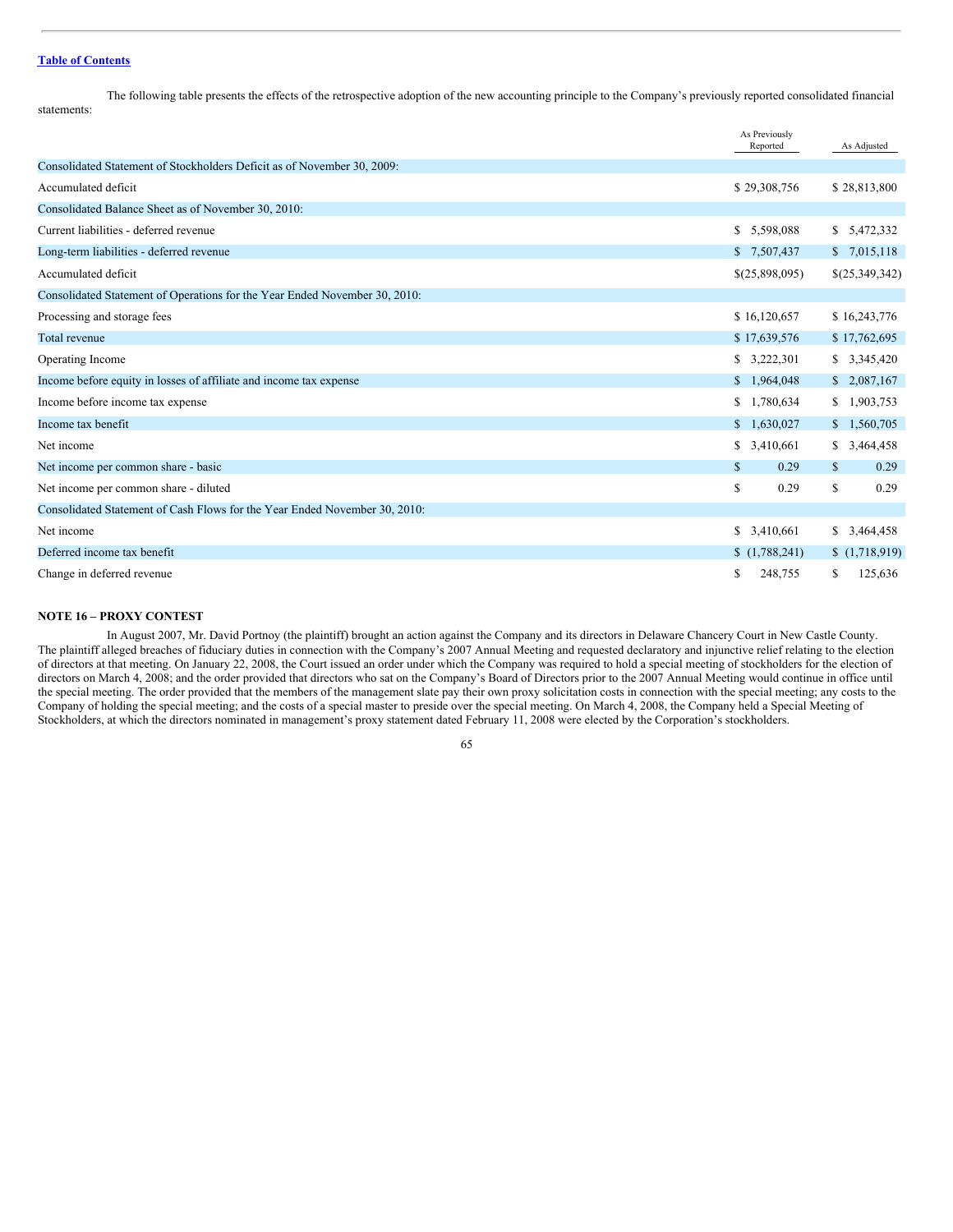On May 9, 2011, the Company was notified that Mr. David Portnoy nominated five directors to the Company's board of directors to compete with the Company's board of directors at the 2011 Annual Meeting. Mr. Portnoy conducted his own solicitation of the Company's stockholders in favor of his nominees. In light of the activities associated with the 2007 annual meeting, on June 6, 2011, Mr. Portnoy brought another action seeking declaratory relief in the Delaware Chancery Court before the same judge that had ruled on the 2007 action.

On August 24, 2011, the Board of Directors of the Company approved funding a Grantor trust to escrow the amounts that may become payable to Mercedes Walton, Jill Taymans and Julie Allickson ("the Participants") under their respective Employment Agreements as a result of a Change in Control (as that term is defined in the respective employment agreements as a majority change in the Company's Board of Directors). The trustee of the Grantor Trust Agreement is Wells Fargo Bank, National Association ("Trustee"). On August 25, 2011, the Company transferred \$2,500,000 to the Trust which is reflected as restricted cash in the accompanying consolidated balance sheet as of November 30, 2011. The Trust became irrevocable upon the Change in Control on August 25, 2011. The Company has no power to direct the Trustee to return the funds to the Company. The funds will be returned to the Company when the Trustee is satisfied that the obligations have been satisfied per any agreed upon terms. If the Company becomes insolvent, the Trustee will cease payments of benefits to the Participants and the cash will revert to the Company. Upon written approval of all Participants, the Company may terminate the Trust. As of February 28, 2012, two of the three Participants continue to be employed by the Company.

On August 24, 2011, the Board of Directors of the Company approved the acceleration of any unvested stock options and the extension of the exercise period of such options for options held by the Board of Directors and Mercedes Walton, Jill Taymans and Julie Allickson in the event of a Change in Control. On November 23, 2011, the Board of Directors of the Company revoked the previous resolution.

The Company held its 2011 Annual Meeting of Stockholders on August 25, 2011 ("the Annual Meeting"). The final voting results were certified by the Inspector of Elections on August 30, 2011. Mr. Portnoy's nominees were elected to the Company's board of directors triggering a complete change in the Company's Board of Directors.

On August 31, 2011, the newly elected Board of Directors of the Company terminated its Chief Executive Officer and former Chairman of the Board of Directors, Mercedes Walton for cause. In accordance with Ms. Walton's employment agreement dated August 15, 2005, as amended July 16, 2007, Ms. Walton could be entitled to severance in the amount up to \$950,000 related to lost salary, bonuses and benefits. In addition, the Company could be required to pay all reasonable legal fees and expenses incurred by Ms. Walton as a result of the termination, as well as outplacement services. The Company has recorded an accrual of approximately \$950,000 as of November 30, 2011, associated with the agreement and the expense is reflected in marketing, general and administrative expenses in the accompanying consolidated statement of operations for the year ended November 30, 2011. Given the fact that Ms. Walton was terminated for cause, the Company believes that Ms. Walton has not earned the right to this severance and intends to defend itself against this agreement.

On August 31, 2011 the Company's Board of Director's approved the reimbursement by the Company to the Portnoy Group of its costs associated with the litigation resulting from the 2007 Annual Meeting and the 2011 Annual Meeting's proxy contest. The total costs reimbursed were approximately \$528,000 and are reflected in marketing, general and administrative expenses in the accompanying consolidated statement of operations for the year ended November 30, 2011.

## **NOTE 17 – RELATED PARTY TRANSACTIONS**

David Portnoy, the Company's Chairman and Co-Chief Executive officer, is the brother of the Company's Co-Executive Officer Mark Portnoy. The Company's Audit Committee Chairman, Harold Berger, provides accounting services to the Company's Co-Chief Executive Officer Mark Portnoy.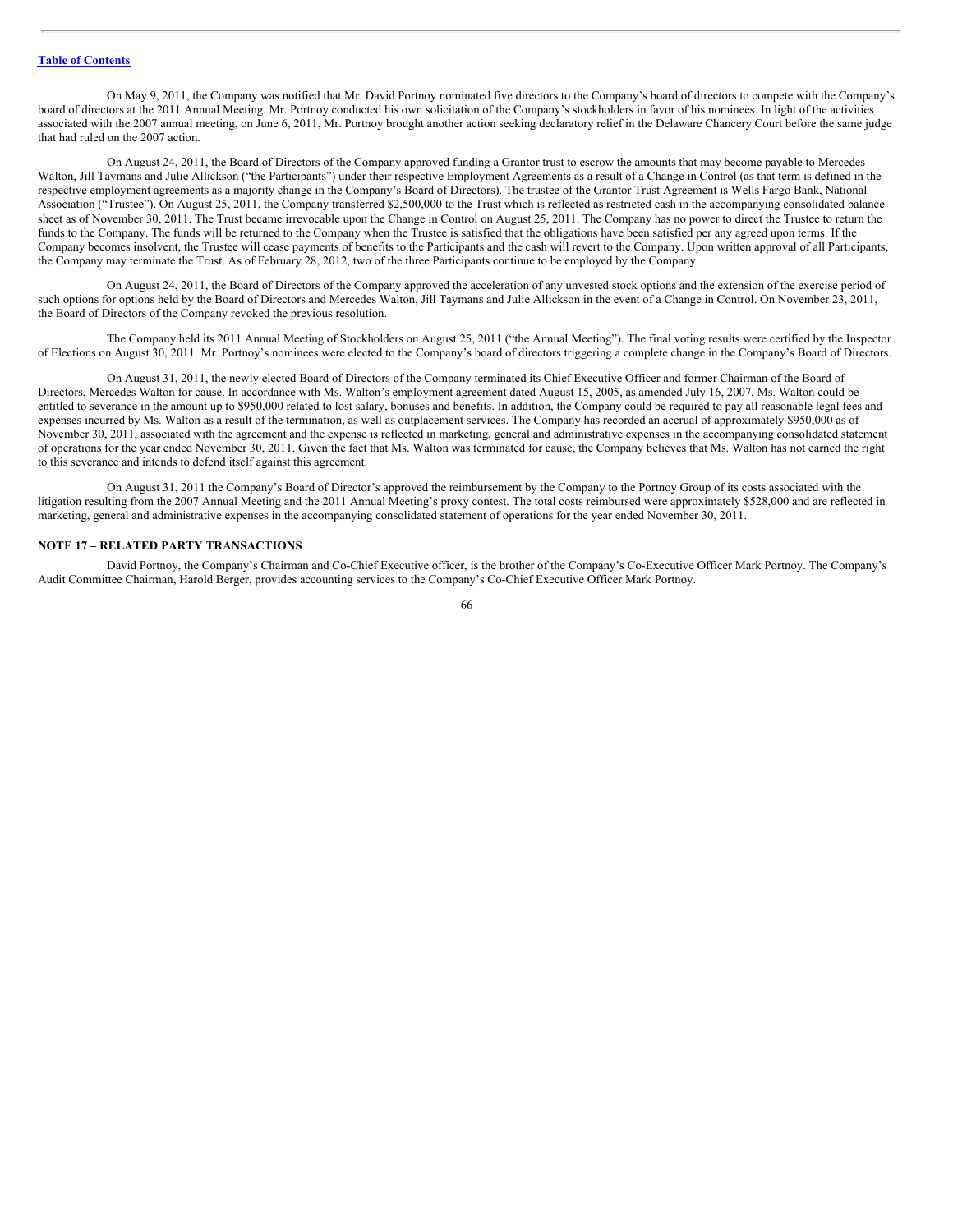During the year ended November 30, 2011, the Company reimbursed Focus Financial Group approximately \$349,506 related to the reimbursement of the Portnoy Group of its costs associated with the litigation resulting from the 2007 Annual Meeting and the 2011 Annual Meeting's proxy contest. David Portnoy is the chairman of Focus Financial, an investment banking firm.

During the year ended November 30, 2011, the Company engaged PartnerCommunity, Inc. for IT consulting services. During the year, the Company paid PartnerCommunity, Inc. \$6,759 which is reflected in marketing, general and administrative expenses in the accompanying statement of operations. David Portnoy is the chairman of the board and secretary of PartnerCommunity, Inc., a Florida corporation that provides software and hardware integration solutions to telecommunication companies, including AT&T and Verizon.

### **NOTE 18 – SAFTI-CELL**

On September 24, 2009, the Company entered into an Asset Purchase Agreement with Red Rock Investments, LLP ("Red Rock") to purchase the assets and rights related to Safti-Cell, Inc. ("Safti-Cell"), which was mainly cryogenic storage units, to cancel the Safti-Cell contract, as well as, to assume the remaining portion of Safti-Cell's building lease. Safti-Cell had provided back-up dual cryogenic storage of umbilical cord stem cells as part of the Company's service offering. The original twenty-year storage agreement required Cryo-Cell to pay fees to Safti-Cell for each specimen stored in the facility for Cryo-Cell customers. The Asset Purchase Agreement required the Company to pay \$750,000 to Red Rock in installments of which \$53,150 was allocated to the purchase of the cryogenic storage units and \$696,850 was allocated to the cancellation of the contract and included in the consolidated statements of operations for the year ended November 30, 2009. The first installment of \$375,000 was paid on September 24, 2009. The remaining \$375,000, which had a stated interest rate of 3.25% and was collateralized by the assets and the rights to the Safti-Cell cryogenic storage units, was paid in full in equal quarterly installments of principal plus interest of approximately \$95,000 during fiscal 2010. All of the specimens stored at Safti-Cell were moved to the Company's laboratory for continued storage. The twenty-year storage agreement entered into in October 2001 which required Cryo-Cell to pay fees to Safti-Cell for each specimen stored in the facility for Cryo-Cell customers was terminated as a result of the Asset Purchase Agreement. The Company's made no payments to Safti-Cell for storage for the fiscal years ended November 30, 2011 and 2010. Due to the cancellation of the contract with Safti-Cell, the Company will save approximately \$3,300,000 over the next 12 years.

## **ITEM 9. CHANGES IN AND DISAGREEMENTS WITH ACCOUNTANTS ON ACCOUNTING AND FINANCIAL DISCLOSURE.**

None.

### **ITEM 9A. CONTROLS AND PROCEDURES.**

## **Evaluation of Disclosure Controls and Procedures**

Based on their most recent review, as of the end of the period covered by this report, the Company's principal executive officer and principal financial officer have concluded that the Company's disclosure controls and procedures are not effective, and that information required to be disclosed by the Company in the reports that it files or submits under the Securities Exchange Act of 1934, as amended, is accumulated and communicated to the Company's management, including its principal executive officer and principal financial officer, as appropriate to allow timely decisions regarding required disclosure and are effective to ensure that such information is recorded, processed, summarized and reported within the time periods specified in the SEC's rules and forms.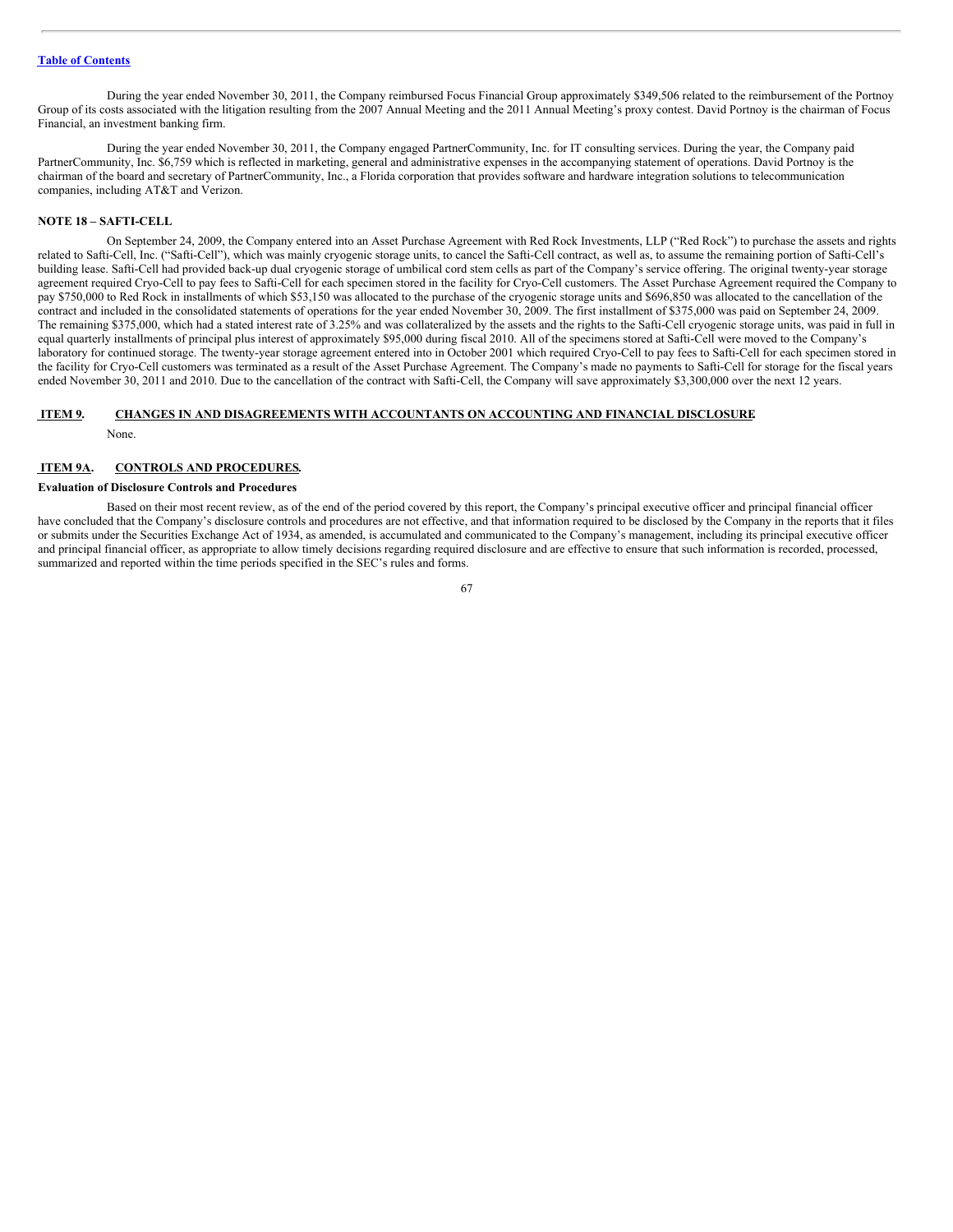## **Management's Report on Internal Control Over Financial Reporting**

Management is responsible for establishing and maintaining adequate internal control over financial reporting, as such term is defined in Exchange Act Rule 13a-15(f). Under the supervision and with the participation of our management, including the principal executive officer and principal financial officer, we conducted an evaluation of the effectiveness of our internal control over financial reporting as of November 30, 2011. In connection with our evaluation, management identified a material weakness in internal control over financial reporting as of November 30, 2011 related to the Company's identification and application of the appropriate accounting treatment for nonroutine transactions and related documentation thereof. A material weakness is a control deficiency, or combination of control deficiencies, such that there is a reasonable possibility that a material misstatement of the annual or interim financial statements will not be prevented or detected on a timely basis. Based on our evaluation under the criteria set forth in *Internal Control – Integrated Framework* and the material weakness described above, our management concluded that our internal control over financial reporting was not effective as of November 30, 2011. To address the identified material weakness discussed above, we are in the process of enhancing our internal control process to implement a review process of non-routine transactions and to engage qualified consultants to assist the Company with the application of the appropriate accounting treatment of non-routine transactions when necessary.

Although we believe that we will be able to adequately address the above material weakness, we cannot guarantee that the measures we take will remediate the material weakness that we have identified, or that any additional material weaknesses will not arise in the future.

This Annual Report does not include an attestation report of our independent registered public accounting firm regarding internal control over financial reporting. We were not required to have, nor have we engaged our independent registered public accounting firm to perform, an audit on our internal control over financial reporting pursuant to the rules of the Securities and Exchange Commission that permit us to provide only management's report in this Annual Report.

### **Changes in Internal Control Over Financial Reporting**

There were no changes in the Company's internal control over financial reporting during the most recent fiscal quarter ended November 30, 2011 that have materially affected, or are reasonably likely to materially affect, the Company's internal control over financial reporting.

#### **Limitations on the Effectiveness of Controls**

Our management, including our CEO and CFO, does not expect that our disclosure controls and internal controls will prevent all error and all fraud. A control system, no matter how well conceived and operated, can provide only reasonable, not absolute, assurance that the objectives of the control system are met. Further, the design of a control system must reflect the fact that there are resource constraints, and the benefits of controls must be considered relative to their costs. Because of the inherent limitations in all control systems, no evaluation of controls can provide absolute assurance that all control issues and instances of fraud, if any, within the Company have been detected. These inherent limitations include the realities that judgments in decision-making can be faulty, and that breakdowns can occur because of simple error or mistake. Additionally, controls can be circumvented by the individual acts of some persons, by collusion of two or more people, or by management or board override of the control.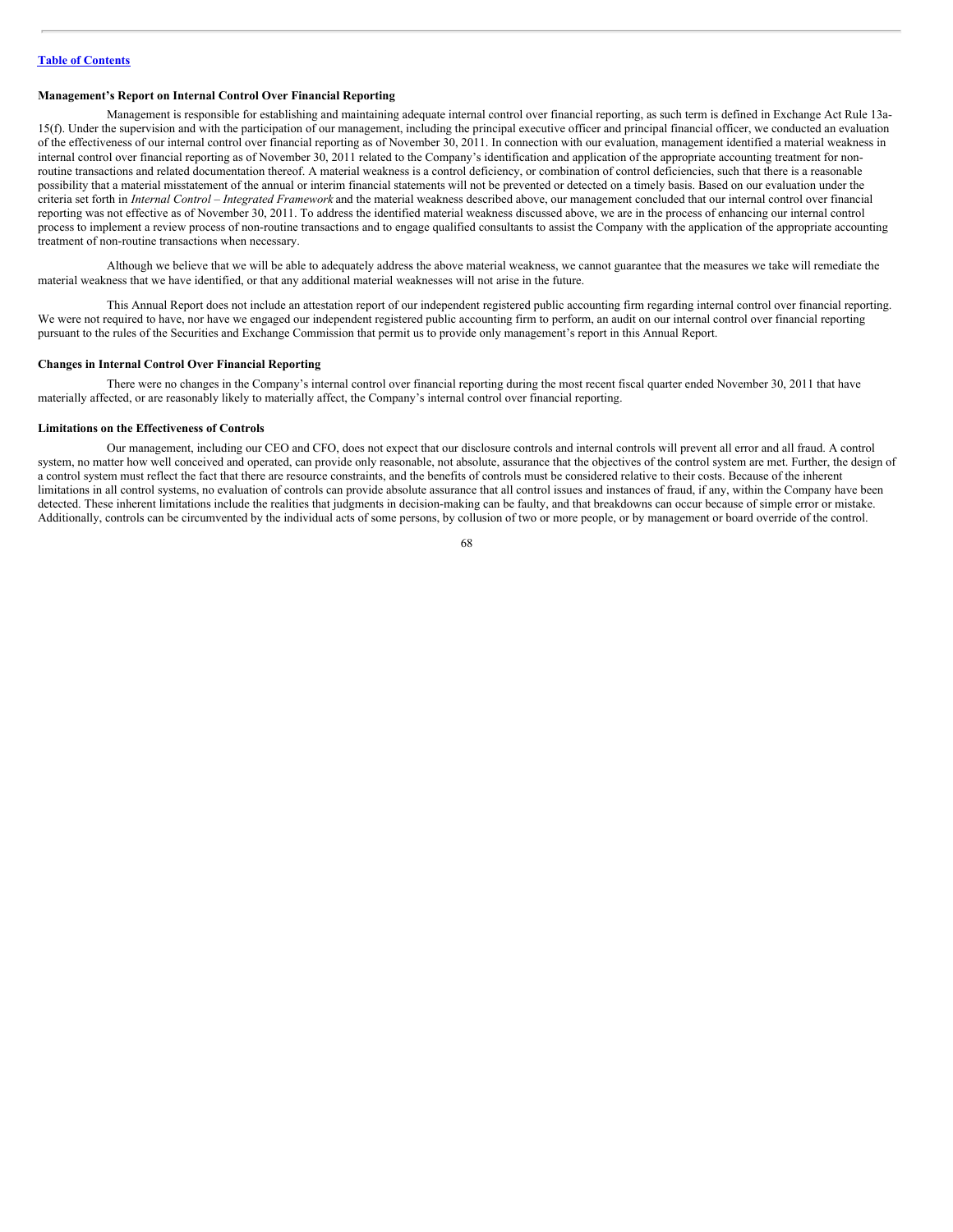The design of any system of controls also is based in part upon certain assumptions about the likelihood of future events, and there can be no assurance that any design will succeed in achieving its stated goals under all potential future conditions; over time, control may become inadequate because of changes in conditions, or the degree of compliance with the policies or procedures may deteriorate. Because of the inherent limitations in a cost-effective control system, misstatements due to error or fraud may occur and not be detected.

### **CEO and CFO Certifications**

Appearing as exhibits 31.1 and 31.2 to this report there are Certifications of the CEO and the CFO. The Certifications are required in accordance with Section 302 of the Sarbanes-Oxley Act of 2002 (the Section 302 Certifications). This Item of this report is the information concerning the evaluation referred to in the Section 302 Certifications and this information should be read in conjunction with the Section 302 Certifications for a more complete understanding of the topics presented.

# **ITEM 9B. OTHER INFORMATION.**

Not applicable.

**Part III.**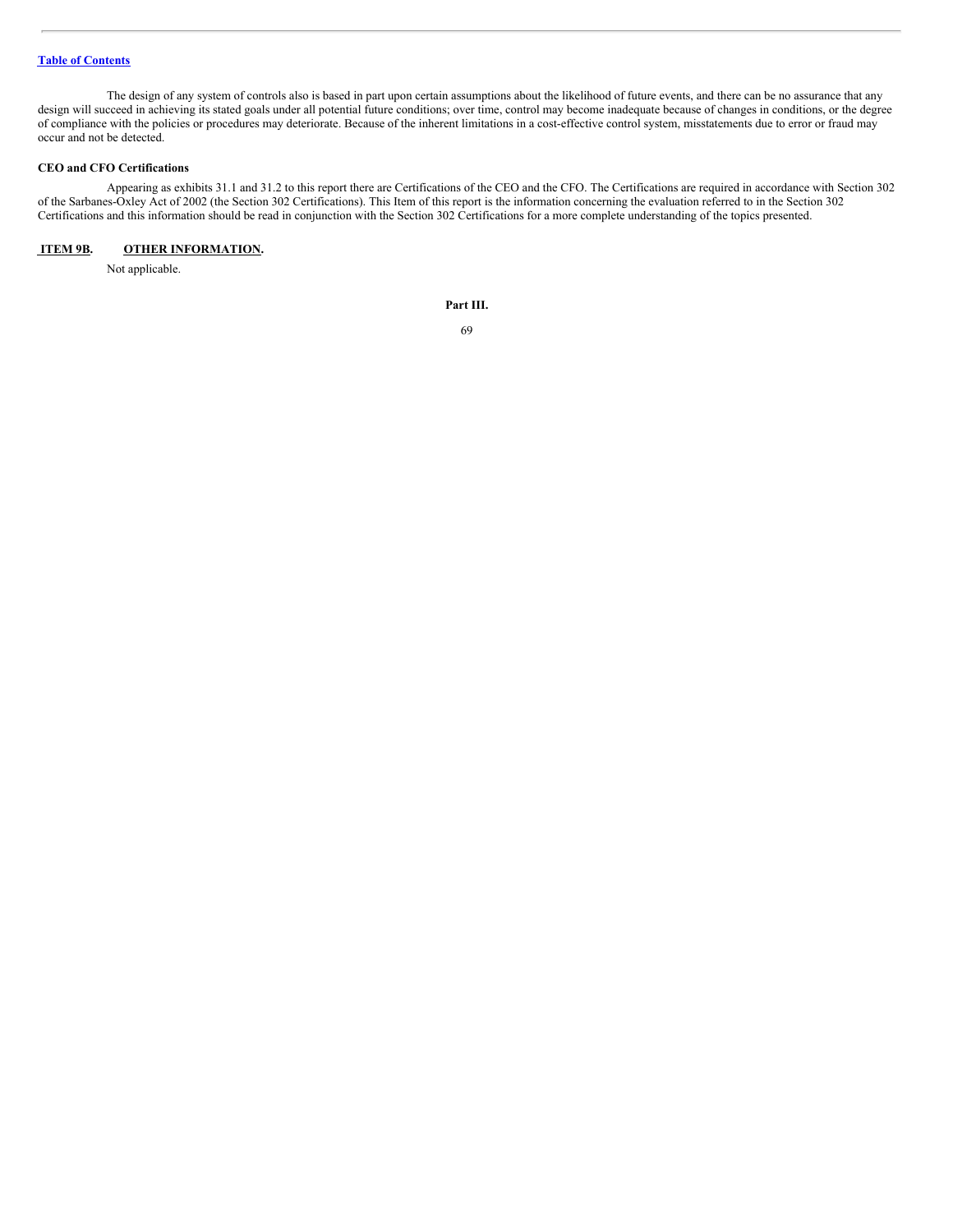## **Part III**

### **ITEM 10. DIRECTORS, EXECUTIVE OFFICERS, AND CORPORATE GOVERNANCE.**

Below are the names, ages and background of the current Board of Directors and Executive Officers of the Company, as well as the particular and specific experience, qualifications, attributes, or skills that led the Board to conclude that each director should serve on our Board of Directors in light of the Company's business and structure at the time of this filing. We have provided this discussion in a separate paragraph immediately below the biographical information provided by for each director. Because the discussion of the specific experience, qualifications, attributes or skills of a director or nominee for director is to be made in light of the Company's business and structure at the time of the particular filing, the content of this discussion may change for one or more directors or nominees in future filings.

David I. Portnoy, age 49, Chairman and Co-Chief Executive Officer. Mr. Portnoy has served as Chairman of the Board and Co-Chief Executive Officer of the Company since August 2011. Mr. Portnoy is President of Focus Financial Corp., a private investment banking and venture capital firm that was formed in 1988. Mr. Portnoy serves as Chairman of the Board of Directors of PartnerCommunity, Inc., which provides software and hardware integration solutions to telecommunication companies and which was awarded the Verizon 2010 Supplier Recognition Award for Outstanding Performance. Mr. Portnoy graduated Magna Cum Laude in 1984 from The Wharton School of Finance at the University of Pennsylvania where he earned a Bachelor of Science Degree in Economics with a joint major in finance and accounting. David I. Portnoy is the brother of Mark L. Portnoy, a director and Co-Chief Executive Officer of the Company.

Mark L. Portnoy, age 48, Co-Chief Executive Officer. Mr. Portnoy has served as a director and Co-Chief Executive Officer since August 2011. Mr. Portnoy currently serves on the boards of directors of PartnerCommunity, Inc. and uTIPu Inc., a private Internet-based business. Mr. Portnoy has been engaged in managing his personal investments since April 1997. From January 1995 to April 1997, Mark Portnoy was employed at Strome, Susskind Investments as its Chief Fixed Income Trader. From March 1986 until November 1991, Mr. Portnoy was employed at Donaldson, Lufkin & Jenrette Securities Corp. as a Fixed Income Arbitrage Trader, with a trading portfolio ranging in size from \$1 billion to \$7 billion. In addition to the finance experience, Mr. Portnoy's experience includes negotiating contracts for National Basketball Association (NBA) players totaling approximately \$30 million. Mr. Portnoy graduated Phi Beta Kappa from the University of North Carolina at Chapel Hill with a degree in Economics in December 1985. Mark L. Portnoy is the brother of David I. Portnoy, Chairman of the Board and Co-Chief Executive Officer of the Company.

Jonathan H. Wheeler M.D., age 51. Dr. Wheeler has served as a director since August 2011. Dr. Wheeler is a licensed physician specializing in the fields of obstetrics and gynecology. He has practiced in these fields in Newport Beach, California since 1992. Dr. Wheeler received his B.A. in Biology from the State University of New York (SUNY) at Buffalo. He completed his medical degree at Cornell University Medical College in 1986. His Obstetrics and Gynecology training was received at UCLA Medical Center in a combined internship and residency program. There, he received honorary awards for his work in advanced laparoscopy and completed research in innovative surgical techniques. Dr. Wheeler is Board certified in Obstetrics and Gynecology. He is a member of the American College of Obstetrics and Gynecology, the American Association of Gynecologic Laparoscopists, the Orange County Obstetrics and Gynecology Society and is a Diplomat of the American Board of Obstetrics and Gynecology. In the past Dr. Wheeler has served as Chairman and Vice-Chairman of the Department of Obstetrics and Gynecology at Hoag Hospital and has served on numerous committees including education, surgery and advancement of Women's Health Services.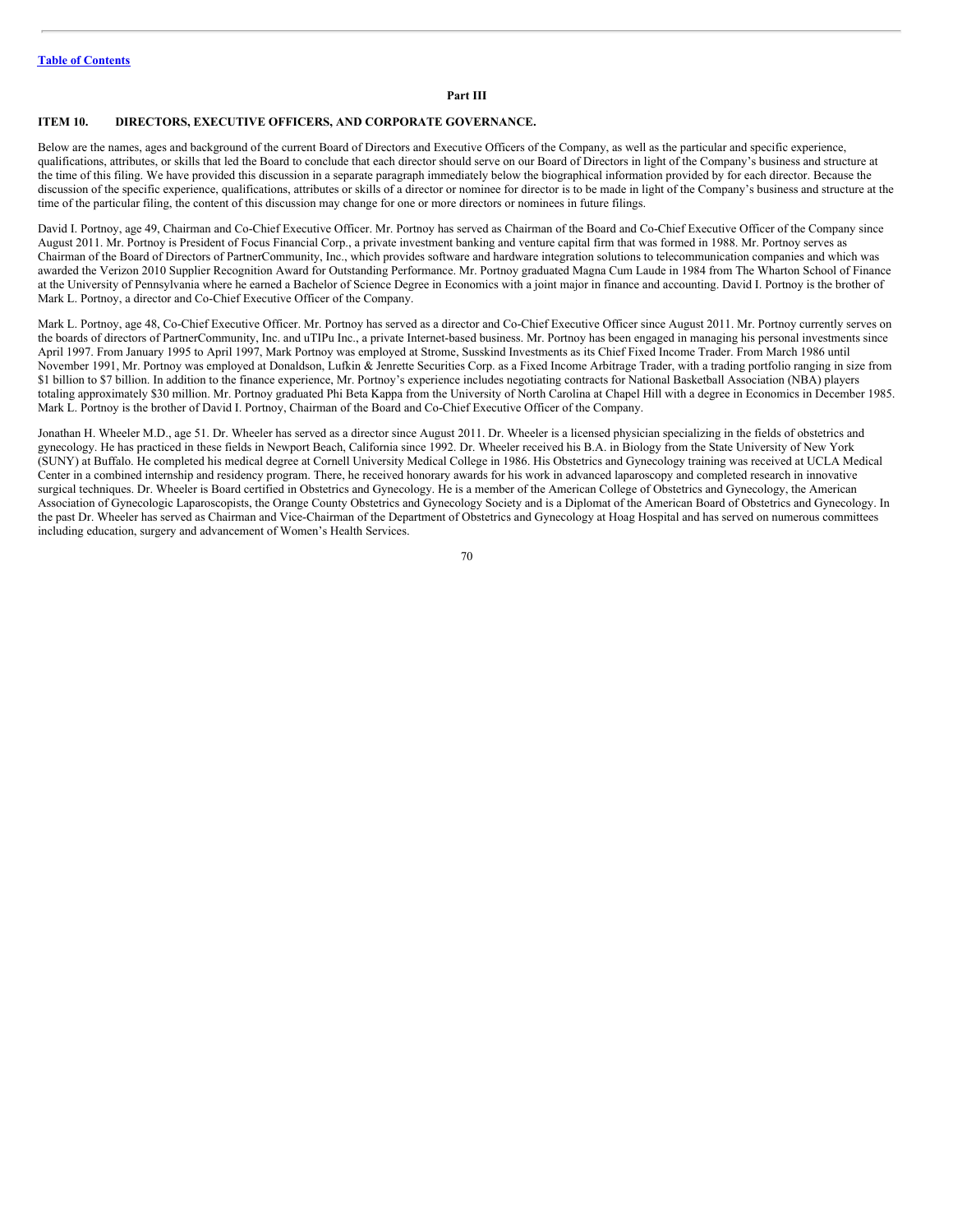George Gaines, age 57. Mr. Gaines has served as a director since August 2011. Mr. Gaines is the founder and owner, since 2009, of Orrington Advisors, a business consulting firm headquartered in Evanston, Illinois which primarily provides consulting services to entities seeking to structure and raise capital for private equity funds. Since 2009 Mr. Gaines has also served on the Board of Directors and as Executive Vice President-Corporate Strategy of Kastan Mining PLC, a privately held company headquartered in Evanston, Illinois which has copper and blue mining operations in Tanzania. From 2003 until 2009, Mr. Gaines was a senior partner of Berchwood Partners, Evanston, Illinois, an investment banking and private equity fund placement agent.

Harold D. Berger, age 47. Mr. Berger has served as a director since August 2011. Mr. Berger is a certified public accountant. Prior to opening his own accounting practice in 2005, Mr. Berger was an equity partner with Habif, Arogeti & Wynne, LLP, an accounting firm based in Atlanta, Georgia. Over the past 25 years, Mr. Berger also has served on boards for a variety of charitable organizations. Mr. Berger currently serves as Treasurer and Executive Committee Member of the Holly Lane Foundation (f/k/a The Gatchell Home, Inc.), as Director and Finance committee member of the Jewish Educational Loan Fund, Inc., and as Director and financial adviser to The Atlanta Group Home Foundation, Inc. Mr. Berger graduated in December 1987 from the University of Texas at Austin with a Master's Degree in Professional Accounting. Mr. Berger is a member of the American Institute of Certified Public Accountants (AICPA) and the Georgia Society of Certified Public Accountants (GSCPA).

Anthony Atala, M.D., 53. Dr. Atala serves as Director of the Wake Forest Institute for Regenerative Medicine, and the W.H. Boyce Professor and Chair of the Department of Urology at Wake Forest University. Dr. Atala is a practicing surgeon and a globally recognized stem cell researcher in the area of regenerative medicine. His current work focuses on growing new human cells, tissues and organs. Dr. Atala works with several journals and serves in various roles, including Editor-in-Chief of Stem Cells Translational Medicine, Current Stem Cell Research and Therapy, and Therapeutic Advances in Urology; as Associate Editor of Tissue Engineering and Regenerative Medicine, The Journal of Rejuvenation Research, Nanotechnology in Engineering and Medicine, Gene Therapy and Regulation, and Current Reviews in Urology; as Executive Board Member or Section Editor of the journal Tissue Engineering and International Journal of Artificial Organs, and as Editorial Board member of the International Journal of Stem Cells, Stem Cell Review Letters, Expert Opinion on Biological Therapy, Biomedical Materials, the Journal of the American College of Surgeons, the Journal of Urology, BioMed Central-Urology, Urology, and Current Opinion in Urology. Dr. Atala currently serves as a Trustee to Allegacy Federal Credit Union, and a Board of Directors member of Plureon, Inc. Dr. Atala served as a Board of Director member of Tengion Corporation from 2004 to 2006. Dr. Atala received a BA degree from the University of Miami, and an MD degree from the University of Louisville. He completed his surgical internship and urology residency at the University of Louisville, and a pediatric urology surgery fellowship at Children's Hospital and Harvard Medical School. Dr. Atala has led or served several national professional and government committees, including the National Institutes of Health working group on Cells and Developmental Biology, and the National Institutes of Health Bioengineering Consortium. He is currently an NIH "Quantum Grant" awardee. The Wake Forest Institute of Regenerative medicine has a team of over 160 physicians and researchers. Ten applications of technologies developed in Dr. Atala's laboratory have been used clinically. He is the editor of 8 books, including Methods of Tissue Engineering, Principles of Regenerative Medicine, and Minimally Invasive Urology, and has published more than 250 journal articles and has applied for or received over 200 national and international patents.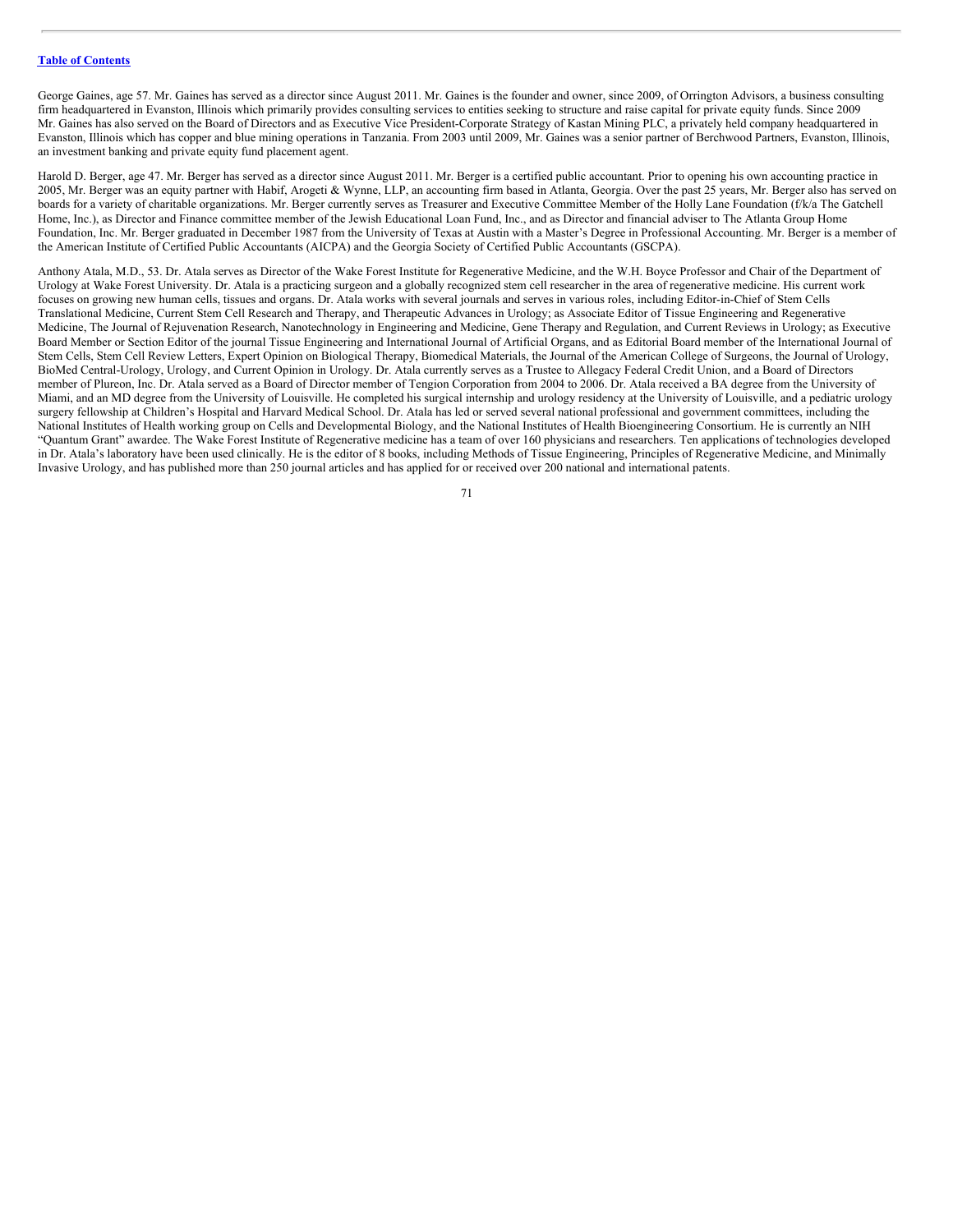## Other Executive Officers

Biographical information regarding the Company's executive officers who are not currently serving as directors of the Company is set forth below:

Jill Taymans, 42, Vice President, Finance and Chief Financial Officer. Ms. Taymans joined the Company in April 1997 serving initially as Controller and was appointed Chief Financial Officer in May 1998. Ms. Taymans graduated from the University of Maryland in 1991 with a BS in Accounting. She has worked in the accounting industry for over 20 years in both the public and private sectors. Prior to joining the Company, she served for three years as Controller for a telecommunications company.

Julie Allickson, Ph.D., 49, Vice President of Laboratory Operations and R&D. Dr. Allickson joined the Company in 2004 as Technical Director of Laboratory Operations and has served as the Company's Vice President of Laboratory Operations and R&D since April 2007. Dr. Allickson also has served as a member of the Cryo-Cell Medical Scientific Advisory Board since October 2006. Prior to joining the Company, she worked for the University of Miami-School of Medicine, Diabetes Research Institute since 2000 as the Laboratory Manager of the cGMP Cell Processing Facility where she had responsibility for cell processing operations, laboratory design and implementation and regulatory affairs. Prior to that time, she worked for the American Red Cross since 1989, managing the Hematopoietic Cell Processing and Platelet Serology Laboratory. Dr. Allickson has 20 years of laboratory experience and 17 years in Cellular Therapy Processing. She was one of the founding members of the International Society of Cellular Therapy in 1992, has been a member of the AABB for 17 years and is a member of the AABB Standards Committee for Cell Therapy Product Services.

### Audit Committee Financial Expert

The audit committee is comprised entirely of non-employee, independent members of the board of directors. The purpose of the audit committee is to assist the board of directors in fulfilling its oversight responsibilities by reviewing the Company's internal control systems, audit functions, financial reporting processes, and methods of monitoring compliance with legal and regulatory matters. The board of directors has determined that each of the audit committee members is able to read and understand fundamental financial statements. In addition, the board of directors has determined that audit committee Chairman, Mr. Harold Berger, is an "audit committee financial expert" as that term is defined in Item 407(d)(5) of Regulation S-K promulgated under the Securities and Exchange Act of 1934. Mr. Berger's relevant experience includes his current position with his own accounting practice, as well as, his prior position as an equity partner with Habif, Arogeti & Wynne, LLP, an accounting firm based in Atlanta, Georgia.

Section 16(a) of the Securities Exchange Act of 1934, as amended, requires our officers, directors and persons who are the beneficial owners of more than 10% of our common stock to file with the SEC initial reports of ownership and reports of changes in ownership of our common stock. Officers, directors and beneficial owners of more than 10% of our common stock are required by SEC regulations to furnish us with copies of all Section 16(a) forms they file. As of the date hereof, director Anthony Atala has not yet filed a Form 3 or Form 4. Based solely on a review of the copies of the Forms 3, 4 and 5 and amendments that we received with respect to transactions during fiscal 2011, we believe that all other such forms were filed on a timely basis.

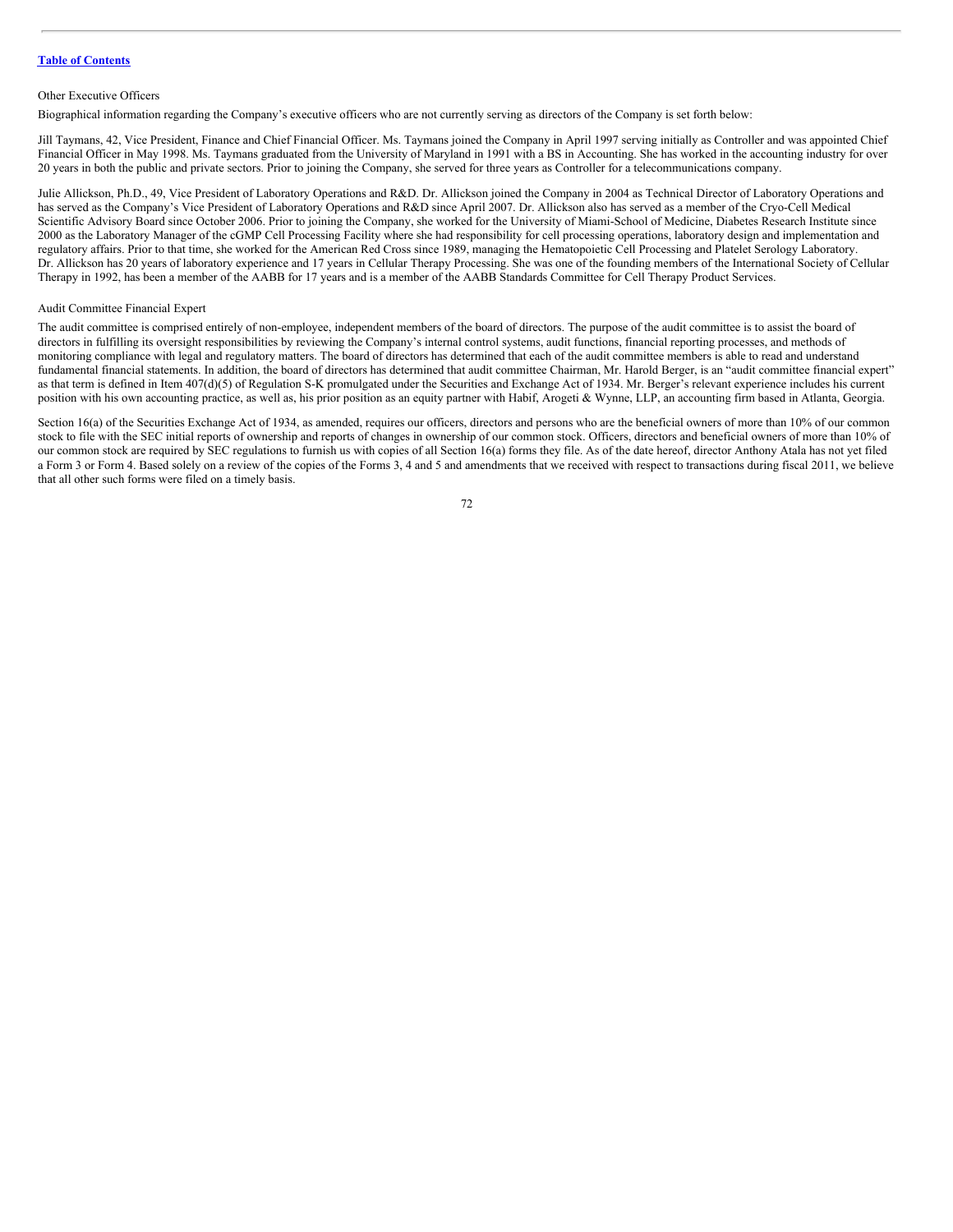Code of Ethics

The Company has adopted a code of ethics for its chief executive officer and all senior financial officers, including the chief financial officer and principal accounting officer. The code of ethics is available to any shareholder, without charge, upon written request to the Company in care of the Corporate Secretary at 700 Brooker Creek Boulevard, Suite 1800, Oldsmar, Florida 34677.

#### **ITEM 11. EXECUTIVE COMPENSATION.**

#### Summary Compensation Table

The table below summarizes the total compensation paid or earned during the fiscal year ended November 30, 2011 and November 30, 2010 by (i) the Company's Chief Executive Officer and (ii) the two other most highly compensated individuals that served as executive officers of the Company as of November 30, 2011 whose total compensation received from the Company during such fiscal year (other than non-qualified deferred compensation earnings, if any) exceeded \$100,000 (collectively, the "named executives").

| Name<br>and Principal Position                  | Year | Salary<br>(S) | <b>Bonus</b><br>(S)             | Option<br>Awards<br>$(S)$ (2) |             | Non-Equity<br>Incentive Plan<br>Compensation<br>(S) |               | All Other<br>Compensation<br>$(S)$ $(3)$ | Total (\$) |
|-------------------------------------------------|------|---------------|---------------------------------|-------------------------------|-------------|-----------------------------------------------------|---------------|------------------------------------------|------------|
| David Portnoy                                   |      |               |                                 |                               |             |                                                     |               |                                          |            |
| Co-Chief Executive Office (1)                   | 2011 | \$54,519      | S.<br>$\overline{0}$            | \$79,542                      | $\mathbf S$ | $\overline{0}$                                      | <sup>\$</sup> | $\mathbf{0}$                             | \$134,061  |
| Mark Portnoy                                    |      |               |                                 |                               |             |                                                     |               |                                          |            |
| Co-Chief Executive Officer (1)                  | 2011 | \$48,462      | S.<br>$\overline{0}$            | \$79,542                      | S           | $\mathbf{0}$                                        | \$            | $\mathbf{0}$                             | \$128,004  |
| Jill M. Taymans                                 |      |               |                                 |                               |             |                                                     |               |                                          |            |
| Vice President Finance, Chief Financial Officer | 2011 | \$177,852     | $\begin{matrix} 0 \end{matrix}$ | \$11,605                      | S           | $\mathbf{0}$                                        | \$            | $\mathbf{0}$                             | \$189,457  |
|                                                 | 2010 | \$175,838     | $\begin{matrix} 0 \end{matrix}$ | \$4,945                       | S           | $\mathbf{0}$                                        | $\mathbb{S}$  | $\mathbf{0}$                             | \$180,783  |
| Julie Allickson                                 |      |               |                                 |                               |             |                                                     |               |                                          |            |
| Vice President of Laboratory Operations and R&D | 2011 | \$158,335     | $\hat{S}$ 0                     | \$11,605                      | \$          | $\mathbf{0}$                                        | <sup>\$</sup> | $\mathbf{0}$                             | \$169,940  |
|                                                 | 2010 | \$156,202     | $\begin{matrix} 0 \end{matrix}$ | \$4,945                       | S           | $\mathbf{0}$                                        | \$            | $\mathbf{0}$                             | \$161,147  |
| Mercedes Walton Former                          |      |               |                                 |                               |             |                                                     |               |                                          |            |
| Chief Executive Officer (4)                     | 2011 | \$319,692     | $\mathbb{S}$<br>$\overline{0}$  | \$31,551                      | S           | $\mathbf{0}$                                        | \$.           | 19.806                                   | \$371,049  |
|                                                 | 2010 | \$371,198     | $\mathbf{s}$<br>$\overline{0}$  | \$17,080                      | S           | $\mathbf{0}$                                        | \$.           | 22,973                                   | \$411,251  |
|                                                 |      |               |                                 |                               |             |                                                     |               |                                          |            |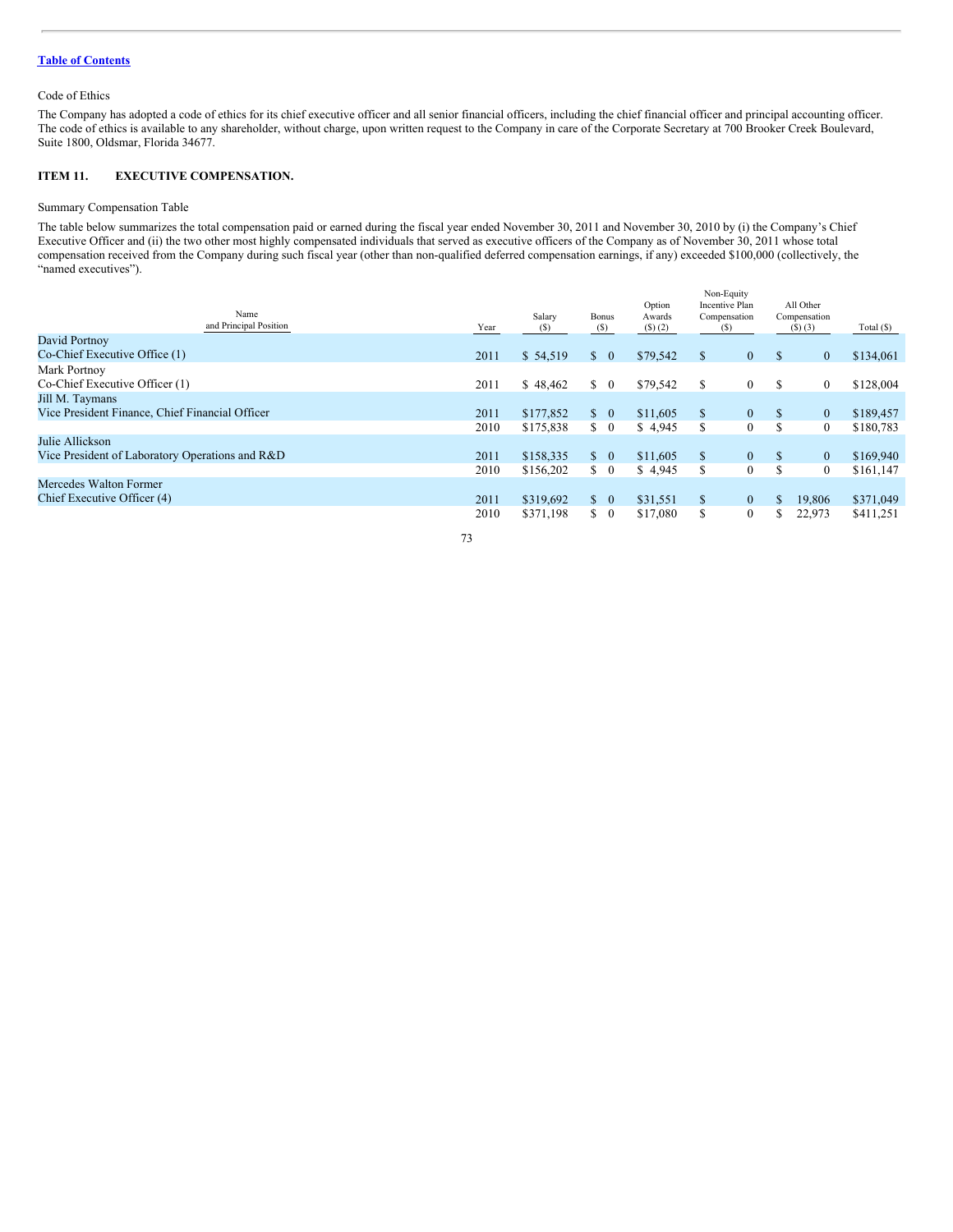- (1) Messrs. Portnoy and Portnoy became Co-Chief Executive Officers effective August 30, 2011 and accordingly their compensation disclosure reports for only this period of fiscal 2011.
- (2) Represents the dollar amount recognized for financial reporting purposes in fiscal 2011 and 2010. The fair value was estimated using the Black-Scholes option-pricing model. The amount reported has been adjusted to eliminate service-based forfeiture assumptions used for financial reporting purposes. See Note 7, Stockholders' Equity, to our consolidated financial statements for a discussion of our accounting for stock options and the assumptions used.
- (3) Represents perquisites and other benefits, valued on the basis of aggregate incremental cost to the Company.
- (4) On August 30, 2011, the Board of Directors of the Company terminated its Chief Executive Officer and former Chairman of the Board of Directors.

#### Narrative Disclosure Regarding Summary Compensation Table

#### Compensation Philosophy

Our executive compensation policies are designed to provide competitive levels of compensation that integrate pay with our annual objectives and long-term goals, align the long-term interests of management with those of our stockholders, reward for achieving performance objectives, recognize individual initiative and achievements, and assist us in attracting and retaining highly qualified and experienced executives. The compensation committee of our board of directors is primarily responsible for acting on our philosophical approach to executive compensation. There are three primary elements in our executive compensation program: base salary compensation, cash bonus and stock options.

Base salary compensation is based on the potential impact the individual may have on the Company, the skills and experience required by the job, comparisons with comparable companies and the performance and potential of the incumbent in the job.

A cash bonus pool along with Company performance targets and individual performance objectives are established at the beginning of each fiscal year by the compensation committee. At the end of the fiscal year each performance target is measured and bonuses are paid at the end of the fiscal year if the set performance targets established at the beginning of the fiscal year are attained. A percentage of the pre-determined cash bonus pool is paid to the named executive officer depending on the performance targets met by the Company and the individual. In fiscal years 2011 and 2010, 75% of the amount of the potential bonus was based on the Company performance targets and 25% was based on the named executive officer's individual performance objectives associated with corporate strategy. The revenue and earnings target levels disclosed below and the undisclosed number of new umbilical cord blood and menstrual stem cell units and customer satisfaction survey results target levels utilized in fiscal 2010 and 2011 require significant effort by the Company to achieve extraordinary performance and are very difficult to attain. In fiscal 2010, the Company performance targets required to earn cash bonuses were based on the number of new umbilical cord blood and menstrual stem cell units; \$16.8 million in revenue; \$1.3 million in earnings; and customer satisfaction survey results. No cash bonuses were paid to the named executive officers in fiscal 2010 because the Company did not meet all of the performance targets for fiscal 2010. In fiscal 2011, the Company performance targets required to earn cash bonuses were based on the number of new umbilical cord blood and menstrual stem cell units; \$19.4 million in revenue; \$1.9 million in earnings; and customer satisfaction survey results. No cash bonuses were paid to the named executive officers in fiscal 2011 because the Company did not meet all of the performance targets for fiscal 2011.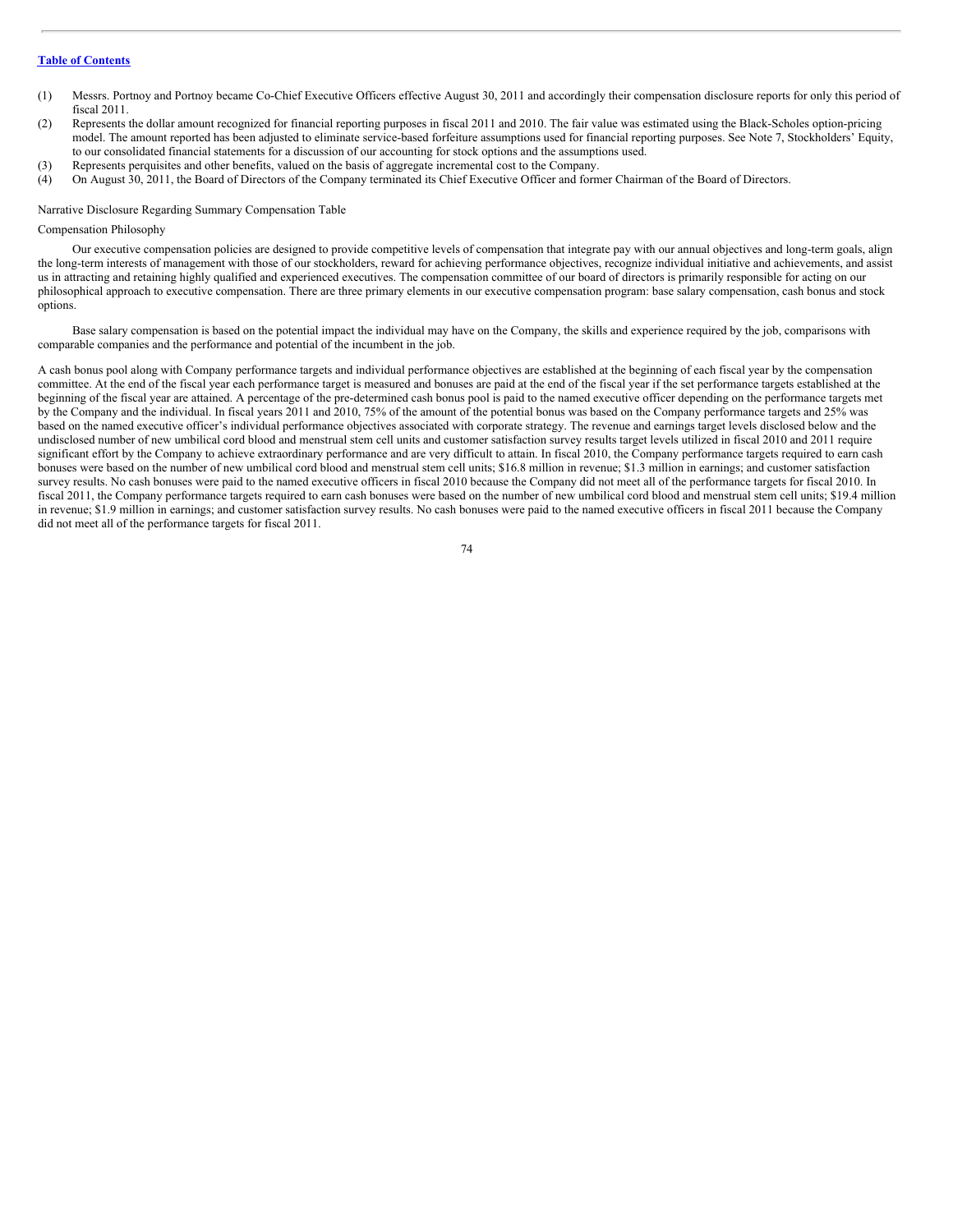Stock options are granted to our executive officers in order to maintain competitive pay packages and to align management's long-term interests with those of our stockholders. The compensation committee approves stock option grants to our executives and key personnel. Awards vest and options become exercisable based upon criteria established by the compensation committee. There were 200,000 and 50,625 stock options awarded to the named executive officers in 2011 and 2010, respectively.

Overall, the compensation committee attempts to establish levels of executive compensation that it believes to be competitive with those offered by employers of comparable size, growth and profitability in the Company's industry and in general industry. In establishing the levels of the various compensation elements, the compensation committee has from time to time used the services of compensation consultants.

#### Employment Agreements and Change in Control Arrangements

*David Portnoy Employment Agreement.* On December 1, 2011, the Company entered into a two year employment agreement (the "David Portnoy Employment Agreement") with David Portnoy as the Chairman of the Board and Co-Chief Executive Officer effective December 1, 2011 (the "Commencement Date"). The David Portnoy Employment Agreement provides for an annual base salary of \$225,000. In addition to base salary, for the fiscal years ending November 30, 2012 and November 30, 2013, Mr. Portnoy will be entitled to a performance-based bonus of an amount up to 35%, 65% or 100% of base salary, depending on whether the stated performance targets are achieved. On February 13, 2012, the David Portnoy Employment Agreement was amended to clarify that the determination of whether the "Threshold", "Target", and "Stretch" performance standards have been achieved with respect to (i) bonuses to be paid under Section 3(b) of the David Portnoy Employment Agreement; and (ii) the grant of the equity awards described in Section 3 (c)(ii) of the David Portnoy Employment Agreement, shall be made without regard to any accounting impact of such awards on the Company's financial statements. The amendment to the David Portnoy Employment Agreement also revises Section 3(c)(ii) to correct the Company's fiscal year end date. The David Portnoy Agreement provides a signing bonus in the form of non-qualified stock options. Accordingly, on December 1, 2011, the Mr. Portnoy was granted stock options to acquire 200,000 shares of Company stock at \$1.72 per share, which was the closing price of the Company's stock on that day. One-third of the award is vested on the day of grant, one-third becomes vested on the first anniversary of the grant date, and one-third becomes vested on the second anniversary of the grant date. If specified performance targets are achieved at the "stretch" level and Mr. Portnoy is still employed by the Company as of November 30, 2013, Mr. Portnoy will receive a grant of non-qualified stock options of up to 300,000 shares. Such grants shall be made no later than February 28, 2014 and shall have a grant price equal to \$1.72, which is the closing price of the Company's stock on December 1, 2011.

The David Portnoy Agreement also provides for reimbursement for all business expenses, including reasonable commuting expenses for David Portnoy between his home in Miami, Florida to the Company's headquarters in Tampa, Florida, including lodging and rental car expenses for when he is working in the Company's offices in Tampa. Mr. Portnoy' s principal place of employment shall be at the Company's headquarters, but he may elect in his discretion to work from his residence in Miami, Florida. The Company shall pay reasonable legal and financial consulting fees and costs incurred in negotiating the agreements and shall pay him up to \$75,000 in legal fees related to any dispute or question of interpretation regarding the agreements. Mr. Portnoy will also participate in the employee benefit plans that the Company generally makes available to Company employees from time to time, including retirement and health plans.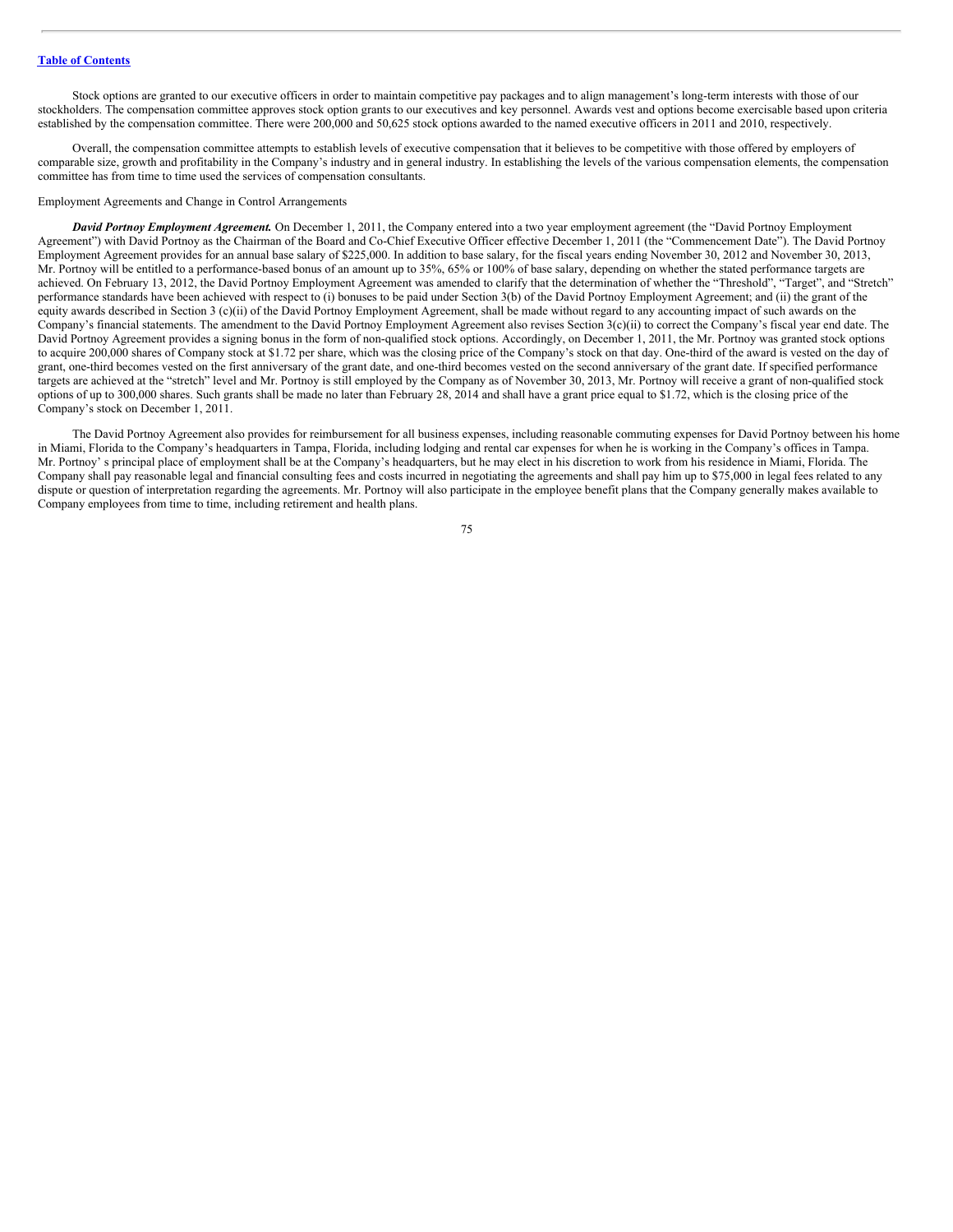Upon the occurrence of an involuntary termination of employment or a voluntary termination of employment for "Good Reason" (as defined in the agreements), the David Portnoy Employment Agreement provides for severance pay equal to the greater of one times Mr. Portnoy's then-current annual base salary or the then-current base salary for the remaining term of the agreement, paid in a lump sum. However, if such termination of employment is in connection with a change in control (as defined in the agreements) that occurs before December 1, 2012, then the agreements provide for severance pay equal to two times Mr. Portnoy's then-current base salary and the Company will reimburse the Executive, on a grossed up basis, for any penalty taxes owed on any excess parachute amounts under Section 280G of the Internal Revenue Code of 1986, as amended (the "Code"). In addition, the Company shall provide, at no cost to Mr. Portnoy, continued life insurance coverage and nontaxable medical, dental and disability insurance coverage substantially similar to the coverage maintained by the Company for Mr. Portnoy prior to such termination for 36 months after the termination. If the termination of employment is due to disability (as defined in the agreements), the agreements provide for the continuation of Mr. Portnoy's base salary for the greater of one year or the remaining term of the agreement. If the termination of employment is due to death, the agreements provide for payment of Mr. Portnoy's base salary for one year after his date of death, and the Company will continue to provide medical and dental coverage for Mr. Portnoy's family for one year after his death. The agreements include a one-year non-competition restriction and a two-year restriction on solicitation of employees or customers.

*Mark Portnoy Employment Agreement*. On December 1, 2011, the Company entered into a two year employment agreement (the "Mark Portnoy Employment Agreement") with Mark Portnoy as the Co-Chief Executive Officer effective December 1, 2011 (the "Commencement Date"). The Mark Portnoy Employment Agreement provides for an annual base salary of \$200,000. In addition to base salary, for the fiscal years ending November 30, 2012 and November 30, 2013, Mr. Portnoy will be entitled to a performance-based bonus of an amount up to 35%, 65% or 100% of base salary, depending on whether the stated performance targets are achieved. On February 13, 2012, the Mark Portnoy Employment Agreement was amended to clarify that the determination of whether the "Threshold", "Target", and "Stretch" performance standards have been achieved with respect to (i) bonuses to be paid under Section 3(b) of the Mark Portnoy Employment Agreement; and (ii) the grant of the equity awards described in Section 3 (c) (ii) of the Mark Portnoy Employment Agreement, shall be made without regard to any accounting impact of such awards on the Company's financial statements. The Mark Portnoy Agreement provides a signing bonus in the form of non-qualified stock options. Accordingly, on December 1, 2011, the Mr. Portnoy was granted stock options to acquire 200,000 shares of Company stock at \$1.72 per share, which was the closing price of the Company's stock on that day. One-third of the award is vested on the day of grant, one-third becomes vested on the first anniversary of the grant date, and one-third becomes vested on the second anniversary of the grant date. If specified performance targets are achieved at the "stretch" level and Mr. Portnoy is still employed by the Company as of November 30, 2013, Mr. Portnoy will receive a grant of non-qualified stock options of up to 300,000 shares. Such grants shall be made no later than February 28, 2014 and shall have a grant price equal to \$1.72, which is the closing price of the Company's stock on December 1, 2011.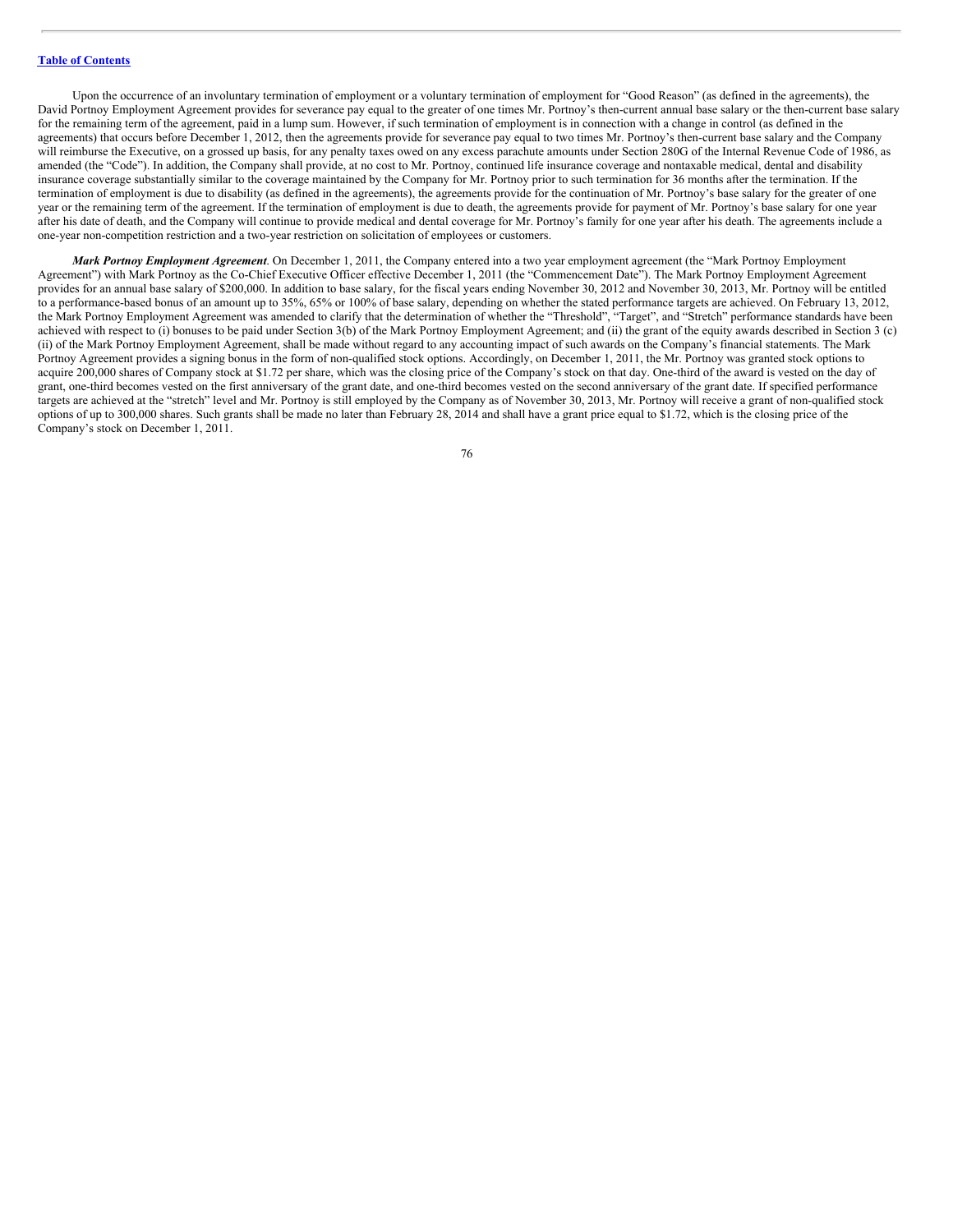The Mark Portnoy Agreement also provides for reimbursement for all business expenses, including moving expenses incurred for Mr. Portnoy to relocate his primary residence to Tampa, Florida. The Company shall pay reasonable legal and financial consulting fees and costs incurred in negotiating the agreements and shall pay him up to \$75,000 in legal fees related to any dispute or question of interpretation regarding the agreements. Mr. Portnoy will also participate in the employee benefit plans that the Company generally makes available to Company employees from time to time, including retirement and health plans.

Upon the occurrence of an involuntary termination of employment or a voluntary termination of employment for "Good Reason" (as defined in the agreements), the Mark Portnoy Employment Agreement provides for severance pay equal to the greater of one times Mr. Portnoy's then-current annual base salary or the then-current base salary for the remaining term of the agreement, paid in a lump sum. However, if such termination of employment is in connection with a change in control (as defined in the agreements) that occurs before December 1, 2012, then the agreements provide for severance pay equal to two times Mr. Portnoy's then-current base salary and the Company will reimburse the Executive, on a grossed up basis, for any penalty taxes owed on any excess parachute amounts under Section 280G of the Internal Revenue Code of 1986, as amended (the "Code"). In addition, the Company shall provide, at no cost to Mr. Portnoy, continued life insurance coverage and nontaxable medical, dental and disability insurance coverage substantially similar to the coverage maintained by the Company for Mr. Portnoy prior to such termination for 36 months after the termination. If the termination of employment is due to disability (as defined in the agreements), the agreements provide for the continuation of Mr. Portnoy's base salary for the greater of one year or the remaining term of the agreement. If the termination of employment is due to death, the agreements provide for payment of Mr. Portnoy's base salary for one year after his date of death, and the Company will continue to provide medical and dental coverage for Mr. Portnoy's family for one year after his death. The agreements include a one-year non-competition restriction and a two-year restriction on solicitation of employees or customers.

*Taymans Employment Agreement*. On November 1, 2005, the Company entered into a one-year employment agreement with Jill M. Taymans, as the Company's Chief Financial Officer and Vice President (the "Taymans Employment Agreement"). Under the Taymans Employment Agreement, the one-year term is automatically extended for additional one-year periods unless, at least 60 days prior to the end of the then-current term, either party notifies the other in writing of its intent not to renew the agreement. The Taymans Employment Agreement was amended in July 2008 to provide that the then-current term would expire on November 30, 2008. The ending date of the current term of the Taymans Employment Agreement is November 30, 2012.

At all times during the term of the Taymans Employment Agreement (as the same may be extended), Ms. Taymans will be eligible for discretionary merit increases and adjustments in base salary, in addition to discretionary annual bonuses awarded at the discretion of the compensation committee of the Company's board of directors. The Taymans Employment Agreement provides that she will be eligible to receive long-term incentive awards provided to the Company's senior executives generally, on terms finally determined by the compensation committee of the Company's board of directors.

In the event of a termination of employment of Ms. Taymans upon or within one year of a Change in Control (as defined in the Taymans Employment Agreement), or prior to the Change in Control if the termination was related to the Change in Control, if the termination was by the Company without cause or was by Ms. Taymans due to being requested to accept without cause a demotion or relocation, Ms. Taymans will be entitled to receive the following: (i) all earned compensation through the date of termination (or, if greater, on the date immediately preceding a Change in Control); and (ii) 12 months of base salary as in effect on the termination date (or, if greater, base salary in effect immediately prior to the Change in Control).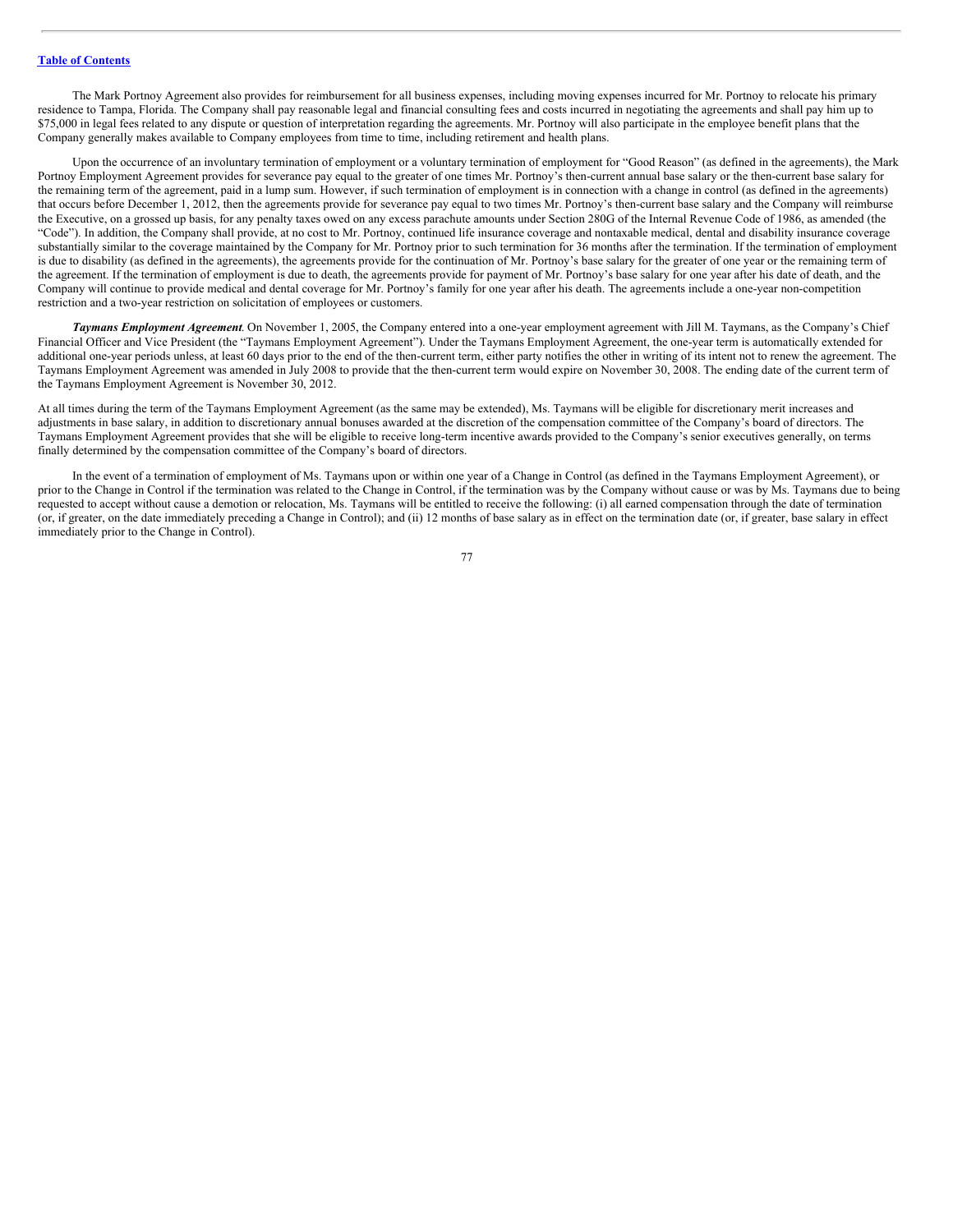Under the Taymans Employment Agreement, the Company will also provide Ms. Taymans with certain other benefits, including continued participation in all applicable Company benefit plans and payment of reasonable business expenses.

In the Taymans Employment Agreement, Ms. Taymans agreed not to compete with the Company or solicit its customers, clients or employees during the term of her Employment Agreement and for a 12-month period following her termination of employment under the agreement.

*Allickson Employment Agreement*. On March 31, 2008, the Company entered into a one-year employment agreement with Julie Allickson, as the Company's Vice President of Laboratory Operations and R&D (the "Allickson Employment Agreement"). Under the Allickson Employment Agreement, the one-year term is automatically extended for additional one-year periods unless, at least 60 days prior to the end of the then-current term, either party notifies the other in writing of its intent not to renew the agreement. The ending date of the current term of the Allickson Employment Agreement is March 31, 2012.

At all times during the term of the Allickson Employment Agreement (as the same may be extended), Ms. Allickson will be eligible for discretionary merit increases and adjustments in base salary, in addition to discretionary annual bonuses awarded at the discretion of the compensation committee of the Company's board of directors. The Allickson Employment Agreement provides that she will be eligible to receive long-term incentive awards provided to the Company's senior executives generally, on terms finally determined by the compensation committee of the Company's board of directors.

In the event of a termination of employment of Ms. Allickson upon or within one year of a Change in Control (as defined in the Allickson Employment Agreement), or prior to the Change in Control if the termination was related to the Change in Control, if the termination was by the Company without cause or was by Ms. Allickson due to being requested to accept without cause a demotion or relocation, Ms. Allickson will be entitled to receive the following: (i) all earned compensation through the date of termination (or, if greater, on the date immediately preceding a Change in Control); and (ii) 12 months of base salary as in effect on the termination date (or, if greater, base salary in effect immediately prior to the Change in Control).

Under the Allickson Employment Agreement, the Company will also provide Ms. Allickson with certain other benefits, including continued participation in all applicable Company benefit plans and payment of reasonable business expenses.

In the Allickson Employment Agreement, Ms. Allickson agreed not to compete with the Company or solicit its customers, clients or employees during the term of her Employment Agreement and for a 12-month period following her termination of employment under the agreement.

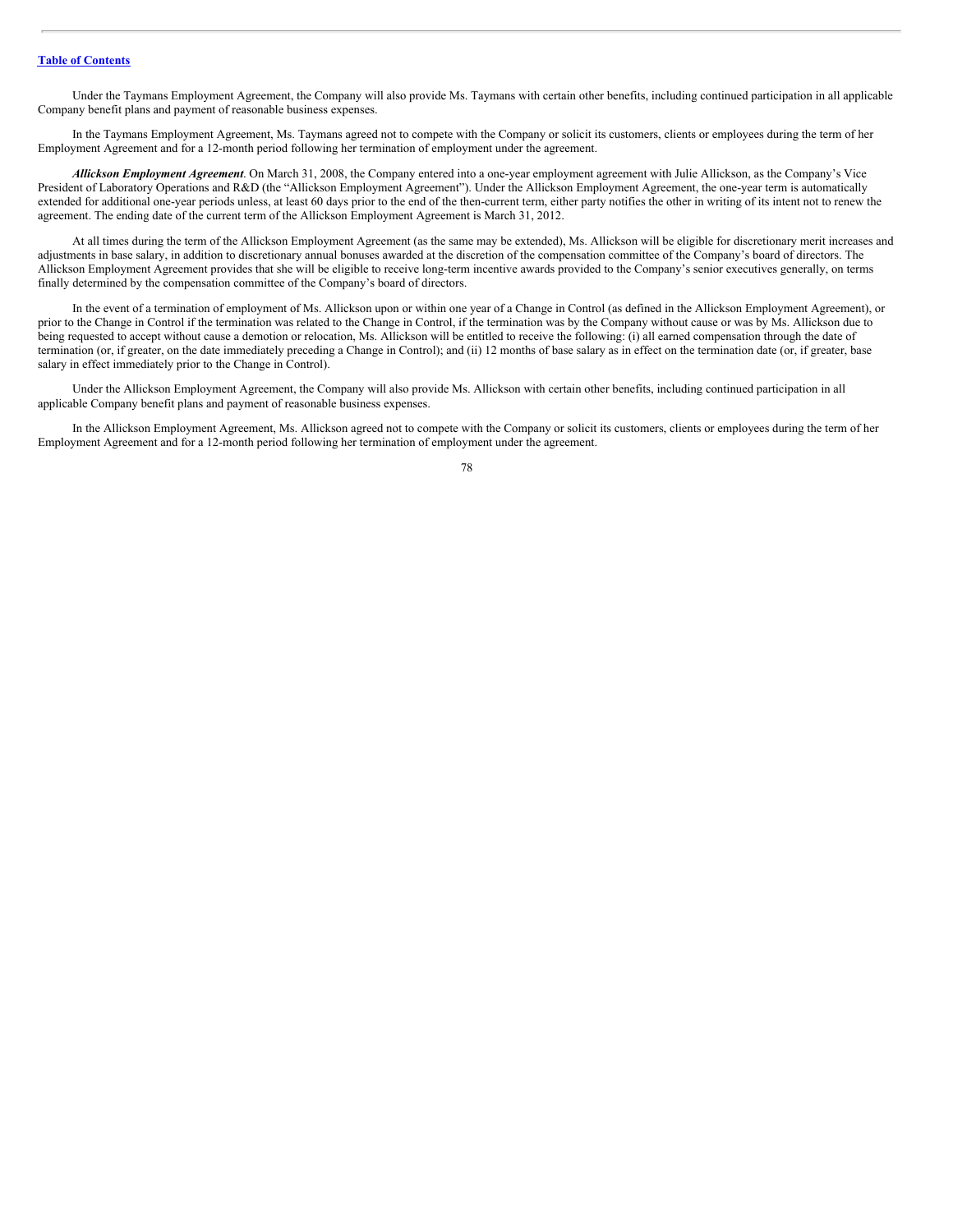# **Outstanding Equity Awards at Fiscal Year-End**

The following table sets forth information concerning stock options held by the named executive officers at November 30, 2011:

|                     |                                                                                      |                                                                                | <b>Option Awards</b>                                                    |                                       |                                                                       |
|---------------------|--------------------------------------------------------------------------------------|--------------------------------------------------------------------------------|-------------------------------------------------------------------------|---------------------------------------|-----------------------------------------------------------------------|
|                     |                                                                                      | Number<br>of<br>Securities<br>Underlying<br>Unexercised<br>Options<br>$^{(#)}$ | Number of<br>Securities<br>Underlying<br>Unexercised<br>Options<br>(# ) | Option<br>Exercise<br>Price           |                                                                       |
| Name                | <b>Grant Date</b>                                                                    | Exercisable                                                                    | Unexercisable                                                           | (S)                                   | Option Expiration Date                                                |
| David Portnoy       | August 31, 2011(1)                                                                   | 33,333                                                                         | 66,667                                                                  | \$2.90                                | August 31, 2018                                                       |
| Mark Portnoy        | August 31, 2011(1)                                                                   | 33,333                                                                         | 66,667                                                                  | \$2.90                                | August 31, 2018                                                       |
| <b>Jill Taymans</b> | April 4, 2006 (2)<br>August 3, 2009 (2)<br>February 1, 2010(2)                       | 29,548<br>12,375<br>3,094                                                      | $\qquad \qquad$<br>6,188<br>6,187                                       | \$3.34<br>\$1.73<br>\$1.50            | April 4, 2013<br>August 3, 2016<br>February 1, 2017                   |
| Julie Allickson     | April 4, 2006 (2)<br>April 18, 2007 (3)<br>August 3, 2009 (2)<br>February 1, 2010(2) | 18,624<br>15,000<br>12,375<br>3,094                                            | 6,188<br>6,187                                                          | \$ 3.34<br>\$2.05<br>\$1.73<br>\$1.50 | April 4, 2013<br>April 18, 2014<br>August 3, 2016<br>February 1, 2017 |

(1) 1/3 of the options vest immediately on the date of grant, 1/3 of the options vest one-year from the date of grant and 1/3 of the options vest two-years from the date of grant.

(2) 1/3 of the options vest one-year from the date of grant, 1/3 of the options vest two-years from the date of grant and 1/3 of the options vest three-years from the date of grant.

(3) Options vested  $1/12$  on the 1st of each month following the date of grant.

#### **Director Compensation**

Directors who are employees of the Company receive no compensation for their services as directors or as members of committees. Non-employee directors are paid an annual retainer in the amount of \$12,000 and an attendance fee of \$3,000 for each board meeting and \$1,000 for each committee meeting, and are reimbursed for their reasonable expenses incurred in attending the meeting. The fee for participation in a board or committee meeting held by telephone conference call and lasting at least one hour is \$1,000. Each non-employee director receives an annual stock option grant in the amount of 7,500 shares on the date of the annual stockholders meeting in each year. Newly elected non-employee directors receive a stock option grant of 20,000 shares per person. All of such stock options have an exercise equal to the fair market value of the common stock on the date of grant.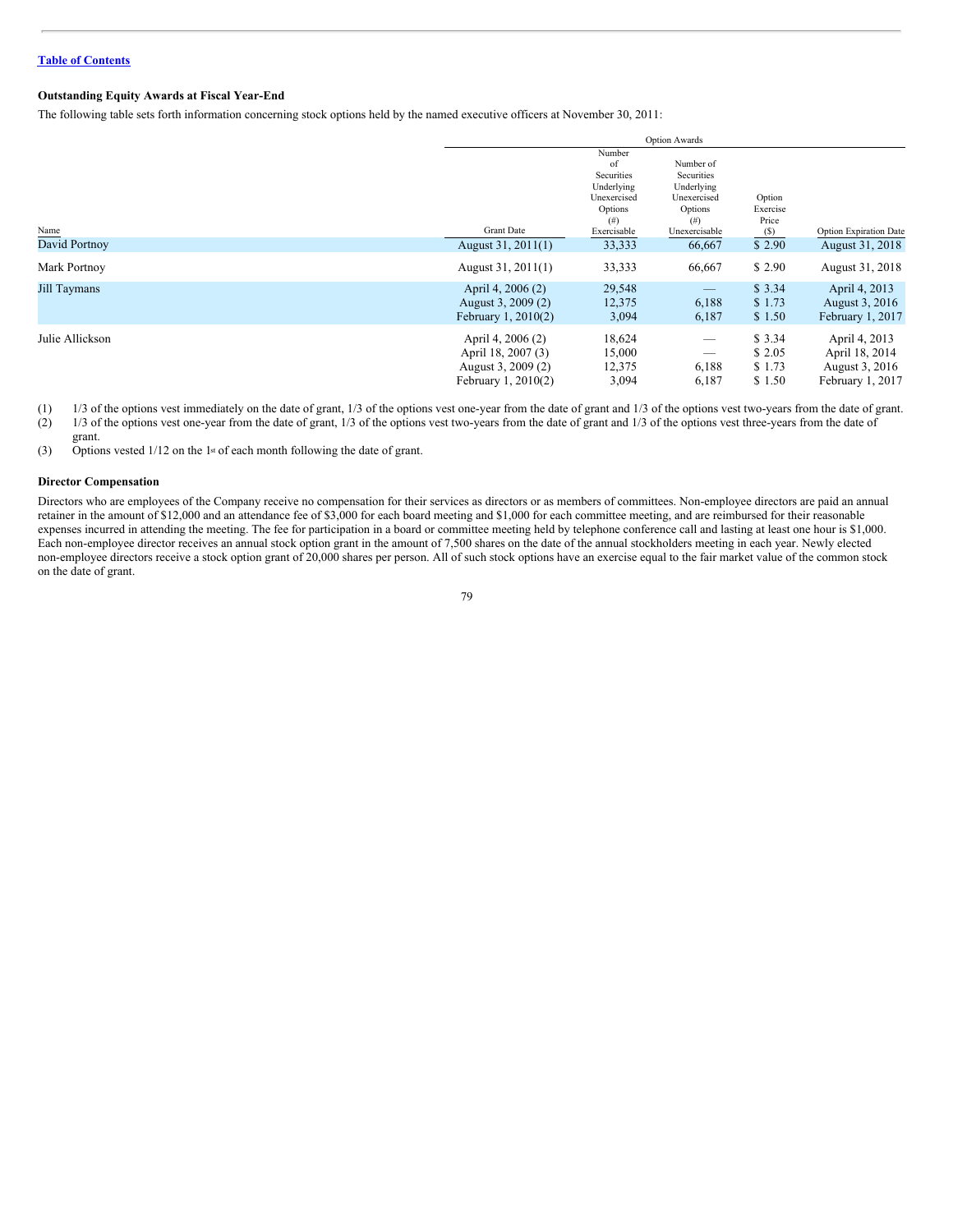The table below summarizes the compensation paid by the Company to its non-employee directors for the fiscal year ended November 30, 2011:

| or<br>Paid in<br>Option<br>Cash<br>Awards<br>Total<br>Name<br>(S)<br>$(S)$ (1)<br>(S)<br>Harold Berger (2)<br>\$12,614<br>\$9,000<br>\$3,614 |  |
|----------------------------------------------------------------------------------------------------------------------------------------------|--|
|                                                                                                                                              |  |
|                                                                                                                                              |  |
|                                                                                                                                              |  |
|                                                                                                                                              |  |
|                                                                                                                                              |  |
| $\mathbb{S}$<br>George Gaines (2)<br>\$12,614<br>9,000<br>\$3,614                                                                            |  |
| Jonathan Wheeler (2)<br>\$12,614<br>S.<br>9,000<br>\$3,614                                                                                   |  |
| Anthony Atala (2)<br>$\mathbb{S}$<br>4,000<br>\$3,614<br>\$7,614                                                                             |  |
| Ki Yong Choi (3)<br>\$6,264<br>\$17,000<br>\$23,264                                                                                          |  |
| Michael Cho (3)<br>\$19,000<br>\$8,111<br>\$27,111                                                                                           |  |
| Scott Christian (3)<br>\$25,000<br>\$28,525<br>\$3,525                                                                                       |  |
| Andrew Filipowski (3)<br>\$3,525<br>\$ 23,000<br>\$26,525                                                                                    |  |
| Anthony Finch (3)<br>\$25,000<br>\$3,525<br>\$28,525                                                                                         |  |
| Sung Won Sohn (3)<br>\$ 21,000<br>\$8,111<br>\$29,111                                                                                        |  |

(1) Represents the dollar amount recognized for financial reporting purposes in fiscal 2011 under SFAS 123R with respect to stock options. The fair value was estimated using the Black-Scholes option-pricing model. The amount reported has been adjusted to eliminate service-based forfeiture assumptions used for financial reporting purposes. See Note 7, Stockholders' Equity, to our consolidated financial statements for a discussion of our accounting for stock options and the assumptions used.

(2) Represents compensation beginning August 30, 2011. The Company held its 2011 Annual Meeting of Stockholders on August 25, 2011 ("Annual Meeting") Harold Berger, George Gaines, Jonathan Wheeler and Anthony Atala were appointed to the Company's Board of Directors.

(3) Represents compensation for services through August 25, 2011. At the Company's Annual Meeting, Ki Yong Choi, Michael Cho, Scott Christian, Andrew Filipowski, Anthony Finch and Sung Won Sohn were not re-elected to the Company's Board of Directors

#### **ITEM 12. SECURITY OWNERSHIP OF CERTAIN BENEFICIAL OWNERS AND MANAGEMENT AND RELATED STOCKHOLDER MATTERS.**

The following table sets forth certain information regarding beneficial ownership of our common stock as of February 24, 2012 by (i) each person who is known by the Company to own beneficially more than 5% of the outstanding shares of our common stock, (ii) each director and director nominee of the Company, (iii) each executive officer of the Company, and (iv) all current directors and executive officers of the Company as a group. Except as otherwise indicated below, each of the stockholders named in the table has sole voting and investment power with respect to their shares of common stock, except to the extent authority is shared by spouses under applicable law.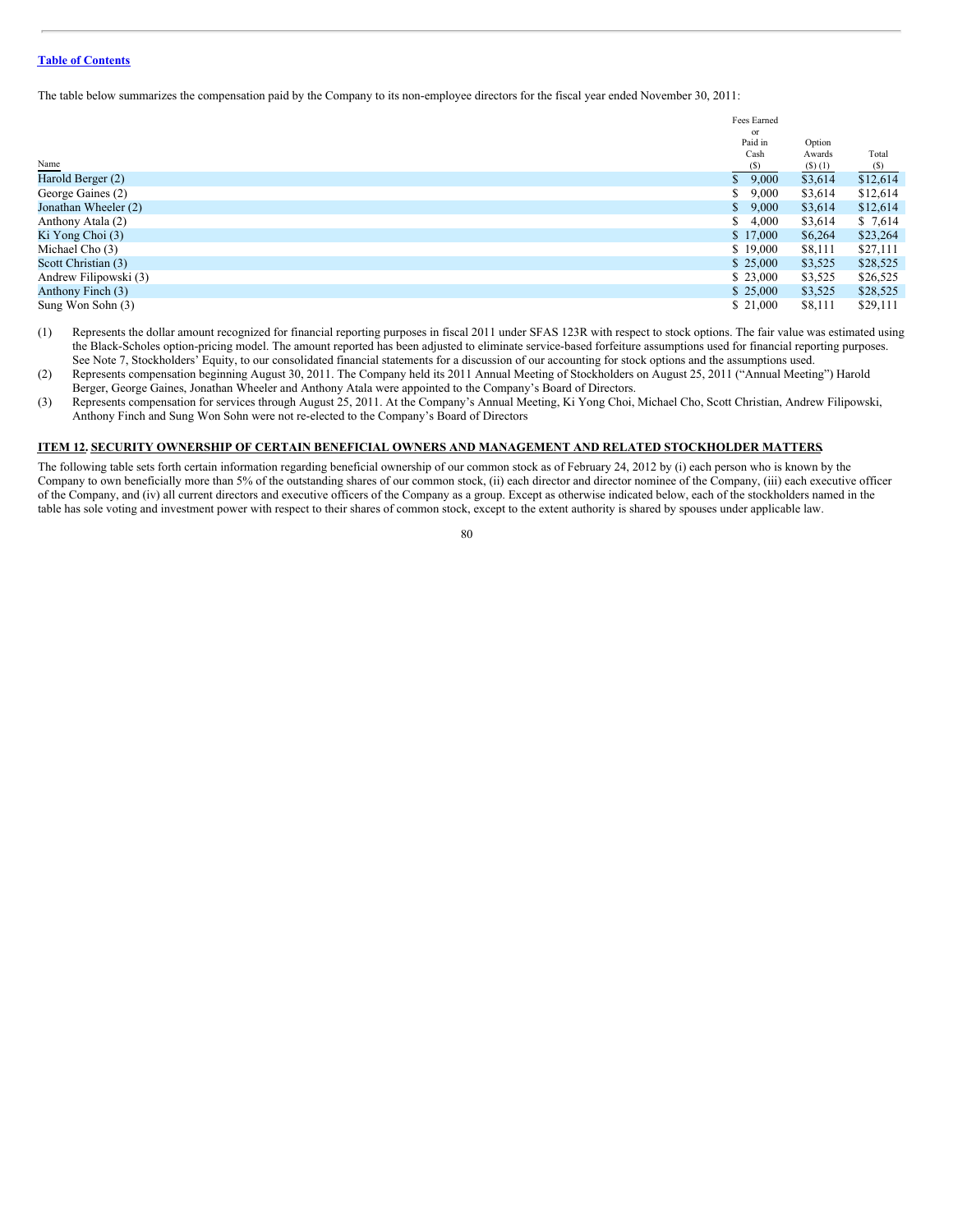|                                                                         | Number of<br><b>Shares</b> |             |
|-------------------------------------------------------------------------|----------------------------|-------------|
|                                                                         | Beneficially               | Percent of  |
| Name and Address of Beneficial Owner (1)                                | Owned $(2)$                | Class $(1)$ |
| Current directors, nominees and executive officers:                     |                            |             |
| David Portnoy (3)                                                       | 559,450                    | 4.68%       |
| Mark Portnoy (4)                                                        | 328,144                    | 2.75%       |
| George Gaines                                                           | 700,000                    | 5.91%       |
| Harold Berger                                                           | 6,130                      | $\ast$      |
| Jonathan Wheeler                                                        | 10,000                     | $*$         |
| Jill Taymans (5)                                                        | 65,663                     | $\ast$      |
| Julie Allickson (6)                                                     | 54,218                     |             |
| Other beneficial owners:                                                |                            |             |
| Ki Yong Choi (7)                                                        | 2,185,943                  | 18.44%      |
| All current directors and executive officers as a group (7 persons) (8) | 1.723.605                  | 14.18%      |

Less than  $1\%$ .

- (1) Pursuant to applicable SEC rules, the percentage of voting stock for each stockholder is calculated by dividing (i) the number of shares deemed to be beneficially held by such stockholders as February 24, 2012 by (ii) the sum of (a) 11,853,227 which is the number of shares of common stock outstanding as February 24, 2012 plus (b) the number of shares issuable upon exercise of options (which are shares that are not voting until exercised) held by such stockholder which were exercisable as of February 24, 2012 or will become exercisable within 60 days. Unless otherwise indicated, the address of each person in the table is 700 Brooker Creek Boulevard, Suite 1800, Oldsmar, Florida 34677.
- (2) In accordance with Rule 13d-3 under the Securities Exchange Act of 1934, a person is deemed to be the beneficial owner for purposes of this table, of any shares of Common Stock if he or she has shared voting or investment power with respect to such security, or has a right to acquire beneficial ownership at any time within 60 days from February 24, 2012. As used herein, "voting power" is the power to vote or direct the voting of shares, and "investment power" is the power to dispose or direct the disposition of shares. The shares set forth above for directors and executive officers include all shares held directly, as well as by spouses and minor children, in trust and other indirect ownership, over which shares the named individuals effectively exercise sole or shared voting and investment power.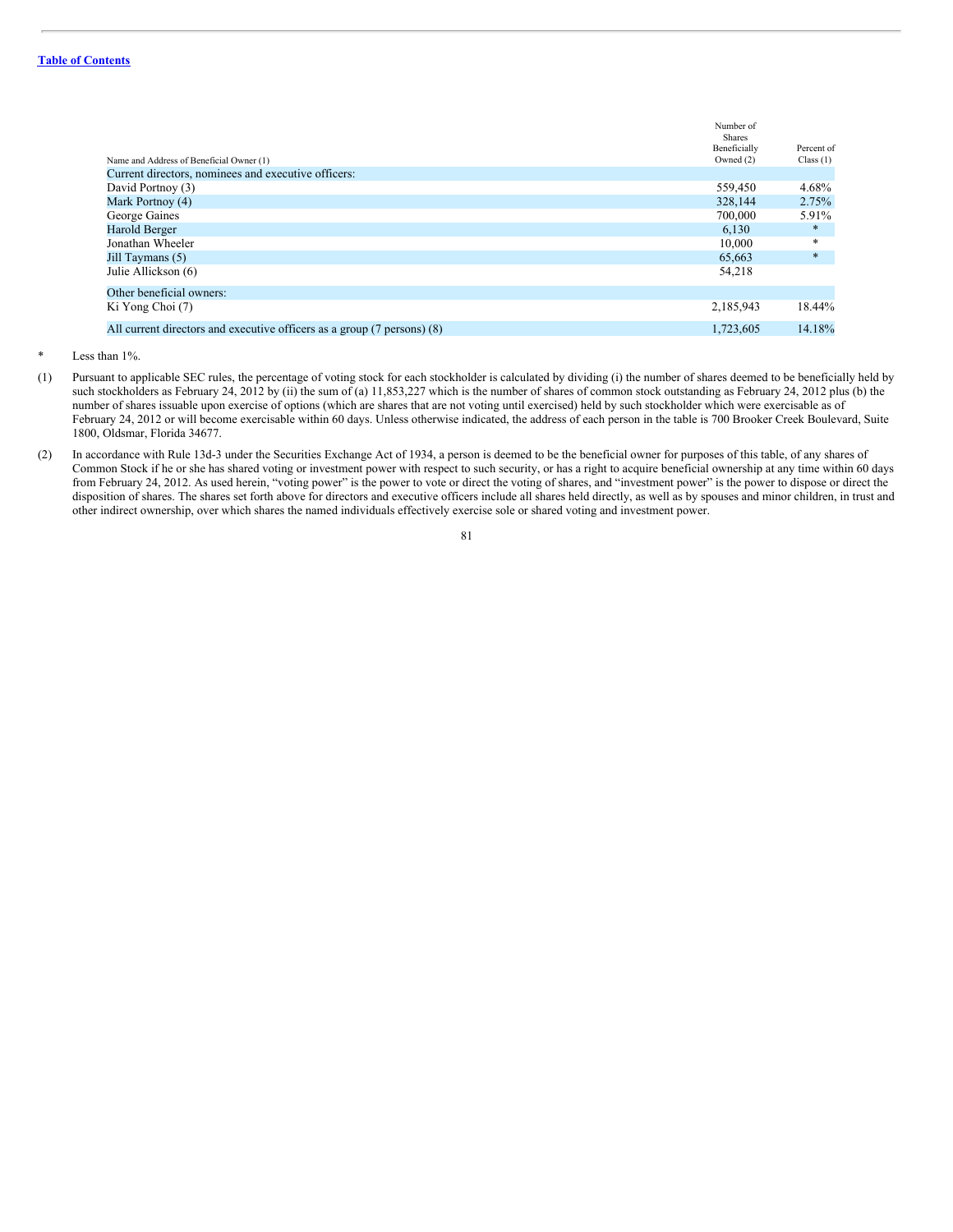- (3) Includes 199,080 shares of Common Stock held directly through IRA accounts of David Portnoy, 100 shares that he owns individually of record, 199,738 shares of Common Stock held by Mayim Investment Limited Partnership, as to which David Portnoy may be deemed the beneficial owner as the managing member and owner of Mayim Management, LLC, which is the general partner of Mayim Management Limited Partnership, which is the general partner of Mayim Investment Limited Partnership; 51,678 shares of Common Stock held by spouse, 4,854 shares held by David Portnoy as custodian for his minor son; and 4,000 Shares held by David Portnoy as custodian for his minor daughter. Includes 100,000 shares subject to stock options.
- (4) Includes 130,029 shares of common stock held by Capital Asset Fund #1 Limited Partnership, whereas Mark Portnoy may be deemed beneficial owner as its general partner. Also, includes 100,000 shares subject to stock options.
- (5) Includes 48,111 shares subject to stock options.
- (6) Includes 52,187 shares subject to stock options.
- (7) A group consisting of Mr. Choi and UAD 7/21/01 FBO Choi Family Living Trust filed a Schedule 13D/A on August 21, 2011 ("the Schedule 13/D/A") reporting the following beneficial ownership: (i) 1,952,471 shares of common stock held directly by Mr. Choi, as to which he has the sole power to vote and dispose or direct the disposition; and (ii) 233,472 shares of common stock held by UAD 7/21/01 FBO Choi Family Living Trust, as to which Mr. Choi has the sole power to vote and dispose or direct the disposition. Beneficial ownership information is supplied per the Schedule 13/D/A. The address for Mr. Choi, as set forth in the Schedule 13D/A filed August 21, 2011, is c/o Richard Smith, Orrick, Herrington & Sutcliffe LLP, 405 Howard Street, San Francisco, CA 94105.
- (8) Includes 300,297 shares subject to stock options.

#### **ITEM 13. CERTAIN RELATIONSHIPS AND RELATED TRANSACTIONS, AND DIRECTOR INDEPENDENCE.**

On January 16, 2008, the Company and Saneron CCEL Therapeutics, Inc. ("Saneron") entered into a research and development agreement whereby the Company and Saneron will collaborate on research utilizing the Company's menstrual stem cell technology in pre-clinical models for certain neurological diseases and disorders. Under terms of the agreement, the Company will provide Saneron with menstrual stem cells along with proprietary methodology associated with the technology. Saneron will provide study materials and develop research methodology for potential therapeutic applications associated with designated pre-clinical applications. Intellectual property resulting from this research collaboration will be jointly owned by the parties. The Company does not have any funding requirements with regard to the collaboration agreement. Cryo-Cell owns an approximate 34% equity interest in Saneron. This agreement was entered into as a result of arms' length negotiations.

David Portnoy, the Company's Chairman and Co-Chief Executive officer, is the brother of the Company's Co-Executive Officer Mark Portnoy. The Company's Audit Committee Chairman, Harold Berger, provides accounting services to the Company's Co-Chief Executive Officer Mark Portnoy.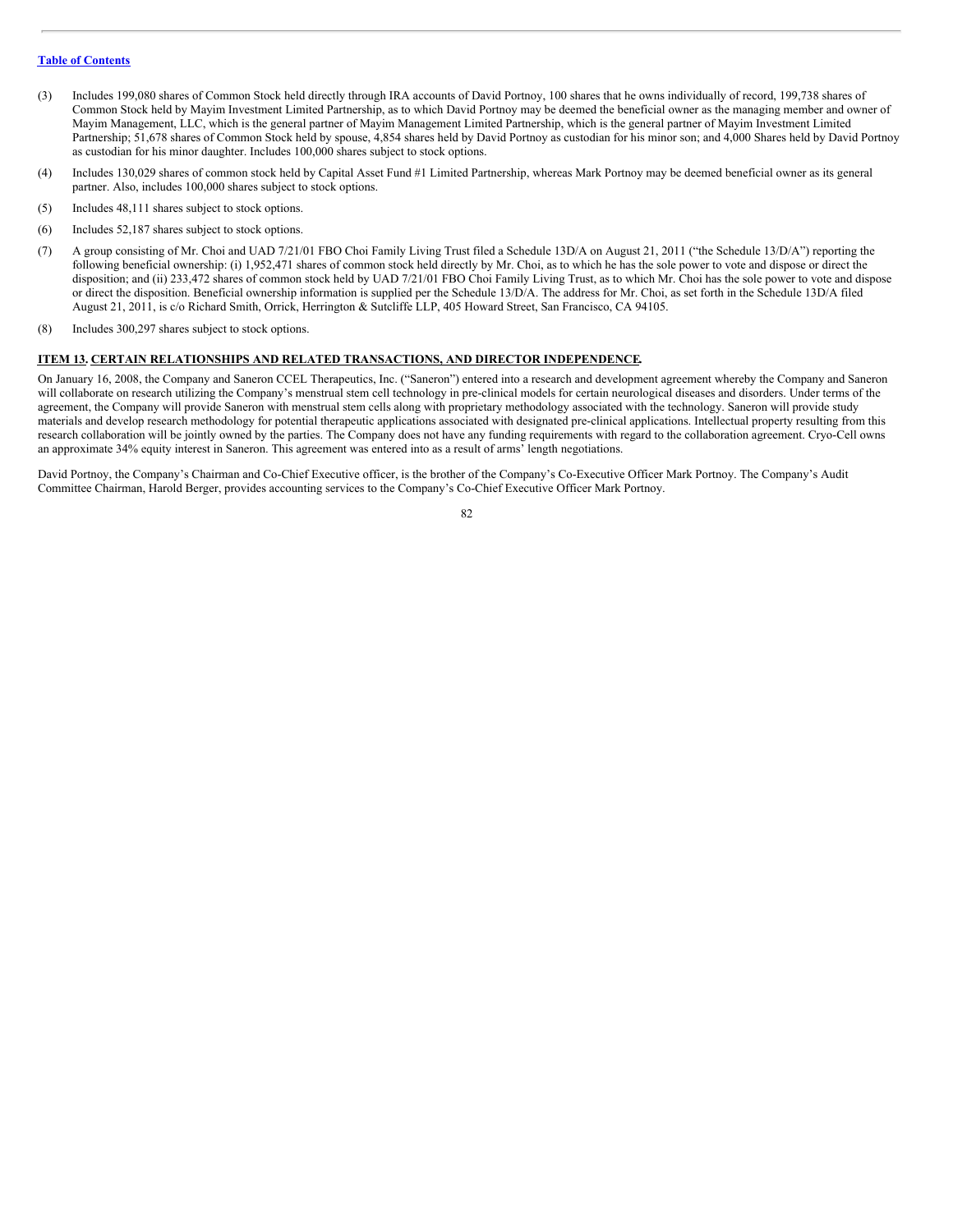During the year ended November 30, 2011, the Company reimbursed Focus Financial Group approximately \$349,506 related to the reimbursement of the Portnoy Group of its costs associated with the litigation resulting from the 2007 Annual Meeting and the 2011 Annual Meeting's proxy contest. David Portnoy is the chairman of Focus Financial, an investment banking firm.

During the year ended November 30, 2011, the Company engaged PartnerCommunity, Inc. for IT consulting services. During the year, the Company paid PartnerCommunicty, Inc. \$6,759 which is reflected in marketing, general and administrative expenses in the accompanying statement of operations. David Portnoy is the chairman of the board and secretary of PartnerCommunity, Inc., a Florida corporation that provides software and hardware integration solutions to telecommunication companies, including AT&T and Verizon.

#### **Approval of Related Party Transactions**

Historically, the Company followed a policy of review and approval of transactions with directors, executive officers and their affiliates by the board of directors, with interested members of the board of directors abstaining from voting on approval of the transactions. Under this policy, the board of directors would approve such transactions only if they were found to be on terms no less favorable to the Company than would be available from third parties in arms-length transactions. On March 4, 2008, the Board of Directors adopted a policy that the Company will not enter into any transaction or commercial relationship with any director, director nominee, executive officer or greater than 5% stockholder of the Company.

# **ITEM 14. PRINCIPAL ACCOUNTANT FEES AND SERVICES.**

The following table presents fees for professional audit services rendered by Grant Thornton for the audit of the Company's financial statements for the fiscal years ended November 30, 2011 and November 30, 2010 and fees billed for other services rendered by Grant Thornton during these periods.

|                   | 2011      | 2010      |
|-------------------|-----------|-----------|
| <b>Audit Fees</b> | \$339,857 | \$295,086 |
| Tax Fees          | 39.680    | 39,680    |
| Other             |           | 0         |
| Total             | \$379,537 | \$334,766 |

#### **Audit Fees**

Audit fees consisted of the aggregate fees billed by our independent auditors for professional services rendered for the audit of the Company's annual financial statements set forth in the Company's Annual Report on Form 10-K for the years ended November 30, 2011 and November 30, 2010 as well as assistance with and review of documents filed with the SEC.

#### **Tax Fees**

Tax fees consisted of the aggregate fees billed by our independent auditors for professional services rendered for tax compliance, tax advice and tax planning for the years ended November 30, 2011 and November 30, 2010.

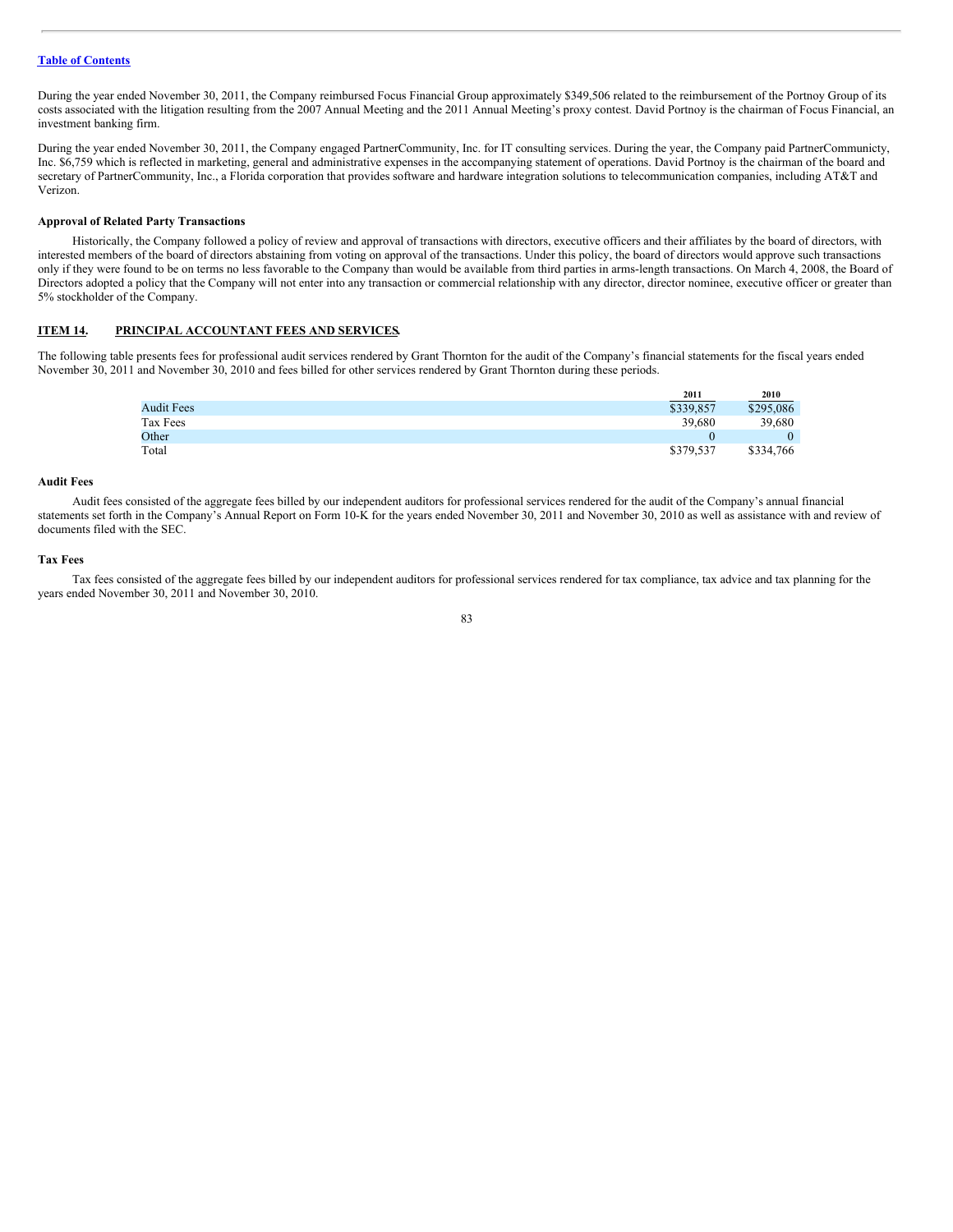# **Other Fees**

The Company did not incur other fees by our independent auditors for the years ended November 30, 2011 and November 30, 2010.

The policy of the Company's audit committee is to review and pre-approve both audit and non-audit services to be provided by the independent auditors (other than with *de minimis* exceptions permitted by the Sarbanes-Oxley Act of 2002). This duty may be delegated to one or more designated members of the audit committee with any such approval reported to the committee at its next regularly scheduled meeting. All of the fees described above under the captions "Audit-Related Fees", "Tax Fees" and "Other Fees" and paid to Grant Thornton were pre-approved by the audit committee.

No services in connection with appraisal or valuation services, fairness opinions or contribution-in-kind reports were rendered by Grant Thornton. Furthermore, no work of Grant Thornton with respect to its services rendered to the Company was performed by anyone other than Grant Thornton.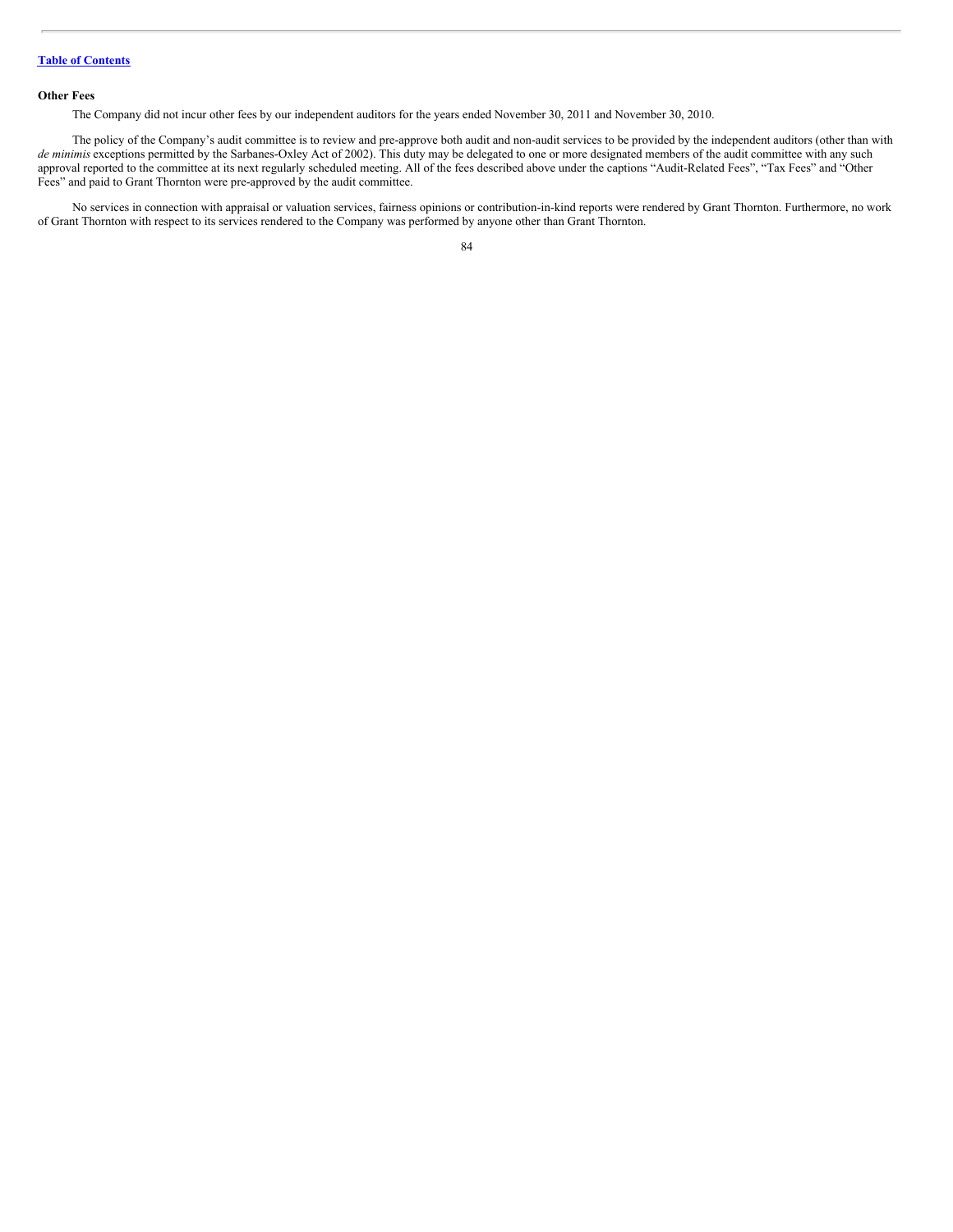Exhibit

**Part IV ITEM 15. EXHIBITS AND FINANCIAL STATEMENT SCHEDULES.**

- No. Description **Description** 3.1 (1) Amended and Restated Certificate of Incorporation 3.2 (2) Amended and Restated By-Laws 10.6 (3) Secondary Storage Agreement with Safti-Cell, Inc. dated October 1, 2001 10.7 (3) Addendum Agreement dated November 2001 to Secondary Storage Agreement with Safti-Cell, Inc. 10.9 (4) Lease Agreement dated April 15, 2004 between Brooker Creek North, LLP and the Company 10.10 (5) Employment Agreement with Mercedes Walton, dated August 15, 2005 10.11 (6) Employment Agreement with Jill M. Taymans dated November 1, 2005. 10.12 (6) Forms of Stock Option Agreements under 2000 Stock Incentive Plan. 10.13 (7) First Lease Amendment by and between the Company and Brooker Creek North I, LLP, dated June 7, 2006. 10.14 (8) 2006 Stock Incentive Plan 10.15 (9) Employment Agreement dated April 1, 2007 between the Company and Julie Allickson 10.16 (10) Agreement dated June 4, 2007 by and among the Company and Andrew J. Filipowski, the Andrew J. Filipowski Revocable Trust and Matthew G. Roszak 10.17 (11) Agreement dated January 24, 2008 by and among the Company and Andrew J. Filipowski, the Andrew J. Filipowski Revocable Trust, Matthew G. Roszak and SilkRoad Equity LLC 10.18 (11) Agreement dated January 24, 2008 by and among the Company and Ki Yong Choi and the UAD 7/21/01 FBO Choi Family Living Trust 10.20 (12) Amendment dated July 16, 2007, amending Employment Agreement with Mercedes Walton, dated August 15, 2005 10.21 (13) Amendment dated July 18, 2008, amending Employment Agreement with Mercedes Walton, dated August 15, 2005 10.22 (13) Amendment dated July 18, 2008, amending Employment Agreement with Jill M. Taymans, dated November 1, 2005 10.23 (14) 2000 Stock Incentive Plan 10.24 (14) Amendment to 2000 Stock Incentive Plan dated April 6, 2004 10.25 (14) Amendment to 2000 Stock Incentive Plan dated August 14, 2008 10.26 (12) Stipulation and Order of Court of Chancery of the State of Delaware dated June 18, 2008 10.27 (15) Employment Agreement with David Portnoy dated December 1, 2011 10.28 (15) Employment Agreement with Mark Portnoy dated December 1, 2011 10.29 (16) Amendment dated, February 13, 2012, amending Employment Agreement with David Portnoy dated 10.30 (16) Amendment dated, February 13, 2012, amending Employment Agreement with Mark Portnoy dated 23 Consent of Auditors *(filed herewith)* 24 Power of Attorney (included on signature page) 31.1 Certification of CEO Pursuant to Section 302 of the Sarbanes-Oxley Act of 2002*(filed herewith)* 31.2 Certification of CEO Pursuant to Section 302 of the Sarbanes-Oxley Act of 2002*(filed herewith)* 31.3 Certification of CFO Pursuant to Section 302 of the Sarbanes-Oxley Act of 2002*(filed herewith)* 32.1 Certification Pursuant to 18 U.S.C. Section 1350, as Adopted Pursuant to Section 906 of the Sarbanes-Oxley Act of 2002*(filed herewith)* 101 The following materials from Cryo-Cell International, Inc.'s Form 10-K for the year ended November 30, 2011, formatted in eXtensible Business Reporting Language (XBRL): (i) Consolidated Statements of Operations, (ii) Consolidated Balance Sheets, (iii) Consolidated Statements of Cash Flows, (iv) Consolidated Statement of Stockholders' Deficit and (v) Notes to Audited, Consolidated Financial Statements. Furnished herewith. (1) Incorporated by reference to the Company's Quarterly Report on Form 10-QSB for the quarter ended May 31, 2002. (2) Incorporated by reference to the Company's Current Report on Form 8-K filed on March 10, 2008. (3) Incorporated by reference to the Company's Annual Report on Form 10-KSB for the year ended November 30, 2002. (4) Incorporated by reference to the Company's Quarterly Report on Form 10-QSB for the quarter ended May 31, 2004. (5) Incorporated by reference to the Company's Quarterly Report on Form 10-QSB filed for the quarter ended August 31, 2005. (6) Incorporated by reference to the Company's Annual Report on Form 10-KSB for the year ended November 30, 2005. (7) Incorporated to the Company's Quarterly Report on Form 10-QSB for the quarter ended May 31, 2006. (8) Incorporated by reference to Annex B to the Definitive Proxy Statement filed June 1, 2006.
- (9) Incorporated by reference to the Company's Quarterly Report on Form 10-Q for the quarter ended May 31, 2007.
- (10) Incorporated by reference to the Company's Current Report on Form 8-K filed on June 8, 2007.
- (11) Incorporated by reference to the Company's Current Report on Form 8-K filed on January 25, 2008.
- (12) Incorporated by reference to the Company's Quarterly Report on Form 10-Q for the quarter ended May 31, 2008.
- (13) Incorporated by reference to the Company's Quarterly Report on Form 10-Q for the quarter ended August 31, 2008.
- (14) Incorporated by reference to the Company's Annual Report on Form 10-KSB for the year ended November 30, 2008.
- (15) Incorporated by reference to the Company's Current Report on Form 8-K filed on December 7, 2011.
- (16) Incorporated by reference to the Company's Current Report on Form 8-K filed on February 17, 2012.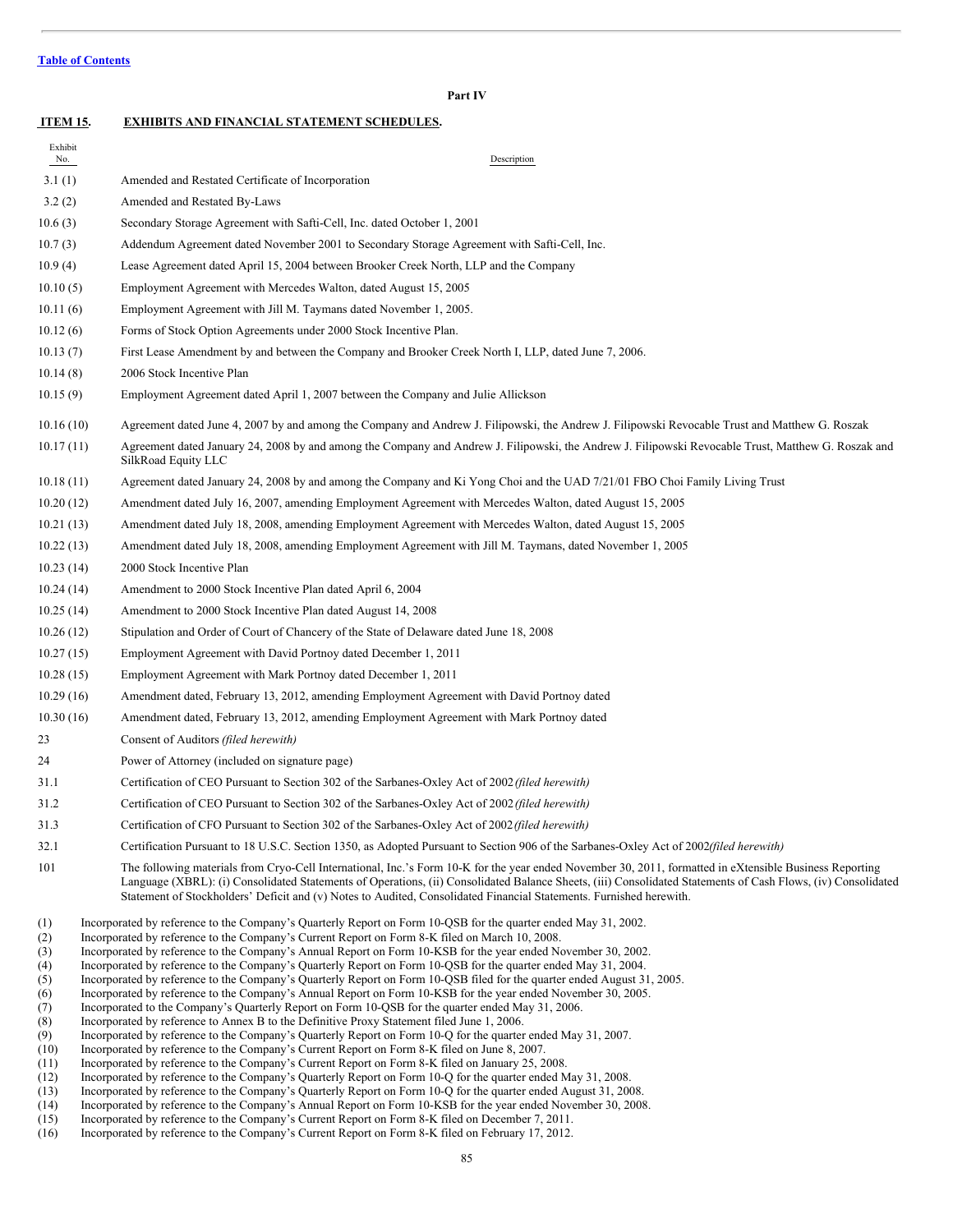# **SIGNATURES**

In accordance with Section 13 or 15(d) of the Securities Exchange Act of 1934, the registrant has duly caused this Form 10-K to be signed on its behalf by the undersigned thereunto duly authorized.

CRYO-CELL INTERNATIONAL, INC.

By: /s/ David Portnoy

David Portnoy, Co-Chief Executive Officer

Dated: February 28, 2012

# **POWER OF ATTORNEY**

Each of the undersigned officers and directors of Cryo-Cell International, Inc., hereby constitutes and appoints David Portnoy, Mark Portnoy and Jill Taymans, each their true and lawful attorneys-in-fact and agents, for them and in their name, place and stead, in any and all capacities, to sign their names to any and all amendments to this Report on Form 10-K, and other related documents, and to cause the same to be filed with the Securities and Exchange Commission, granting unto said attorneys, full power and authority to do and perform any act and thing necessary and proper to be done in the premises, as fully to all intents and purposes as the undersigned could do if personally present, and the undersigned for himself or herself hereby ratifies and confirms all that said attorney shall lawfully do or cause to be done by virtue hereof.

In accordance with the Securities Exchange Act of 1934, this report has been signed below by the following persons in the capacities indicated:

| <b>SIGNATURE</b>                         | <b>TITLE</b>                                                                          | DATE              |
|------------------------------------------|---------------------------------------------------------------------------------------|-------------------|
| /s/ David Portnoy                        | Chairman of the Board and Co-Chief Executive Officer<br>(principal executive officer) | February 28, 2012 |
| /s/ Mark Portnoy                         | Co-Chief Executive Officer                                                            | February 28, 2012 |
| /s/ Jill Taymans                         | Chief Financial Officer<br>(principal financial and accounting officer)               | February 28, 2012 |
| /s/ Harold Berger<br>Harold Berger       | Director                                                                              | February 28, 2012 |
| /s/ George Gaines<br>George Gaines       | Director                                                                              | February 28, 2012 |
| /s/ Jonathan Wheeler<br>Jonathan Wheeler | Director                                                                              | February 28, 2012 |
| /s/ Antony Atala<br>Antony Atala         | Director                                                                              | February 28, 2012 |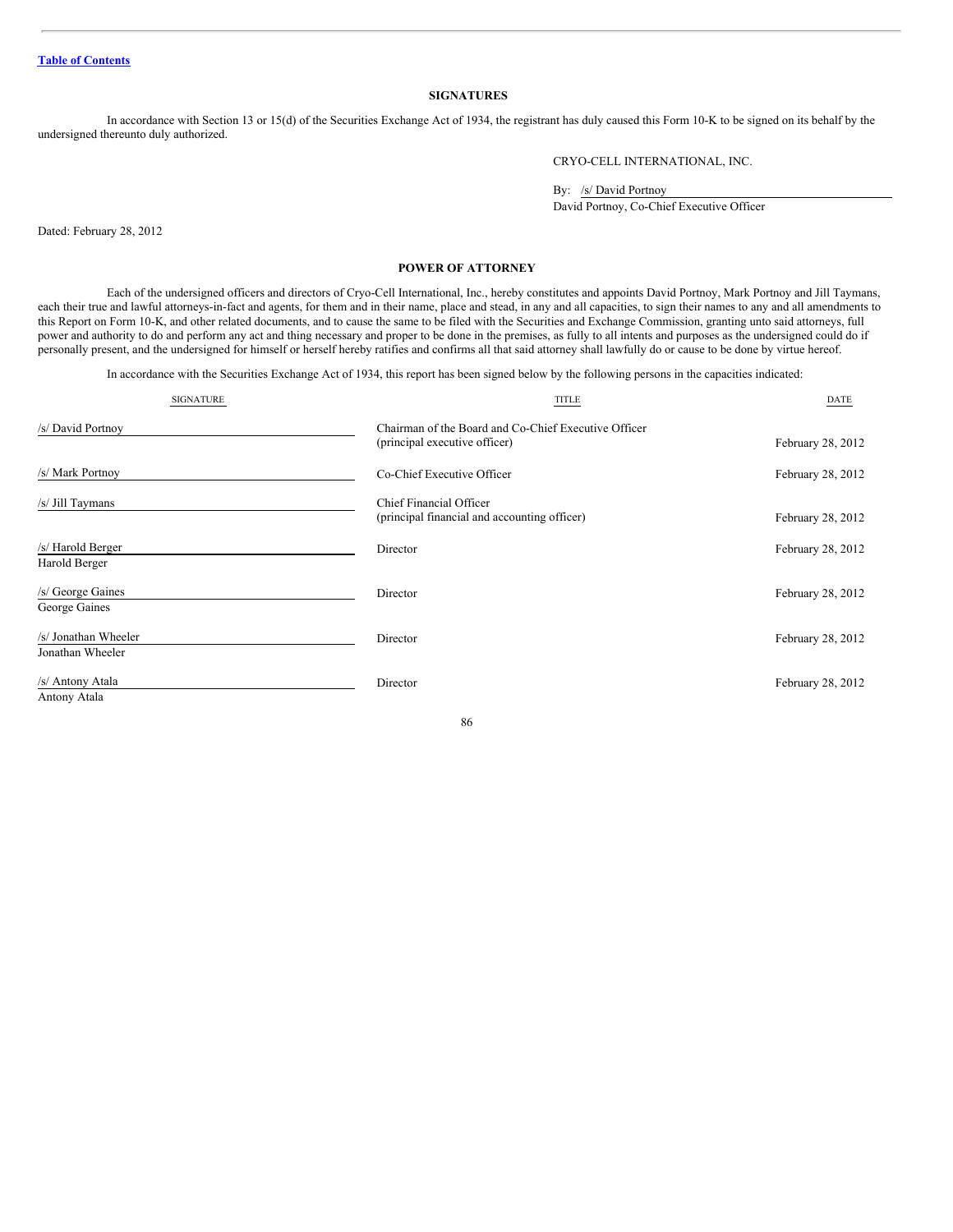# **EXHIBIT INDEX**

| Exhibit<br>No.                                                      | Description                                                                                                                                                                                                                                                                                                                                                                                                                                                                                                                                                                                                                                                                                                                                                                                                                                                                                                                                                                                                                                                                                                        |
|---------------------------------------------------------------------|--------------------------------------------------------------------------------------------------------------------------------------------------------------------------------------------------------------------------------------------------------------------------------------------------------------------------------------------------------------------------------------------------------------------------------------------------------------------------------------------------------------------------------------------------------------------------------------------------------------------------------------------------------------------------------------------------------------------------------------------------------------------------------------------------------------------------------------------------------------------------------------------------------------------------------------------------------------------------------------------------------------------------------------------------------------------------------------------------------------------|
| 3.1(1)                                                              | Amended and Restated Certificate of Incorporation                                                                                                                                                                                                                                                                                                                                                                                                                                                                                                                                                                                                                                                                                                                                                                                                                                                                                                                                                                                                                                                                  |
| 3.2(2)                                                              | Amended and Restated By-Laws                                                                                                                                                                                                                                                                                                                                                                                                                                                                                                                                                                                                                                                                                                                                                                                                                                                                                                                                                                                                                                                                                       |
| 10.6(3)                                                             | Secondary Storage Agreement with Safti-Cell, Inc. dated October 1, 2001                                                                                                                                                                                                                                                                                                                                                                                                                                                                                                                                                                                                                                                                                                                                                                                                                                                                                                                                                                                                                                            |
| 10.7(3)                                                             | Addendum Agreement dated November 2001 to Secondary Storage Agreement with Safti-Cell, Inc.                                                                                                                                                                                                                                                                                                                                                                                                                                                                                                                                                                                                                                                                                                                                                                                                                                                                                                                                                                                                                        |
| 10.9(4)                                                             | Lease Agreement dated April 15, 2004 between Brooker Creek North, LLP and the Company                                                                                                                                                                                                                                                                                                                                                                                                                                                                                                                                                                                                                                                                                                                                                                                                                                                                                                                                                                                                                              |
| 10.10(5)                                                            | Employment Agreement with Mercedes Walton, dated August 15, 2005                                                                                                                                                                                                                                                                                                                                                                                                                                                                                                                                                                                                                                                                                                                                                                                                                                                                                                                                                                                                                                                   |
| 10.11(6)                                                            | Employment Agreement with Jill M. Taymans dated November 1, 2005.                                                                                                                                                                                                                                                                                                                                                                                                                                                                                                                                                                                                                                                                                                                                                                                                                                                                                                                                                                                                                                                  |
| 10.12(6)                                                            | Forms of Stock Option Agreements under 2000 Stock Incentive Plan.                                                                                                                                                                                                                                                                                                                                                                                                                                                                                                                                                                                                                                                                                                                                                                                                                                                                                                                                                                                                                                                  |
| 10.13(7)                                                            | First Lease Amendment by and between the Company and Brooker Creek North I, LLP, dated June 7, 2006.                                                                                                                                                                                                                                                                                                                                                                                                                                                                                                                                                                                                                                                                                                                                                                                                                                                                                                                                                                                                               |
| 10.14(8)                                                            | 2006 Stock Incentive Plan                                                                                                                                                                                                                                                                                                                                                                                                                                                                                                                                                                                                                                                                                                                                                                                                                                                                                                                                                                                                                                                                                          |
| 10.15(9)                                                            | Employment Agreement dated April 1, 2007 between the Company and Julie Allickson                                                                                                                                                                                                                                                                                                                                                                                                                                                                                                                                                                                                                                                                                                                                                                                                                                                                                                                                                                                                                                   |
| 10.16(10)                                                           | Agreement dated June 4, 2007 by and among the Company and Andrew J. Filipowski, the Andrew J. Filipowski Revocable Trust and Matthew G. Roszak                                                                                                                                                                                                                                                                                                                                                                                                                                                                                                                                                                                                                                                                                                                                                                                                                                                                                                                                                                     |
| 10.17(11)                                                           | Agreement dated January 24, 2008 by and among the Company and Andrew J. Filipowski, the Andrew J. Filipowski Revocable Trust, Matthew G. Roszak and<br>SilkRoad Equity LLC                                                                                                                                                                                                                                                                                                                                                                                                                                                                                                                                                                                                                                                                                                                                                                                                                                                                                                                                         |
| 10.18(11)                                                           | Agreement dated January 24, 2008 by and among the Company and Ki Yong Choi and the UAD 7/21/01 FBO Choi Family Living Trust                                                                                                                                                                                                                                                                                                                                                                                                                                                                                                                                                                                                                                                                                                                                                                                                                                                                                                                                                                                        |
| 10.20(12)                                                           | Amendment dated July 16, 2007, amending Employment Agreement with Mercedes Walton, dated August 15, 2005                                                                                                                                                                                                                                                                                                                                                                                                                                                                                                                                                                                                                                                                                                                                                                                                                                                                                                                                                                                                           |
| 10.21(13)                                                           | Amendment dated July 18, 2008, amending Employment Agreement with Mercedes Walton, dated August 15, 2005                                                                                                                                                                                                                                                                                                                                                                                                                                                                                                                                                                                                                                                                                                                                                                                                                                                                                                                                                                                                           |
| 10.22(13)                                                           | Amendment dated July 18, 2008, amending Employment Agreement with Jill M. Taymans, dated November 1, 2005                                                                                                                                                                                                                                                                                                                                                                                                                                                                                                                                                                                                                                                                                                                                                                                                                                                                                                                                                                                                          |
| 10.23(14)                                                           | 2000 Stock Incentive Plan                                                                                                                                                                                                                                                                                                                                                                                                                                                                                                                                                                                                                                                                                                                                                                                                                                                                                                                                                                                                                                                                                          |
| 10.24(14)                                                           | Amendment to 2000 Stock Incentive Plan dated April 6, 2004                                                                                                                                                                                                                                                                                                                                                                                                                                                                                                                                                                                                                                                                                                                                                                                                                                                                                                                                                                                                                                                         |
| 10.25(14)                                                           | Amendment to 2000 Stock Incentive Plan dated August 14, 2008                                                                                                                                                                                                                                                                                                                                                                                                                                                                                                                                                                                                                                                                                                                                                                                                                                                                                                                                                                                                                                                       |
| 10.26(12)                                                           | Stipulation and Order of Court of Chancery of the State of Delaware dated June 18, 2008                                                                                                                                                                                                                                                                                                                                                                                                                                                                                                                                                                                                                                                                                                                                                                                                                                                                                                                                                                                                                            |
| 10.27(15)                                                           | Employment Agreement with David Portnoy dated December 1, 2011                                                                                                                                                                                                                                                                                                                                                                                                                                                                                                                                                                                                                                                                                                                                                                                                                                                                                                                                                                                                                                                     |
| 10.28(15)                                                           | Employment Agreement with Mark Portnoy dated December 1, 2011                                                                                                                                                                                                                                                                                                                                                                                                                                                                                                                                                                                                                                                                                                                                                                                                                                                                                                                                                                                                                                                      |
| 10.29(16)                                                           | Amendment dated, February 13, 2012, amending Employment Agreement with David Portnoy dated                                                                                                                                                                                                                                                                                                                                                                                                                                                                                                                                                                                                                                                                                                                                                                                                                                                                                                                                                                                                                         |
| 10.30(16)                                                           | Amendment dated, February 13, 2012, amending Employment Agreement with Mark Portnoy dated                                                                                                                                                                                                                                                                                                                                                                                                                                                                                                                                                                                                                                                                                                                                                                                                                                                                                                                                                                                                                          |
| 23                                                                  | Consent of Auditors (filed herewith)                                                                                                                                                                                                                                                                                                                                                                                                                                                                                                                                                                                                                                                                                                                                                                                                                                                                                                                                                                                                                                                                               |
| 24                                                                  | Power of Attorney (included on signature page)                                                                                                                                                                                                                                                                                                                                                                                                                                                                                                                                                                                                                                                                                                                                                                                                                                                                                                                                                                                                                                                                     |
| 31.1                                                                | Certification of CEO Pursuant to Section 302 of the Sarbanes-Oxley Act of 2002 (filed herewith)                                                                                                                                                                                                                                                                                                                                                                                                                                                                                                                                                                                                                                                                                                                                                                                                                                                                                                                                                                                                                    |
| 31.2                                                                | Certification of CEO Pursuant to Section 302 of the Sarbanes-Oxley Act of 2002 (filed herewith)                                                                                                                                                                                                                                                                                                                                                                                                                                                                                                                                                                                                                                                                                                                                                                                                                                                                                                                                                                                                                    |
| 31.3                                                                | Certification of CFO Pursuant to Section 302 of the Sarbanes-Oxley Act of 2002 (filed herewith)                                                                                                                                                                                                                                                                                                                                                                                                                                                                                                                                                                                                                                                                                                                                                                                                                                                                                                                                                                                                                    |
| 32.1                                                                | Certification Pursuant to 18 U.S.C. Section 1350, as Adopted Pursuant to Section 906 of the Sarbanes-Oxley Act of 2002 <i>(filed herewith)</i>                                                                                                                                                                                                                                                                                                                                                                                                                                                                                                                                                                                                                                                                                                                                                                                                                                                                                                                                                                     |
| 101                                                                 | The following materials from Cryo-Cell International, Inc.'s Form 10-K for the year ended November 30, 2011, formatted in eXtensible Business Reporting<br>Language (XBRL): (i) Consolidated Statements of Operations, (ii) Consolidated Balance Sheets, (iii) Consolidated Statements of Cash Flows, (iv) Consolidated<br>Statement of Stockholders' Deficit and (v) Notes to Audited, Consolidated Financial Statements. Furnished herewith.                                                                                                                                                                                                                                                                                                                                                                                                                                                                                                                                                                                                                                                                     |
| (1)<br>(2)<br>(3)<br>(4)<br>(5)<br>(6)<br>(7)<br>(8)<br>(9)<br>(10) | Incorporated by reference to the Company's Quarterly Report on Form 10-QSB for the quarter ended May 31, 2002.<br>Incorporated by reference to the Company's Current Report on Form 8-K filed on March 10, 2008.<br>Incorporated by reference to the Company's Annual Report on Form 10-KSB for the year ended November 30, 2002.<br>Incorporated by reference to the Company's Quarterly Report on Form 10-QSB for the quarter ended May 31, 2004.<br>Incorporated by reference to the Company's Quarterly Report on Form 10-QSB filed for the quarter ended August 31, 2005.<br>Incorporated by reference to the Company's Annual Report on Form 10-KSB for the year ended November 30, 2005.<br>Incorporated to the Company's Quarterly Report on Form 10-QSB for the quarter ended May 31, 2006.<br>Incorporated by reference to Annex B to the Definitive Proxy Statement filed June 1, 2006.<br>Incorporated by reference to the Company's Quarterly Report on Form 10-Q for the quarter ended May 31, 2007.<br>Incorporated by reference to the Company's Current Report on Form 8-K filed on June 8, 2007. |

- (11) Incorporated by reference to the Company's Current Report on Form 8-K filed on January 25, 2008.
- (12) Incorporated by reference to the Company's Quarterly Report on Form 10-Q for the quarter ended May 31, 2008.
- (13) Incorporated by reference to the Company's Quarterly Report on Form 10-Q for the quarter ended August 31, 2008.
- (14) Incorporated by reference to the Company's Annual Report on Form 10-KSB for the year ended November 30, 2008.
- (15) Incorporated by reference to the Company's Current Report on Form 8-K filed on December 7, 2011.
- (16) Incorporated by reference to the Company's Current Report on Form 8-K filed on February 17, 2012.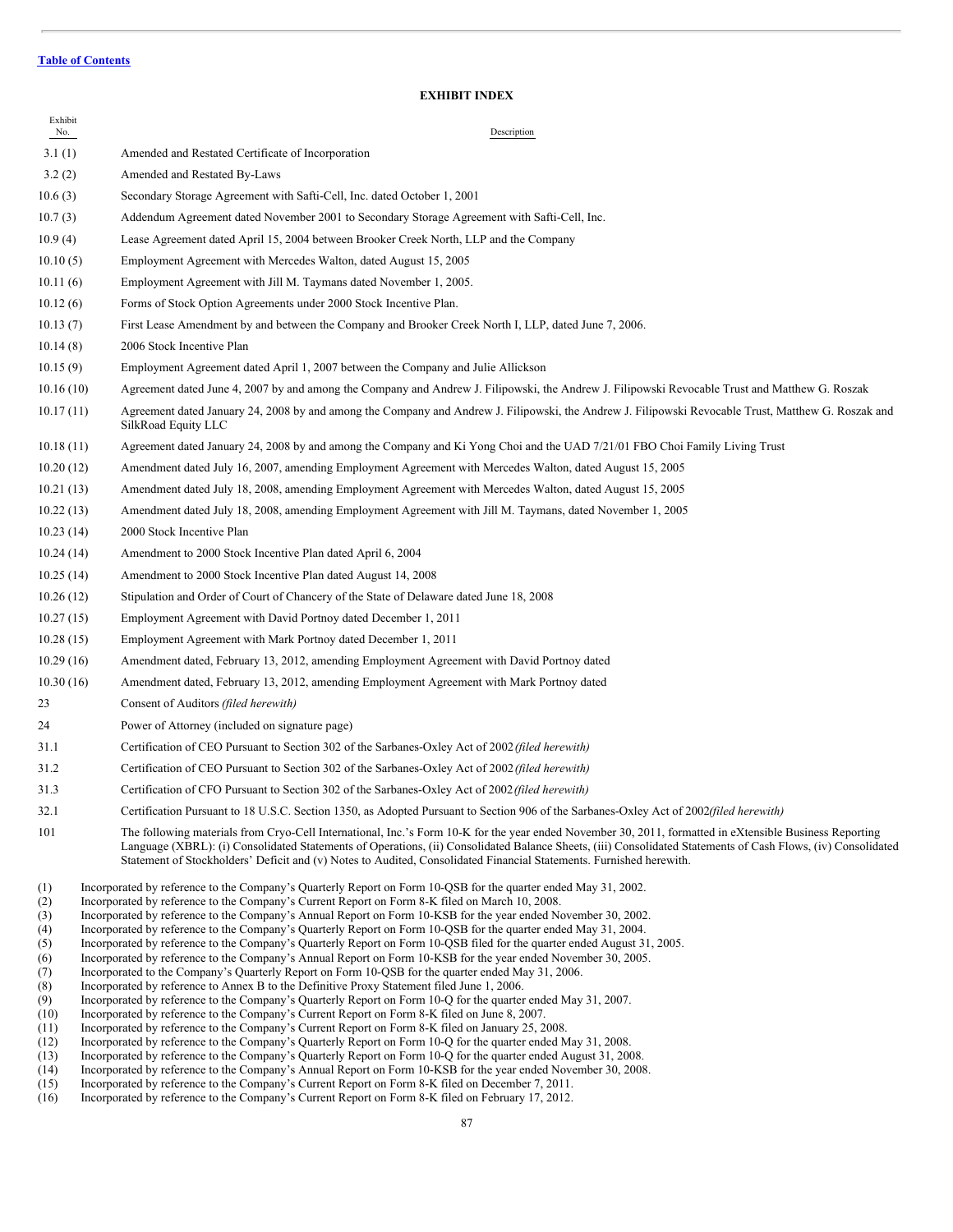# **CONSENT OF INDEPENDENT REGISTERED PUBLIC ACCOUNTING FIRM**

We have issued our report dated February 28, 2012, with respect to the consolidated financial statements included in the Annual Report of Cryo-Cell International, Inc. and subsidiaries on Form 10-K for the year ended November 30, 2011. We hereby consent to the incorporation by reference of said report in the Registration Statements of Cryo-Cell International, Inc. on Forms S-8 (File No. 333-92991, effective December 17, 1999, File No. 333-65418, effective July 19, 2001 and File No. 333-178768, effective December 27, 2011).

/s/ GRANT THORNTON LLP

Orlando, Florida February 28, 2012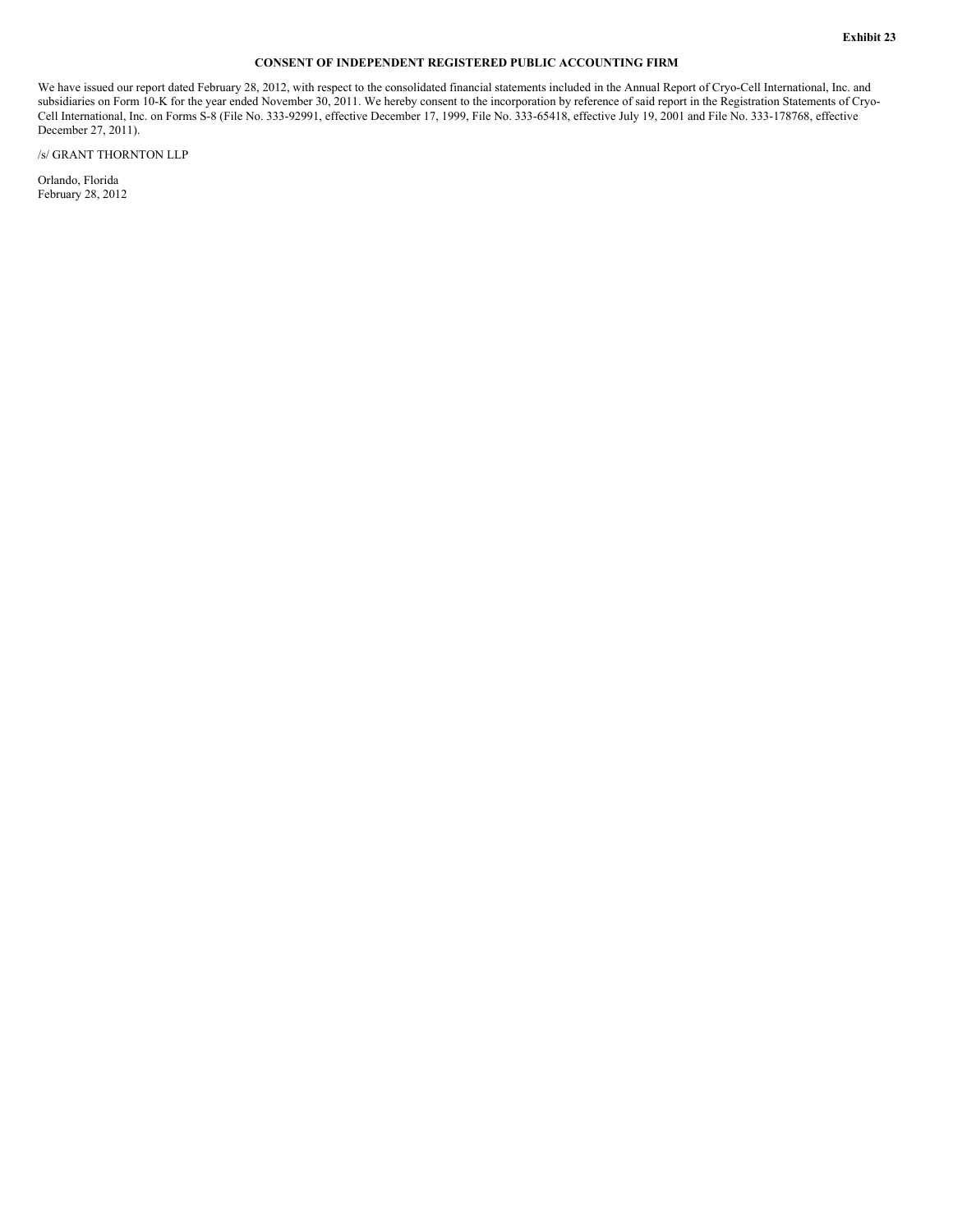# CERTIFICATION OF CO-CHIEF EXECUTIVE OFFICER

I, David Portnoy, certify that:

- 1. I have reviewed this annual report on Form 10-K of Cryo-Cell International, Inc. (the "Registrant");
- 2. Based on my knowledge, this report does not contain any untrue statement of a material fact or omit to state a material fact necessary to make the statements made, in light of the circumstances under which such statements were made, not misleading with respect to the period covered by this report;
- 3. Based on my knowledge, the consolidated financial statements, and other financial information included in this report, fairly present in all material respects the financial condition, results of operations and cash flows of the registrant as of, and for, the periods presented in this report;
- 4. The Registrant's other certifying officer(s) and I are responsible for establishing and maintaining disclosure controls and procedures (as defined in Exchange Act Rules 13a-15(e) and 15d-15(e)) and internal control over financial reporting (as defined in Exchange Act Rules 13a-15(f) and 15d-15(f)) for the Registrant and have:

(a) Designed such disclosure controls and procedures, or caused such disclosure controls and procedures to be designed under our supervision, to ensure that material information relating to the Registrant, including its consolidated subsidiaries, is made known to us by others within those entities, particularly during the period in which this annual report is being prepared;

(b) Designed such internal control over financial reporting, or caused such internal control over financial reporting to be designed under our supervision, to provide reasonable assurance regarding the reliability of financial reporting and the preparation of financial statements for external purposes in accordance with generally accepted accounting principles;

(c) Evaluated the effectiveness of the Registrant's disclosure controls and procedures and presented in this report our conclusions about the effectiveness of the disclosure controls and procedures, as of the end of the period covered by this report based on such evaluation; and

(d) Disclosed in this report any change in the Registrant's internal control over financial reporting that occurred during the Registrant's most recent fiscal quarter that has materially affected, or is reasonably likely to materially affect, the Registrant's internal control over financial reporting;

5. The Registrant's other certifying officer(s) and I have disclosed, based on our most recent evaluation of internal control over financial reporting, to the Registrant's auditors and the audit committee of the Registrant's board of directors (or persons performing the equivalent functions):

(a) All significant deficiencies and material weaknesses in the design or operation of internal control over financial reporting which are reasonably likely to adversely affect the Registrant's ability to record, process, summarize and report financial information; and

(b) Any fraud, whether or not material, that involves management or other employees who have a significant role in the Registrant's internal control over financial reporting.

Dated: February 28, 2012 /s/ David Portnoy

David Portnoy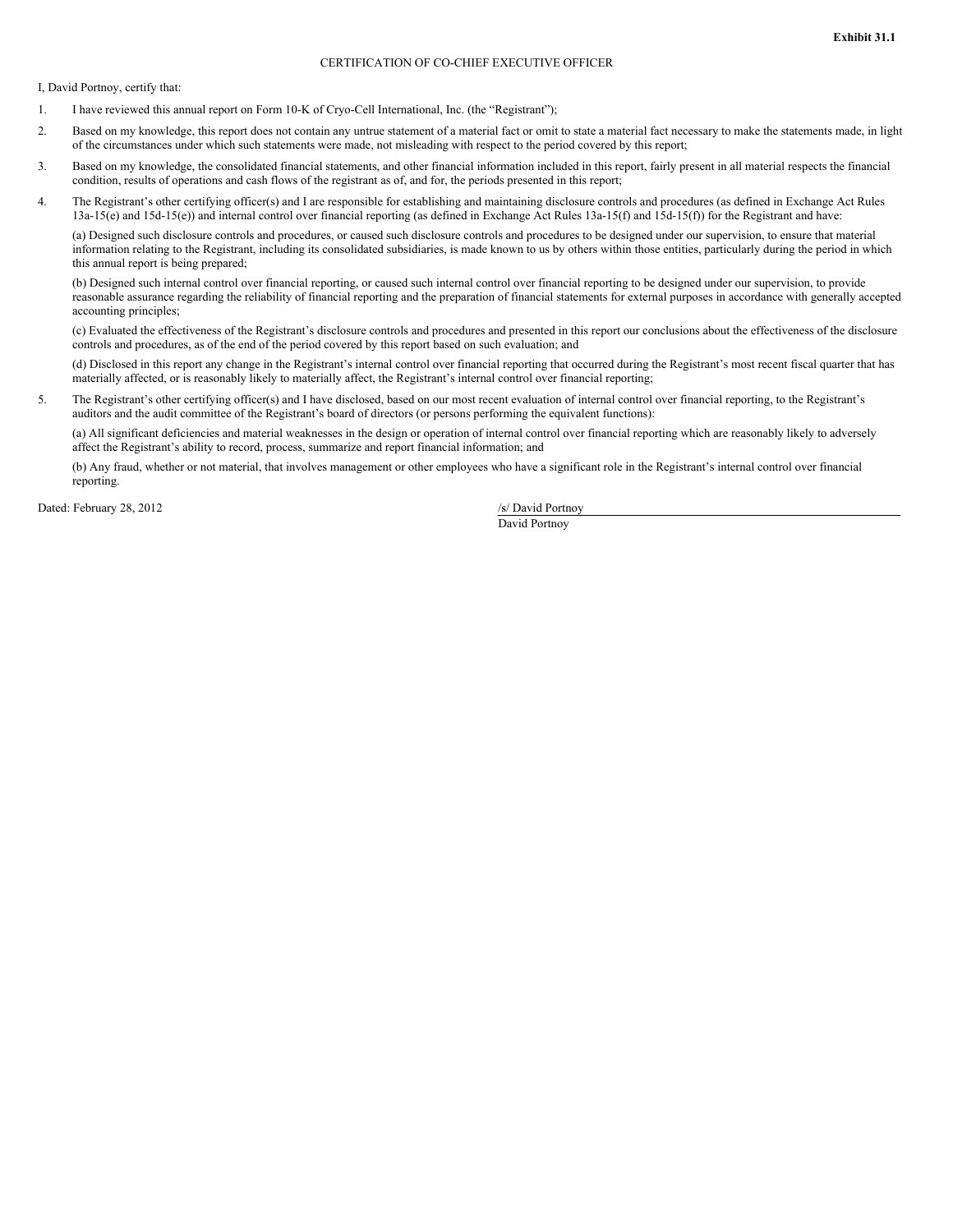# CERTIFICATION OF CO-CHIEF EXECUTIVE OFFICER

I, Mark Portnoy, certify that:

- 1. I have reviewed this annual report on Form 10-K of Cryo-Cell International, Inc. (the "Registrant");
- 2. Based on my knowledge, this report does not contain any untrue statement of a material fact or omit to state a material fact necessary to make the statements made, in light of the circumstances under which such statements were made, not misleading with respect to the period covered by this report;
- 3. Based on my knowledge, the consolidated financial statements, and other financial information included in this report, fairly present in all material respects the financial condition, results of operations and cash flows of the registrant as of, and for, the periods presented in this report;
- 4. The Registrant's other certifying officer(s) and I are responsible for establishing and maintaining disclosure controls and procedures (as defined in Exchange Act Rules 13a-15(e) and 15d-15(e)) and internal control over financial reporting (as defined in Exchange Act Rules 13a-15(f) and 15d-15(f)) for the Registrant and have:

(a) Designed such disclosure controls and procedures, or caused such disclosure controls and procedures to be designed under our supervision, to ensure that material information relating to the Registrant, including its consolidated subsidiaries, is made known to us by others within those entities, particularly during the period in which this annual report is being prepared;

(b) Designed such internal control over financial reporting, or caused such internal control over financial reporting to be designed under our supervision, to provide reasonable assurance regarding the reliability of financial reporting and the preparation of financial statements for external purposes in accordance with generally accepted accounting principles;

(c) Evaluated the effectiveness of the Registrant's disclosure controls and procedures and presented in this report our conclusions about the effectiveness of the disclosure controls and procedures, as of the end of the period covered by this report based on such evaluation; and

(d) Disclosed in this report any change in the Registrant's internal control over financial reporting that occurred during the Registrant's most recent fiscal quarter that has materially affected, or is reasonably likely to materially affect, the Registrant's internal control over financial reporting;

5. The Registrant's other certifying officer(s) and I have disclosed, based on our most recent evaluation of internal control over financial reporting, to the Registrant's auditors and the audit committee of the Registrant's board of directors (or persons performing the equivalent functions):

(a) All significant deficiencies and material weaknesses in the design or operation of internal control over financial reporting which are reasonably likely to adversely affect the Registrant's ability to record, process, summarize and report financial information; and

(b) Any fraud, whether or not material, that involves management or other employees who have a significant role in the Registrant's internal control over financial reporting.

Dated: February 28, 2012 /s/ Mark Portnoy

Mark Portnoy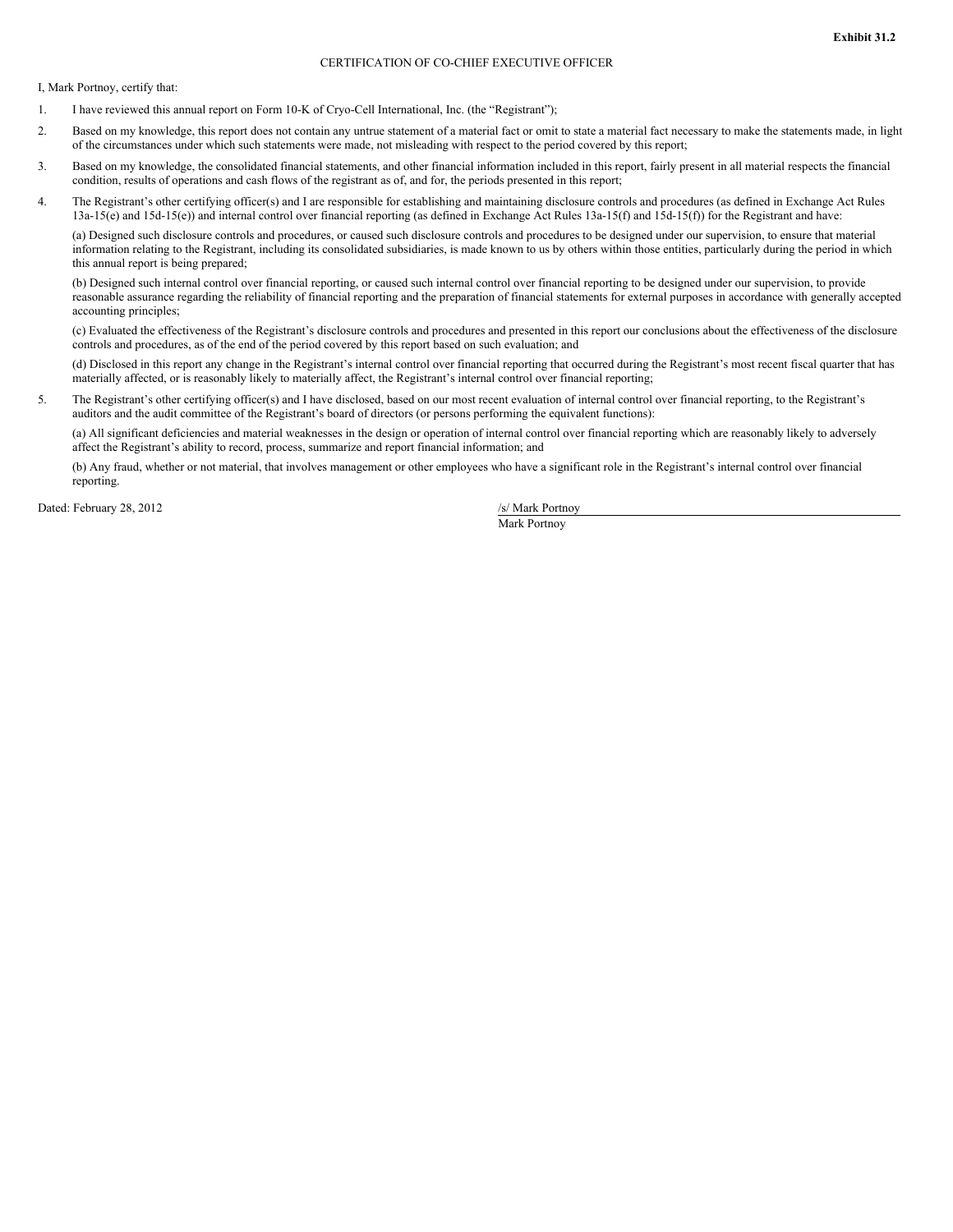## CERTIFICATION OF CHIEF FINANCIAL OFFICER

I, Jill M. Taymans, certify that:

- 1. I have reviewed this annual report on Form 10-K of Cryo-Cell International, Inc. (the "Registrant");
- 2. Based on my knowledge, this report does not contain any untrue statement of a material fact or omit to state a material fact necessary to make the statements made, in light of the circumstances under which such statements were made, not misleading with respect to the period covered by this report;
- 3. Based on my knowledge, the consolidated financial statements, and other financial information included in this report, fairly present in all material respects the financial condition, results of operations and cash flows of the registrant as of, and for, the periods presented in this report;
- 4. The Registrant's other certifying officer(s) and I are responsible for establishing and maintaining disclosure controls and procedures (as defined in Exchange Act Rules 13a-15(e) and 15d-15(e)) and internal control over financial reporting (as defined in Exchange Act Rules 13a-15(f) and 15d-15(f)) for the Registrant and have:

(a) Designed such disclosure controls and procedures, or caused such disclosure controls and procedures to be designed under our supervision, to ensure that material information relating to the Registrant, including its consolidated subsidiaries, is made known to us by others within those entities, particularly during the period in which this annual report is being prepared;

(b) Designed such internal control over financial reporting, or caused such internal control over financial reporting to be designed under our supervision, to provide reasonable assurance regarding the reliability of financial reporting and the preparation of financial statements for external purposes in accordance with generally accepted accounting principles;

(c) Evaluated the effectiveness of the Registrant's disclosure controls and procedures and presented in this report our conclusions about the effectiveness of the disclosure controls and procedures, as of the end of the period covered by this report based on such evaluation; and

(d) Disclosed in this report any change in the Registrant's internal control over financial reporting that occurred during the Registrant's most recent fiscal quarter that has materially affected, or is reasonably likely to materially affect, the Registrant's internal control over financial reporting;

5. The Registrant's other certifying officer(s) and I have disclosed, based on our most recent evaluation of internal control over financial reporting, to the Registrant's auditors and the audit committee of the Registrant's board of directors (or persons performing the equivalent functions):

(a) All significant deficiencies and material weaknesses in the design or operation of internal control over financial reporting which are reasonably likely to adversely affect the Registrant's ability to record, process, summarize and report financial information; and

(b) Any fraud, whether or not material, that involves management or other employees who have a significant role in the Registrant's internal control over financial reporting.

Dated: February 28, 2012 /s/ Jill M. Taymans

Jill M. Taymans